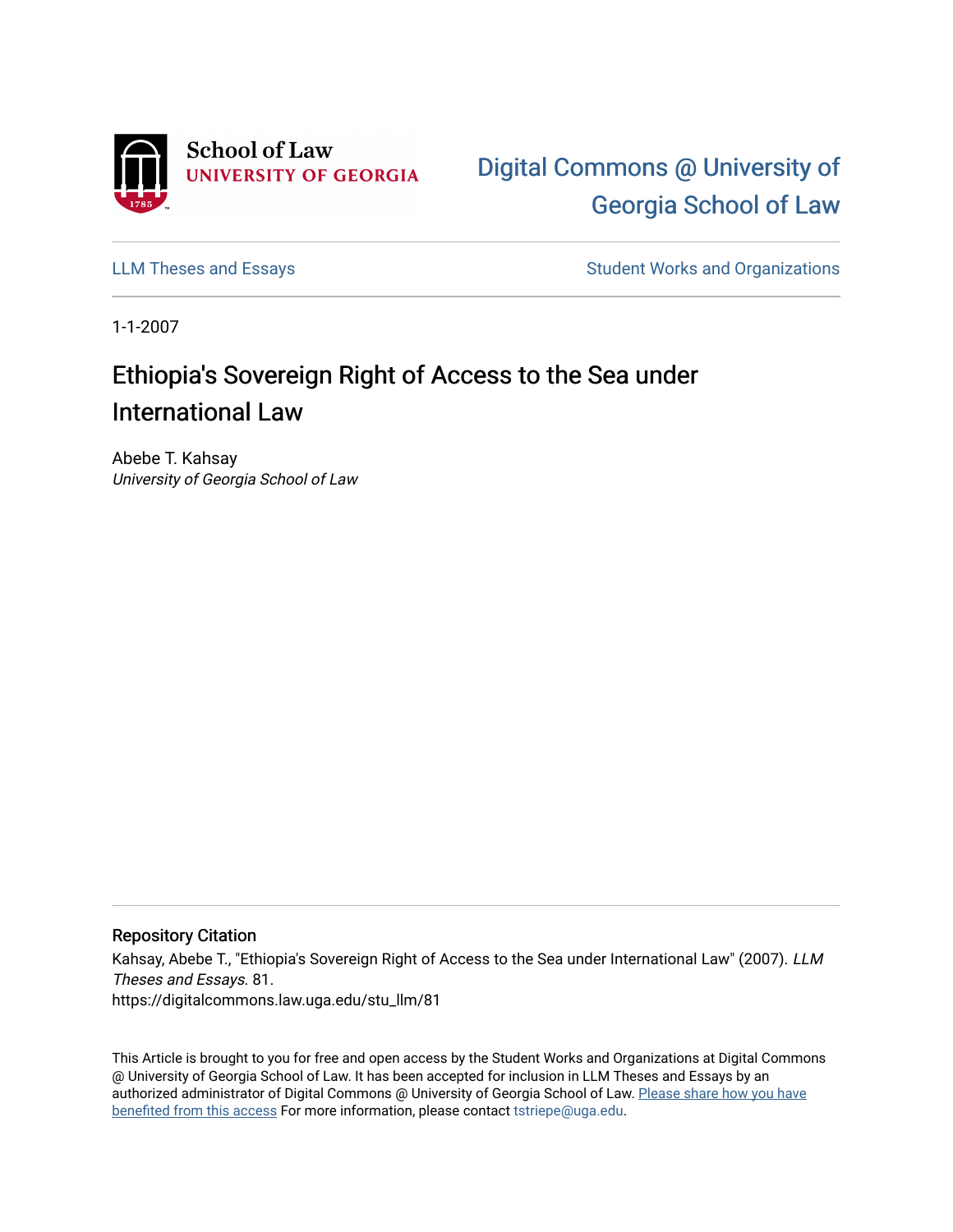## ETHIOPIA'S SOVEREIGN RIGHT OF ACCESS TO THE SEA UNDER INTERNATIONAL LAW

by

### ABEBE TEKLEHAIMANOT KAHSAY

Under the direction of Daniel Bodansky

### ABSTRACT

Since Eritrea's secession from Ethiopia there has been continuous opposition by intellectuals and the opposition to the government's policy of making Ethiopia a landlocked country. Some totally reject the secession, while others accept the independence as a "fait accompli" and voice concern over the lack of an outlet to the sea, and still others acknowledge the right of self-determination and secession of Eritrea but denounce the inconsistency of the application of the Transitional Charter regarding the Red Sea Afar and the Algiers Agreement for denying Ethiopia its legitimate right to access to the sea and allege that the government is acting against the paramount national interest of the country.

INDEX WORDS: Ethiopia, Eritrea, International Law, Treaty, Access to the Sea, Self-Determination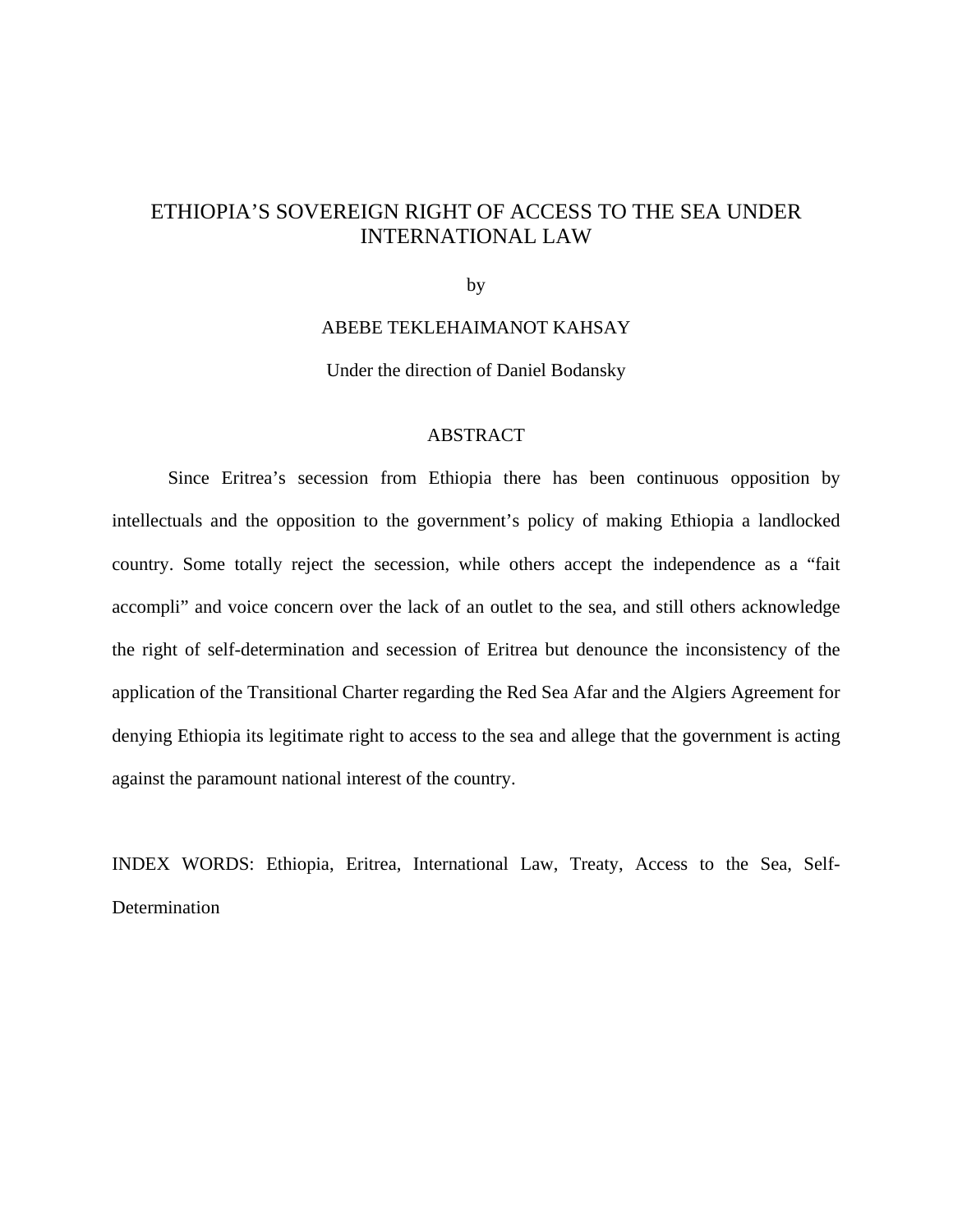## ETHIOPIA'S SOVEREIGN RIGHT OF ACCESS TO THE SEA

## UNDER INTERNATIONAL LAW

by

## ABEBE TEKLEHAIMANOT KAHSAY

LLB, Addis Abeba University, Ethiopia, 2006

A Thesis Submitted to the Graduate Faculty of The University of Georgia in Partial Fulfillment

of the Requirements for the Degree

MASTER OF LAWS

ATHENS, GEORGIA

2007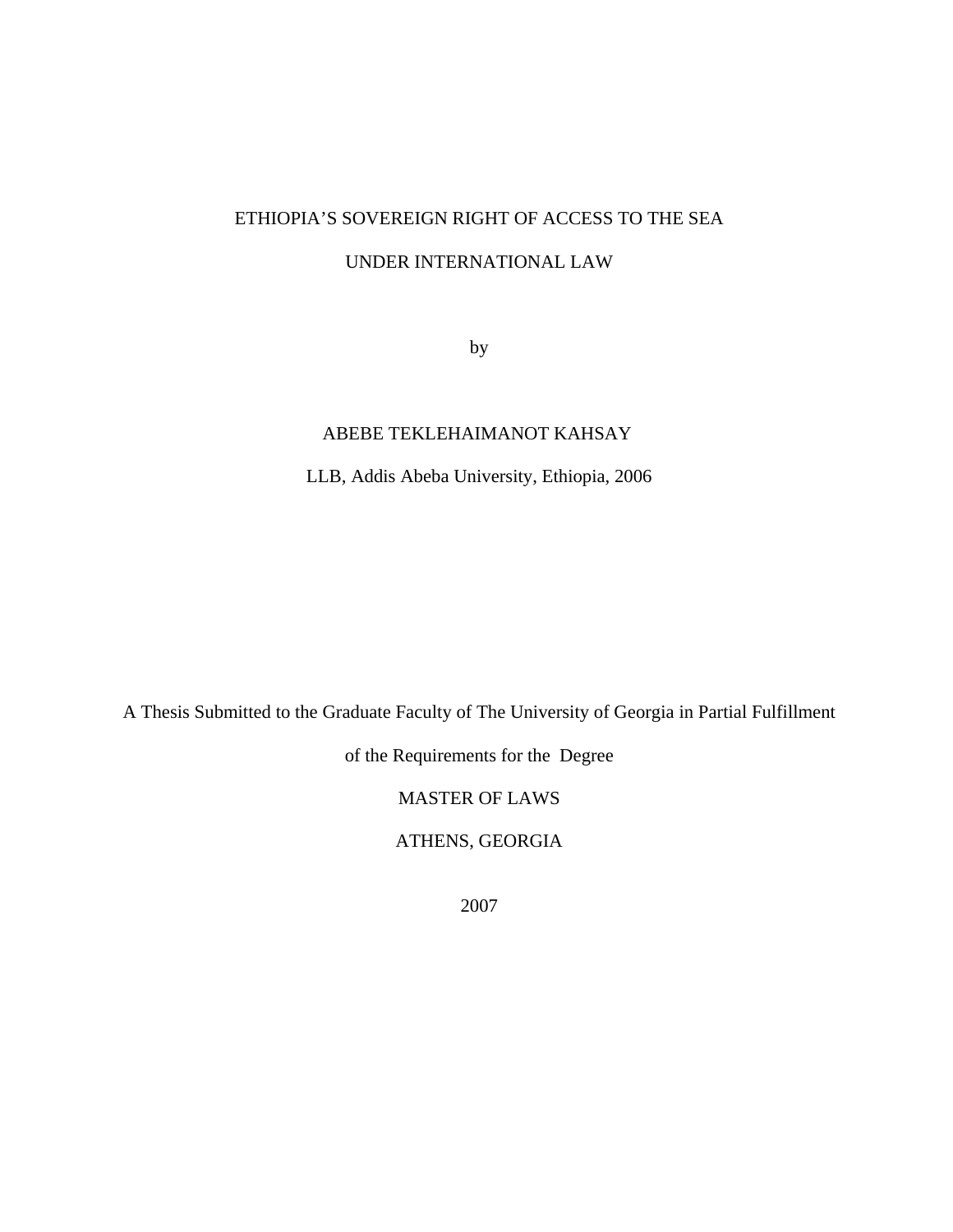© 2007

Abebe T. Kahsay

All Rights Reserved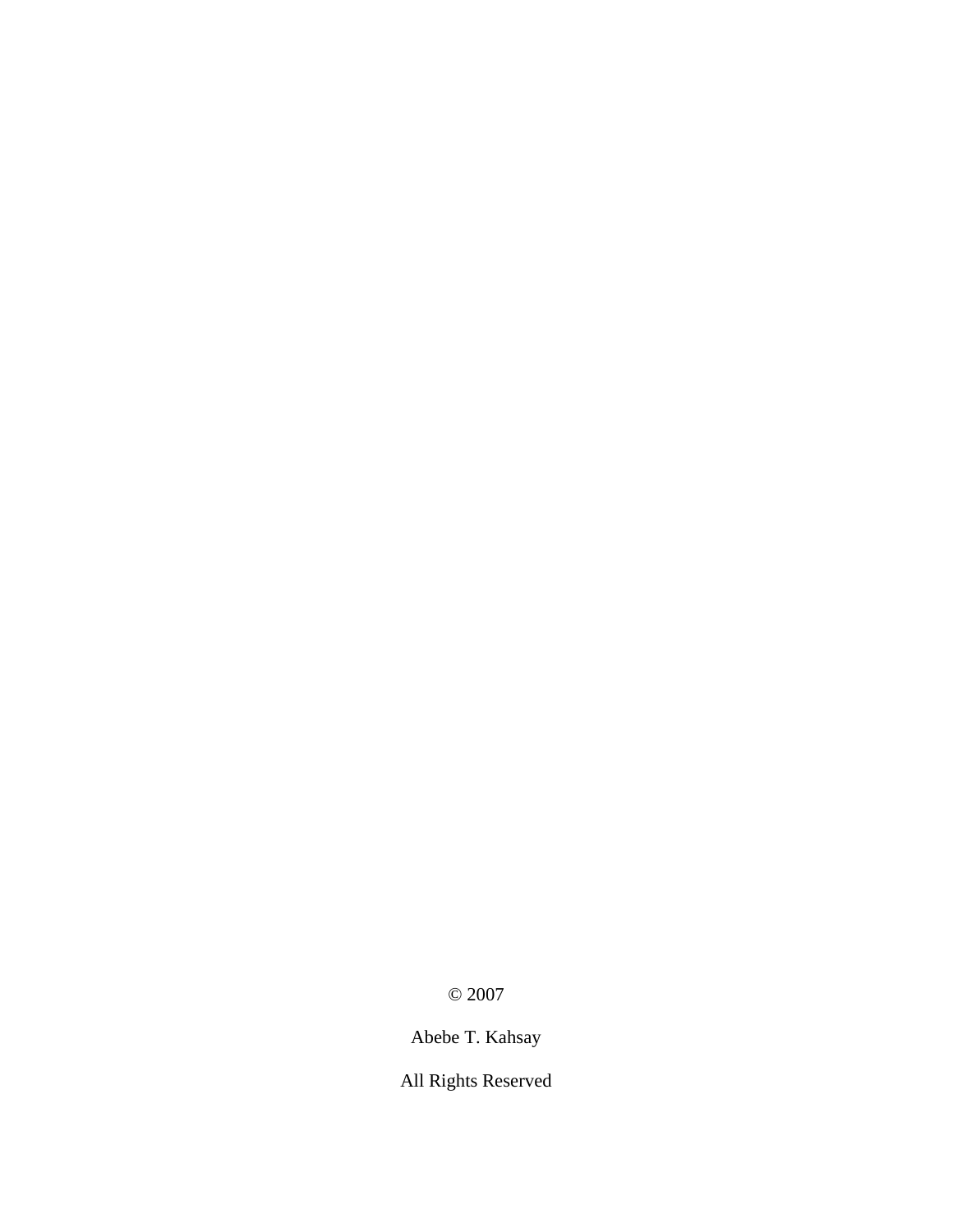## ETHIOPIA'S SOVEREIGN RIGHT OF ACCESS TO THE SEA

## UNDER INTERNATIONAL LAW

by

## ABEBE TEKLEHAIMANOT KAHSAY

Major Professor: Daniel Bodansky

Committee: Charles R.T. O'kelley

Electric Version Approved:

Maureen Grasso Dean of the Graduate School August 2007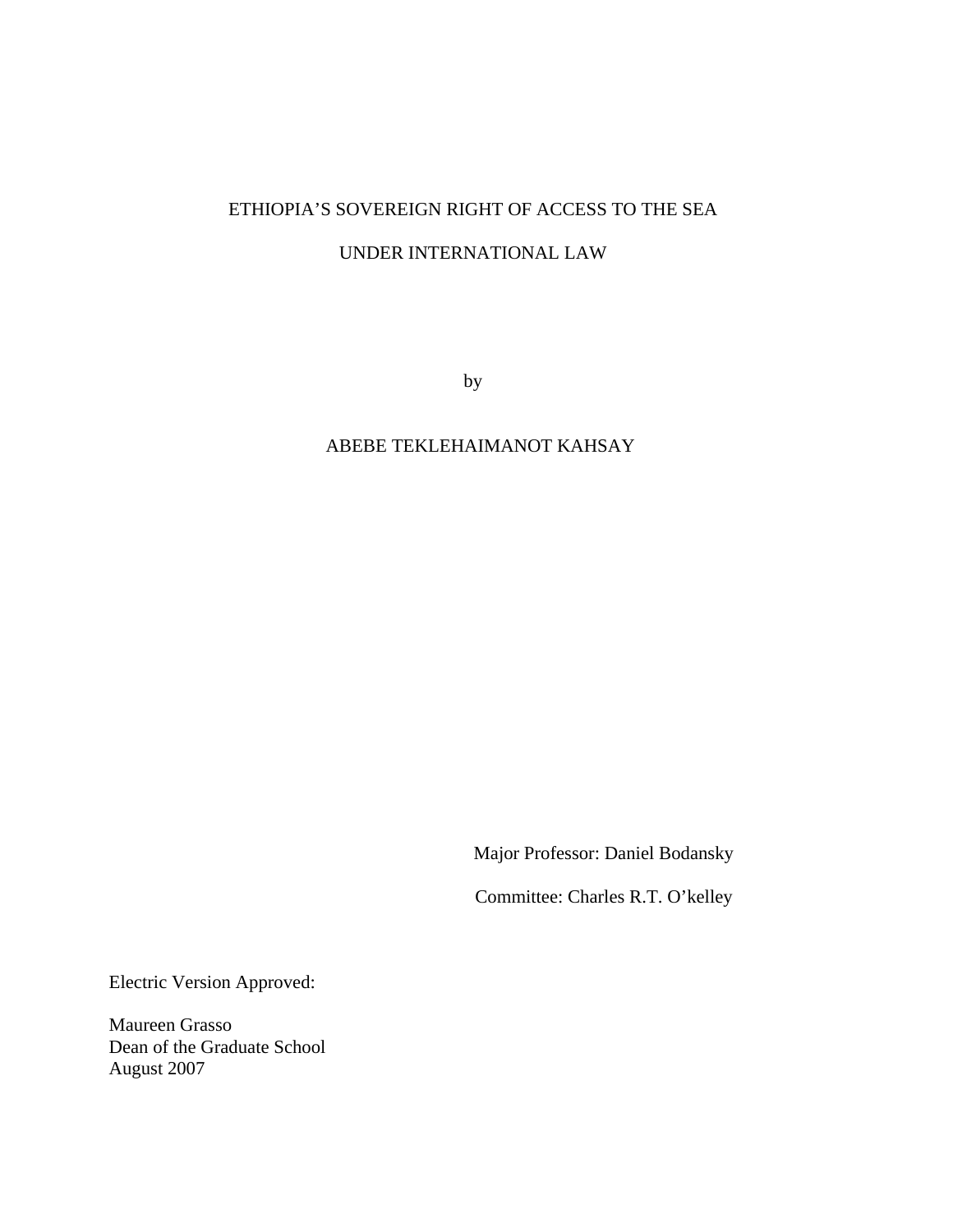### DEDICATION

## TO MY FATHER BARAMBARAS TEKLEHAIMANOT KAHSAY

For the extra dedication you showed us to be educated and for all Ethiopians who are investing on their children so that Ethiopia will have a better future. Father, you didn't live to witness it because we chose a different path.

Abebe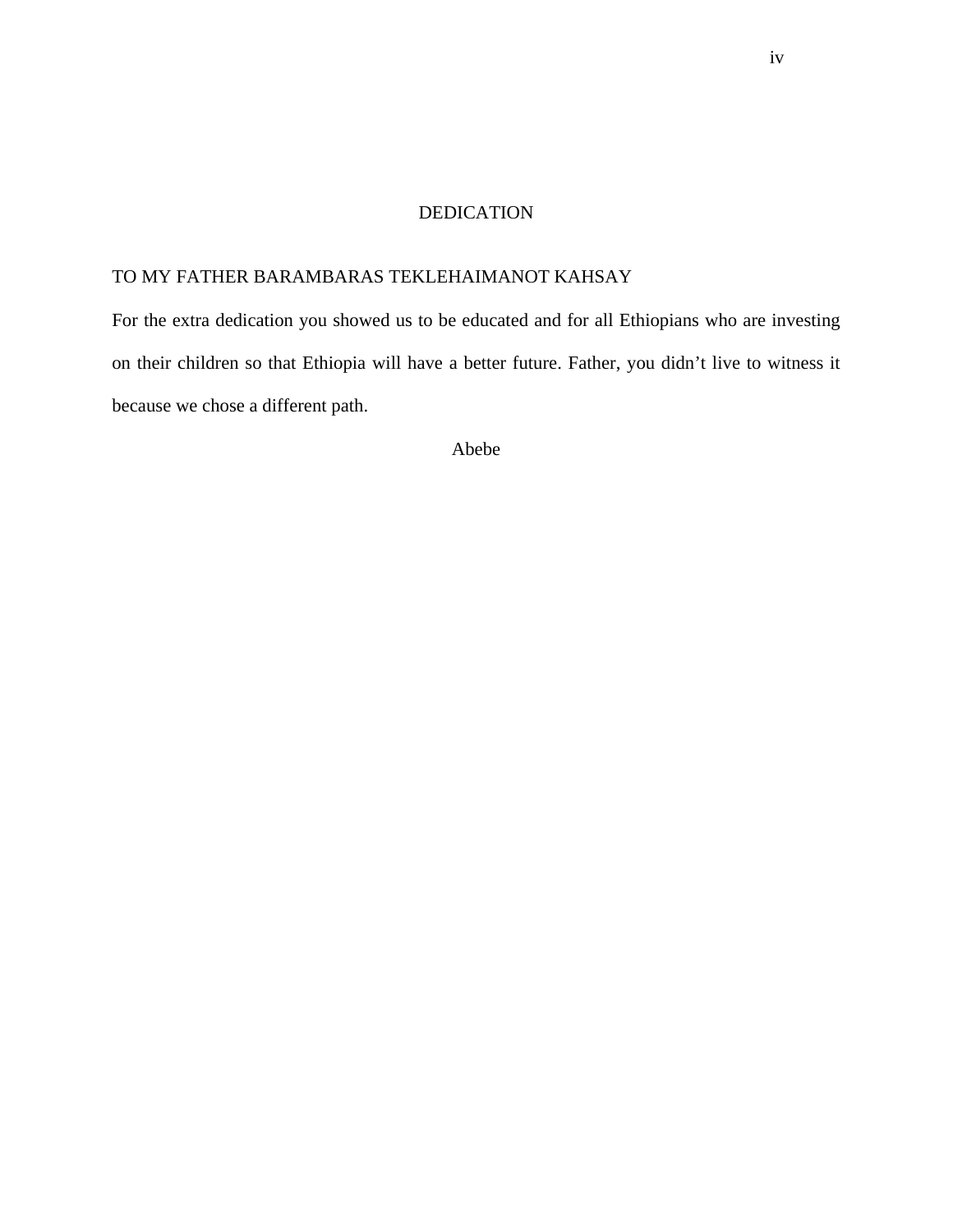### ACKNOWLEDGEMENTS

Firstly, I would like to express my gratitude to Professor Daniel M. Bodansky, my Major Professor for his excellent guidance

 I am also grateful to Professor Wilner, director of the LLM program, his staff, and Librarians of the University Georgia School of Law.

 I would not have joined the Faculty of Law of Addis Abeba University, and finish the LLM programme in Georgia with out the full support of all my family in Ethiopia and in the United States of America. With no exaggeration words are not enough to express my indebtedness to all of you. My sister Hamelmal T. Kahsay and my brothers Doctor Tadesse Berhane Tedla, Ato Solomon Dawit, Ato Samuel G. Hanebis, and Ato Desta Teklehaimanot Kahsay, I am indebted to you for the special treatment that I got during my stay in the United States of America.

 I was at cross roads when I was forced to retire. It was a difficult period and I might not have done it with out the extra – ordinary support of my lovely wife Colonel Askale Berhane Tedla. The love, that you showed me during the difficult period and the burdens that you had to bear during my absence are to be remembered for eternity. Thanks Askale!!

 I am also indebted to my lovely children Birkti and Gibtsawit for the love they showed me during my difficult period and the smooth transition that they made to help me.

Abebe T. Kahsay (Major General)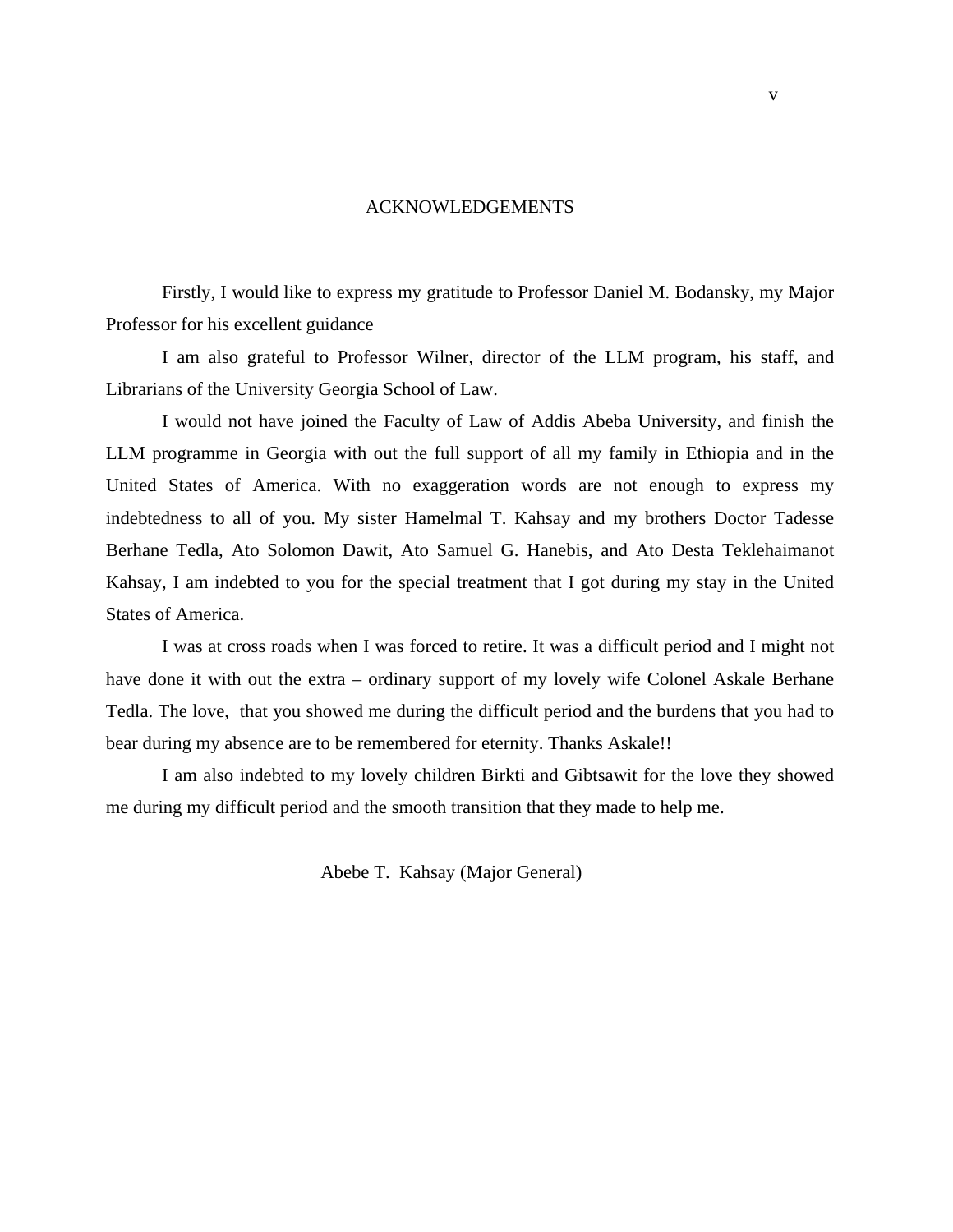## TABLE OF CONTENTS

| Page                                                                       |
|----------------------------------------------------------------------------|
|                                                                            |
| <b>CHAPTER</b>                                                             |
| $\mathbf{1}$                                                               |
| $\overline{2}$                                                             |
|                                                                            |
|                                                                            |
|                                                                            |
| Lack of Access to the Sea and Economic and Security Problems15             |
| THE 1900, 1902, 1908 TREATIES BETWEEN ETHIOPIA AND ITALY, AND<br>3         |
| THE INVASION AND OCCUPATION OF ETHIOPIA BY ITALY IN 193520                 |
|                                                                            |
| Invasion of Ethiopia by Italy as a Ground to Render Null and Void Treaties |
|                                                                            |
|                                                                            |
|                                                                            |
|                                                                            |
| RESOLUTION 390 V OF THE GENERAL ASSEMBLY OF THE UNITED<br>4                |
| NATIONS IS THE FOUNDATION FOR THE TERRITORIAL DISPUTES                     |
|                                                                            |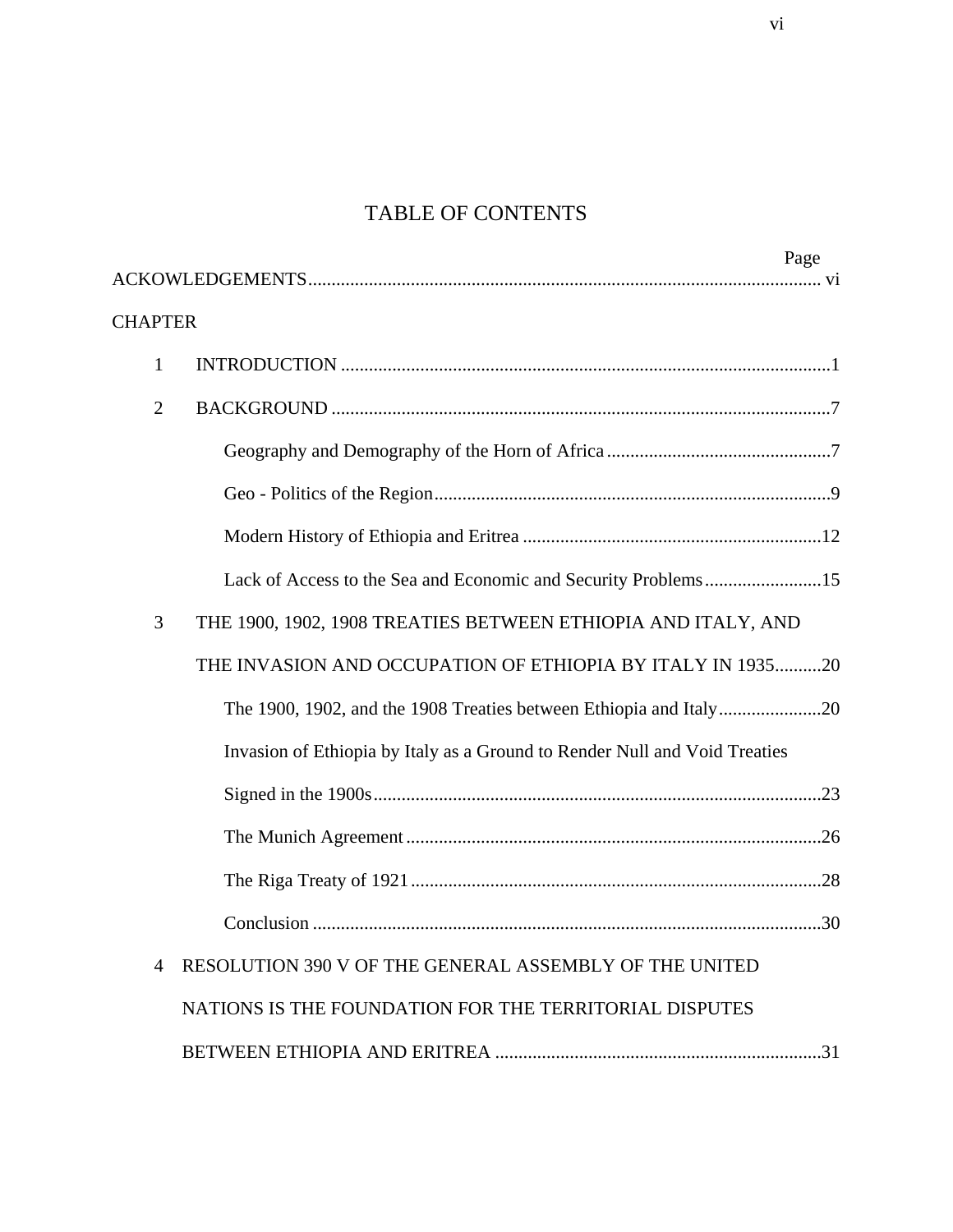| The Proposals of the Victorious Four Powers of the Second World War Regarding    |
|----------------------------------------------------------------------------------|
|                                                                                  |
| The Resolution of the United Nations General Assembly and the Federation37       |
| The Main Objective and Purpose of the "Treaty between the Four Powers and        |
| Ethiopia" Regarding the Federation of Eritrea to Ethiopia is the Right of Access |
|                                                                                  |
| 5<br>ETHIOPIA SHOULD BE READY TO DEFEND ITS RIGHT OF ACCESS TO THE               |
|                                                                                  |
|                                                                                  |
|                                                                                  |
|                                                                                  |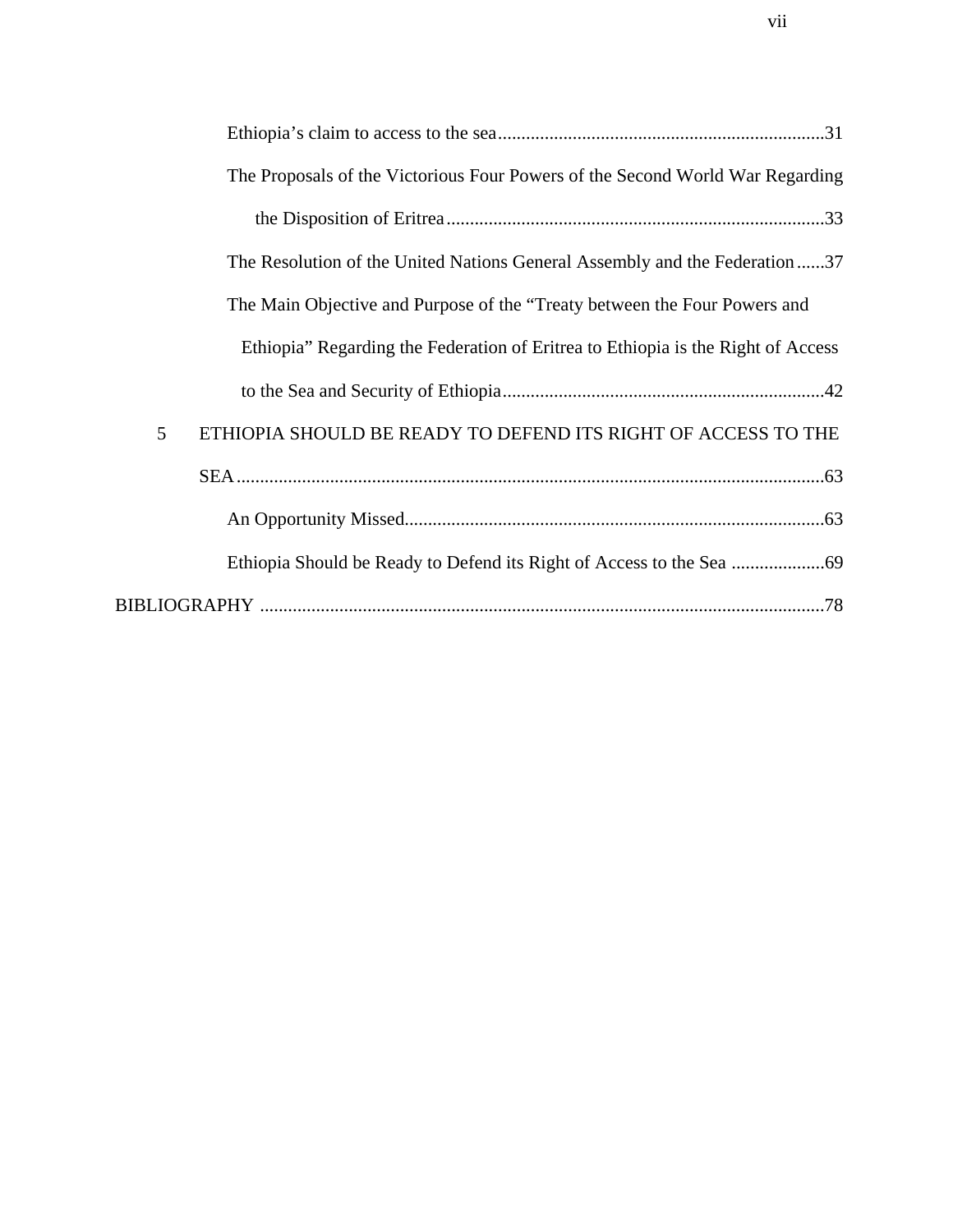### CHAPTER 1

### INTRODUCTION

Since Eritrea's secession from Ethiopia there has been continuous opposition by intellectuals and the opposition to the government's policy of making Ethiopia a landlocked country.<sup>1</sup> Some totally reject the secession; while, others accept the independence as a "fait" accompli" and voice concern over the lack of an outlet to the sea, and others acknowledge the right of self- determination and the secession of Eritrea but denounce the inconsistency of the application of the Transitional Charter regarding the Red Sea Afar $^2$  and the Algiers Agreement for denying Ethiopia its legitimate right to access to the sea and allege that the government is acting against the paramount national interest of the country.<sup>3</sup>

<sup>&</sup>lt;sup>1</sup> Michela Wrong, I DIDN'T DO IT FOR YOU, How the World Betrayed a Small African Nation, Harper Perennial, (2005) Wrong writes on page 379

<sup>&</sup>quot;While Meles still maintains he has no designs on the cost, his people are less restrained. The curse of the Queen Sheba has returned with a vengeance in Ethiopia, with opposition parties, civic groups and independent newspapers all arguing that Eritrea's duplicity has proved Ethiopia must secure its own port."

 $2^2$  The Afar Revolutionary Democratic United Front, which has been, and still is, fighting for the Unity of Afars of Ethiopia and Eritrea , within Ethiopia, see Patrick Gilkes and Martin Plaut, War in the Horn: The conflict between Eritrea and Ethiopia, pp 17, the royal institute of international affairs(1999) ,Sultan Ali Mirah the traditional leader of the Afar ethnic group declared that Afar is one and the Red Sea Afar should be allowed to self- determination and join Ethiopia during the Conference of the Transitional Charter, Interview with Lieutenant General Tsadkan former Chief of Staff and a participant of the Conference

<sup>&</sup>lt;sup>3</sup> I was a member of the Central Committee of the ruling party (Ethiopia Peoples Revolutionary Democratic Front) until 1994 and as one of the highest commanders of the Ethiopian Defense Forces, had the opportunity to know what actually the government's position was. I am not implicating any new secret or unknown position of the government, but we really believed that the governing legal regimes are the colonial treaties and the national interest of Ethiopia can only be upheld by accepting the 'reality' and promote peace to fight poverty. I used to think that (and may be most of the party and state officials) those who raise the right of access to the sea are those who reject the new Constitution, especially Article 39 which is a guarantee of nations and nationalities on self determination, and who are adherents of the feudal and military dictatorships as war mongers who do not accept the independence of Eritrea. I used to reject the views of those who were struggling for the right of access to sea with out rendering them 'the benefit of the doubt'. The Eritrean invasion and confiscation of all Ethiopian properties which were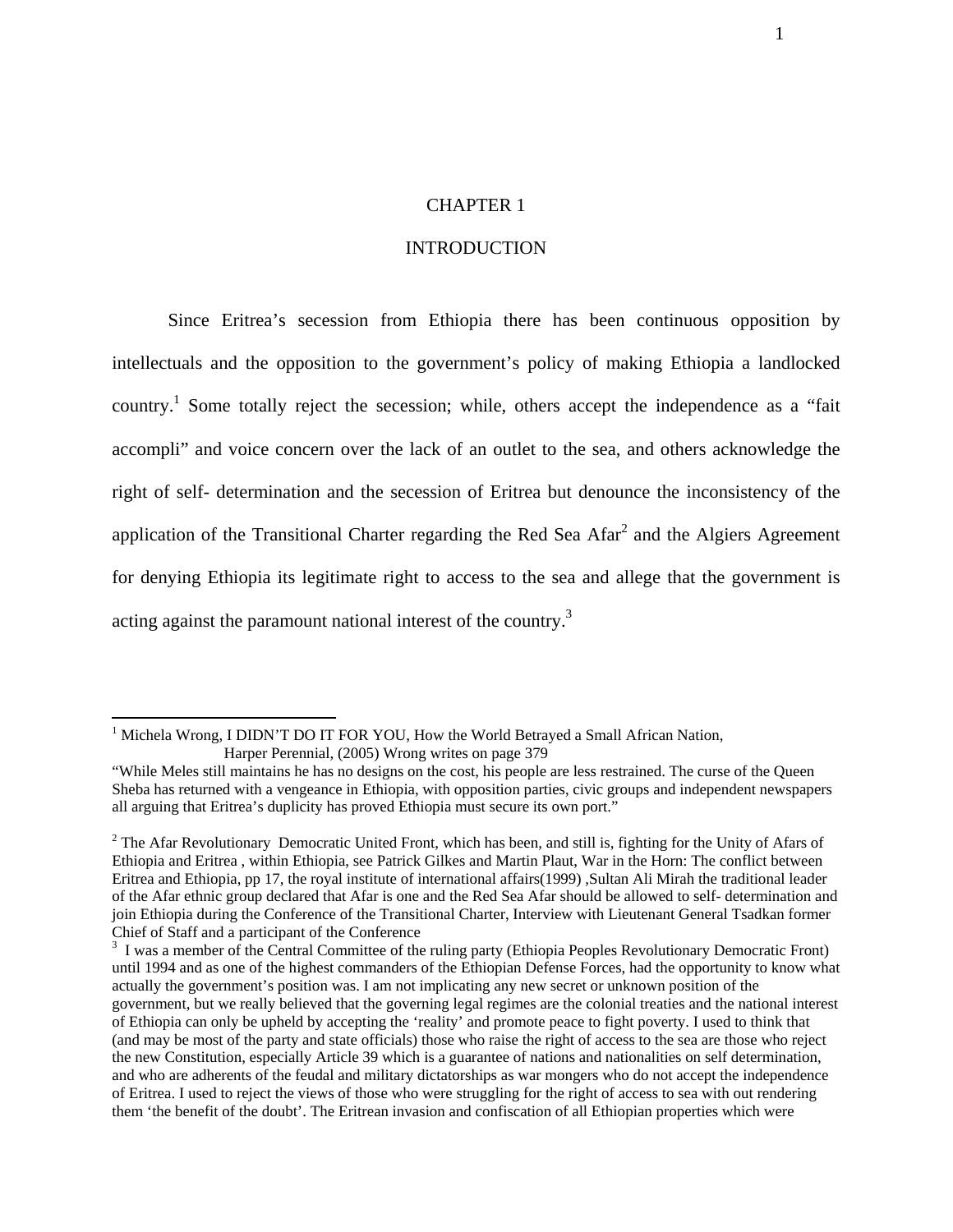Access to the sea is an important issue in Ethiopian politics that needs to be addressed and the issue should be dealt with beyond the incumbent government. Ethiopia regained the right of access to the sea by the Resolution of the General Assembly of the United Nations 1952. After about 40 years of enjoyment of its sovereign right it is again in the verge of permanently becoming landlocked. The present government of Ethiopia has agreed and signed the Algiers Agreement that could make Ethiopia a landlocked country. If the opposition wins the next election or any election there after, it may officially denounce the Algiers Agreement and demand a new arrangement that recognize the right of access to the sea. $4$  It is believed that access to the sea is one of the burning issues that contributed to the success of the opposition and the declining support of the government during the last election.

located at Asseb and Massawa, the two "Eritrean ports" that Ethiopia used to get service from, made me question the issue of the access to the sea. After I retired from the Ethiopian Air Force I was in a better position to listen to the arguments of those who were calling for the Algiers Agreement to be terminated and a new treaty that acknowledges Ethiopia's right to outlet and allowed me to deal with Ethiopia's right of access to the sea as one of my legal issues to research upon. Why we had that position is a mystery that history may tell. To me, it is a combination of ignorance and arrogance.

<sup>4</sup> The Manifesto of the Coalition for Unity and Democracy (CUD), the strongest opposition in Ethiopia states that "landlocked countries are less attractive for direct foreign investment than maritime ones, attracting only 34% of the latter. The TPLF/EPRDF move on this issue is eminently one of treason. • Although the legitimacy of Ethiopia's demand for a sovereign right of access to the sea is legal and well realized by the international community, the intransigent position taken by the ruling party has closed the door for the possibility of discussing the issue. Therefore because the question is interlinked, the legal question of sovereignty and survival of the nation, a request will be put forward before the international community for a balanced support." <http://www.kinijit.org/static/KINIJIT-MANIFESTO-English-ver-1.0.pdf>

Some of the former executive and central committee members of the ruling party denounced the Algiers Agreement and some of them are on the verge of setting up a new political party with a platform of sustaining the supposedly lacking real democracy of Ethiopia and protecting the sovereignty of the country. Recovering the Port of Asseb also lies at the top of its agenda. July 01 2007

<http://www.addisfortune.com/Former%20TPLF%20Members%20to%20Establish%20New%20P> arty.htm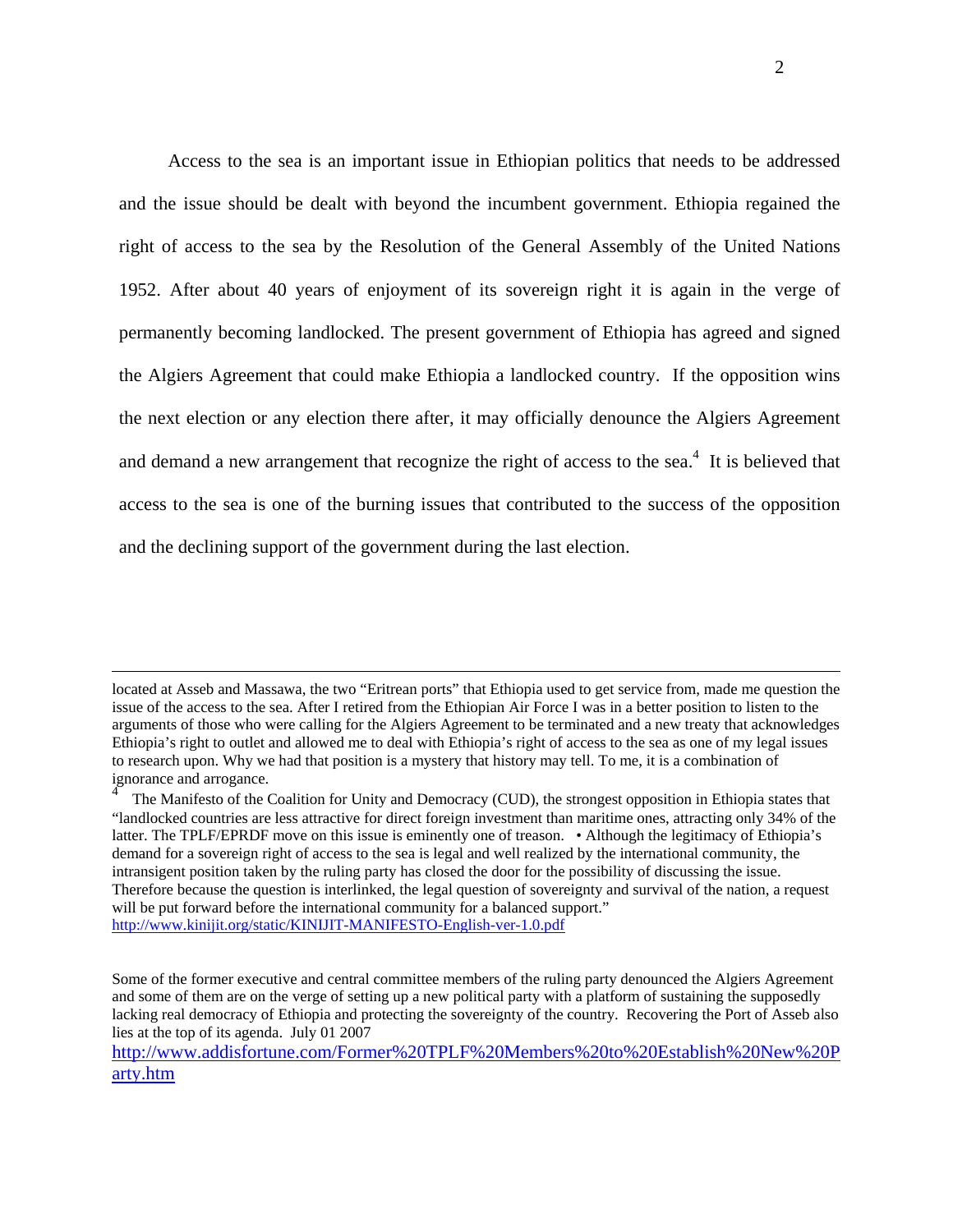In this thesis, I argue that Ethiopia has the right to access to the sea as recognized by the recommendation of the United Nations General Assembly of 1950 which was implemented accordingly by federating Eritrea to Ethiopia. I recognize the right of self-determination and independence of the Eritrean peoples, but, argue that the independence of Eritrea and the sovereign right of access to the sea of Ethiopia are not mutually exclusive. The legal regime that governs the territorial disputes between Ethiopia and Eritrea is the "treaty between the United Nations and Ethiopia' or strictly speaking as the 'treaty between the Victorious Four Powers of WWII and Ethiopia' according to which Eritrea was federated to Ethiopia in 1952.

 The peoples of Eritrea have decided on their fate and become independent and their wishes have been fulfilled by the blood that they paid during the struggle for their independence. But the 'treaty between Ethiopia and the Four Powers" is not only about the wishes of inhabitants of Eritrea: it is also about the consideration of the security of East Africa and the legitimate need of Ethiopia to access to sea. In fact, I argue that the main objective and purpose of that 'treaty' is the right of Ethiopia access to the sea. The foundation of any settlement that is meant to solve the territorial disputes between Ethiopia and Eritrea should be the recommendation of the UN General Assembly of 1950 and international law, which guarantee Ethiopia's right to access to the sea.

I also argue that the 1900, 1902, and 1908 treaties between Ethiopia and Colonial Italy cannot be the basis for resolving the current territorial disputes between Ethiopia and Eritrea. First, Italy breached the treaties by invading and occupying Ethiopia. Ethiopia invoked material breach of the treaties and declared them null and void according to customary international law. Secondly, the latest UN recommendation as a 'treaty between the Four Powers and Ethiopia'

3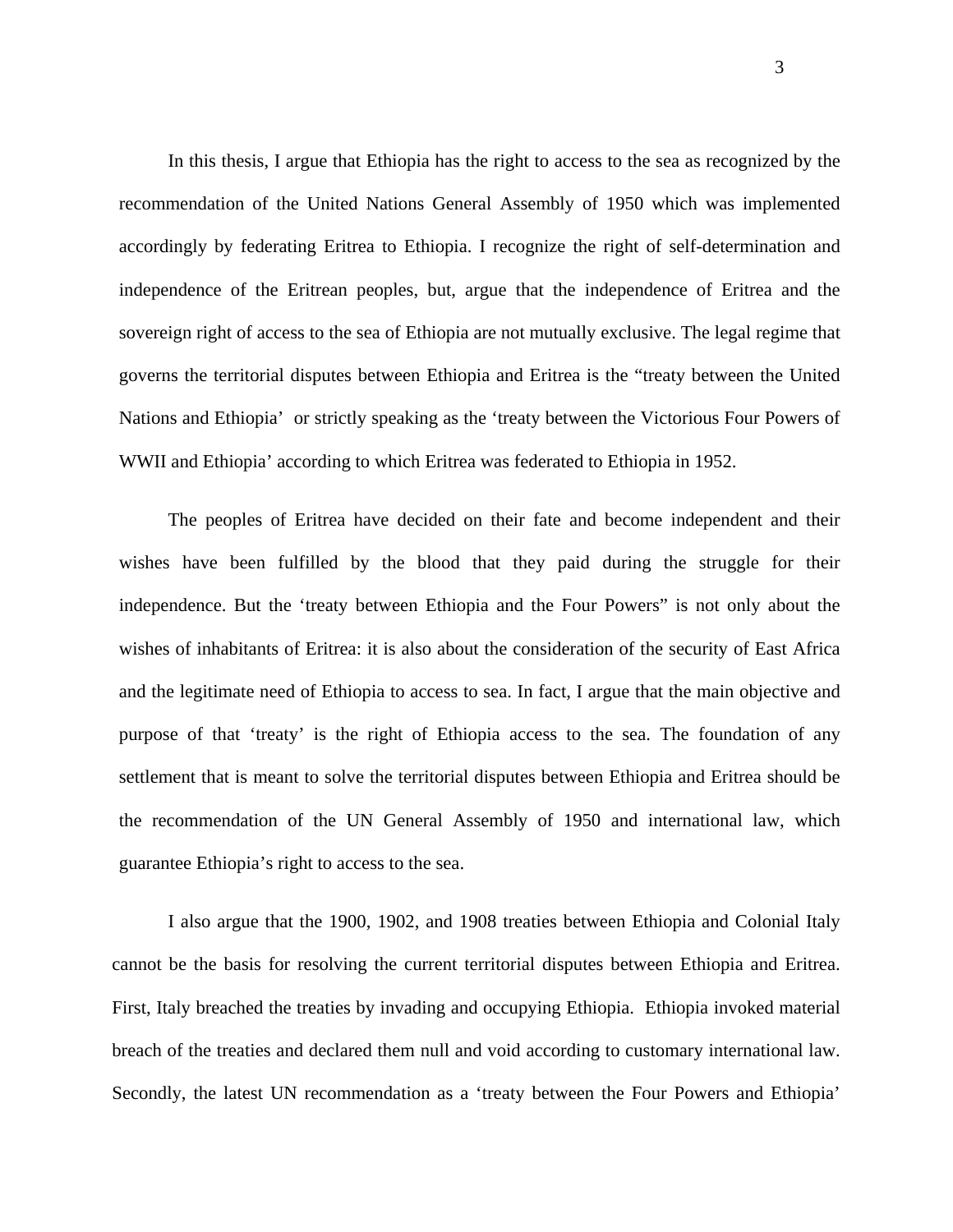supersede the former treaties. Even if Italy had not breached the treaties, the treaties of 1900, 1902, and 1908 are made irrelevant by the latest 'treaty'--that is, the recommendation of the General Assembly as delegated by the four powers and implemented half a century ago.

This thesis does not address the Algiers Agreement as a whole nor the legal solutions to the obstacles that this agreement may have created. This thesis establishes Ethiopia's right of access to the sea under international law and treats the Algiers Agreement as an anomaly that should be discarded. The Algiers Agreement is mentioned intermittently to clarify and ascertain Ethiopia's right of access to the sea.

 The thesis begins by reviewing the background history. A short description of the geography and demography of the Horn of Africa is followed by the geo-politics of the region. The modern history of Ethiopia and Eritrea starting from the 'creation' of the colony of Eritrea and up to present is described chronologically. The paper continues by addressing the problems of landlocked countries in general and their ramification to the economic and security of land locked Ethiopia in particular. The thesis then analyzes the different legal regimes that may govern the territorial disputes between Ethiopia and Eritrea. The bilateral treaties of 1900, 1902, and 1908 between Ethiopia and Italy are brief discussed. The invasion of Ethiopia by Italy and its legal consequences are broadly discussed, based on the Vienna Convention on the Law of Treaties, which is declaratory of customary international law regarding material breach and termination. The paper continues by discussing state practice on material breach and termination regarding territorial treaties. The Munich Agreement and the Riga Treaty of 1921 are taken as examples. This discussion concludes that, the invasion of Ethiopia by Italy was a material breach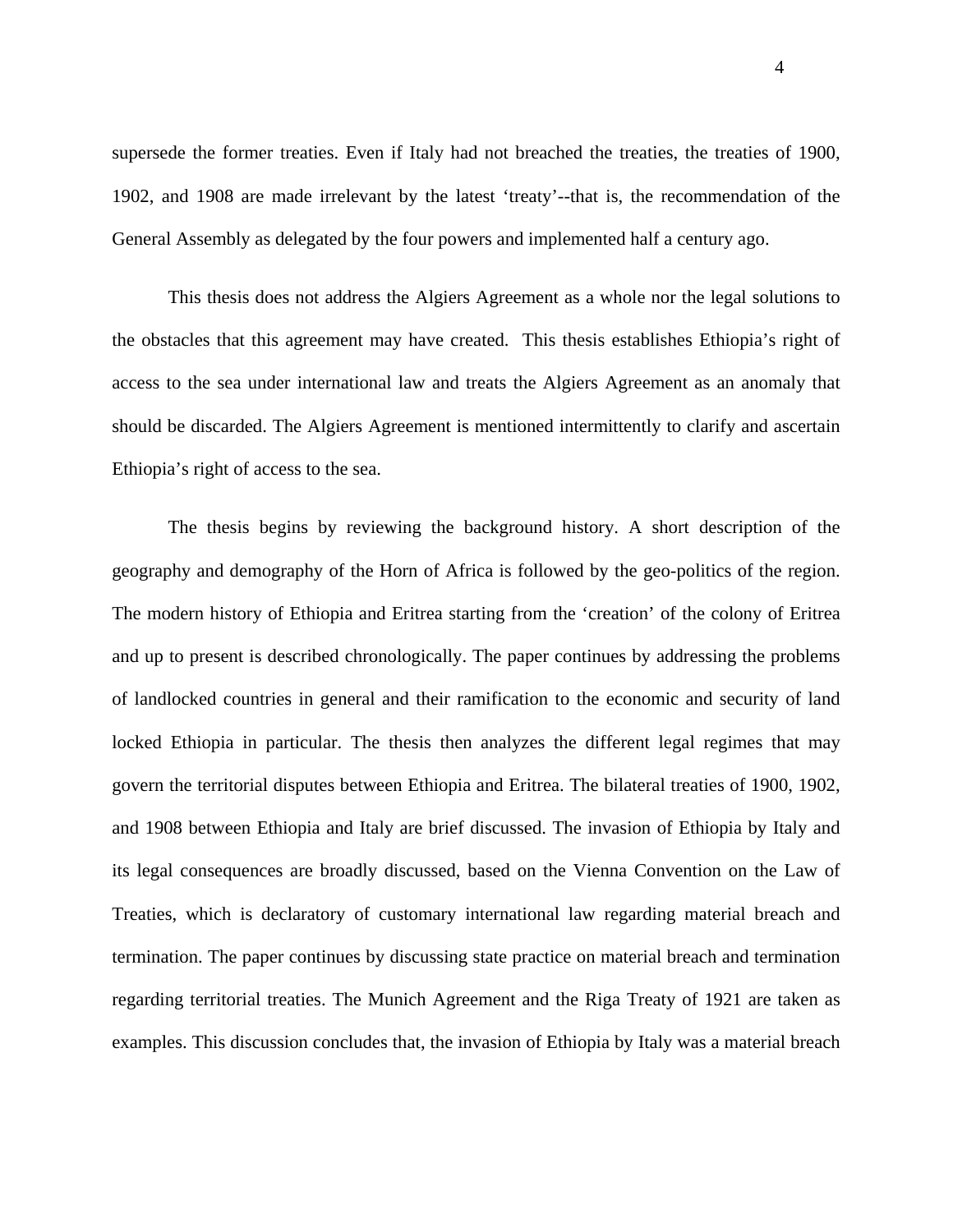of the treaties and that Ethiopia had the right to declare the treaties null and void, which it legally did according to international customary law.

Chapter 4 of the paper then addresses the treatment of Eritrea after the Second World. The first section of this chapter discusses the meaning of the 1947 Peace Treaty with Italy- especially the renouncement of its African colonies including the Ethiopia-Italy treaties of the first decade of the 20 century and the process of the disposition of Eritrea. It describes the position of the Four Victorious Powers on the disposition of Eritrea and the alterative proposals presented. It then continues to show how the issue was dealt with by, the United Nations General Assembly and the conclusions reached. UN Resolution Eritrea 390 A, recommended that Eritrea should constitute an autonomous unit federated with Ethiopia under the sovereignty of the Ethiopian Crown, and enumerated the basic tenets of the Federation. This section argues that the legal effect of this resolution vis a vis, the 1900, 1902, and 1908 treaties was that even if Italy did not invade Ethiopia and the treaties were not made null and void, this Resolution makes the earlier treaties irrelevant. The recommendation<sup>5</sup>--which was made pursuant to a delegation by the Four Powers –in essence constituted a "treaty between the Four Powers and Ethiopia". The thesis argues that, that treaty is the governing legal regime that regulates the relationship between Eritrea as an independent state and Ethiopia

1

<sup>&</sup>lt;sup>5</sup> Recommendations of the General Assembly of the United Nations do not have binding legal effect on issues out side the United Nations organization itself. The Four Powers which were the successors of Italy's rights on its colonies decided to accept the recommendation of the General Assembly and implement it and as such the recommendation is the decision of the Four Powers who had the right over the Italian colonies pursuant to the Paris Peace Treaty of 1947. Shaw described it as: "In the event, the United Nations, given a determinative role by the Big Four Powers, decided to maintain the territorial integrity of the unit, partly because of the views of the parties involved and partly since the territory was administered as one unit. Shaw, Malcolm, Title to Territory in Africa, pp119 Oxford University Press (1986)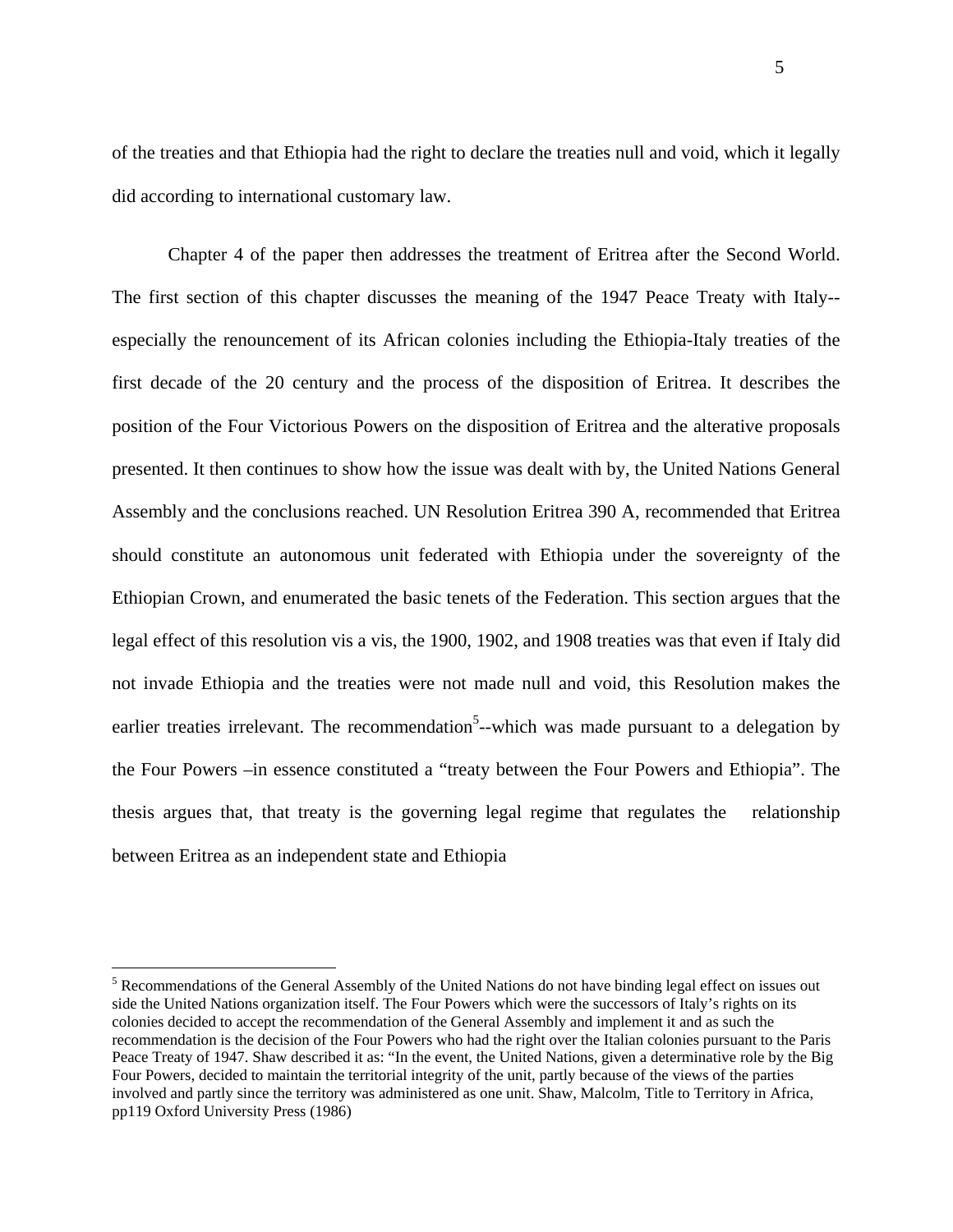The thesis argues that in light of, Article 31 of the Vienna convention on the law of treaties, the main objective and purpose of the "treaty between the Four Powers and Ethiopia" regarding the status of Eritrea was that Ethiopia should have security and the right of access to the sea. The thesis concludes that because this resolution is the governing legal regime whose main object and purpose is to implement Ethiopia's recognized right of to access to the sea, implementation of this right should be the foundation of any territorial settlement. The paper then discusses the opportunity lost in implementing this right during the1998-2000 War between Ethiopia and Eritrea. It concludes by a short recommendation.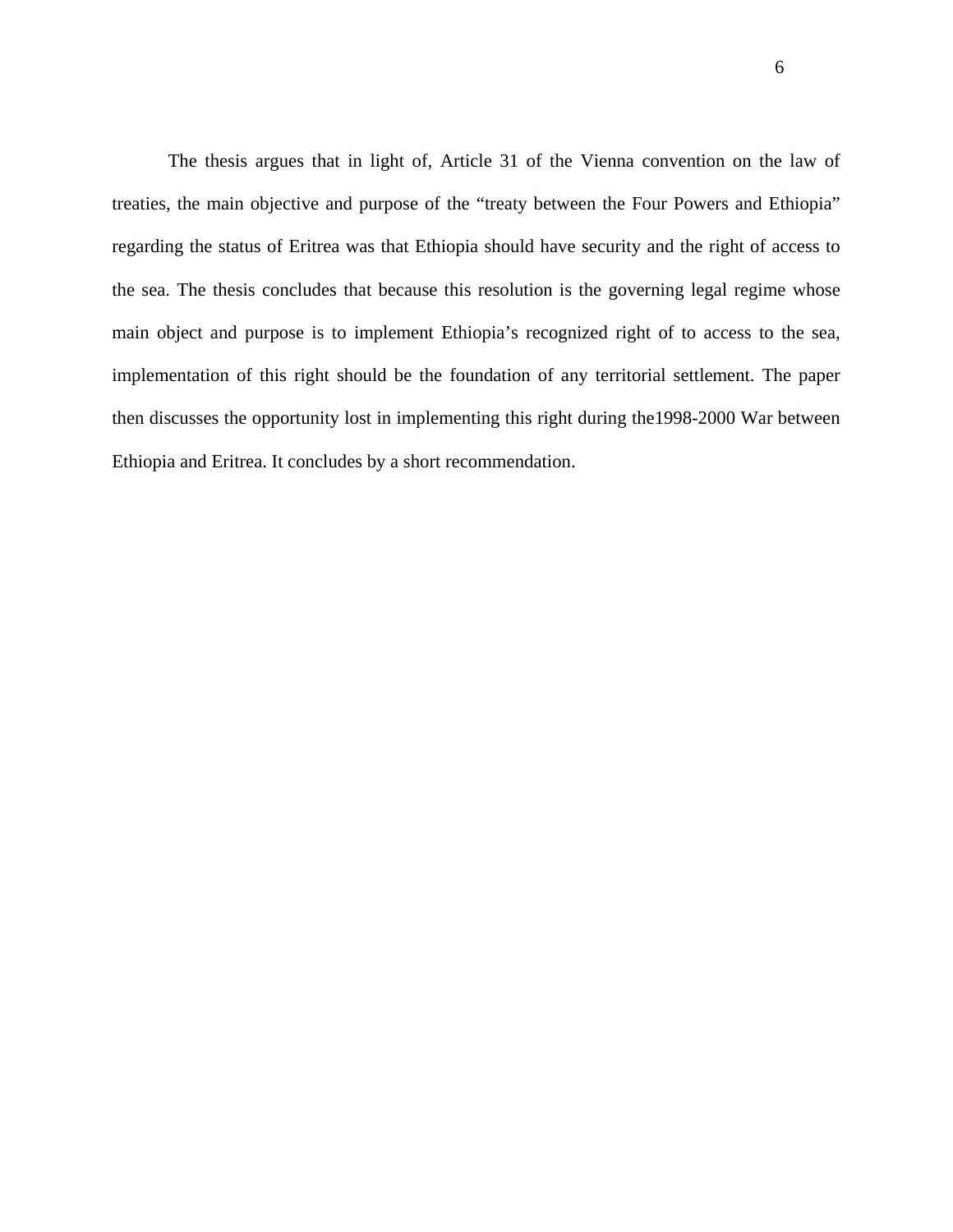### CHAPTER 2

### BACKGROUND

### Geography and Demography of the Region

The Horn of Africa which consists of Ethiopia, Djibouti, Eritrea, and Somalia, is roughly three-quarters of a million square miles in the northeast of the continent that juts out for hundreds of kilometers into the Arabian Sea, and lies along the southern side of the Gulf of Aden.<sup>6</sup> Ethiopia is the center of the Horn of Africa and is bordered by Djibouti 349 km, Eritrea 912 km, Kenya 861 km, Somalia 1,600 km, and Sudan  $1,606$  km.<sup>7</sup>

Ethiopia shares different ethnic groups with its neighbors. There are different ethnic groups residing in Ethiopia, Sudan, and Kenya. As will be discussed later, the most controversial are the Somalis residing in Ethiopia and Somalia. In Ethiopia's Somalia Region there are 4.5 million while in the country of Somalia there are 7.7 million of Somali speaking people. Directly related to the issue of access to the sea are the Afar people. Of the two million Afar people more than one million are in Ethiopia and the rest are in Djibouti and Eritrea. <sup>8</sup>The Afar extends from the Gulf of Tadura -(Djibouti) to the Gulf of Zula Eritrea.<sup>9</sup> The Afars who inhabit the Asseb zone of Eritrea make up 3% of the population of Eritrea.<sup>10</sup> Asseb separated from the main population of Eritrea by over 400 kilometers and developed closer economic connections with central Ethiopia than it did with the rest of Eritrea during the period 1938- 1991. Consequently, Asseb symbolizes the issue of Ethiopian access to the sea, which drove Ethiopians long struggle

<sup>&</sup>lt;sup>6</sup> Tom J. Farer, War Clouds on the Horn of Africa, 1 Carnegie Endowment for International peace, 1976<br><sup>7</sup> CIA: The World Fast Book, https://www.sia.cov/library/publicationa/the world fastbook/goog/so.html

CIA: The World Fact Book, <https://www.cia.gov/library/publications/the-world-factbook/geos/so.html>

<sup>&</sup>lt;sup>8</sup> David H. Shinn and Thomas P. Ofcansky, Historical Dictionary of Ethiopia, 2004, the Scarecrow Press, Inc. see also the CIA: The World Fact Book on Somalia

<sup>&</sup>lt;sup>9</sup> Tom Killion, Historical Dictionary of Eritrea, pp6, the Scarecrow Press Inc.1998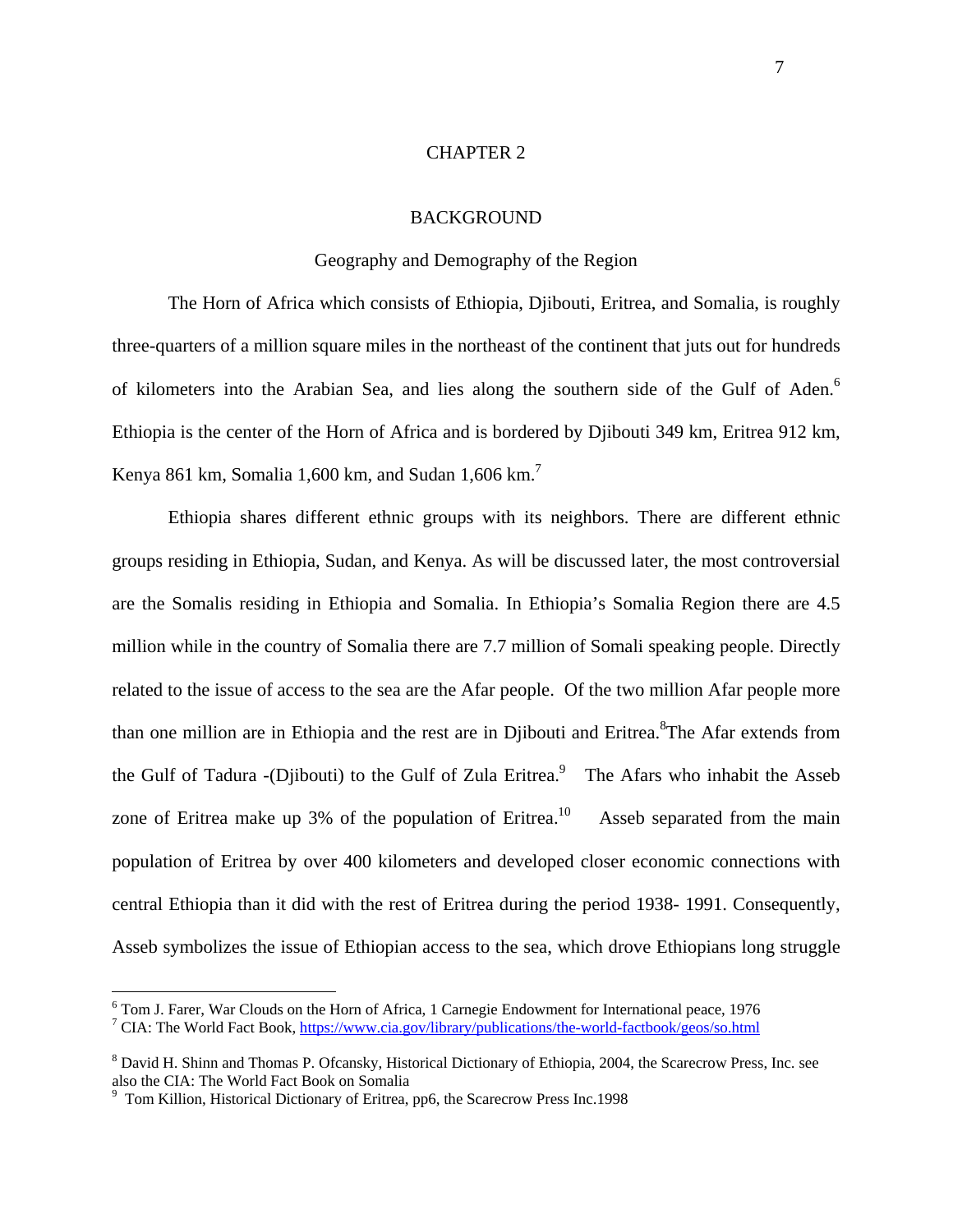to gain and retain control over Eritrea.<sup>11</sup> The cultural ties between the Red Sea Afar in Eritrea and the large majority of Afar is so firm that most do not recognize an Eritrean Afar<sup>12</sup> There are four million Tigreans in Ethiopia while nearly two million are in Eritrea (about 50 % of the population of Eritrea)<sup>13</sup> Kunama minorities reside on both side of the border in Ethiopia and Eritrea.

 All countries bordering Ethiopia have one or more sea outlets except Ethiopia which is allegedly denied an outlet to the sea by the Algiers Agreement. The population of the countries are as follows; $^{14}$ 

| Djibouti | 496,374     |
|----------|-------------|
| Eritrea  | 4,906,585   |
| Somalia  | 8,863, 338  |
| Kenya    | 36,913,721  |
| Sudan    | 39,379,358  |
| Ethiopia | 76,511,887. |

Ethiopia has Christian 60.8% (Orthodox 50.6%, Protestant 10.2%), Muslim 32.8%, traditional 14.6%, other 1.8% (1994 census).<sup>15</sup> Most of the Christians are in the highlands of the country, while most Moslems are in the lowlands and all of the bordering countries in the region.

 $^{10}\,$  Id

 $^{11}$  Id

<sup>&</sup>lt;sup>12</sup> Tadesse Berhe and Yonas Adaye, Conflict in the Afar and its Impact on Sub-Regional Stability, unpublished, (2006)

 $^{13}$  See note 8 p378

<sup>&</sup>lt;sup>14</sup> CIA, World Fact Book, on the mentioned countries, https://www.cia.gov/library/publications/the-worldfactbook/geos/so.html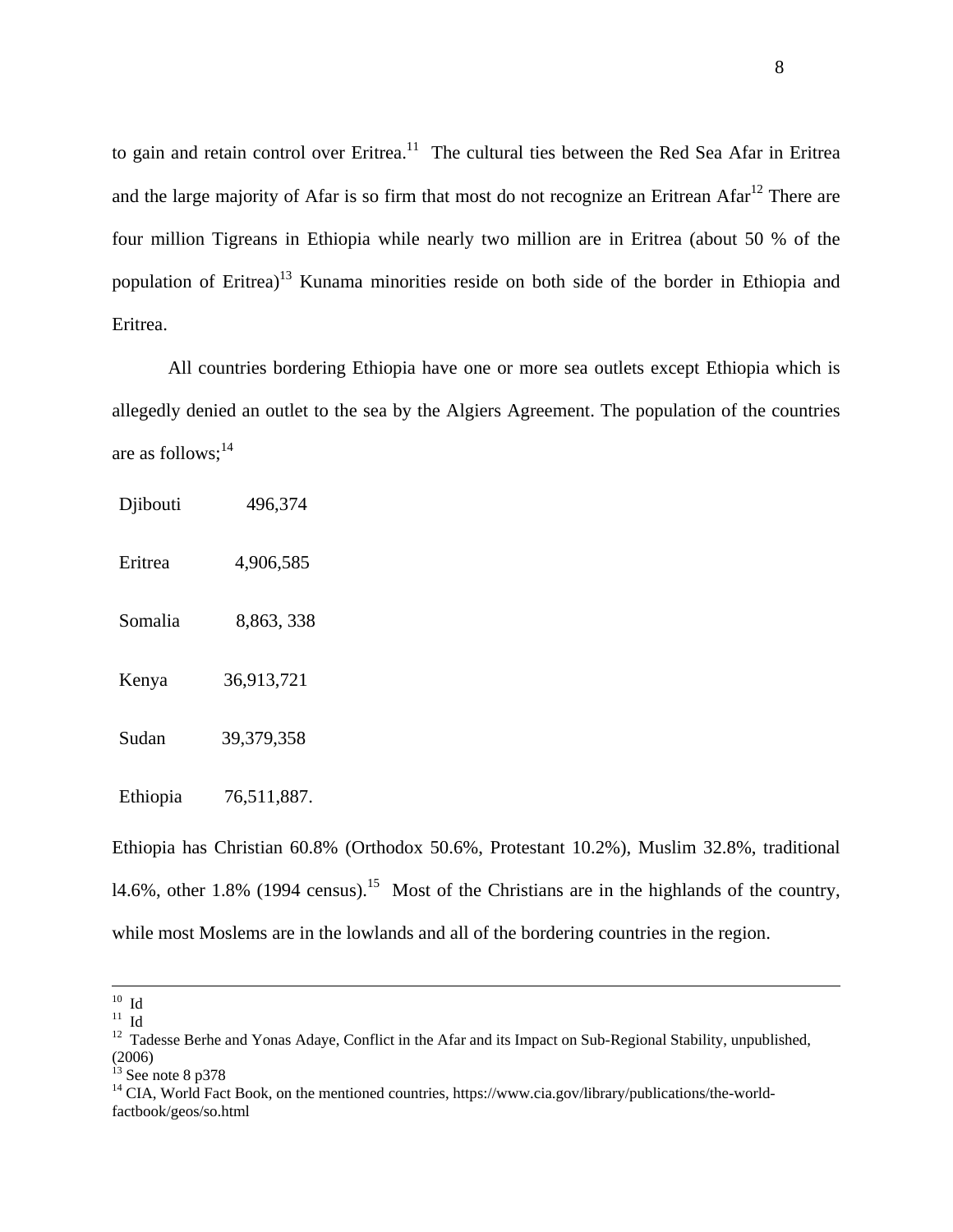### Geo-Politics of the Region

The intent to control the Red Sea and the passage to the Indian Ocean makes the Horn of Africa a strategic area. The attempt of the Arabs to make the Red Sea an "Arab lake" and the spread of Moslem fundamentalism coupled with the role of Egypt and its vital interest of controlling the Nile River makes the politics of the region complex. The perceived differences in national interests of the different countries in the Horn complicate the relationship of the neighboring states which is abused by other power out side the region especially Arab countries.

As early as 1952, the constitution of Syria identified the "Arab home land" as a national home for the Arabs. It consists of the area that extends beyond the Taurus Mountains…. the Gulf of Basra, the Arabian Sea, the Ethiopian mountains… the Atlantic Ocean, and the Mediterranean Sea, and constitute one single complete unit, and which no part may be alienated.<sup>16</sup> The Iraqi Baathists and the Palestinian Liberation Organization used to treat the Eritrean struggle as an inseparable part of the Arab revolution, when Eritrea was part of Ethiopia.<sup>17</sup> The late President Sadat of Egypt observed that the Red Sea is an Arab lake.<sup>18</sup> Arab countries have been interfering in the internal affairs of Ethiopia on the pretext that Ethiopian Moslems are being persecuted.

Egypt's interest in utilize the waters of the Nile in disregard of the rights of the upper riparian countries is one of the issues that shape the politics of the region. Professor Haggai Erlich describes the importance of the Nile and how it is intermingled with Pan Arabism and Pan Islam:

 $15$  Id

<sup>&</sup>lt;sup>16</sup> Daniel Kindie, the five dimensions of the Eritrean conflict 1941-2004, pp267 Signature Book Printing, Inc. (2005)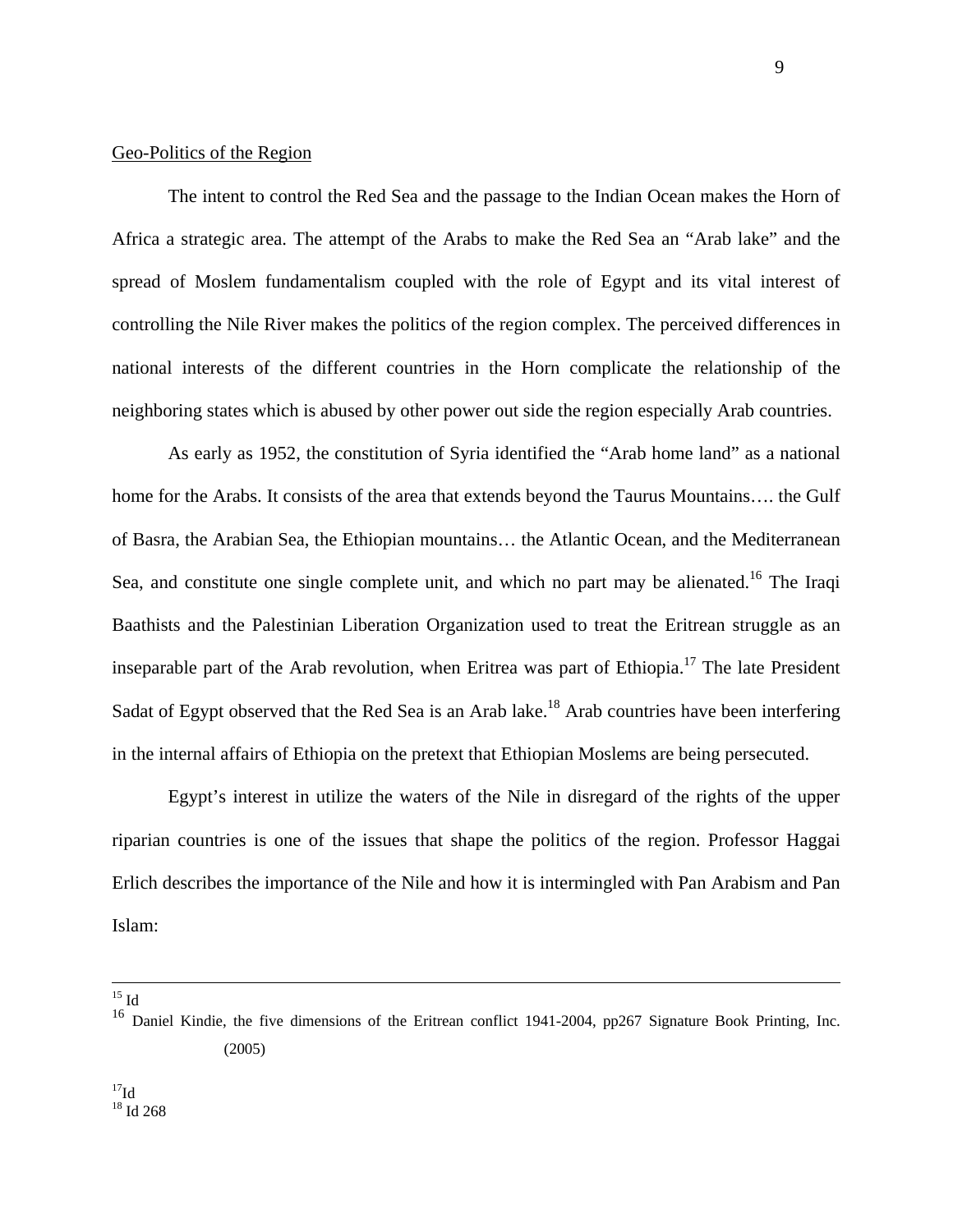"It has to do with the very existence of Egypt. As these lines are being written, the "gift of the Nile" enters the twenty-first century facing an ever-deepening controversy over its waters. In the coming decades, gradually and perhaps inescapably, the Nile River will become an issue of life and death. Egypt was the capital of both state and political Islam. It was the Nile centered state that aspired to control the greater Nile basin. It also became the capital of the modern Arab revolution that threatened to unite the Moslems of the horn of Africa.<sup>19</sup>

In 1997, the Egyptian government launched an ambitious desert irrigation plan, namely the Toshika Canal, which, upon completion, would increase Egyptian dependency on the Nile and intensify Egypt's commitment to exploit its "historic rights" to the fullest possible.<sup>20</sup> Prime Minister Meles Zenawi of Ethiopia, reacting to the launching of the Toshika project "He accused Egypt of striking a 'proprietorial attitude' over the waters of the Nile river and charged that Egypt was trying to maximize its use of Nile water in order to make it impossible for an equitable quota system to be negotiated. The Egyptians treated the waters of the Nile, through Toshika project and the 1959 agreement as though they were a purely Egyptian affair rather than one concerning all the states in the basin." <sup>21</sup>The Nile delta is rich in silt brought from the Ethiopian Plateau which makes the soil the most fertile in Africa.<sup>22</sup> Ethiopia provides 86% of the water that Egypt and Sudan consume and the Egyptians have tried to control the source of Blue Nile from the 19th century onwards. Khedive Ismail Pasha of Egypt attempted to control the source of the Blue Nile by invading Ethiopia.<sup>23</sup> However, his army met crushing defeats in 1875 at Gura and then at Gundet in 1876.<sup>24</sup> Egypt has continued to abuse its leadership position

<sup>&</sup>lt;sup>19</sup> Haggai Erlich, The Cross and the River: Ethiopia, Egypt, and the Nile, pp1, Lynne Rienner Publishing, Inc.(2002) <sup>20</sup> Id 214 Water pumped from Lake Nasser and brought to the Western Desert to the Oasis of Farafara an would irrigate vast areas and provide the infrastructure for eighteen new towns and hundreds of villages. A huge pumping station, the largest in the world, at Lake Nasser would be completed by 2002. by the year 2017 these waters, representing some 10 percent of the quantity collected each year in lake Nasser. <sup>21</sup> Id 214

<sup>22</sup> **Nile River."** Encyclopædia Britannica. <http://www.britannica.com/eb/article-9108302>.) See note 8

<sup>&</sup>lt;sup>24</sup> Patrick Gilkes and Martin Plaut, War in the Horn: The conflict between Eritrea and Ethiopia, pp 20, the royal institute of international affairs(1999)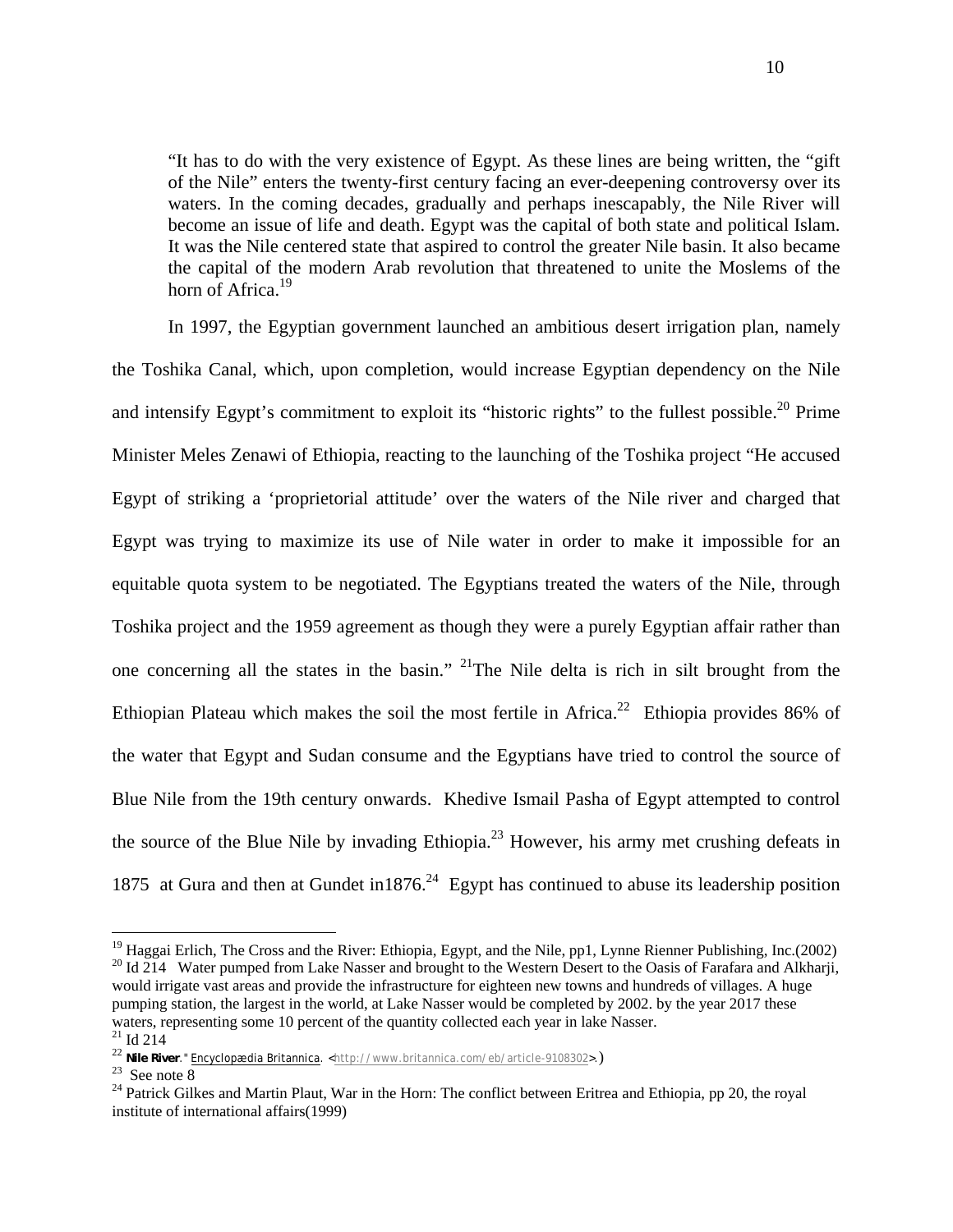by coordinating, Syria, Iraq, Yemen, Libya and Saudi Arabia in an effort to weaken Ethiopia on the assumption that a strong Ethiopia would be in a better position to assert its right.<sup>25</sup> Three of Ethiopia's neighbors--, Sudan, Somalia and Djibouti-- are members of the Arab league and Eritrea is becoming a conduit for the Arabs who want to disrupt Ethiopian development. In Contrast, Ethiopia is primarily perceived as a "Christian Island' because Christianity was the state religion of Ethiopian Emperors before 1974, even though it has been a secular state after 1974. Of course the dominance of the Christian elite continues to this day. The disrupting activities have been done through Ethiopian opposition armed groups and neighboring states like Somalia which had fought a number of wars with Ethiopia. 'Pan-Somalism' or 'Greater Somalia' is a unifying factor in Somalia that attempts to unify Somali speakers in Djibouti, Kenya and Ethiopia. The Journal of Foreign Affairs discussed the legitimacy of Ethiopia's concern by stating that:

The Ethiopian government had a number of reasons for taking out the Islamic Courts. Ethiopia and Somalia have had a tense history, including three wars between 1960 and 1978. Somalia has hosted al-Itihaad al-Islamia, a terrorist organization that planted several bombs in Ethiopia in the 1990s, prompting the Ethiopian government twice during that period to send troops into Somalia to destroy the group and dismantle its training camps. Last year, senior court officials made clear that they intended to incorporate Somali populations in the Somalia region of southeastern Ethiopia into a greater Somalia. They were already backing Ethiopian opposition groups such as the Ogaden National Liberation Front and, in southern Oromia, the Oromo Liberation Front  $^{26}$ 

 $^{25}$  Id

<sup>&</sup>lt;sup>26</sup> Prendergast& Thomas-Jensen, Blowing the Horn, Foreign Affairs, March-April 2007 at 63, 64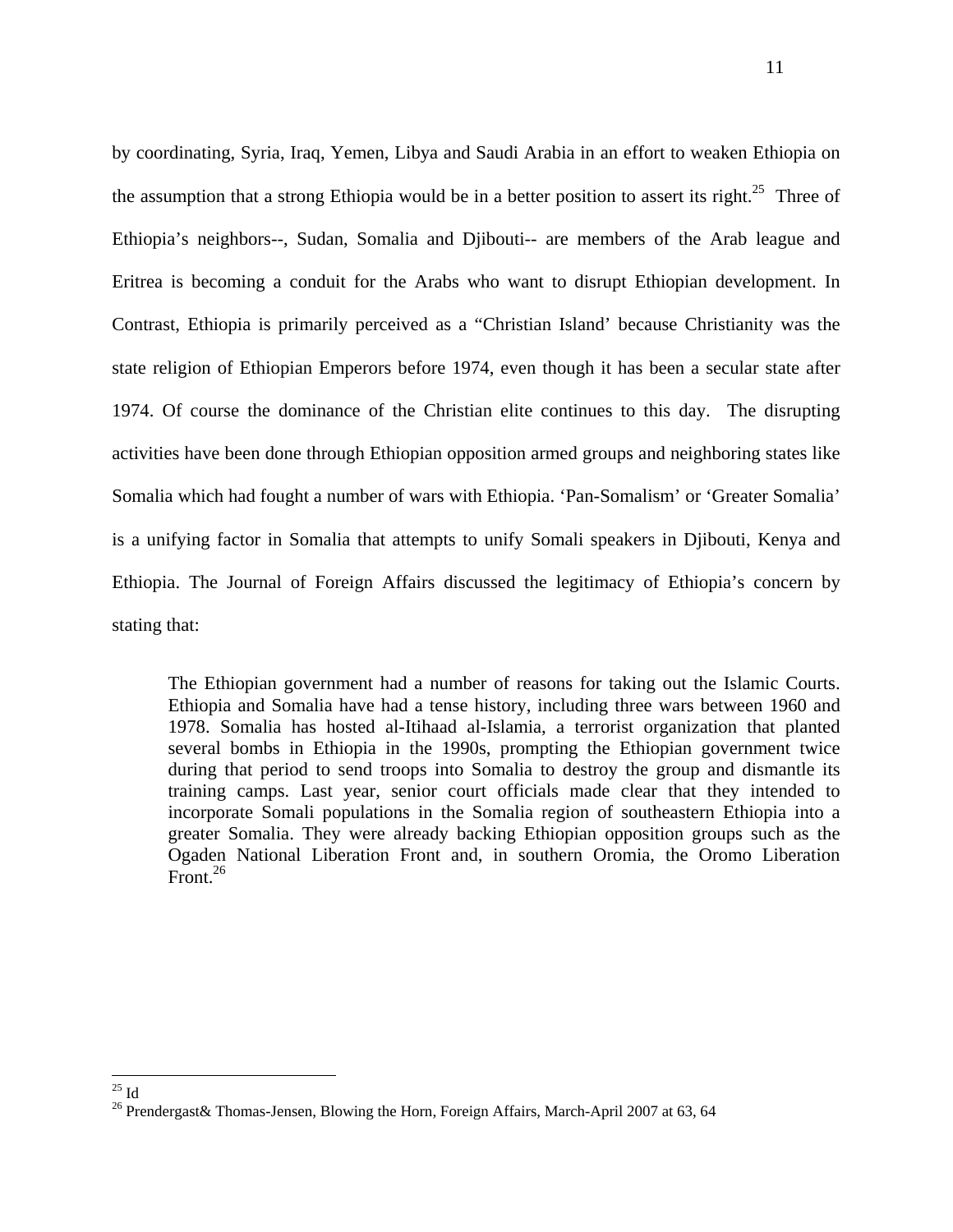### The Modern History of Ethiopia and Eritrea

Ethiopia which included the present-day Eritrea is one of the oldest countries in the world though not in its present shape.<sup>27</sup> A unique, African civilization emerged at the beginning of the first millennium A.D in the northern highlands of Ethiopia and Eritrea. Axum, located in the Tigray region of northern Ethiopia, flourished for almost seven centuries and become one of the most powerful kingdoms of the ancient world. The kingdom extended across the Red Sea into Southern Arabia and west to Sudan's Nile valley.<sup>28</sup> Ethiopia is also the place where humans originated, as evidenced by the finding of "Lucy" or" Dinkinesh".<sup>29</sup>.

The modern history of Ethiopia and Eritrea began with the Italian occupation of Asseb in 1882 and the possession of part of the Abyssinian highlands in  $1889$ <sup>30</sup> On March 15 1883 Italy concluded a treaty of peace and friendship with Mohammed Hanfire, the Sultan of Asseb and chief of the Danakil (Afars).<sup>31</sup> The name Eritrea was given to these regions occupied by Italy in 1890. In March of 1896, Italy invaded Ethiopia from Eritrea but was defeated at the famous battle of Adwa.<sup>32</sup> Ethiopia and Italy agreed to delimit the boundaries in treaties of 1900, 1902 and  $1908<sup>33</sup>$ . The delimitation was far from clear and the demand of Ethiopia to demarcate the boundary fell on deaf ears.

Italy again invaded Ethiopia in  $1935^{34}$  and occupied it until 1941.Italy had started to reorganize its 'East Africa Colony' from Eritrea in the north to Somalia in the south east in

 $27$  See note 8

 $^{\rm 28}$  Id

 $29$  Id

<sup>&</sup>lt;sup>30</sup> Rubatino Shipping Company purchased a coastal tract adjoining the small village of Assab in 1869. in 1882 Assab was transferred from the Company to the Italian State. See, Stephen H. Longrigg, A Short History of Eritrea,p113, Oxford Clarendon Press, (1945)

 $31$  See note 8 pp 1i,

<sup>&</sup>lt;sup>32</sup> Bahiru Zewde, History of modern Ethiopia 1855-1991, 2<sup>nd</sup> ed. ,77, Addis Abeba University Press(2001) <sup>33</sup> See note 8

 $34$  See note 32 at pp 153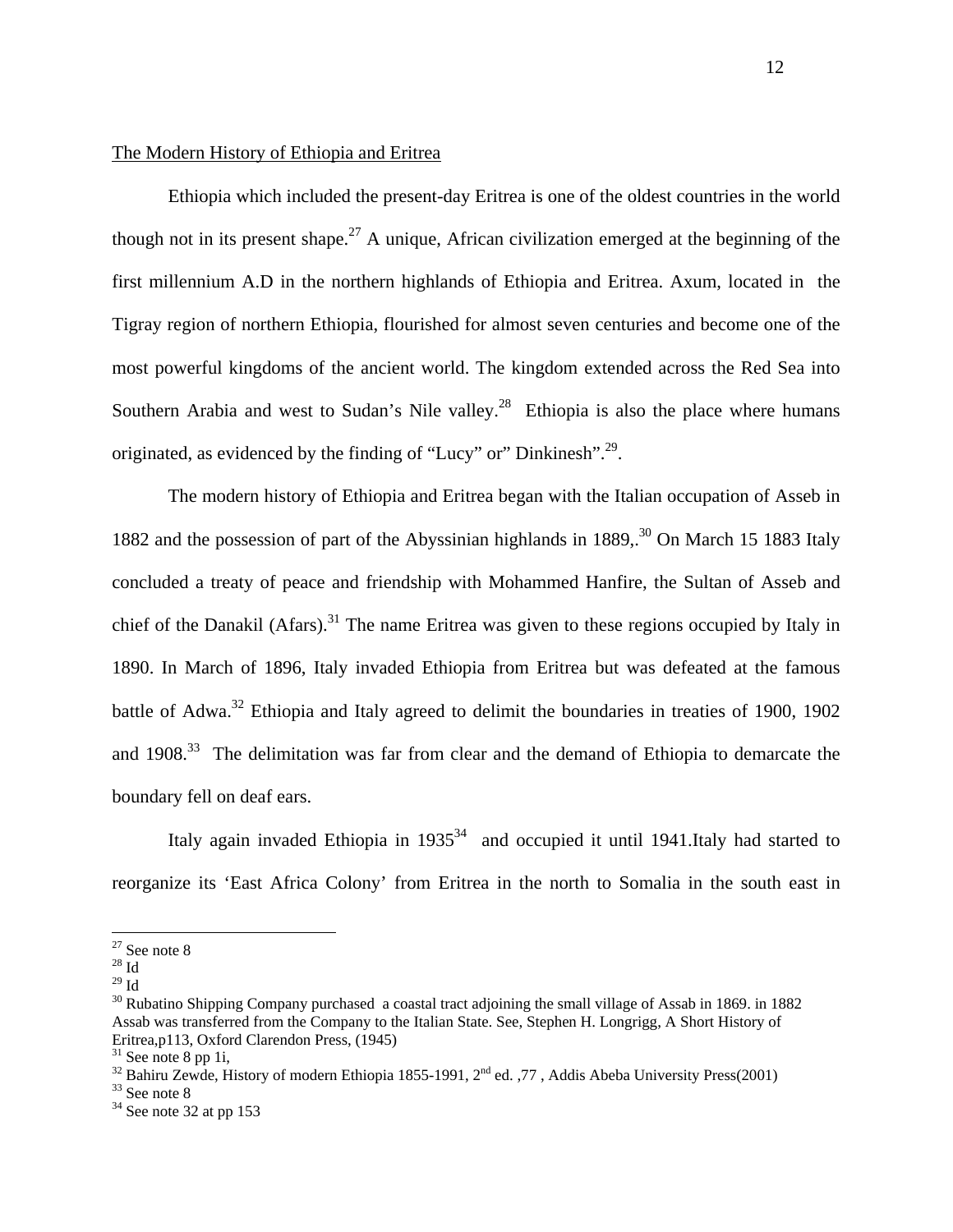different regions. But, British and Ethiopian forces drove the Italians out and Ethiopia regained its independence n 1941. Eritrea remained under British administration until 1952.<sup>35</sup>

The UN in its resolution in 1950 decided that Eritrea should be federated with Ethiopia as an autonomous entity under the sovereignty of Ethiopia and it was federated in 1952. The same year, Emperor Haile Selassie of Ethiopia declared the treaties signed with Italy null and void. The Emperor abrogated the federation and made Eritrea the 14<sup>th</sup> province of Ethiopia in 1962.

 An armed struggle had already started in 1961 in the lowlands of Eritrea by Eritrean groups demanding independence<sup>36</sup> Emperor Haile Selassie was overthrown in 1974 by a military junta.

 In 1991, the military government of Ethiopia was ousted by armed opposition fronts, led by Ethiopian Peoples Revolutionary Front (EPRDF) and a transitional government was formed.<sup>37</sup> That same year Eritrean fighters entered Asmara and occupied all the places that they claimed were part of Eritrea with the exception of some villages around the boundary area. These Eritrean fighters formed a de facto government.<sup>38</sup> The transitional charter of Ethiopia that was meant to be the "constitution" for the transitional period recognized the right of nations and nationalities to self determination including by means of secession.<sup>39</sup>

Eritrea was recognized as an independent country after its people voted for independence. Ethiopia was instrumental in getting the recognition of Eritrea by other countries and by the United Nations by becoming one of the first countries to recognize the new state of Eritrea.

 $\overline{a}$ 

38 Id

<sup>35</sup> Id 180

<sup>&</sup>lt;sup>36</sup> See note 8

 $37$  Id

<sup>&</sup>lt;sup>39</sup> Transitional Charter of Ethiopia No 1 Negarit Gazeta, 1991-07-22, Vol. 50, No. 1, pp. 1-5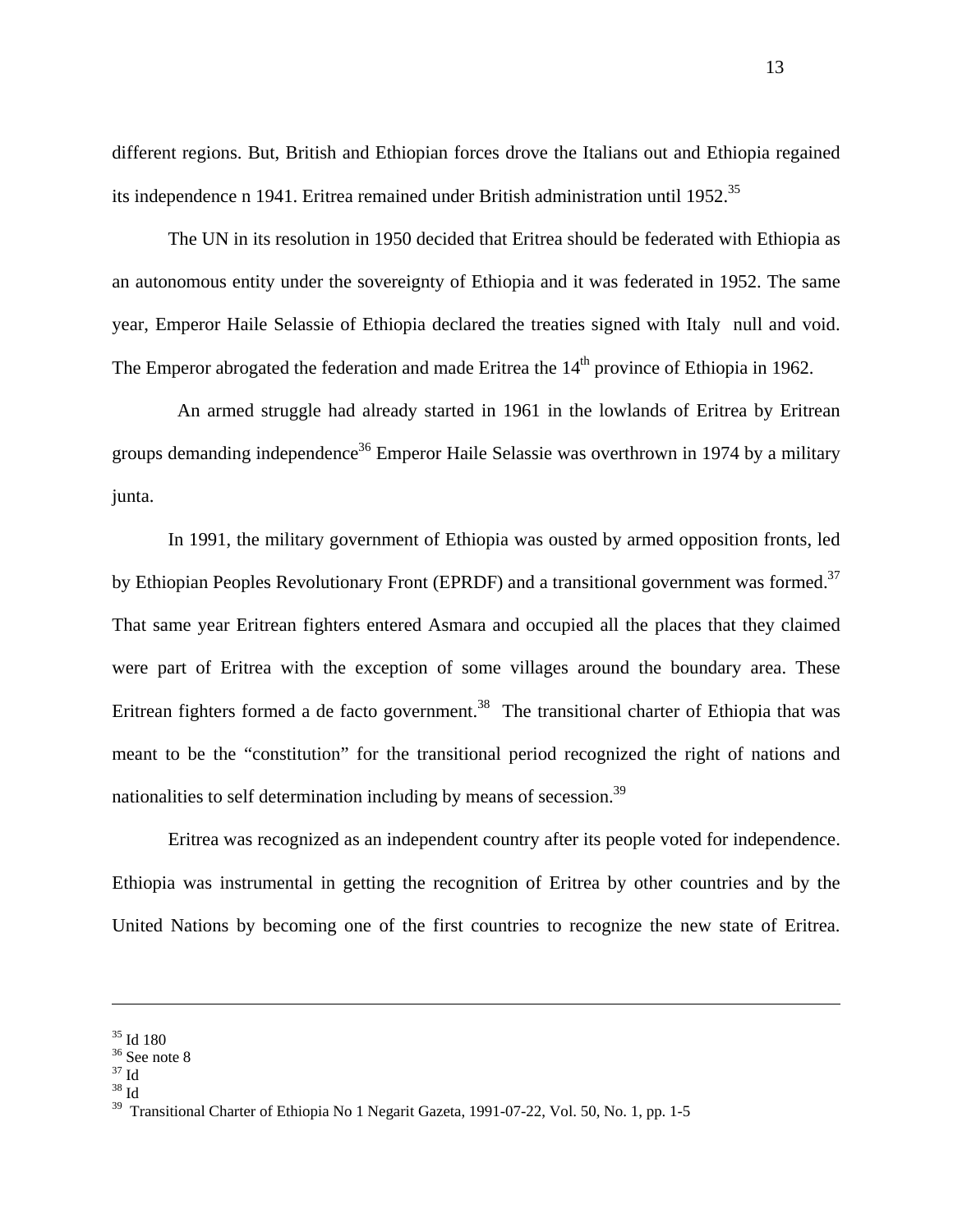Initially, the two governments had relations<sup>40</sup> that were admired by many as exemplary although many Ethiopian held resentments over the relationship alleging that it was to Eritrea's advantage <sup>41</sup> The honey moon did not last long, however. In 1996 and early 1997 Ethiopia tried to tighten the uncontrolled economic relationships between the states. Eritrea was frustrated and relations deteriorated 42

In May 1998 Eritrean forces invaded Ethiopia using mechanized forces by occupying north-west of Ethiopian town of Badme. Ethiopia demanded the withdrawal of Eritrean forces from occupied places and the restoration of the '*status qua ante'*. 43Eritrea rejected this demand. In 2000, in what has been estimated to be the biggest battle on African soil since the expulsion of Nazi forces from Egypt during the Second World War,<sup>44</sup> Ethiopia practically annihilated the Eritrean armed forces and liberated all occupied areas. In the Algiers Agreement, Eritrea was forced to accept a humiliating cease-fire agreement which created a temporary security zone within its 'territory'.

The Algiers Agreement created two commissions, a boundary commission and a reparation commission.<sup>45</sup> The Boundary Commission was given the task of delimiting and demarcating the boundary according to the 1900, 1902, and 1908 treaties between Ethiopia and colonial ruler Italy and according to international law.<sup>46</sup> The terms of reference in the agreement

 $40$  See note 24 pp 10

 $41$  Id 15

<sup>42</sup> Id 47

 $43$  See note 8 pp 20

<sup>&</sup>lt;sup>44</sup> See note 1 at pp 371 Wrong states that "Engaging over 500,000 troops and displacing 600,000 people, the Badme war won the dubious honor of being not only the worst conflict ever staged between two armies in Africa, but the biggest war in the world at that time, more devastating than the rather better-publicized Kosovo crisis."

<sup>&</sup>lt;sup>45</sup> The Algiers Peace Agreement (December Agreement) between Ethiopia and Eritrea, 2000, [http://www.unmeeonline.org/index.php?option=com\\_content&task=view&id=15&Itemid=50 46](http://www.unmeeonline.org/index.php?option=com_content&task=view&id=15&Itemid=50) Id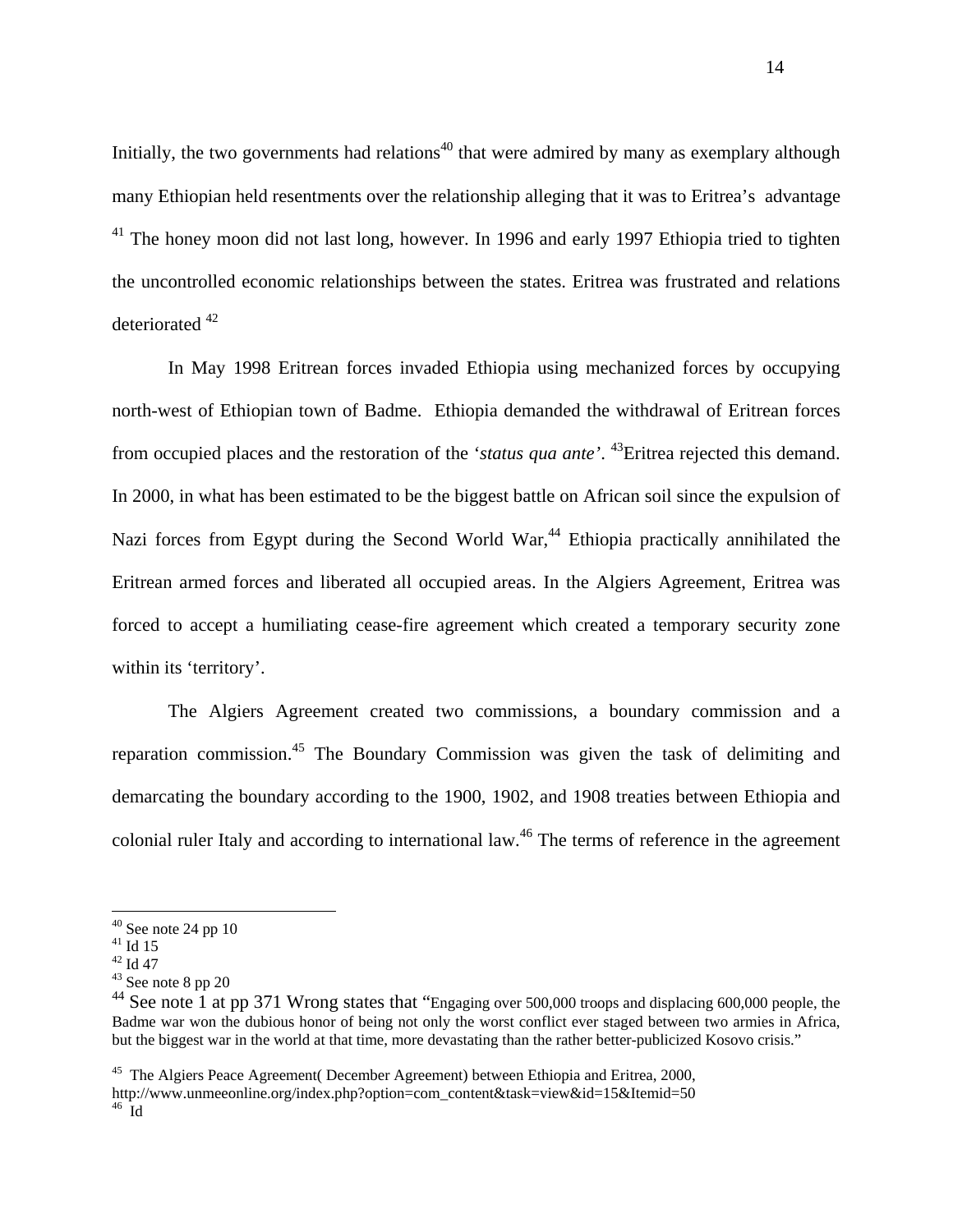automatically made Ethiopia a landlocked country. The opposition  $47$  and many intellectuals  $48$ opposed the agreement and unsuccessfully pressed the government and the House of Representatives to reject the proposal.

The Algiers Agreement has stalled. The new Secretary General's most recent report warned that:

 The continuing stalemate in the peace process shows no sign of ending, and the impasse has the potential to not only lead to renewed hostilities between the two countries, but to destabilize the wider region, especially given the recent developments in neighboring Somalia. Ethiopia has refused to implement, fully and without pre-conditions, the Boundary Commission's demarcation of the border with Eritrea, even though its decisions are supposed to be binding under a peace agreement that followed a two-year war in the late 1990s. For its part, Eritrea has maintained a troop presence in the Temporary Security Zone (TSZ) along the border, as well as tanks, rocket launchers and guns, and it has also imposed a ban on UN helicopter flights, severely restricting the work of UNMEE.<sup>49</sup>

Many intellectuals and the opposition allege that the Algiers Agreement is a betrayal of Ethiopia's national interest and that, what ever result, may come from that agreement,- it will be a time bomb that may explode at any time and affect the peace and stability of the region. Many Ethiopians feel that their necks have been slashed by the secession of Eritrea and by being made landlocked and the same people think that it is only for some time before justice is done. The Red Sea is only 60 kilometers from the "boundary", a reminder of the strategy of isolating Ethiopia and weakened it so that it would be 'ready' to be colonized by Italy.

### Lack of Access to the Sea and its Impact on the Economy and Security

The economic and security issues are also important factors to consider when one investigates the right of access to sea, although these factors alone cannot be sources of

 $47$  See note 4

<sup>&</sup>lt;sup>48</sup> See articles by professor Negusie Ayele March 31, 2007, at

[http://www.ethiomedia.com/articles/meles\\_zenawi\\_and\\_eritrea.html](http://www.ethiomedia.com/articles/meles_zenawi_and_eritrea.html) , Professor Techola Hagos at <http://www.tecolahagos.com/part4.htm> Ato Belai Abbai

 $49$  Secretary General of the United Nations Bani Ki-moo, January 25, 2007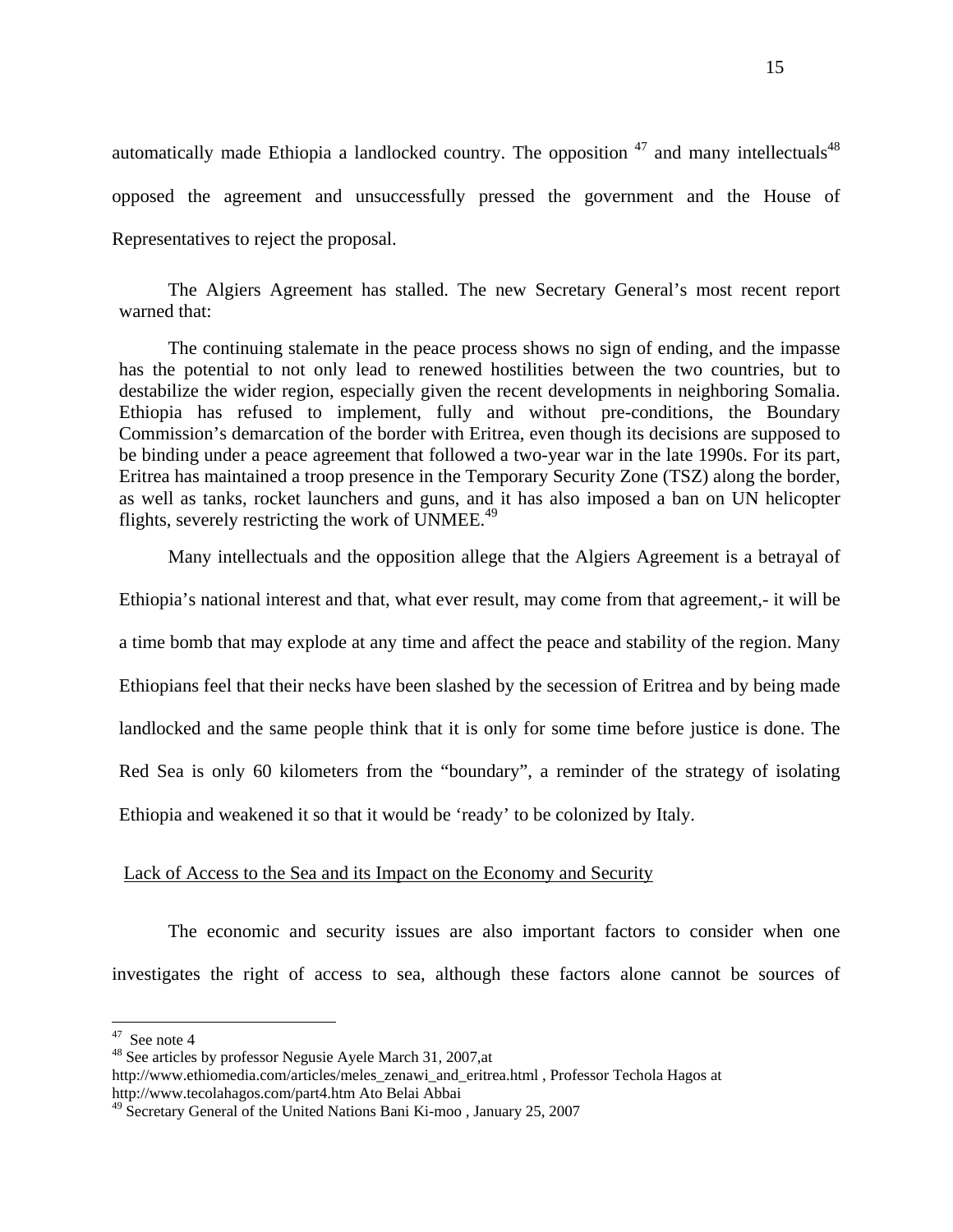sovereign right of access to the sea. Modern economic progress requires rapid, reliable, efficient, and cost-effective international trade. Kishor Uprety cites the United Nations Commission on Trade and Development (UNCTAD) stating "the actual experience, like the logical historical evolution, proves that the absence of access to the sea constitutes a major obstacle for economic and social development."<sup>50</sup> Uprety lists the major economic difficulties that land lock countries in the developing countries face as

 a) Additional transport cost b) Foreign trade deficit, trade between land locked and coastal developing states is rarely important because the two economies do not complement one another; on the contrary they often enter into competition for foreign and external resources within the international market. Land locked countries face additional economic burdens that flow from their lack of access to the sea. They depend heavily on the transport policies of transit states including payment of a portion of their transport costs in convertible currencies and bear increased costs resulting from the necessity of warehousing stocks, port delays and expenditures in the itineraries of reexchange. c) Access to the resources of the sea on the same terms and conditions as coastal states.<sup>51</sup>

Ethiopia's export and import ratio as laid down in the data below, shows the importance

foreign trade and that, obstacles to this trade have grave ramifications on the development of

the subsistence economy.

Current account balance**:** -\$3.384 billion (FY05/06 est.)

Exports: \$1.085 billion f.o.b. (2006 est.)

Exports – commodities**:** coffee, qat, gold, leather products, live animals, oilseeds

1 J. Int'l Legal Stud. 21(1995)

 $51$  Id

<sup>&</sup>lt;sup>50</sup> See, Kishor Uprety, Right of Access to the sea of Land-locked States: Retrospect and Prospect for Development,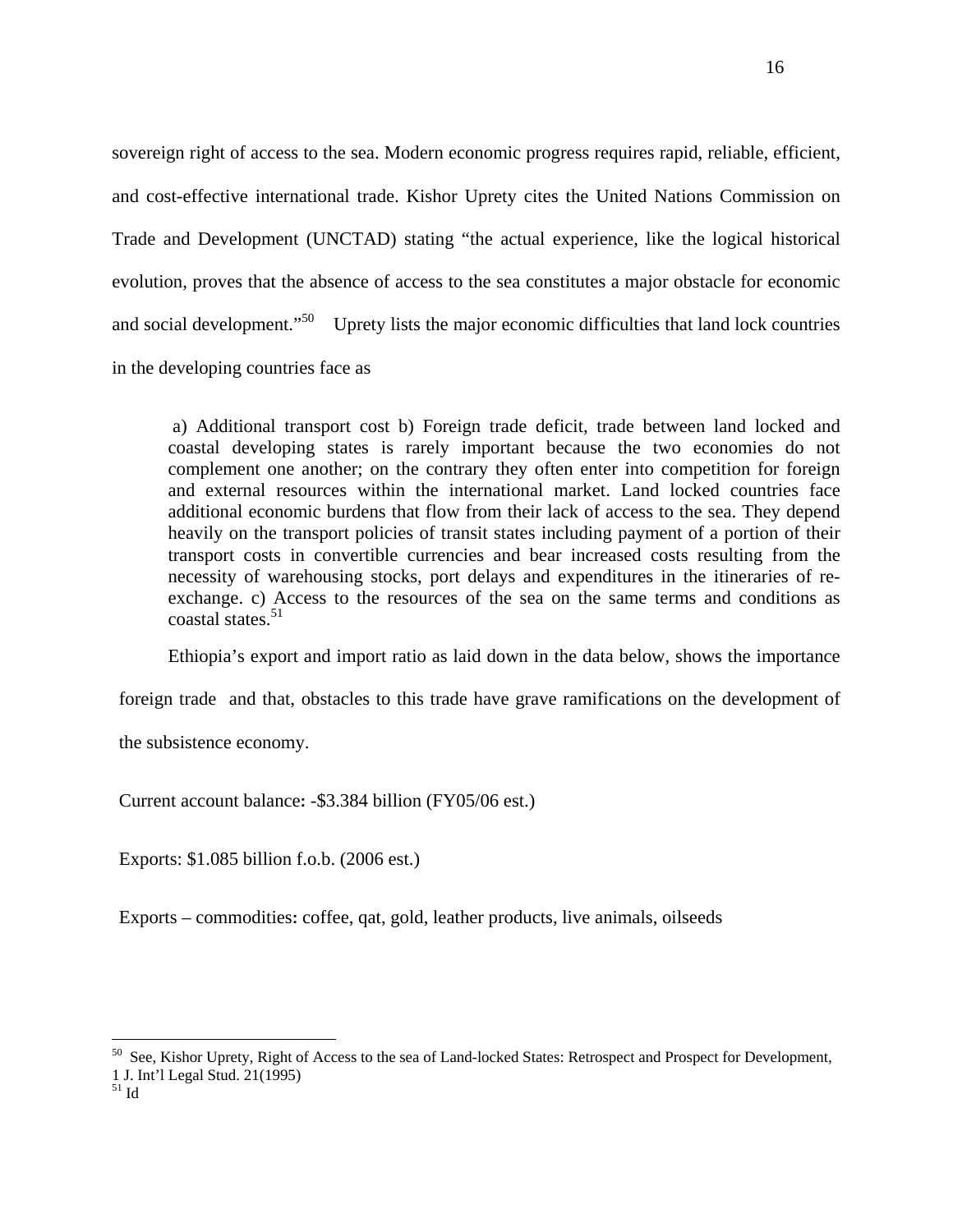Exports – partners**:** Germany 15.5%, China 10.5%, Japan 8.5%, Saudi Arabia 6.9%, Djibouti 6. 8%, Switzerland 6.4%, Italy 5.9%, US 5.5%, Netherlands 4.2% (2005)

Imports**:** \$4.105 billion f.o.b. (2006 est.)

 Imports – commodities food and live animals, petroleum and petroleum products, chemicals, machinery, motor vehicles, cereals, textiles

Imports - partners**:** Saudi Arabia 14.7%, China 12.6%, US 12.4%, India 6.7%, Italy 4.6%  $(2005)^{52}$ 

Poverty is the main enemy of Ethiopia, and the main threat of Ethiopia's existence originates from it.<sup>53</sup> There can be no long lasting peace, stability or security when a state's system cannot feed, educate, or maintain the health of the great majority of its people. Denial of access to the sea is a source of insecurity because it hampers development. Ethiopia may use the ports of its neighbors Djibouti, Berbera, Zeila, Mombassa, Massawa and even Port Sudan. But, political uncertainties and the influence of other foreign countries have made it very difficult to rely on them because Ethiopia will constantly be vulnerable to blackmail. In western Europe the landlocked and transit states have managed to devise a system of international rivers, special transit rights, free zones in ports and arrangements to secure the relatively free flow of goods and people between the landlocked states and the sea. In unstable Africa where the system of governance is not institutionalized access to the sea depends upon circumstances. Coupled with

<sup>&</sup>lt;sup>52</sup> CIA Fact book on Ethiopia, CIA: The World Fact Book, https://www.cia.gov/library/publications/the-worldfactbook/geos/so.html

<sup>&</sup>lt;sup>53</sup> The Federal Democratic Republic of Ethiopia Foreign Affairs and National Security Policy and Strategy,

[http://www.mfa.gov.et/Foreign\\_Policy\\_And\\_Relation/Foreign\\_Policy\\_And\\_Relation.php](http://www.mfa.gov.et/Foreign_Policy_And_Relation/Foreign_Policy_And_Relation.php)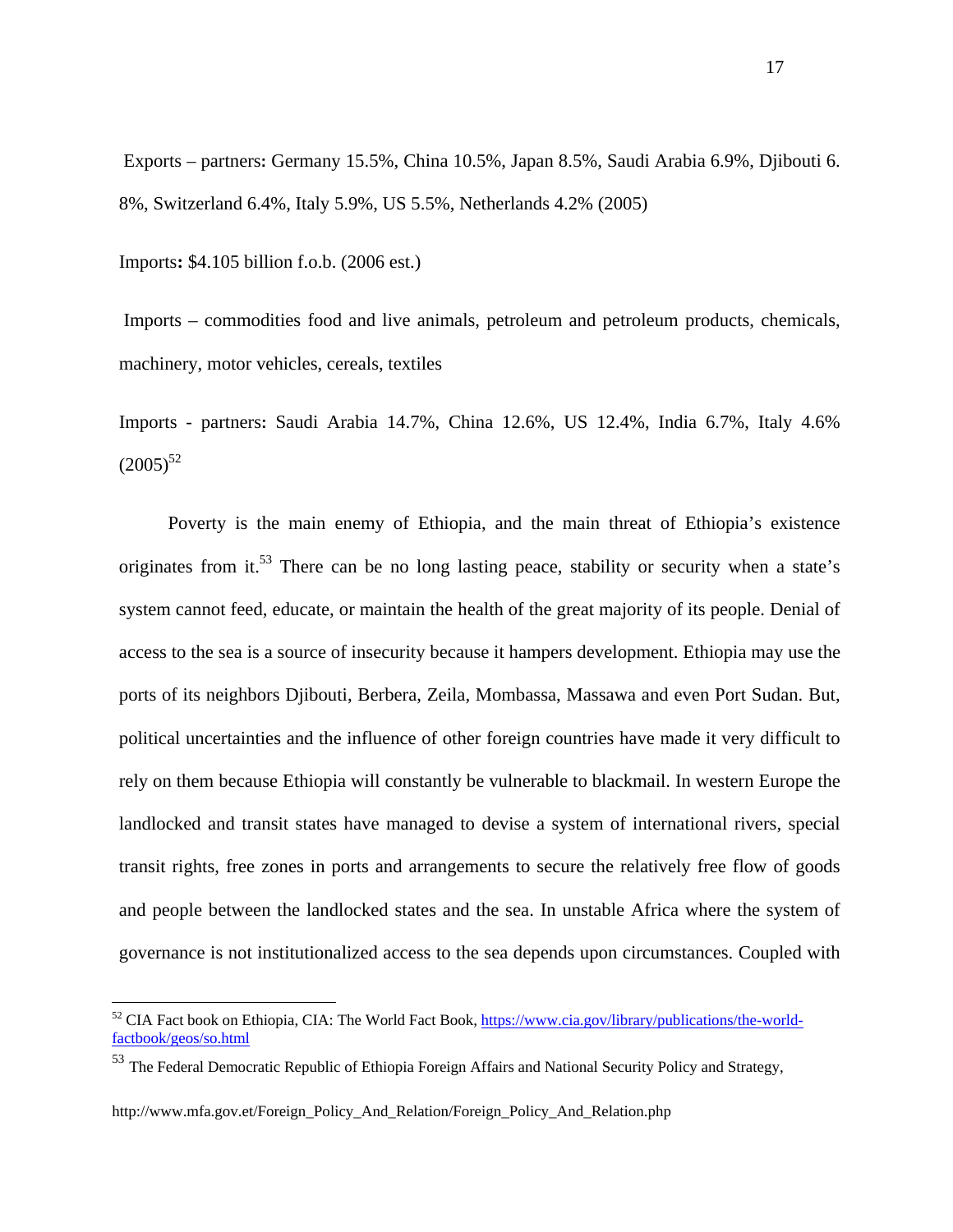the geo-politics of the region this makes Ethiopia a high risk and vulnerable country. Belai Abbai and Zeru Kihishen a former minister and a politician in describing the security threats said that:

 Ethiopia's historic enemies will attempt to strangle her from the sea, if she is denied its own outlet to the international waters. As in the past, Egypt, because of its strategic interests on the Nile will attempt to destabilize Ethiopia to prevent her from focusing her development efforts on the Blue Nile basin. With Eritrea and Somalia controlling the waters, the potential for destabilization will always be there to be activated at the most critical moments maximum effect by any of her historic and strategic adversaries. Those who control the ports used by Ethiopia for importing and exporting its goods and services will also be in a position to collect all intelligence data for hostile purposes.<sup>54</sup>

Somalia's irredentism and Djibouti's position, Arabs perception of Ethiopia as a Christian state and the advent of Moslem fundamentalism, the question of the Nile and the role of Egypt in the Arab world makes Ethiopia permanently vulnerable in its security and ability to use alternate outlet to the sea. Sudan, Somalia and Djibouti are members of the Arab League. The Port of Mombassa of Kenya is too far for most of Ethiopia and the Eritrean government is allegedly becoming an instrument of Egypt and Libya. Even tiny Djibouti tried to black mail Ethiopia after the Eritrea- Ethiopia war. A commentator on the Ethiopia situation said that:

 To take a similar situation, since the seizure of the Bolivian port by powerful Chile in 1879, the date that that started the "Bolivian National Neurosis" there had been a number of wars between Chile and Bolivia, numerous changes of government in Bolivia, with each successive regime demanding that Chile return the sea coast. The same national neurosis may hang up in Ethiopia in a much consolidated way if the Algiers Agreement is implemented.<sup>55</sup>

 But Ethiopia is not the Bolivia of South America. Ethiopia enjoyed an outlet to the sea until recently. It is militarily the strongest country in the region and one of the strongest on the

<sup>54</sup> Belai Abbai and Zeru Kihishen, Belai Abbai and Zeru Kihishen, Meles**´** Assab Policy Threatens Ethiopia's National Security [http://www.ethiopians.com/belai\\_and\\_zeru.htm](http://www.ethiopians.com/belai_and_zeru.htm) July 15, 2000]

 <sup>18</sup> 

<sup>55</sup> Commentator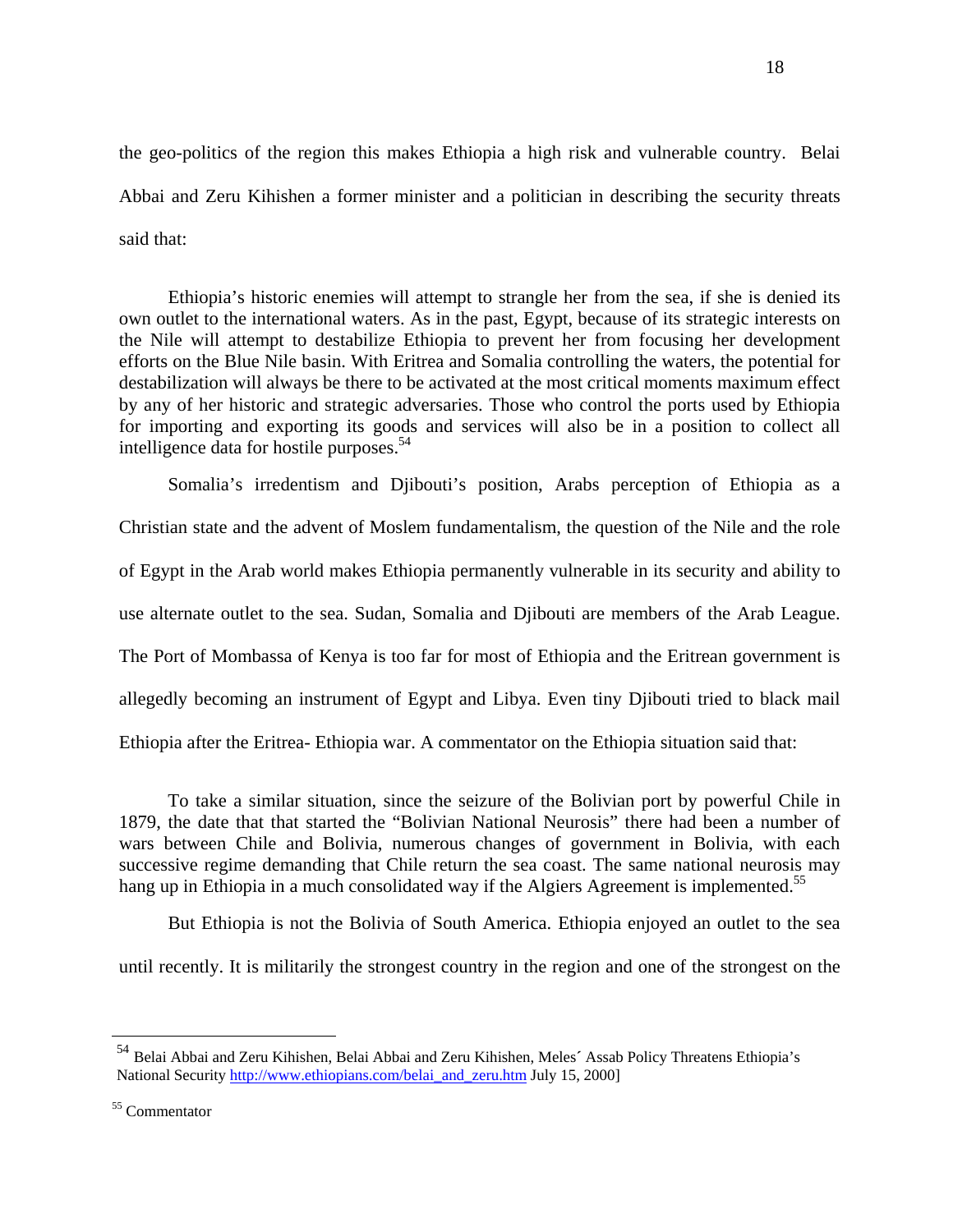continent.56 Ironically, however, it is in the verge of losing its right of access to the sea despite having won the war with Eritrea. . The most populous country in the Horn and the third in Africa<sup>57</sup>is in the brink of loosing one of the essential elements of its survival. As a result, it may become the most populous landlocked country in the world.<sup>58</sup>

 To sustain long-lasting peace, security, and stability Ethiopia has to get rid of poverty. Poverty can be minimized and eradicated if there is immediate and sustainable development. One of the vital instruments is international trade which demands efficient, cost effective and competitive market. All obstacles to this trade and especially the transit process should be tackled with. External forces who do not want Ethiopia to develop may exploit Ethiopia's lack of an outlet to the sea and destabilize Ethiopia.

The security of Ethiopia significantly affects and may be decisive of the security of the region because of its strategic position. A country denied of its rights and "a people that feels injured and betrayed by the deal must eventually destabilize both countries<sup>559</sup> This is a vicious circle. To break from this circle Ethiopia has to regain it's legally recognized, historically and economically based sovereign rights of access to the sea.

<sup>&</sup>lt;sup>56</sup> See note 8 pp x 1ix

<sup>57</sup> Id

<sup>&</sup>lt;sup>58</sup> Samuel Pyeatt Menefee, "THE OAR OF ODYSSEUS": Land Locked and "Geographically disadvantaged" states in historical perspective, 1992, 23 Cal. W. Int'l L.J. 1

 $59$  See note  $54$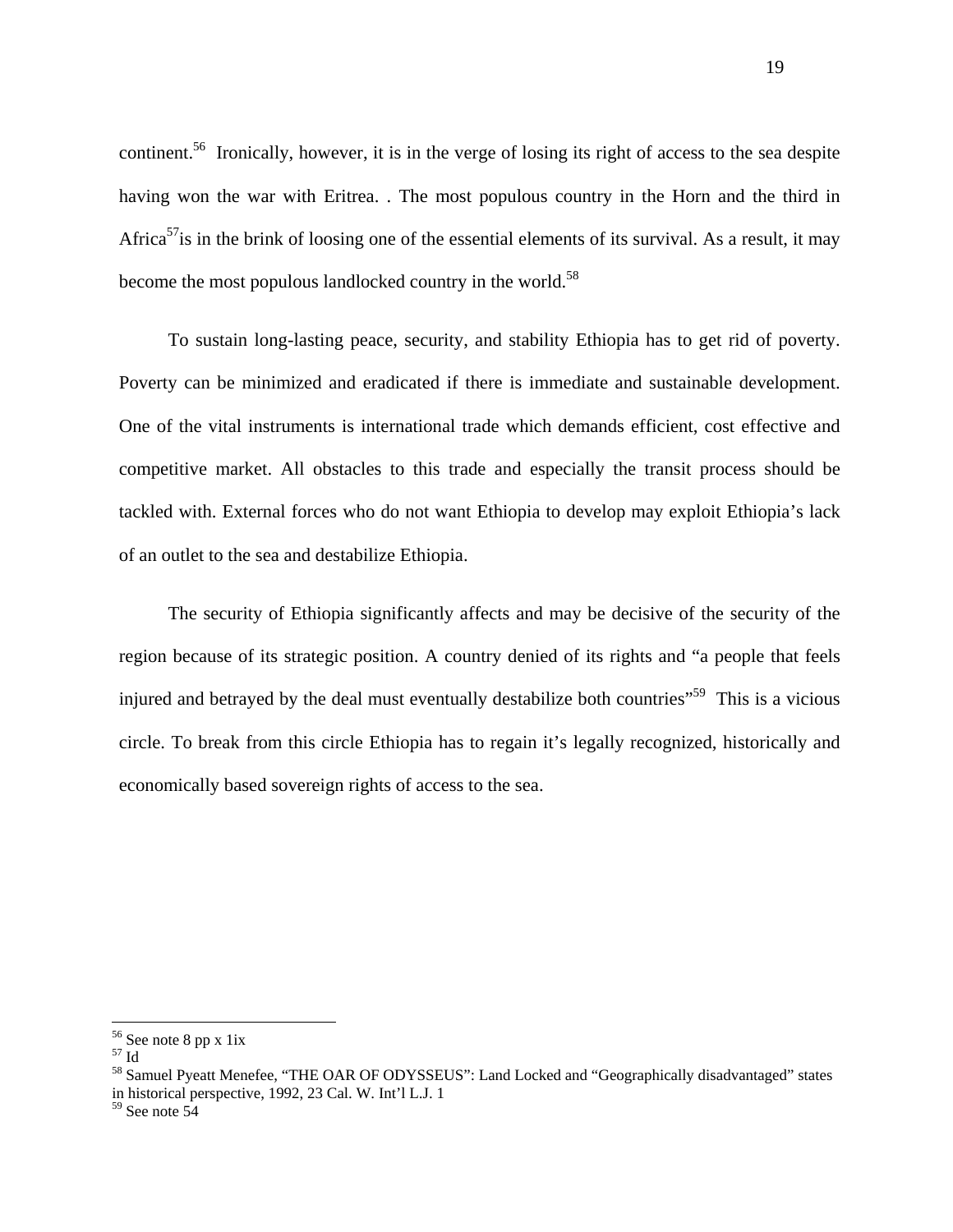#### CHAPTER 3

# THE 1900, 1902, 1908 TREATIES BETWEEN ETHIOPIA AND ITALY, AND THE INVASION AND THE OCCUPATION OF ETHIOPIA BY ITALY IN 1935

The 1900, 1902, and the 1908 Treaties between Ethiopia and Italy

The famous Ethiopian General Ras Alula who later became the governor of the area that is now Eritrea, in asserting Ethiopia's rights against the Italy proclaimed that " I have beaten the Italians once [ at Dogali], and I will beat them again. As far as I am concerned, Ethiopia's natural frontier is the Red Sea and that the Italians will get land in Ethiopia only when Alula becomes Governor of Rome".<sup>60</sup> The ports of Massawa and Asseb were switching hands between, Ethiopians Egyptian and later Italians. But as announced by Ras Alula, Ethiopian rulers never abandoned their right access to the sea and fought with Egypt and Italy. Ethiopian warriors defeated a more ambitious attack launched from the coastal city of Massawa in which the Egyptian forces were almost completely destroyed. A fourth Egyptian army was decisively defeated southwest of Massawa in1876.<sup>61</sup>

In 1889 Emperor Menelik, signed the Treaty of Wichale giving the Eritrean highlands to Italy.62 The Italians tried to swindle him by having two different versions of the treaty, one in Amharic, and one in Italian; with different version of Article 17. The Italian version stated that "The Emperor consents to use the Italian government for all the business he does with all the other Powers or Governments." Whereas under the Amharic version ,"The Emperor has the option to communicate with the help of the Italian government for all matters that he wants with

 $60$  Portal, Gerald, My Mission to Abyssinia (London: 1892) as cited by Daniel Kindie pp9,

<sup>&</sup>lt;sup>61</sup> Encyclopedia Britannica. [<http://www.britannica.com/eb/article-9003778](http://www.britannica.com/eb/article-9003778)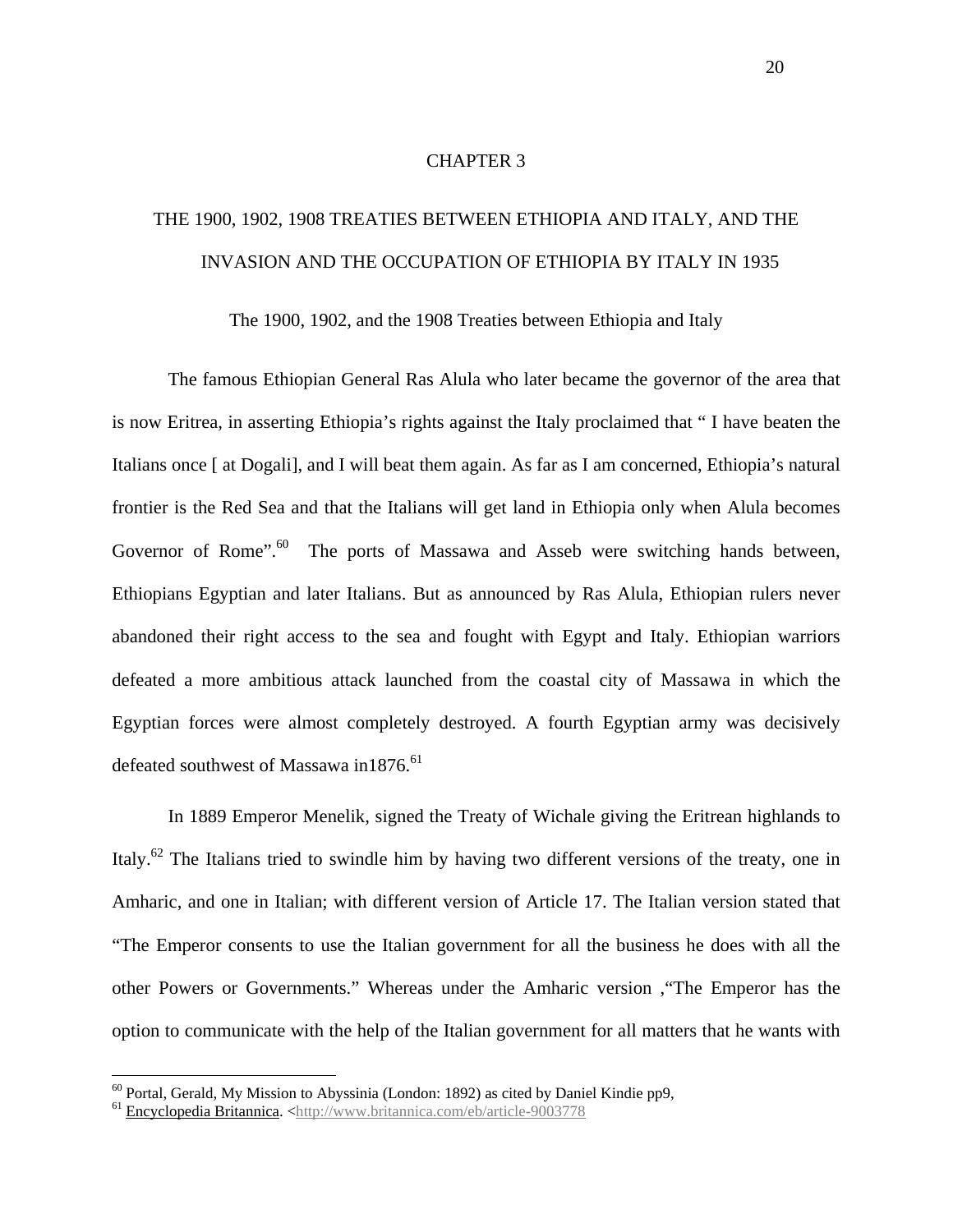the kings of Europe".<sup>63</sup> When Menelik realized that he had been cheated he rejected the treaty and ceased all gratuities from the Italians. The Italians invaded Ethiopia and at the famous Battle of Adwa Ethiopian forces led by Emperor Menelik defeated them. Humiliatingly routed and with as much 70 percent of the Italian forces killed, wounded, or captured, the Italians were forced to abandon their claim to a protectorate over all Ethiopia. The Treaty of Addis Ababa, signed in October 1896, abrogated the Treaty of Wichale and reestablished peace. Why the Emperor stopped the war then and sought peace in stead of pursuing the routed Italians and reclaiming the lost territories is a mystery. For some it was merely a prudent decision not to undertake an impossible military adventure with logistical night mare, to others it was an act of treachery<sup>64</sup> Erlich entertains both views "Menilek realized that he could not afford pressing the Italians too hard and risk meeting them in Eritrea where they were entrenched in heavily fortified positions.

 Longrigg writes that, Menelik had entered Eritrea and seized the fort of Adi Ugri; Adigrat was blockaded, and Major Pristiani forced to capitulate. Baldissera evacuated Adi Caieh and Saganeiti, and visualized a defense line as far back as Ghinda. But the Emperor, surprisingly, did no more to pursue his advantage. He retired towards his own country of Shoa, leaving Mangasha and Aula in command. Longrigg also acknowledged the strong reinforcements ordered in Italy some weeks before reached Massawa. A bare month after Adua, Baldissera commanded an army of 40,000 men, 60 cannon, and better transport and supplies than ever before; and it is interesting to observe how easily Italian forces could then have invaded Ethiopia, and with fair prospects of complete success. Stephen H. Longrigg, A Short History of Eritrea,p129, Oxford Clarendon Press, (1945)

 $62$  Donald N. Levine, The Peter B. Ritaman Professor of Sociology at the University of Chicago  $63$  Id

<sup>&</sup>lt;sup>64</sup> Italy was defeated in 1896 at the famous Battle of Adwa. Again, Menelik was in no position to expel the Italians from Eritrea, so he left Eritrea in Italy's possession. Minase Haile, Legality of Secessions: The Case of Eritrea, 8 Emory Int'l L. Rev. 479(1994)

What the Italians had occupied by force of arms thus obtained legal sanctions. This has remained probably the most serious shortcoming of the victory of Adwa, and of Menilek's policy as far as Ethiopia is concerned. Adwa failed to resolve Ethiopia's centuries-old quest for an outlet to the sea. The quest had become particularly acute in the modern period, as evidenced by the letters and activities of Tewodros and Yohannes. Bahru Zewde, History of Modern Ethiopia 1855-1991, Second Edition Addis Abeba University Press (2001)

Menilik's treason against the people of Ethiopia continued in his not pursuing the battle won at great sacrifice at Adowa because he did not get Italy out of Ethiopian historic territory. [http://www.tecolahagos.com/king\\_sahleselassie.htm](http://www.tecolahagos.com/king_sahleselassie.htm)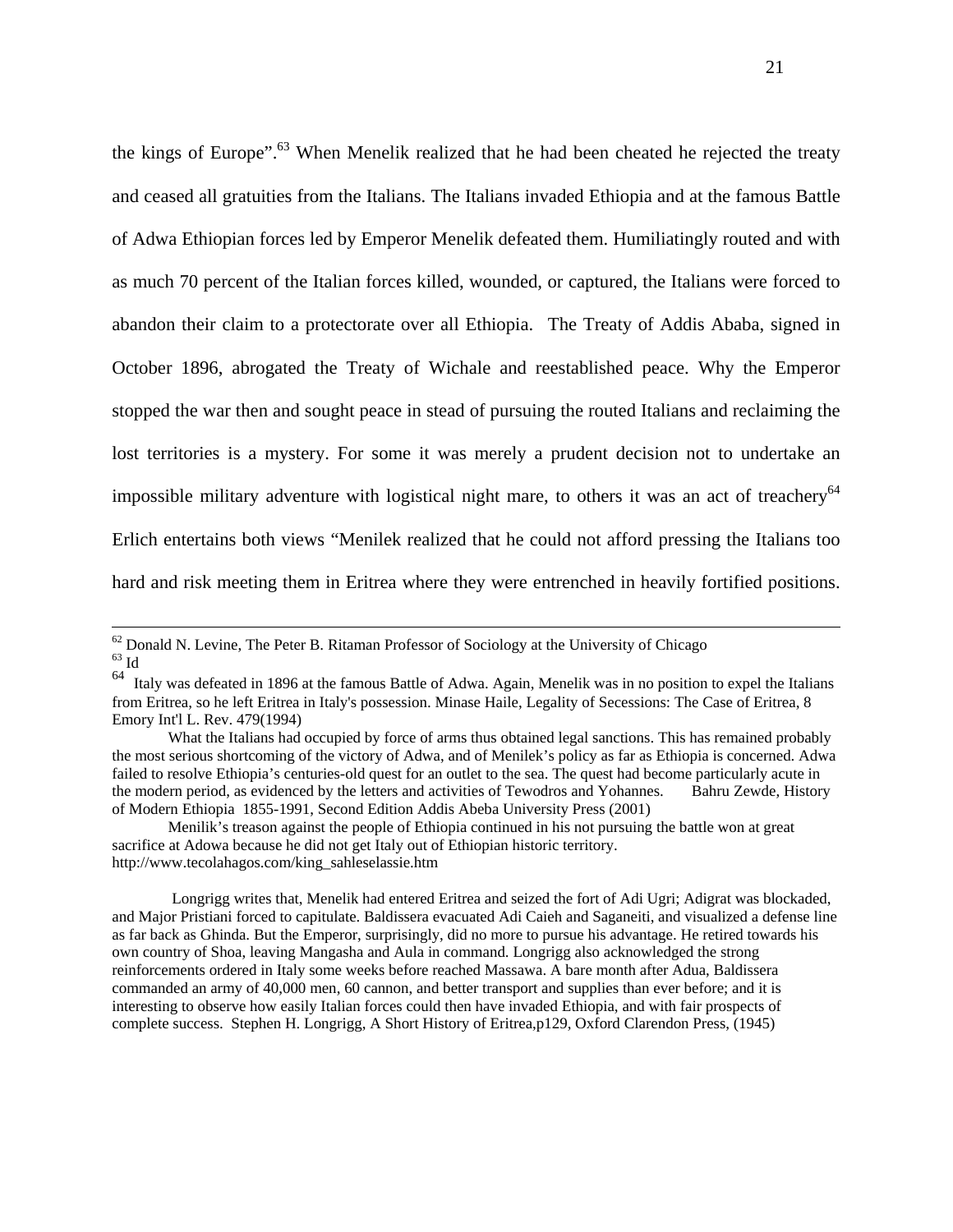He probably also felt that a reoccupation of Tigrean-in habited territories would strengthen Tigrean political aspirations."65

The Treaty of Addis Abeba was followed by different treaties of 1900, 1902, and 1908, to delimit the boundary between Italian Eritrea and Ethiopia and in the case of the treaty of 1902 among British Sudan, Italian Eritrea and Ethiopia. The 1900 treaty delimited the north and north and west borders of Ethiopia with Eritrea. : -

 Art. I.-The line Tomat-Todlue-Mareb-Belesa-Muna, traced on the map annexed, is recognized by the two Contracting Parties as the boundary between Eritrea and Ethiopia. Art. II.-The Italian Government binds itself not to cede or sell to any other Power the territory comprised between the Line Tomat, Todlue, Mareb-Mai, Ambessa-Mai, Feccia-Mai, Maretta-Mai, HaMahio, Piano galine Faraone, and the line Tomat, Todluc, Mareb, Belesa, Muna, left by His Majesty Menelik II, King of King of Ethiopia, to Italy. What would be the legal significance of Article II to peace treaty with Italy after the Second World War?

The 1902 treaty is a modification of the 1900 Treaty that gave more land to Italy in the North

West of the frontier of Ethiopia. The 1908 Treaty officially and legally made Ethiopia

Completely land locked Article I:

 From the most easterly point of the frontier established between the Colony of Eritrea and the Tigre by the Treaty of the 10th July, 1900, the boundary continues south-east, parallel to and at a distance of 60 kilometers from the coast, until it joins the frontier of the French possessions of Somalia.<sup>66</sup>

There are some Ethiopians who argue that these treaties were void abinitio, asserting that

their were made under duress, alleging that Britain, France and Italy were conspiring to handover

Ethiopia to Italy and that Italy was preparing another invasion and that the treaties were signed

under such coercive pressure. But many treaties were made through the use of military force

during that period. Use of military force to induce or force a state to sign treaty was not

<sup>&</sup>lt;sup>65</sup> Haggai Erlich, Ethiopia and Eritrea during the scramble for Africa pp193 (1982)

<sup>&</sup>lt;sup>66</sup> Hertslet, Map of Africa by treaty, vol. II, p, 1225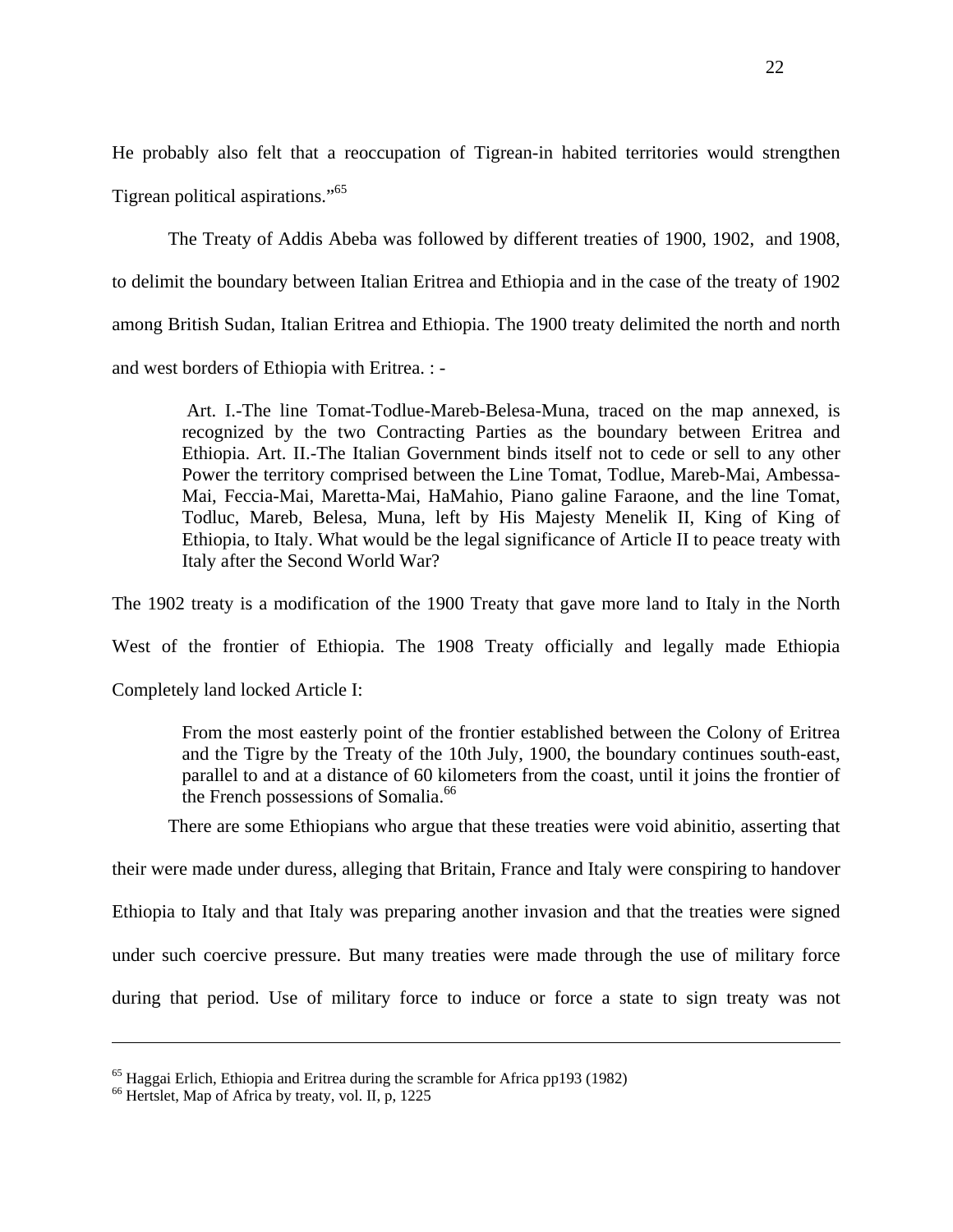considered unlawful. Before international law prohibited the use of force in international relations, territorial changes often came about by virtue of conquest. A policy not to recognize the validity of territorial acquisitions brought about by force was adopted after the Kellogg-Briand Pact.<sup>67</sup>

For what ever compelling circumstances the Emperor might have had, or calculations that he might have made, the hero of the famous Battle of Adwa that signaled the downfall of European colonialism had to lose at the negotiation table.<sup>68</sup> It is difficult to prove that Ethiopia signed the treaties under duress. Even if it was signed under duress, it was not unlawful at that time and non retroactivity of the Vienna Convention on the Law of Treaties forbids its applications in such circumstances.<sup>69</sup> The argument that the treaties were void abinitio in both cases cannot hold water.

# Invasion of Ethiopia by Italy as the Grounds to Render the Treaties Null and Void Treaties Signed in the 1900s

 Ethiopia's repeated call to demarcate the boundary according to the treaties of 1900, 1902, and 1908 fell in deaf ears in Italy. It, in fact made some military advances in different areas. Italy was not ready to implement the treaties in good faith. Italy's bad faith culminated in its invasion of Ethiopia in 1935. Italy not only invaded Ethiopia but rearranged the boundaries of Somalia, Eritrea, and Ethiopia to form the colony of Italian East Africa. Boundaries of the new administrative units did not follow the previous Italian colonies of Eritrea and Somalia or the international boundaries of Ethiopia as they existed before the Italian conquest. Tigray of

<u>.</u>

 $67$  Lori F Damrosch et al, International Law: Cases and Materials, Fourth Edition, pp341 (2001)

<sup>&</sup>lt;sup>68</sup> Donald N. Levine, The Peter B. Ritaman Professor of Sociology at the University of Chicago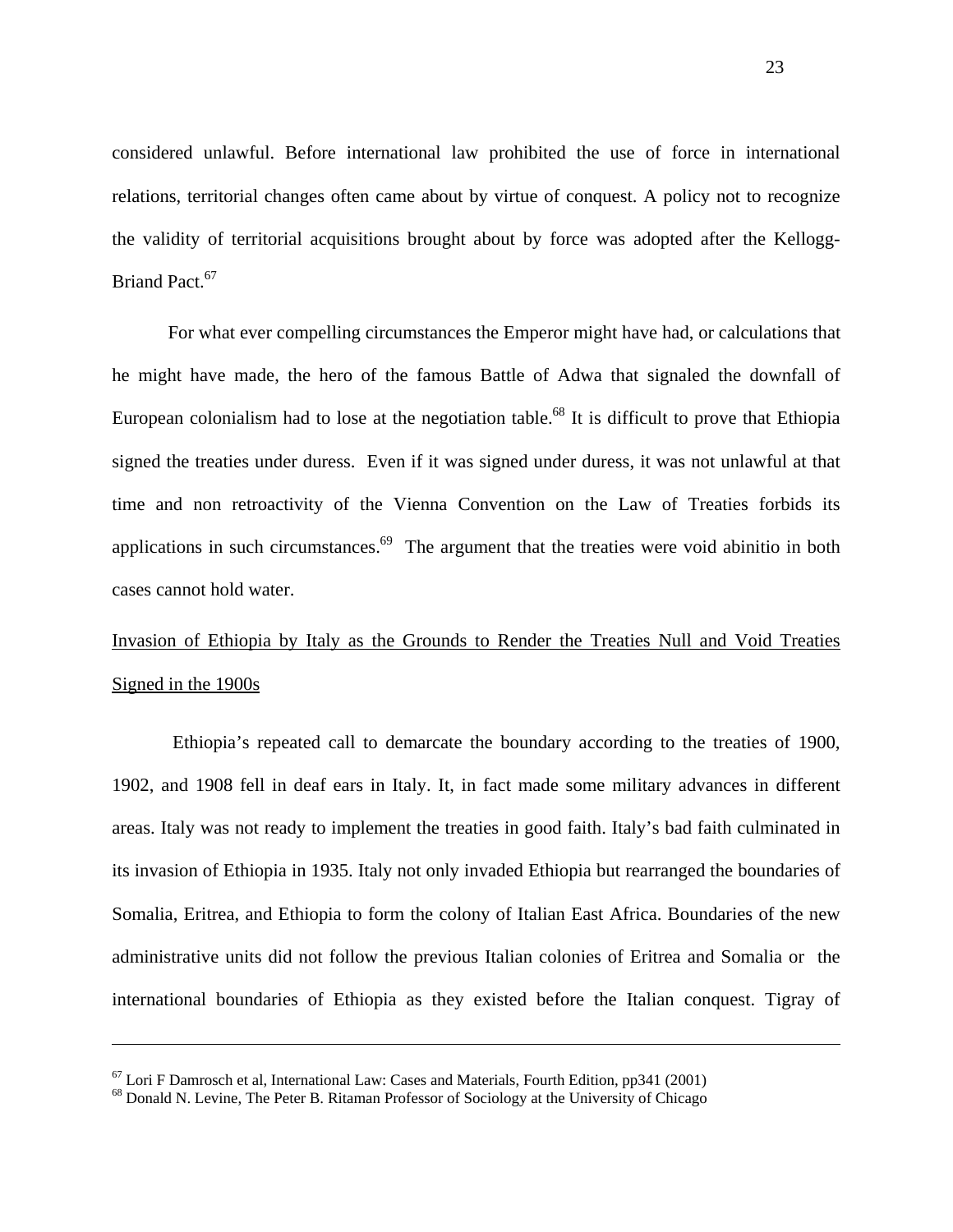northern Ethiopia was included in the government of Eritrea and the Ogaden of south east of Ethiopia was made part of Somalia. Italian East Africa had five units, Somalia, Galla-Sidamo, Harar, and Eritrea.<sup>70</sup>By this flagrant decision, Italy wanted to dissolve Ethiopia as a nation and put the name in historical archives.

The Vienna Convention on the Law of Treaties<sup>71</sup> was largely declaratory of customary international law<sup>72</sup> Article 60 on termination or suspension of the operation of a treaty as a consequence of its breach, as a material breach of the treaty is a rule of customary international law. Under the Advisory Opinion on Namibia, 1971 I.C.J. 16, 47, the Court treated the rules laid down in Article 60(3), concerning termination on account of breach as a codification of existing customary law.<sup>73</sup> In the cases concerning a 'material' breach of a bilateral treaty by one party entitles the other to invoke it as a ground for terminating the treaty or suspending operation in whole or in part Article 60 (3) defines material breach it as: "

a) Repudiation of the treaty not sanctioned by the convention; or

b) The violation of a provision 'essential to the accomplishment of the object and purpose of the treaty"

Territorial treaties are relatively consummated transactions like the conveyance of a territory, leases and servitudes and other agreements that have already been performed in whole or in part, also compliance is negative, thus consisting primarily of refraining from action and perhaps not requiring continuous positive action. Rights from these kinds of treaties are

 <sup>69</sup> Vienna Convention on the Law of Treaties,1155 UNTS 33

 $^{70}$  British Military Administration of Occupied Territories in Africa, pp59, (1941-1947, Her Majesty's Stationary Office, see also, Longrigg, a Short History of Eritrea, pp141, Oxford Press (1945)

 $71$  See note 69

 $72$  See note 67 pp 453

 $^{\rm 73}$  Id .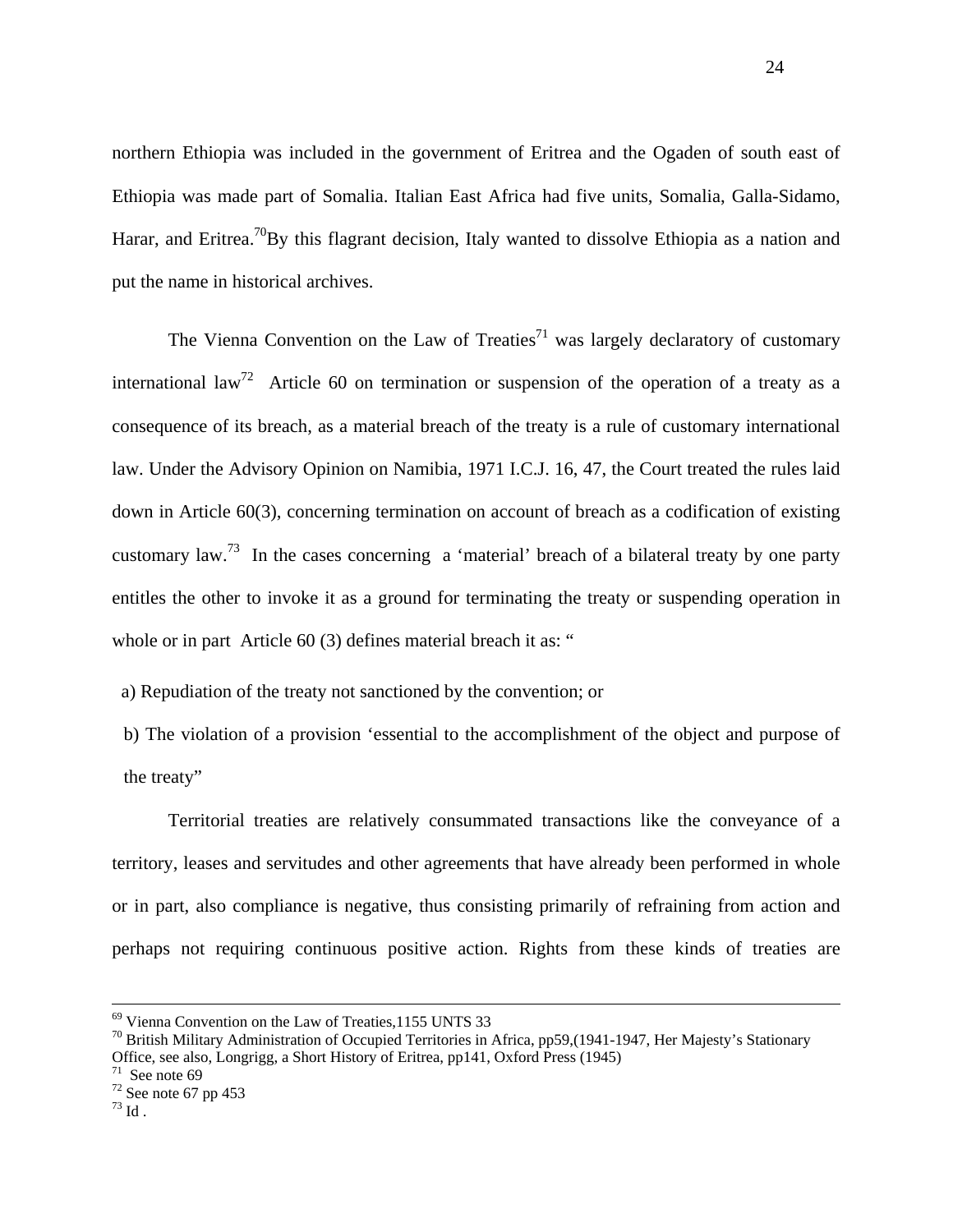"earned," "acquired," or "real" rights and are meant to be relatively permanent because unilateral termination is unlawful.<sup>74</sup> Unilateral termination of the treaty usually cannot be made without a resort by the claimant party to an overt act of coercion. How ever, according to general principle [i.e. customary international law] of law that a right of termination on account of breach must be presumed to exist in respect to all treaties, except regarding provisions relating to the protection of the human person contained in treaties of a humanitarian character.<sup>75</sup>

 The object and purpose of territorial treaties is the recognition by 'neighboring' states of the party's sphere of full control as a matter of asserting its sovereignty and the mutual recognition of the existence of two sovereign states. The invasion and fragmentation of Ethiopia is a process of erasing the conditions of Statehood. Treaties cannot exist with out the existence of one party. As far as Italy was concerned Ethiopia did not exist from 1935 on wards.

Italy breached the boundary treaty with Ethiopia by invading and occupying Ethiopia. Off course the breach of a bilateral treaty by one of the parties does not ipso facto put an end to the treaty, but only entitles the other party to invoke the breach as a ground for terminating the treaty or suspending its operations. This has been accepted as customary international law.<sup>76</sup> Accordingly, Emperor Haile Selassie, by declaration and by the adoption of the Eritrean Constitution and the ratification of the Federal Act in 1952 made the 1900, 1902, and 1908 conventions between Ethiopia and Italy null and void.<sup>77</sup> The Emperor's declaration of null and void may be taken as a wise legal precautionary arrangement, since the treaties of 1900, 1902, and 1908 were made obsolete pursuant to the Paris Peace Conference of 1947 and the Resolution

 $74$  Arie E David, The Strategy of Treaty Termination, (1975)

<sup>&</sup>lt;sup>75</sup> ICJ Advisory Opinion on the Legal Consequences for States of the Continued presence of South Africa in Namibia, ICI Rep (1971), p 47

<sup>&</sup>lt;sup>76</sup> Robert Jennings, Oppenheim's International Law,  $9<sup>th</sup>$  Ed. 1300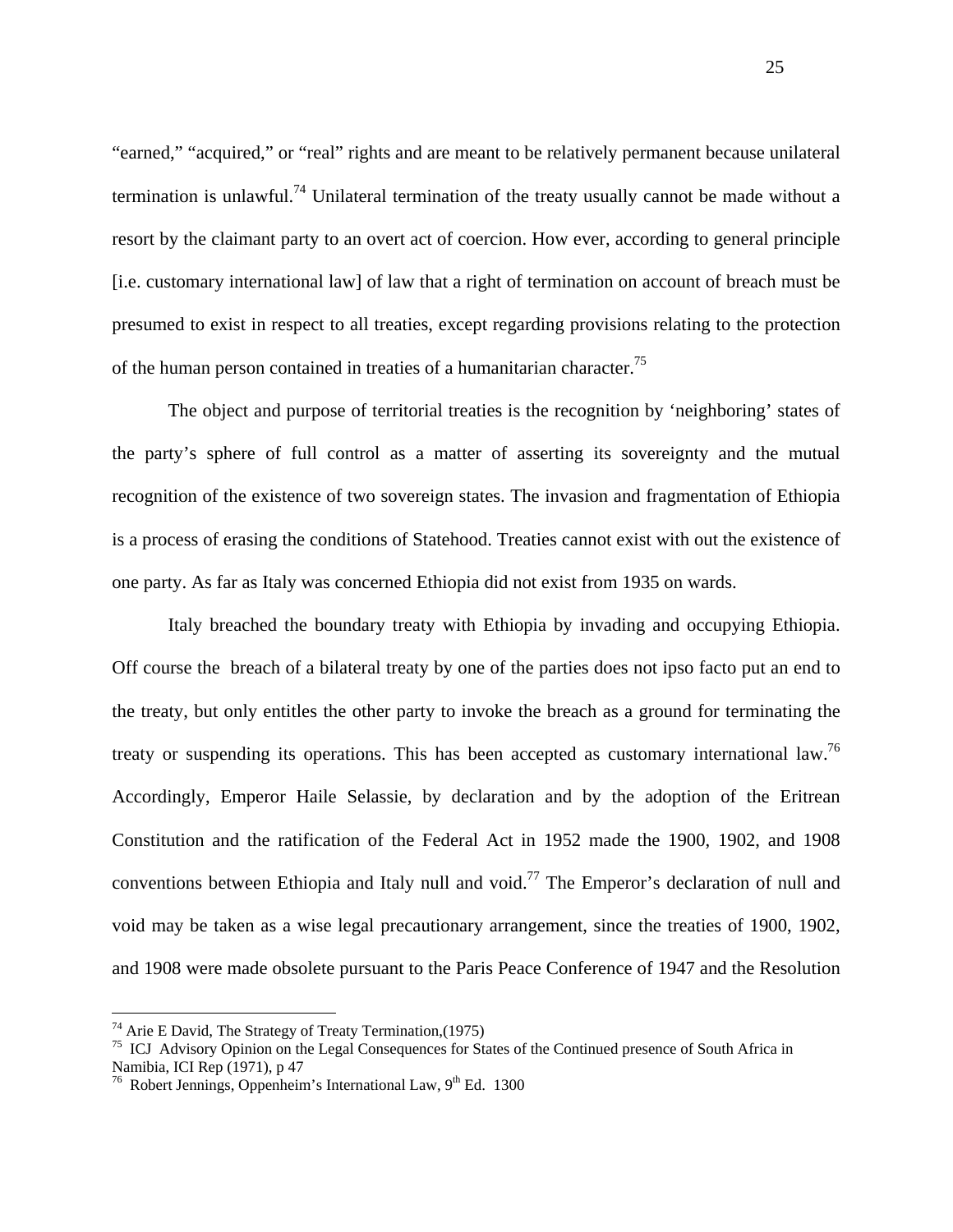of the United Nations General Assembly. Italy renounced its rights to its colonial territories and the "successors" of these rights, i.e. the Victorious Four Powers, upon the recommendation of the United Nations General Assembly, decided to federate Eritrea to Ethiopia, there by effectively extinguished the 1900, 1902, and 1908 treaties.

Customary international law is a law that derives from the practice of states and is accepted by them as legally binding.<sup>78</sup> The principle of material breach of a treaty and the right of the party which is upholding its obligation in good faith to deem the treaty null and void has been established by state practice. These practices can be described in many instances in the modern world in different treaties. Most treaties can be breached by action or omission of obligations and are usually time bounded. Territorial treaties are meant to be permanent and can only be breached by action usually accompanied by force as discussed above. The Munich Agreement and Riga Treaty represent contemporary states practice that reflects the customary law that may invoke a material breach to declare a territorial treaty null and void.

### The Munich Agreement

On September 29, 1938, in Munich Germany, France, Italy, Germany, and the United Kingdom signed an agreement regarding the cession to Germany from Czechoslovakia of the territory known as the Sudetenland.<sup>79</sup>The agreement was made to avert the Second World War and give an international guarantee for the new boundaries of the Czechoslovakian state against

 $77$  Order No. 6 of 1952 (Official Gazette) 11 September 1952 see also Digest of International Law pp27. The Emperor's declaration

<sup>78</sup> Black's Law Dictionary Eighth Edition, Bryan A. Garner (2004)

 $79$  Digest of International Law pp157, Czechoslovakia was so weak that other powers had to make territorial agreements that affect its sovereignty and interests. In fact it was forced to comply with an ultimatum presented by Poland and seceded its Teschen territory to Poland. VII Hudson, International Legislation,1938-1941,pp.131, 134- 135 Today, however, it would be found under the Vienna Convention that the Munich Agreement created no obligations for Czechoslovakia. Pursuant Vienna Convention on the Law of Treaties,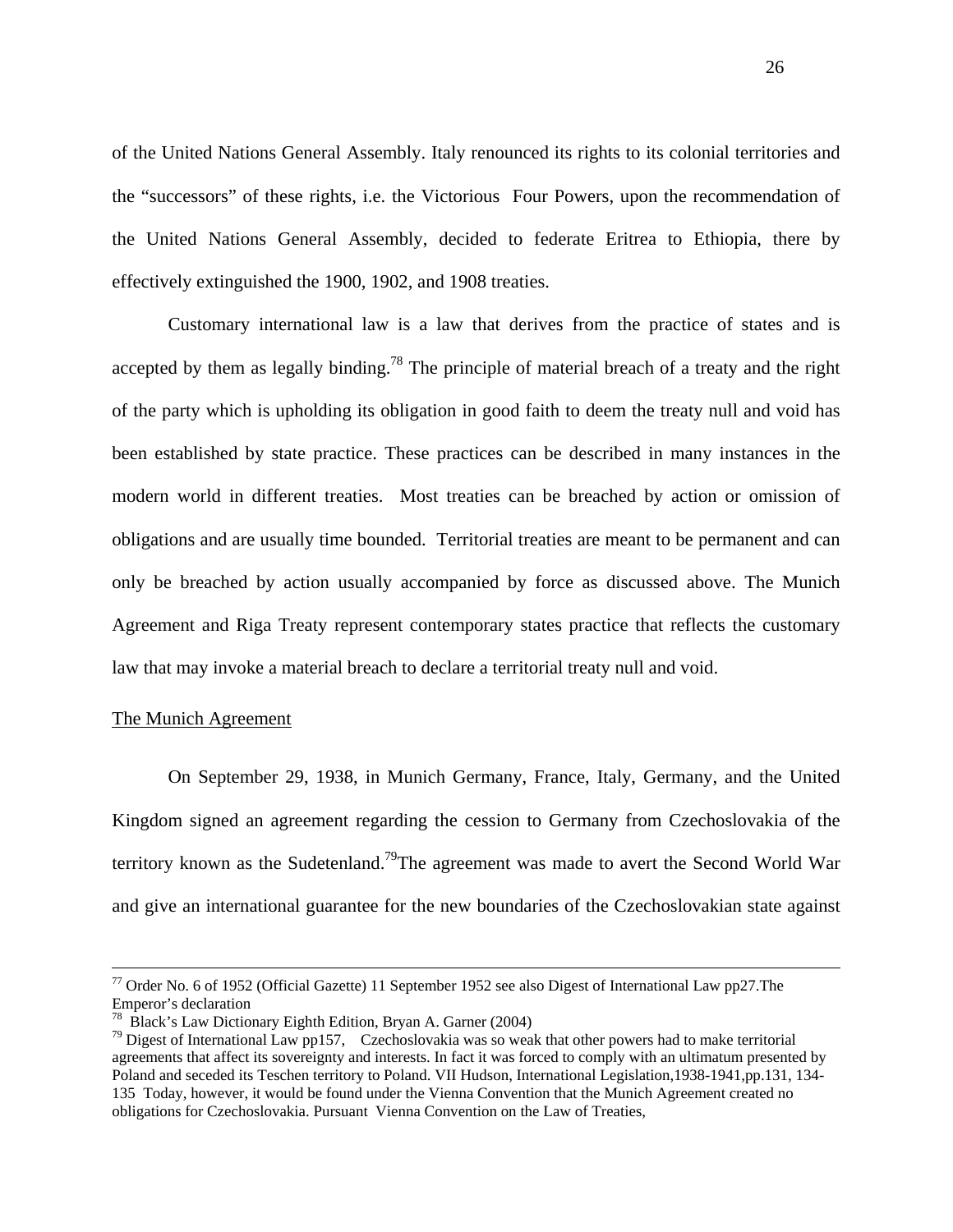un provoked aggression.<sup>80</sup> But Germany invaded Czechoslovakia and took over the rest of the country at the beginning of the war.

In announcing that the United Kingdom did not bind itself to continue to accept the transfer of the Sudetenland Land to Germany according to the Munich Agreement, the Prime

Minister declared that:

….as Germany has deliberately destroyed the arrangements, concerning Czechoslovakia, reached in 1938 in which His Majesty's Government in the United Kingdom participated, His Majesty's Government regard themselves as free from any engagements in this respect. At the final settlement of Czechoslovakia frontiers to be reached at the end of the war, they will not be influenced by any changes affected in and since 1938.<sup>81</sup>

Similarly, President of the French National Committee Charles de Gaulle wrote a letter to the

Czechoslovakian Prime Minister on September 29, 1942 stating that:

 In this spirit the French National Committee, rejecting the agreements signed in Munich on September 29, 1938, solemnly declare that they consider these agreements as null and void as also all acts accomplished in the application or in consequence of these same agreements. Recognizing no territorial alternations affecting Czechoslovakia supervening in 1938 or since that time, they undertake to do everything in their power to ensure that the Czechoslovak Republic within frontiers prior to September 1938, obtains all effective guarantees for her military and economic security, her territorial integrity and her political unity.82

In June, 1945, the Victorious Four Powers also implicitly treated the Munich Agreement

as null and void by declaring that Germany, with her frontiers as they were on December,

311937, would for the purposes of occupation, be divided into four zones, one to be allocated to

each power.<sup>83</sup>

 $\overline{a}$  $80 \text{ Id}$ 

 $\frac{81}{82}$  Holborn, War and Peace Aims of the United Nations (1943) 253-54  $\frac{82}{10}$  Id 574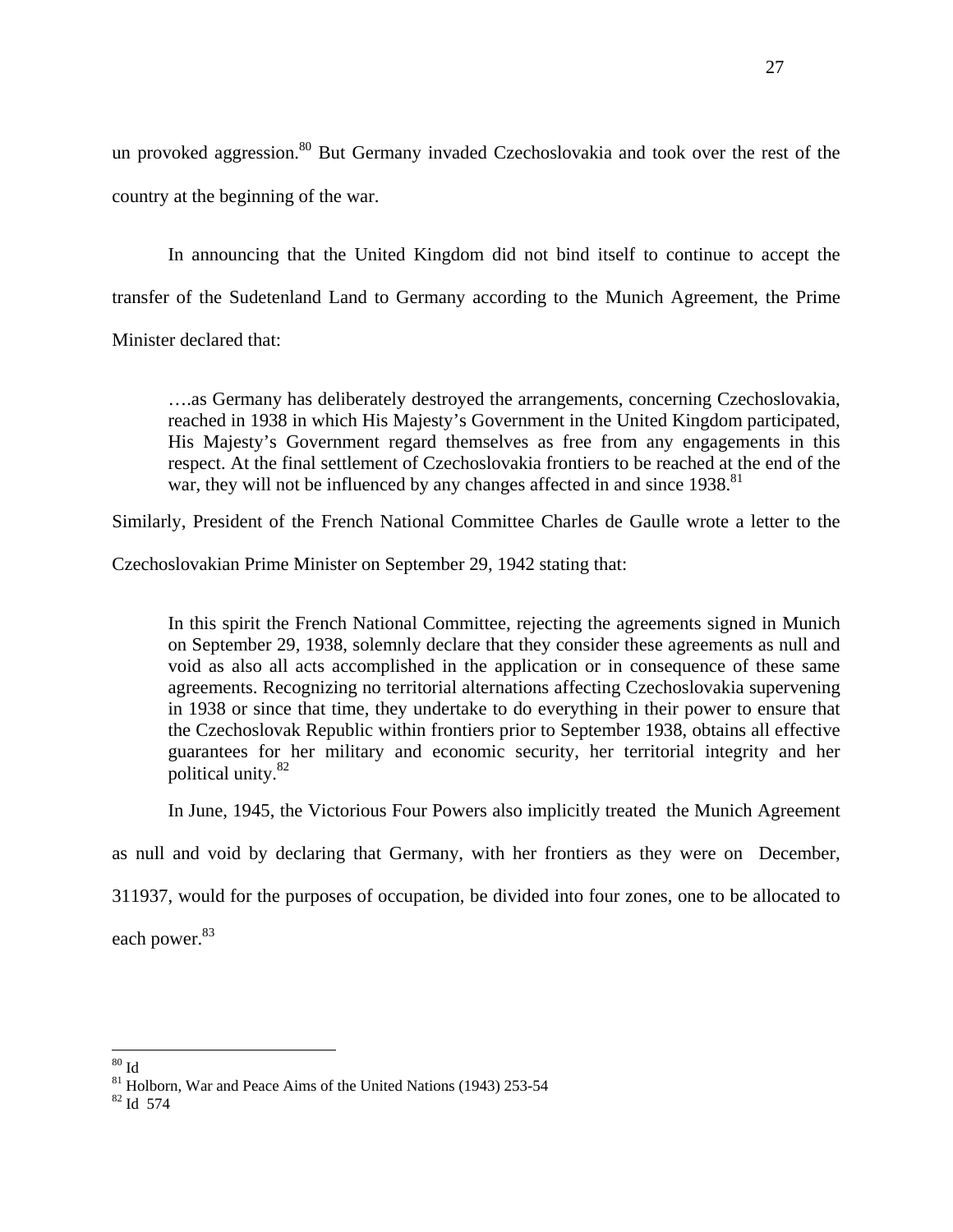#### The Riga Treaty of 1921

 The USSR was in a difficult position after the October Revolution and the War with Poland. Due to its military setbacks, the Soviets Union with resentment offered the Polish peace delegation substantial territorial concessions in the contested border areas. It did so under the Riga Treaty of 1921 to get some respite. Lenin said that while a few weeks earlier the Riga Conference has gone through crises, "we decided to make some more concessions, not because we thought them just but because we considered it important to smash the intrigue" of White Guardists and the entente.<sup>84</sup>

The USSR unilaterally terminated the Riga Treaty and on September 28, 1939, concluded a Frontier and Friendship Treaty with Germany in "recognition of the collapse of the former Polish state."<sup>85</sup> They agreed in Article I to partition and determine boundary of their respective interests in the territory of the "former" Polish state.<sup>86</sup>

On June 22, 1941, German military forces invaded the Soviet Union. On July 30, 1941, the Soviet Union and Poland signed an agreement as to war against Germany. Article 1 states that:

The Government of the USSR recognizes the Soviet- German treaties of 1939 as to the territorial changes in Poland as having lost their validity. The Polish Government declares Poland is not bound by any agreement with any third power which is directed against the USSR.<sup>87</sup>

 $83$  XII Bulletin, Department of State, No. 311, June 10,1945, pp. 1051,1052;U.S. TAIS 1520; 60 Stat.1649,1650-1651; 68 UNTS 189,190-192

<sup>&</sup>lt;sup>84</sup> Piotr S. Wandycz, Soviet-Polish Relations 1917-1921 pp.282, Harvard University Press (1969)

<sup>&</sup>lt;sup>85</sup> The text of the Frontier and Friendship Treaty, Nazi-Soviet Relations 1939-1941( Department of State publication 3023, 1948) as written in Whiteman, Digest of International Law Vol. 3 pp 183  $^{86}$  Id

<sup>&</sup>lt;sup>87</sup> Documents on American Foreign Relations 1941-1942(1942) as written in Whiteman, Digest of International Law Vol. 3 pp 195\*\*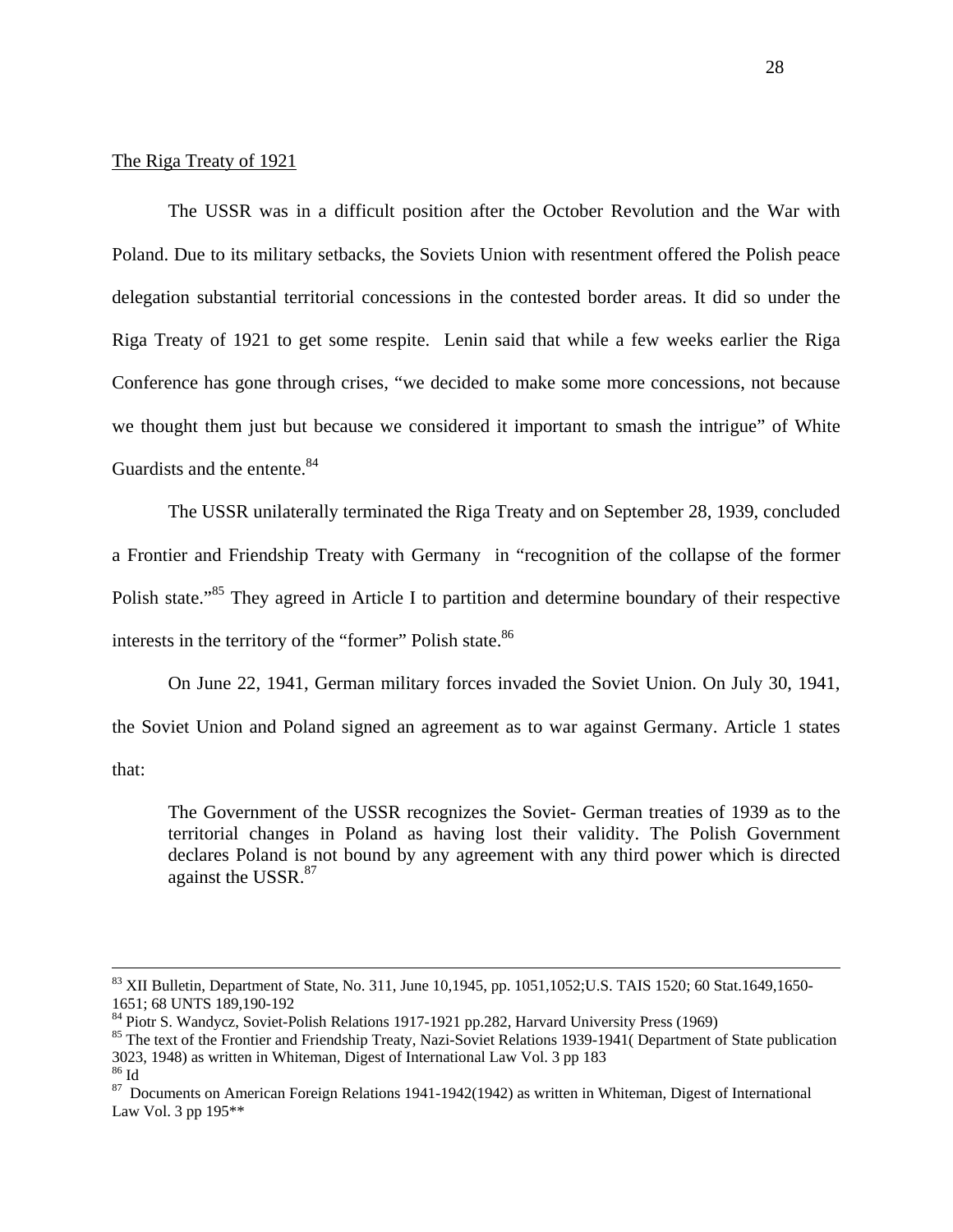The USSR signed the Riga Treaty of 1921, unilaterally terminated it by signing a treaty with Germany, which divided Poland between them. The USSR declared null and void the territorial treaty with Germany when it was invaded by the same. The USSR re- installed the Riga Treaty by signing another treaty with Poland as cited above. Later, however, the USSR concluded an agreement with the United States, and the United Kingdom, which Poland was made to endorse, declaring the re-installed Riga Treaty null and void. The United Kingdom proposed the Curzon line, which the Soviet Union claimed, as a boundary between the USSR and Poland, by invalidating the Riga Treaty of 1921. On January 11, 1944, the USSR as a justification of the occupation and its demand for new frontier declared that: "… The injustice committed by the Riga Treaty of 1921, which was imposed upon the Soviet Union, in regard of the Ukrainians inhabiting the western Ukraine and the Byelorussians inhabiting Western Byelorussia, was that rectified".<sup>88</sup> United Kingdom and the USSR agreed that Poland should obtain equal compensation in the West from Germany including Eastern Prussia and frontiers on the Oder to compensate for the areas which would be in the Soviet Union.<sup>89</sup>

In discussing how the invalidation of a territorial treaty was justified Steven R, Ratner has stated:

Despite pleas from the Polish government in London, the U.S. and British governments were prepared to meet Stalin's demands. But what about the Riga Treaty—how could it be changed without Poland's consent? Again, the parties invoked international law to defend their solution. Though Eden principally argued to a skeptical House of Commons in terms of justice and stability of the modified Curzon line, he also emphasized that Poland had violated the post—world war minority treaty regarding Eastern Galicia; he added that the UK had never guaranteed Poland's1939 frontiers, implying that Britain was legally free to endorse a new line that took significant territory away from the Poland. For good measure, however, the Allied agreed at Yalta that the 'opinion' of the new Polish government would be "sought in due course" and that the final decision

<sup>88</sup> See note 81 pp 763-765

 $^{89}$  Id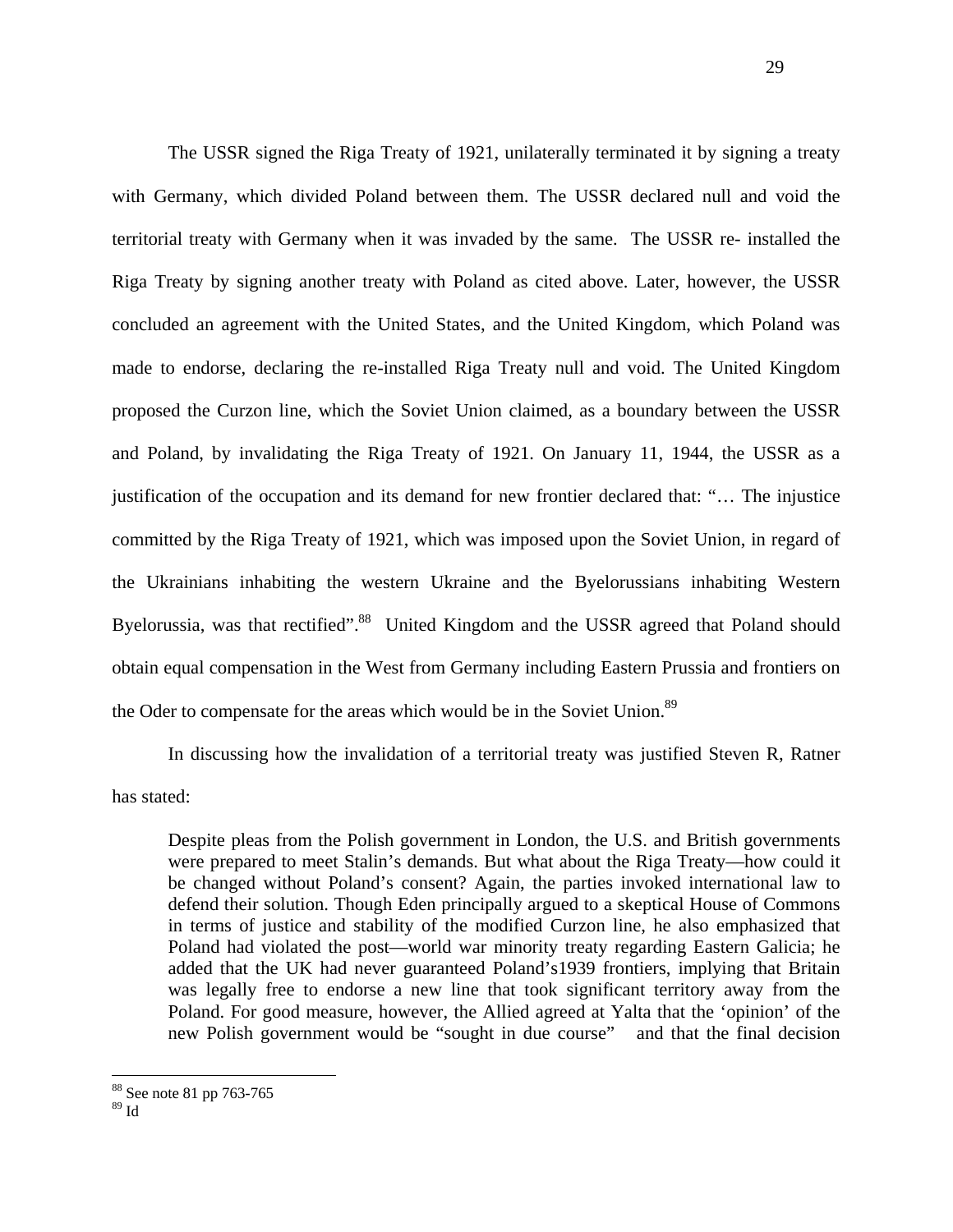would await a peace conference, that is, be confirmed by treaty. A treaty was made that guaranteed the USSR Occupation.<sup>90</sup>

## **Conclusion**

Germany was offered some territories of Czechoslovakia to avoid war, and maintain peace and stability. But as discussed above, Germany invaded Czechoslovakia and breached the Munich Agreement. After the war the four powers by explicitly declaring that Germany destroyed the Munich Agreement and implicitly making territorial arrangements made the treaty null and void. The British Foreign Minister had to invoke international law to ignore the Riga Treaty of 1921 and recognize the territories occupied by the USSR to be take away from Poland because, 'Poland had violated the post- world war minority treaty regarding Eastern Galicia.

 The contemporary practices of the major powers re enforce the customary law and make it clearer why Ethiopia had the right to invoke material breach and declare null and void the treaties of 1900, 1902, and 1908 after Italy invaded and occupied Ethiopia in 1935. The above examples make Ethiopia's case clearer because of the flagrant invasion and occupation by Italy of the whole country despite the treaties of the first decade of the last century.

 The attempts to compromise territorial rights to avoid war, and maintain peace and stability during the Second World War, the role of force in making new territorial arrangements after the war and flexibility exhibited according to circumstances for a greater policy objective are also some of the lessons that can be drawn from these practices and which will be discussed latter.

Steven R, Ratner, AJIL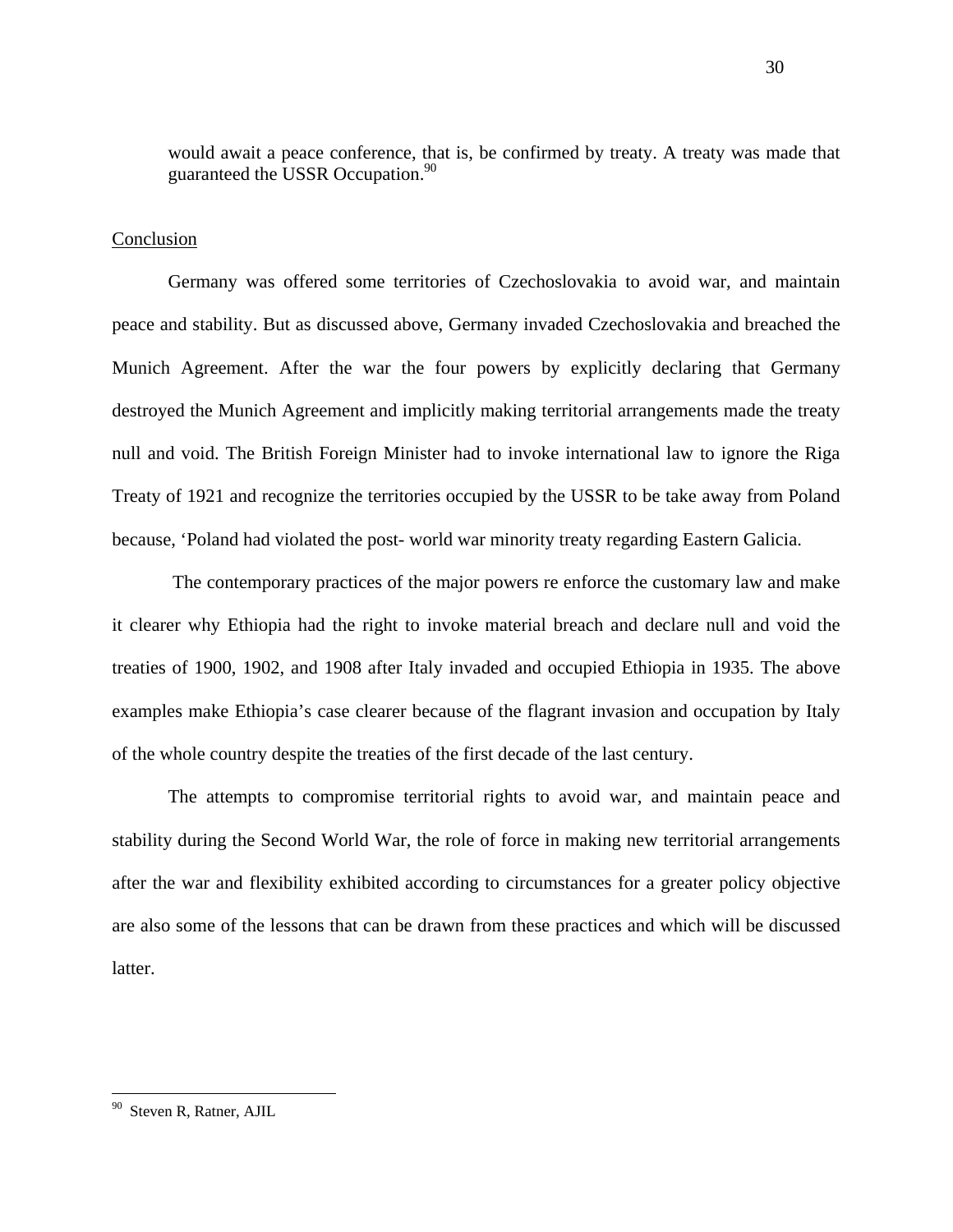### CHAPTER 4

# REVOLUTION 390 V OF THE GENERAL ASSEMBLY OF THE UNITED NATIONS IS THE FOUNDATION FOR THE TERRITORIAL DISPUTES BETWEEN ETHIOPIA AND ERITREA

### Ethiopia's Claim to Access to the Sea

 After Italy renounced its rights and title on its colonial territories, no other country had superior right than Ethiopia's in case of disposition of Eritrea. As mention above the treaties of the 1900,s had a provision that asserted that Italy could not transfer to any other state the territories that were referred to in the treaty. In other words Italy was under an obligation to hand over the territories back to Ethiopia in case it wanted to dispense with the territories. Given the of Ethiopia's prior right and the historical, cultural and ethnic relationships of south and south east of Eritrea with Ethiopia, and the legitimate need to have an outlet to the sea, Ethiopia was in a better position than any country to claim an out late to the sea.

Ethiopia first asserted its claim to an outlet to the sea before the World War II was over. In 1940 when Haile Selassie realized that Britain would sponsor his return to Ethiopia, he had begun a campaign to have Eritrea placed under Addis Abeba's sovereignty.<sup>91</sup> Great Britain's official position was that this matter can only properly be considered at the peace settlement.<sup>92</sup>

 On 13 February 1945 Emperor Haile Selassie met President Roosevelt of the United States in Cairo after the Yalta Conference.<sup>93</sup> The Emperor outlined Ethiopia's major concerns,

<u>.</u>

<sup>&</sup>lt;sup>91</sup> Harold G. Marcus, Ethiopia, Great Britain, and the United States, 1941-1974, p20, University of California Press,(1983

<sup>93</sup> Id 49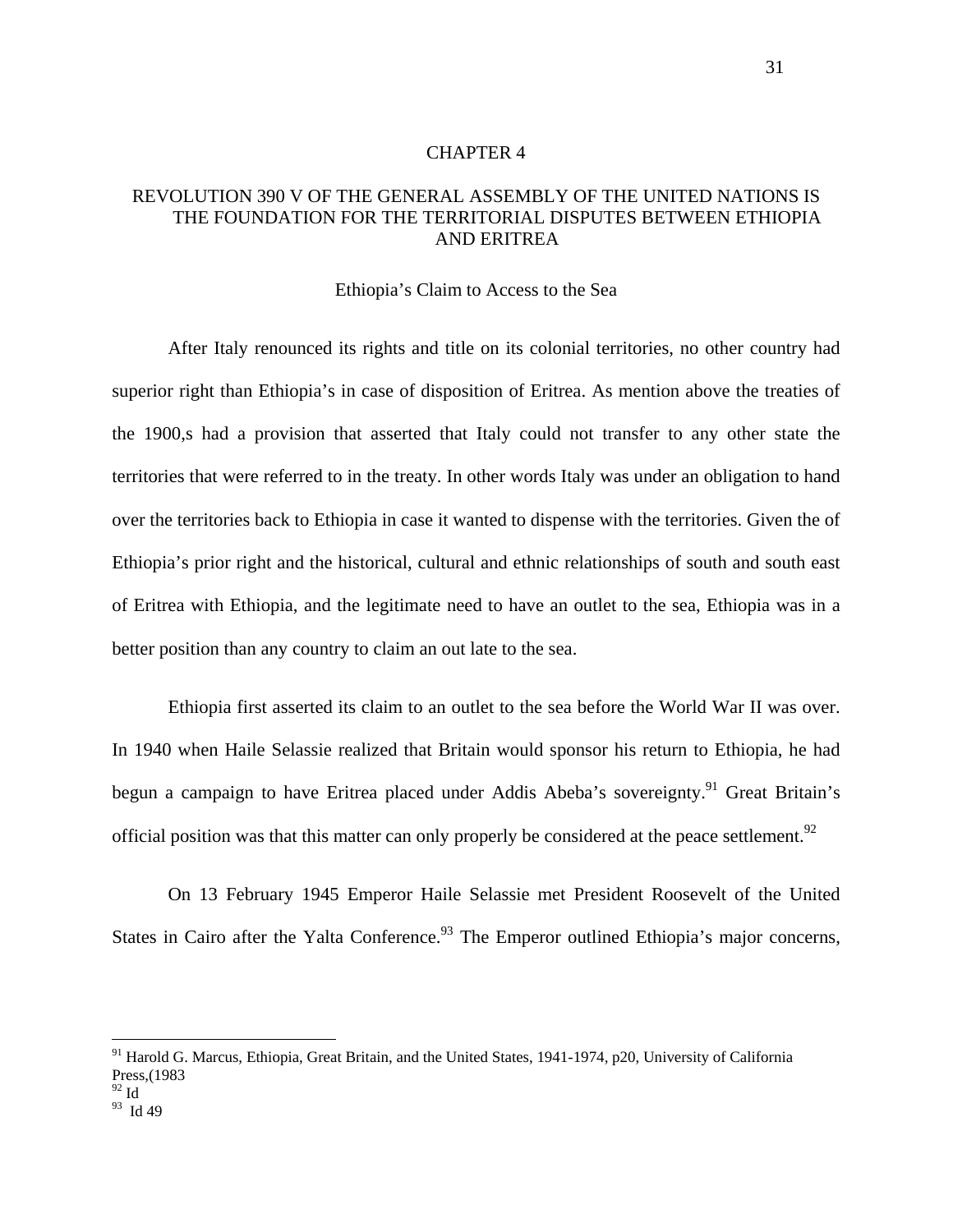where were substantially detailed in five memoranda handed to Roosevelt.<sup>94</sup> Concerning the

memoranda, Marcus writes that:

The first reflected Ethiopia's continuing dismay with Paris's refusal in 1935-1936, to permit arms to be shipped via the Franco-Ethiopian railway to Addis Abeba, "notwithstanding the fact that by virtue of Article II of the [rail way] concession [of 30 January 1908] the railway was to be placed in time of war at the disposal of the Ethiopian Government." This denial of rights "was clearly one of the most important factors leading to the defeat of 1936" and amounted to abrogating the concession…

Even with complete control of the railroad, Ethiopia remained landlocked, a condition which the second memorandum sought to remedy. Addis Abeba explained that it had never recognized the validity of the 19th-century, inter- European treaties which had parcelled out Ethiopia's Red Sea littoral, even if forced to enter "certain bilateral agreements concerning these territories." With out its ports, Ethiopia had suffered indirect control by the adjacent colonial powers, the best case in point being France's refusal to permit arms shipments from Djibouti. "Apart from the use of poison gases, it is clear that the immediate and most powerful cause for the defeat of…1936 was the political control exercised over the Franco-Ethiopian Railway." Logically therefore, Ethiopia's isolation from the sea was the real antecedent of fascist occupation.<sup>95</sup>

The emperor sent Yilma Deressa a vice- minister in his government to the United States

in June of 1943 to demand assistance in different field one of which was the issue of access to the sea. Yilma's reference to Ethiopia's need for an outlet to the sea was also heard with equanimity by the United States.<sup>96</sup> The office of the US Secretary of State was of the opinion that a fairly strong case could be made in support of the Ethiopian contention that Eritrea, or a part of it, should be incorporated into Ethiopia. $^{97}$ 

Led by the then Foreign Minister and later Prime Minister of Ethiopia, Aklilu Habtewold, Ethiopia had consistently fought for its right to access to the sea, during the Paris Peace Conference and after, in all important forums until Eritrea was federated to Ethiopia. Professor

 $94$  Id 50

 $95$ Id pp50-51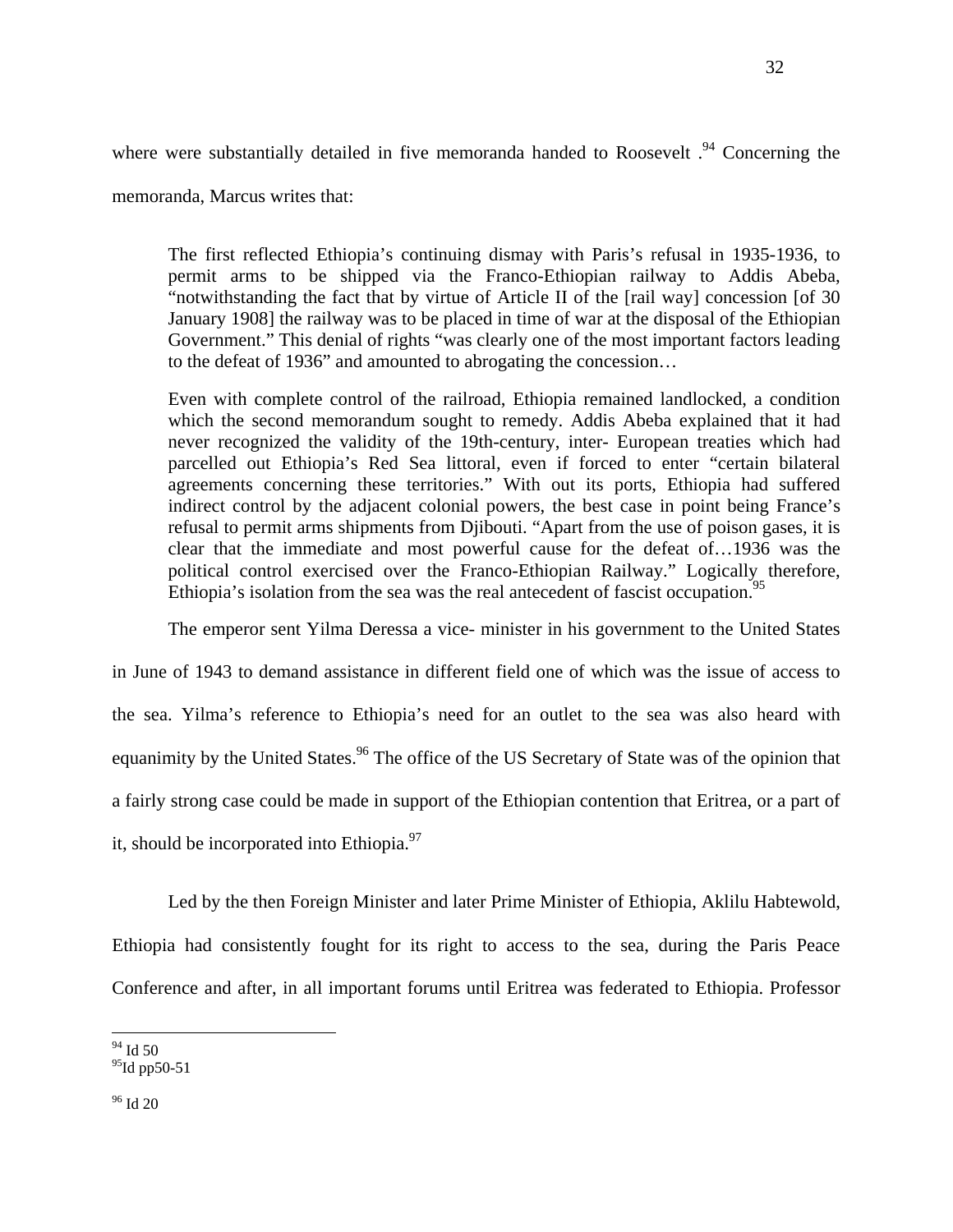Techola Hagos has written about Ethiopia's struggle and the role of Aklilu Habtewold and said that:

Italy vehemently fought to have Ethiopia excluded from the process by mounting a campaign of misinformation, and possible corruption. It was the great skill and tenacity of the young international law lawyer, Aklilu Habtewold, that convinced France (hostile to Ethiopia), Britain (with conflict of interest, ambition to carve out an East Africa dominion), the Soviet Socialist Republic (against the interest of Ethiopia, with acute reservation as to the role of Emperor Haile Selassie), and the United States (very supportive with new strategy for the area in its mind) government representatives the justice of including Ethiopia in the Peace Treaty.<sup>98</sup>

 Ethiopia learned the importance of the outlet to the sea in the hardest way for there is nothing more important for a state to lose than its sovereignty. That is why Ethiopians started the issue of access to the sea before the World War ended. The conspiracy of the major powers that surrounded Ethiopia, in allowing and recognizing Italy's conquest of Ethiopia which was a member of the League of Nations is a reminder to the existing generation what landlocked my mean when surrounded by hostile surroundings.<sup>99</sup>

# The Proposals of the Victories Four Powers of the Second World War Regarding the Disposition of Eritrea

Since 1942 the issue of Italian colonies in Africa has been considered by the Allied Powers since 1942. The fate of the colonies was jointly discussed on July 22, 1945, during the six plenary meetings of the Potsdam Conference<sup>100</sup> and on August 2, 1945, the leaders of Britain, U.S.A, and USSR reached an agreement for the establishment of a Council of Foreign Ministers representing China, France, United Kingdom, United States, and the Union of Soviet Socialist

 $^{97}$  Id

<sup>98</sup> See Techola Hagos <http://www.tecolahagos.com/part4.htmSee>also Zewdie Reta for details of the diplomatic activities and the obstacles the then Foreign Minister was encountering, (2000)

 $99$  See note 91 pp 50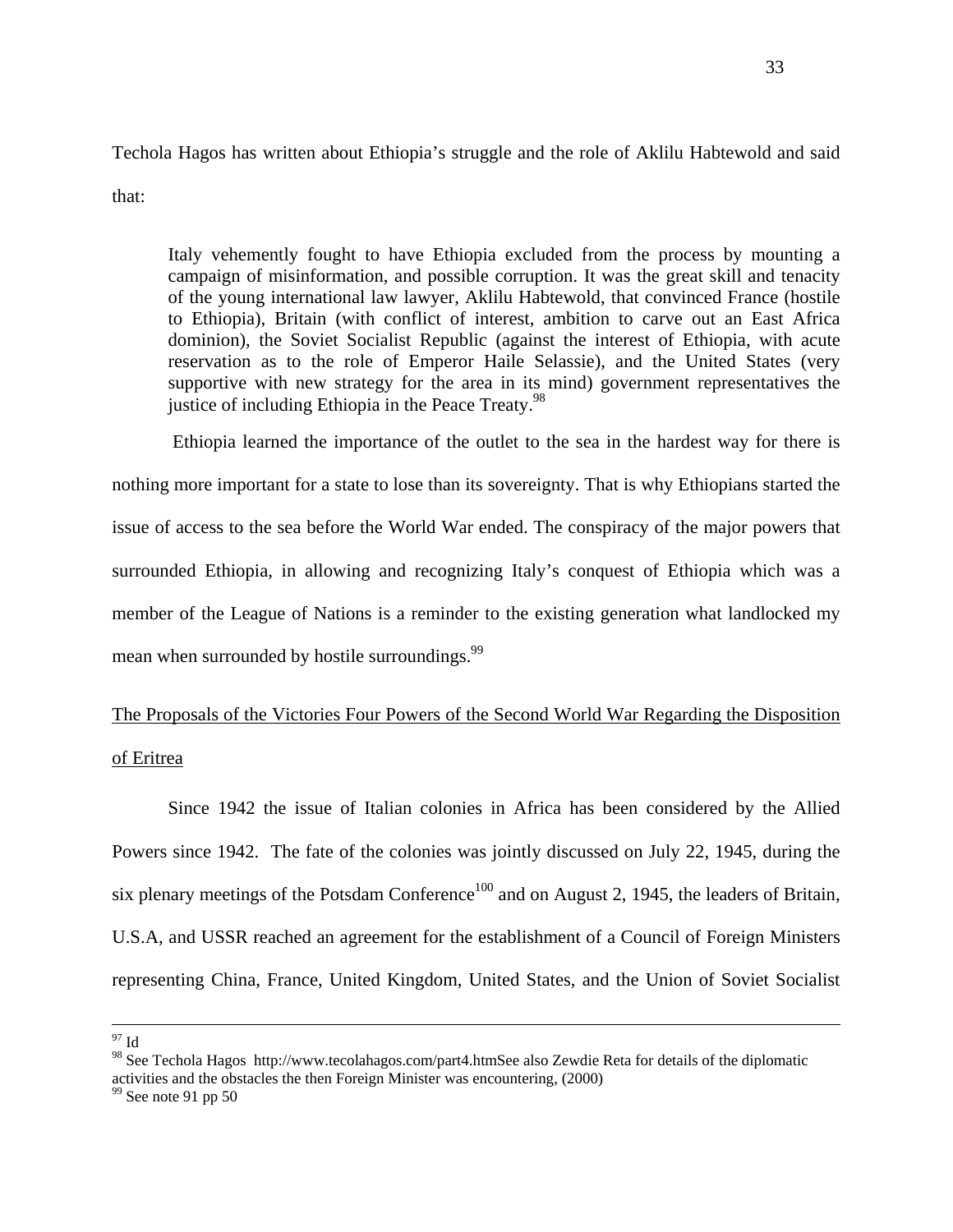Republics, to consider the disposal of the Italian colonies among other very wide issues of peace and security.<sup>101</sup> On July 15, 1946, Secretary of State Byrnes reported the progress which had been made by the Council of Foreign Ministers at the second part of its Paris meeting:

No final decision was reached on the disposition of the Italian colonies …If the Four principal Allied Powers do not agree upon the disposition to be made of the colonies within a year after the coming into force of the treaty, they have bound themselves to make such disposition of them as may be recommended by he General Assembly of the United Nations.102

The four powers had diverse positions regarding the disposition of Eritrea each reflecting different strategic motives. Common to all was the right of Ethiopia to access to the sea. All of them recognized this historical right (USSR had not pronounced it for a "tactical period" as will be explained later). Even Italy had to acknowledge the right. Just prior to the opening of the first session of the Council of the Foreign Ministers at London, the Italian foreign minister wrote to his U.S. counter part that:

[i]f even for Somaliland a trusteeship system could be discussed, in our old colony of Eritrea the maintenance of Italian sovereignty is essential. This is fully reconcilable with Ethiopia's requirement for a free outlet to the sea, for which purpose Italy has built the road leading from Dessie to Assab. This access could be guaranteed either within Italian territory or, if requested, through frontier rectifications. Furthermore, to meet the legitimate requirements of the northern Abyssinian regions, a free zone could be established at Massaua.<sup>103</sup>

 To conclude the war with some of the countries a conference was convened usually referred as the "Paris Peace Conference". The conference adopted a set of peace treaties with Italy, Rumania, Bulgaria, Hungary, and Finland. The Treaty of Peace with Italy, which was signed on February 10, 1947, provided among other things "Italy renounces all right and title to

<sup>&</sup>lt;sup>100</sup> (Marjorie M. Whiteman, Post War Territorial Settlements, Digest of International Law, Volume 3, pp5, October 1964, U.S. Government printing Office

<sup>&</sup>lt;sup>101</sup> XIII Bulletin, Department of State, No 319, Aug.5, 1945, pp. 153,160<br><sup>102</sup> Id 12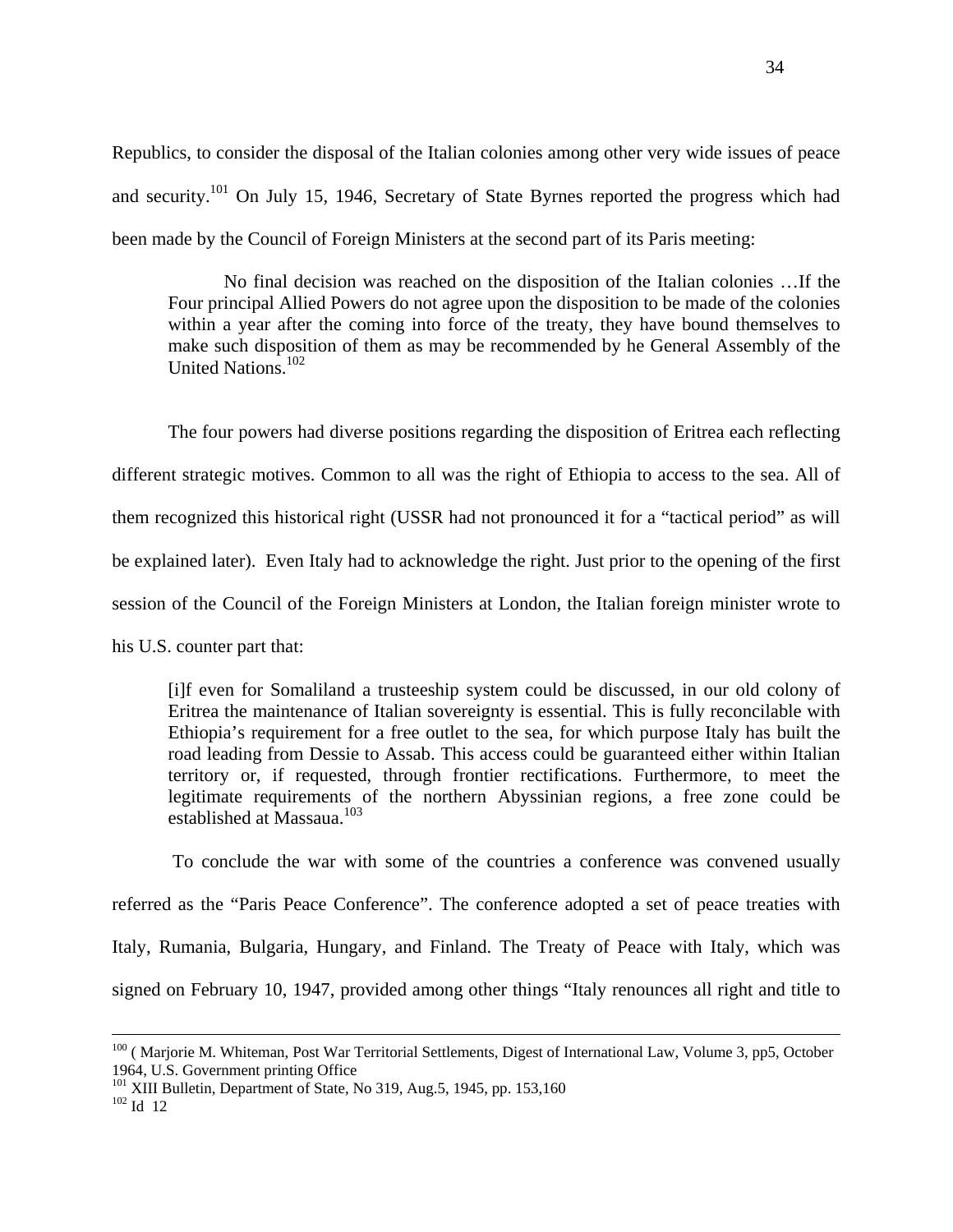the Italian territorial possessions in Africa, i.e. Libya, Eritrea and Italian Somaliland." in article23 (1) of section IV and Article 23(3), of the Treaty gave the mandate for the final disposition of the territories to France, Britain, the U.S.A and the USSR China was omitted. The four powers in a joint declaration (Annex XI) announced that they will determine the final disposition of Italy's territorial possessions in Africa within a year and that the Deputies of the Foreign Ministers should continue to consider the question of disposal and submit their recommendation to the Council of Foreign Ministers. They also declared that in case of disagreement among the four powers, the matter should be referred to the General Assembly of the United Nations for a recommendation. They agreed to abide by the General Assembly's recommendation and to take appropriate measures for giving effect to it.<sup>104</sup>

 The renouncement by Italy of its rights and titles, pursuant to Article 23(1) of the Treaty of Peace with Italy brought the treaty between Ethiopia and Italy to an end, because the rights and titles of Italy were transferred to the Victorious Four Powers by the same treaty. A new legal regime started to develop to govern the relationship between Ethiopia and Eritrea. The 'Successors' of Italy regarding its colonies i.e., the Four Powers were meant to negotiate and provide the means of disposition of the said colonies. But they could not agree on a common disposition. On August 31, 1948 the Deputies of Foreign Ministers of the Four Powers described their respective countries position as follows:

### USSR

 "[That the former Italian Colony of Eritrea be placed under the trusteeship of Italy for a definite acceptable term". According to Daniel Kindie the USSR had different calculations to

<sup>&</sup>lt;sup>103</sup> See note 100 pp 9<br><sup>104</sup> Treaty of Peace with Italy, Feb. 10,1947, U.S. TIAS 1648; 61 Stat. 1245, 1382, 1457-1458; 49 UNTS 1, 139,214-215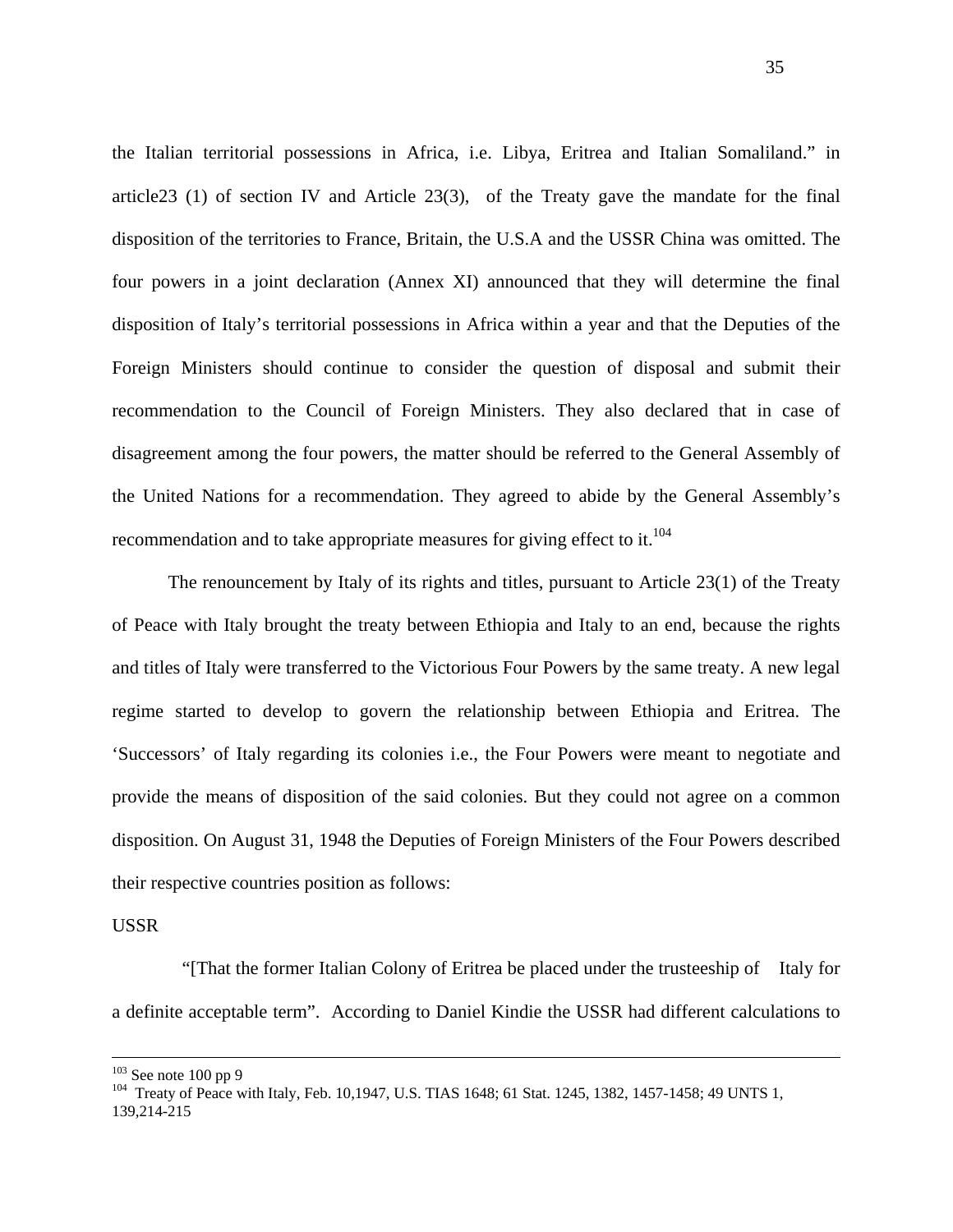promote its positions one of which was that the USSR was trying to influence the outcome of the Italian elections in favor of the Communist Party of Italy. He declares that the USSR abandoned its position after the Communist party lost the election and proposed that the former Italian colonies be under the United Nations Trusteeship system and that a territorial concession be made in favor of Ethiopia, so that it obtains access to the sea through the port of Assab. <sup>105</sup>

U.K.

"[1] Ethiopia should be appointed to be the administering authority in Eritrea for a period of ten years. "[2) At the end of ten years the General Assembly of the United Nations would decide whether, and if so under what conditions Ethiopian administration should continue in definitely." "[3) An advisory Council would be appointed to assist the Ethiopian Administration. This Council would consist of local Eritreans and the representatives of four Powers, for instance, Italy Switzerland, a Scandinavian country and a Moslem State]"

## France

 "[1) With the exception of the territories situated between the Gulf of Zula and French Somaliland, Eritrea should be placed under the trusteeship of Italy. "[2) The territories situated between the Gulf of Zula and French Somaliland should be assigned to Ethiopia in full sovereignty." "[3) The frontier between the territories assigned to Ethiopia and those which would be placed under the trusteeship of Italy should follow the present eastern administrative limit of the district of Akkele Guzai from the Gulf of Zula to the present Ethiopian Frontier. It should be demarcated by a composition composed of an equal number of Ethiopians and Italian representatives before the  $15<sup>th</sup>$  of September, 1949.]

## U.S.

1

 "[The United States recommends the cession to Ethiopia of the southern section of Eritrea (including the Danakil Coast, and the districts of Akkele Guzai and Serai, the new frontier to start at the Gulf of Zula, following the northern borders Akkele Guzai and Serai Districts to the Ethiopian frontier.

 "the United States further proposes that the Foreign Ministers recommend to the General Assembly of the United Nations that the question of the disposition of the remainder of Eritrea, that is, the northern and predominantly Moslem portion including Asmara and Massawa,

<sup>&</sup>lt;sup>105</sup> quoting Op.Cit., Official Records of the Third Session, 23-24 Daniel pp311-14, citing Op. Cit., Official Records of the Third Session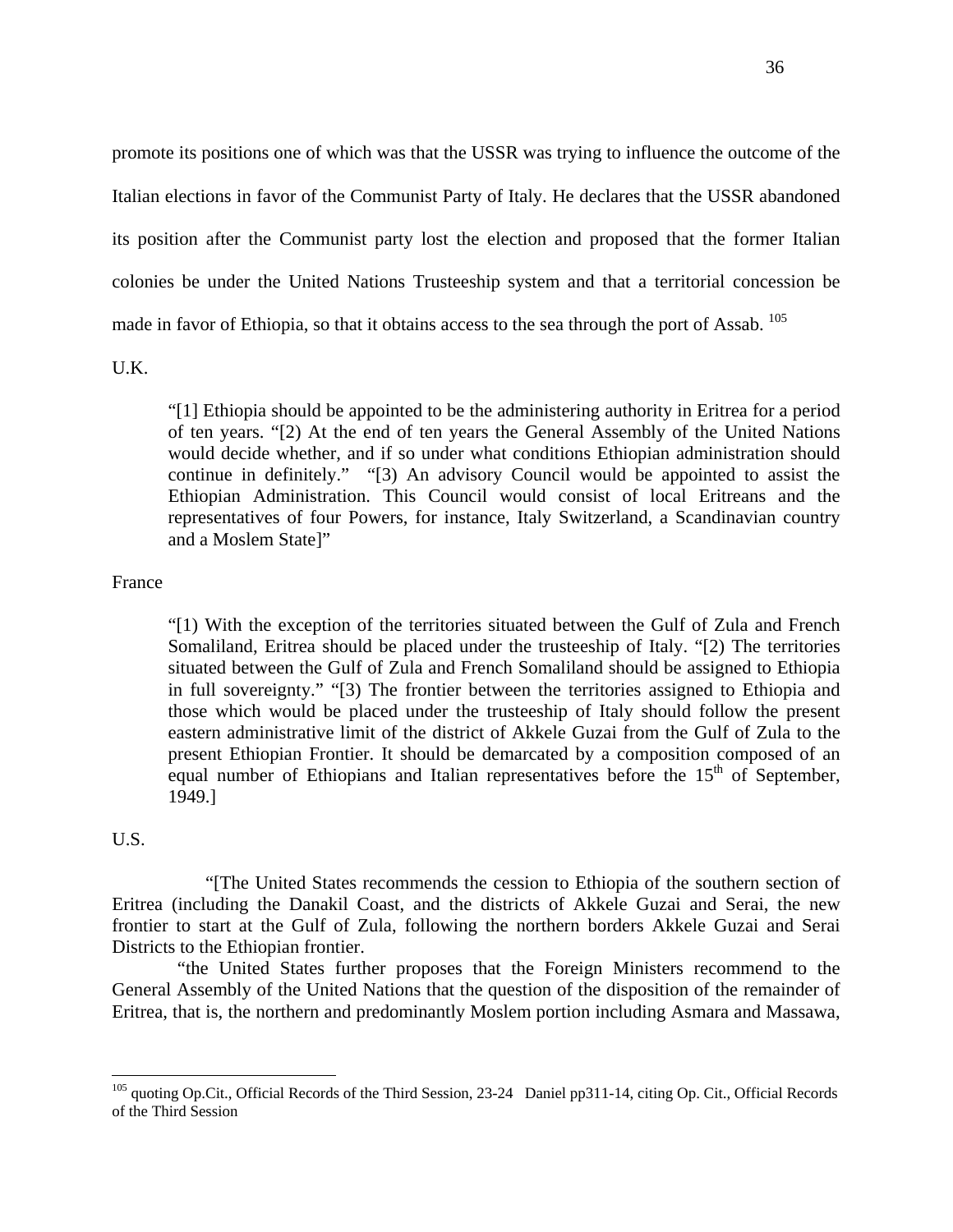be postponed for one year in order that it may be given further study before attempting to come to a definite solution.] U.K. U.S. and France

 "[The frontier between the territories assigned to Ethiopia and French Somaliland should follow the course of the Wadi Weima. $l^{106}$ 

The Deputies had sent a Commission to Eritrea to collect necessary data and ascertain the views of the local population. The Commission submitted its recommendation on …... The deputies after studying the report of the Commission and consulting interested governments completed their recommendations, which were not unanimous. Having failed to reach agreement, the Four Powers, submitted the question to the General Assembly according to the terms of the Treaty of Peace with Italy.<sup>107</sup>

## The Resolution of the United Nations General Assembly and the Federation

The First Committee of the General Assembly took the task of making a recommendation regarding the disposition of Eritrea and the other Italian colonies. The committee adopted the Bevin Sforza formula and presented it during the second part of the third regular session in April 1949. According to the formula, Eritrea, subject to the guarantees for its minority, Eritrea was to be incorporated into Ethiopia except for the Western Province which was to be handed over to the Sudan.<sup>108</sup> But annexation of the Western Province by the Sudan was defeated by the Latin American and Soviet blocs.<sup>109</sup> This part of the formula on Eritrea was, therefore, left in blank when the vote came on the entire resolution. $110$  But, the proposal as a whole was rejected by the

<sup>&</sup>lt;sup>106</sup> See note 100 pp 17 &18<br><sup>107</sup> XIX Bulletin, Department of State, No, 482, Sept. 26, 1948, p. 402<br><sup>108</sup> John H. Spencer, Ethiopia at Bay: A Personal Account of the Haile Selassie Years pp211, Reference Publications, Inc.(1984)<br> $\frac{109}{10}$  Id

 $110 \overline{Id}$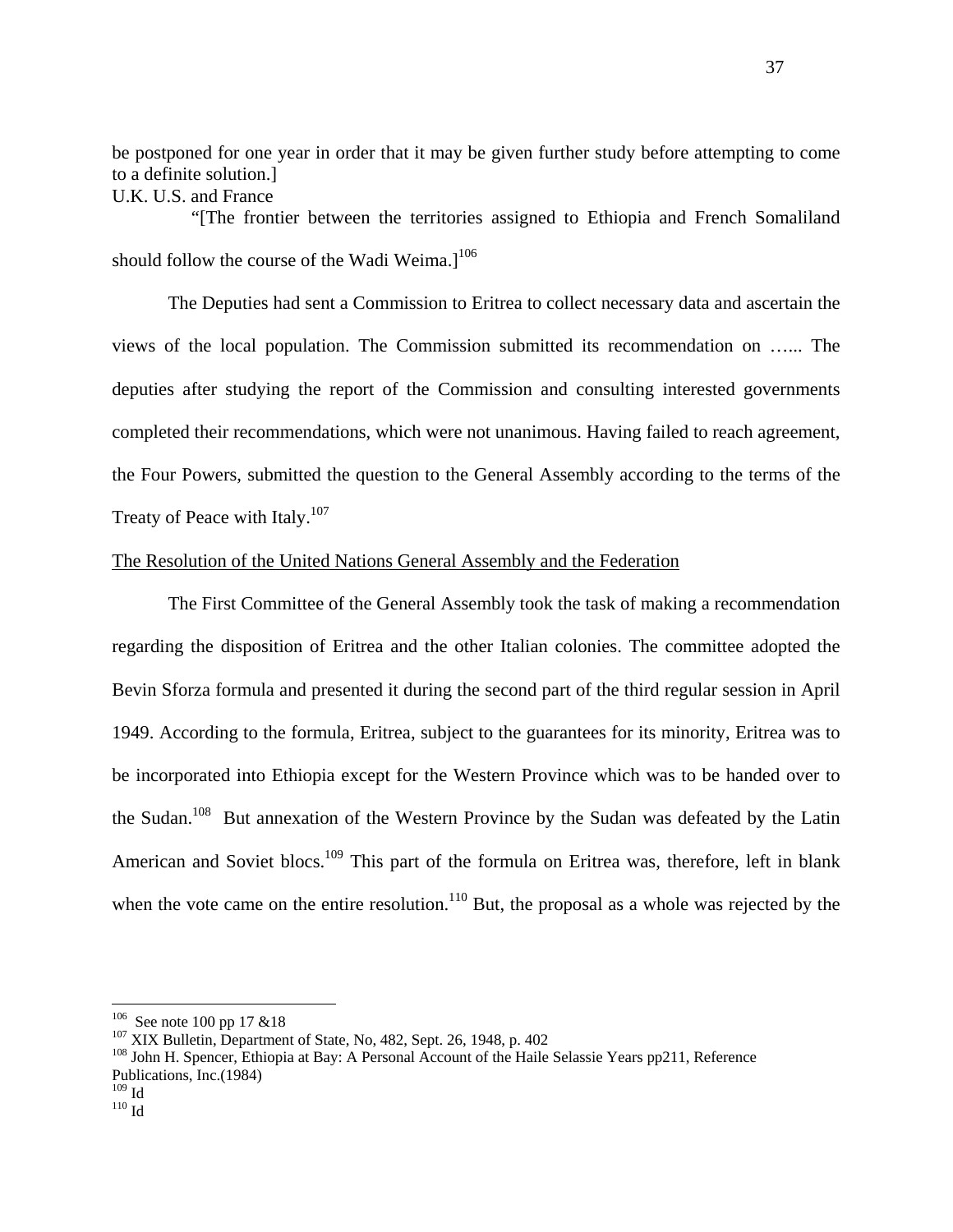General Assembly due to the failure to obtain a two-thirds majority in favor of either Libya or Somaliland. $111$ 

At its Fourth regular session the General Assembly of the United Nations adopted Resolution 289 A (IV) on November 21, 1949, established a commission made up of Burma, Guatemala, Norway, Pakistan and the Union of South Africa due to the fact that the available information was considered insufficient by several delegates.<sup>112</sup>. The commission's task was to investigate and make proposal or proposals according to the terms of reference given by the Assembly. The terms of reference were:

(a) The wishes and welfare of the inhabitants of Eritrea including the views of the various racial, religious and political groups of the provinces of the territory and the capacity of the people for self-government

(b) The interests of peace and security in East Africa

(c) The rights and claims of Ethiopia based on geographical, historic, ethnic and economic reasons including in particular Ethiopia's legitimate need for adequate access to the sea. $113$ 

From 10 January 1950 up to 8 June 1950 the commission held seventy meetings of which

forty were public.<sup>114</sup> It collected information from representatives of the population of the territory, including minorities, and had consultations with the government of the United Kingdom Egypt, Ethiopia, France, and Italy.<sup>115</sup>

The UN commission, like the earlier four powers commission of investigation could not come to agreement on the factual review of the problems of Eritrea or on recommendation of

<sup>&</sup>lt;sup>111</sup> Report of the United Nations Commission for Eritrea, official records: Fifth Session, 1950<br><sup>112</sup> Id<br><sup>113</sup> Res. 289 A (IV), Nov. 21,1949<br><sup>114</sup> See note 111<br><sup>115</sup> Id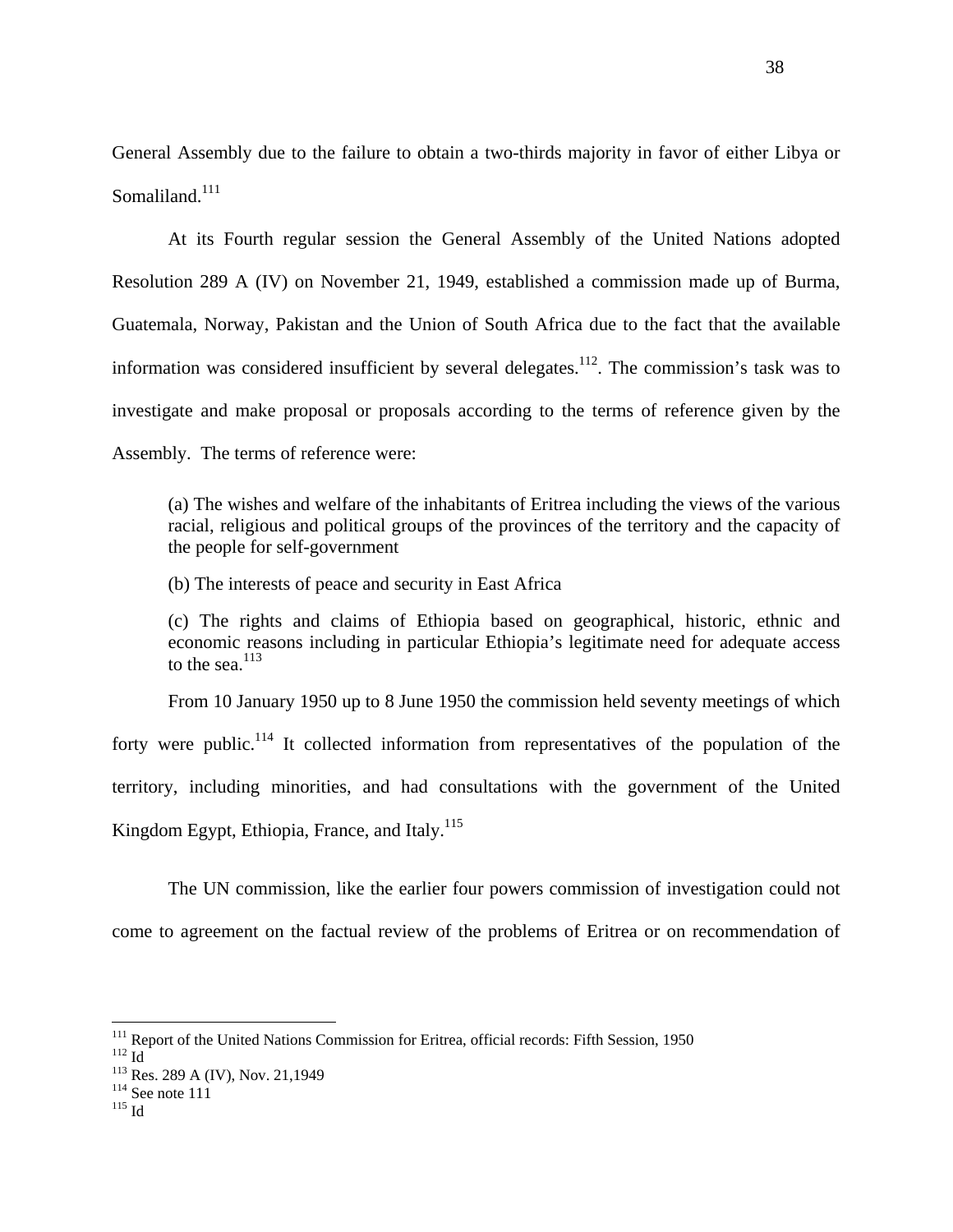solutions.<sup>116</sup>Thus circumstances forced it to submit two sets of factual findings and recommended solutions.117 The delegation of Burma, Norway, and Union of South Africa agreed on the factual findings and supported similar solutions with some differences.<sup>118</sup> Three of them proposed that, given the commission's terms of references independence for Eritrea was not a solution: instead close political association with Ethiopia represented the fair and lasting solution. Norway suggested that Ethiopia should be allowed to adopt the constitutional provisions which best suited the conditions in this part of Africa and proposed that the whole territory of Eritrea be reunited to Ethiopia and that the Western Province could provisionally and for a limited period of time be left under the present British Administration.<sup>119</sup> Burma and Union of South Africa proposed that Eritrea should not be partitioned and that there should be a federal government of Ethiopia and Eritrea.<sup>120</sup>The delegations of Guatemala and Pakistan concluded that the majority of the inhabitant of Eritrea wished to be independent and proposed that the best solution for the future of Eritrea was independence, following direct trusteeship by the United Nations for a maximum period of ten years.<sup>121</sup>

 In its resolution 390 A (V) the United Nations General Assembly based on the report of the Interim Committee of the General Assembly on the Report of the United Nations Commission For Eritrea recommended that Eritrea should constitute an autonomous unit federated with Ethiopia under the sovereignty of the Ethiopian Crown and enumerated the basic

 $^{116}$  Id

 $\overline{a}$ 

 $\frac{^{119}\mathrm{Id}}{^{120}\mathrm{Id}}$ <br> $\frac{^{121}\mathrm{Id}}{^{121}\mathrm{Id}}$ 

 $117$ Id and see also note 1 Wrong on page167 states "Its various factions not only failed to agree a solution, their interpretation of the facts on the ground jarred so wildly Commission members might have been visiting entirely different territories."

 $^{118}$ Id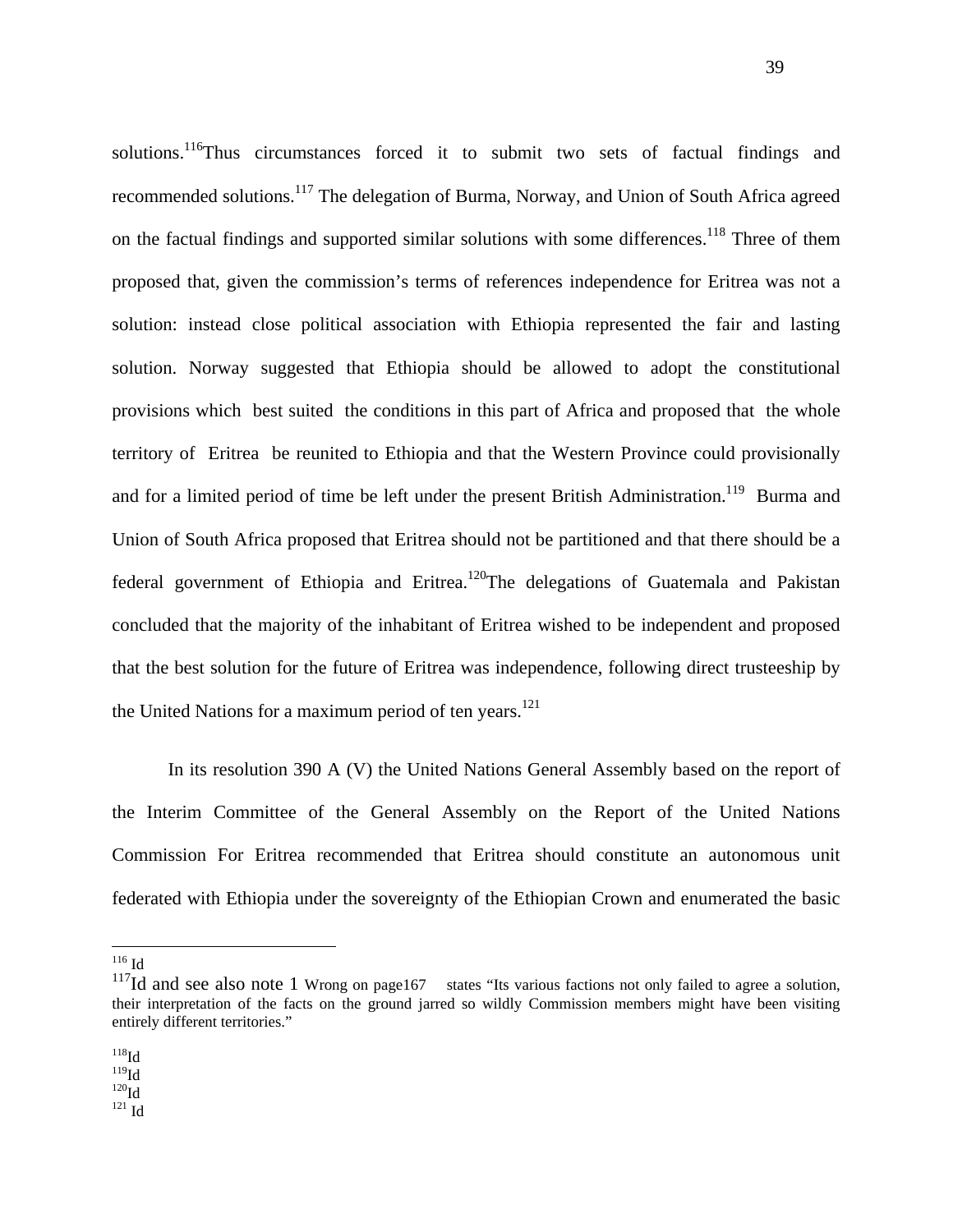tenets of the Federation.<sup>122</sup> It elected Mr. Eduardo Anze Matienzo to the office of United Nations Commissioner in Eritrea<sup>123</sup> and welcomed the establishment of the Federation of Eritrea with Ethiopia under the sovereignty of the Ethiopian Crown in its  $404<sup>th</sup>$  plenary meeting on 17 December  $1952.<sup>124</sup>$ 

Every country that participated in the decision making regarding the disposition of Eritrea took a position on the status of the country according to its ideological and religious affiliations and the effect on its assumed national interests in the region. The United States was concerned about the communications and intelligence installations in Eritrea and thought that a satisfied Ethiopia might play an important role in the defense of the Middle East.<sup>125</sup> The USSR wanted to participate in the trusteeship process, minimize the western influence in the area, and support the Italian communist party in the elections at the expense of the region. France wanted to minimize the influence of the United Kingdom and create balance of forces by trying to reinstate Italy. The United Kingdom wanted the Western province of Eritrea under its influence.<sup>126</sup> Members of the Commission of Eritrea seem to have read the facts and to have provided recommendations based on their affiliations to the Four Powers, and on their religion and other ideological relationships. But note should be taken about the position of the minority, i.e., Guatemala and Pakistan which totally ignored the third point of the terms of reference namely, "The rights and claims of Ethiopia based on geographical, historical, ethnic or economic reasons, *including in particular* 

<sup>&</sup>lt;sup>122</sup> GA, Res. 390 A, U.N. GOAR 5<sup>th</sup> Sess., Supp. No. 20.at 20, U.N. Doc. A/1775(1950)

<sup>&</sup>lt;sup>123</sup> Id<br><sup>124</sup> Report on the United Nations Commissioner on Eritrea, U.N. GOAR, 7<sup>th</sup> Sess., Supp. NO.15, 118, U.N. Doc. A/2188(1952)<br><sup>125</sup> Note 91

 $126$  See note 16 pp311-13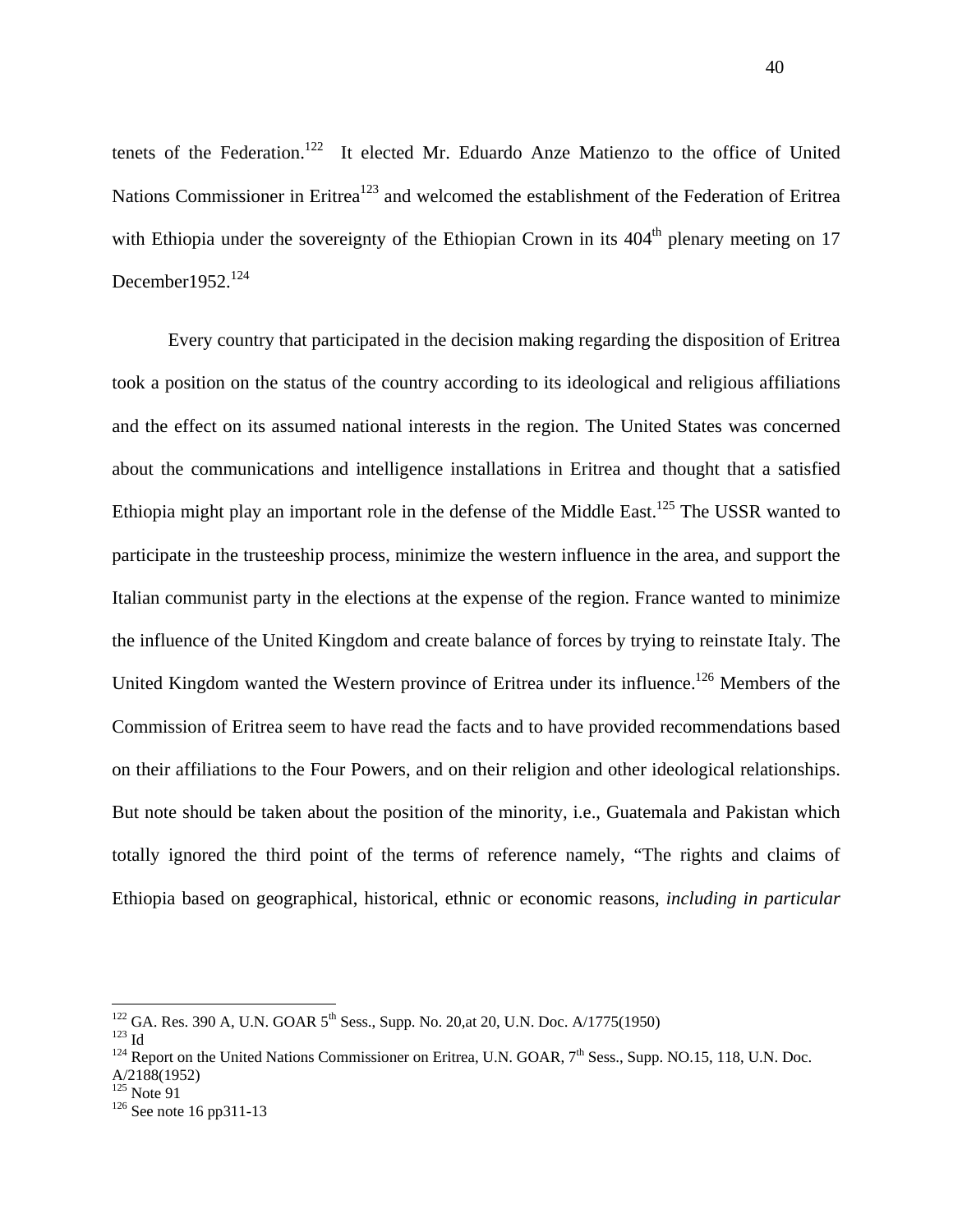*Ethiopia's legitimate need for adequate access to the sea".<sup>127</sup> The Memorandum submitted by* the delegation of Guatemala and Pakistan argued that:

It has often been repeated that Ethiopia needs the control of Eritrean territory for reasons of security against possible aggression from outside. Such possibility does not exist. The surrounding countries, such as the Anglo-Egyptian Sudan, the countries of the other side of the read sea, and the neighboring colonial territories administered by France and the United Kingdom, as well as former Italian Somali Land, which is now under the International Trusteeship system of the United Nations, do not present any danger to the peace of Ethiopia, nor, in general, to the peace and security of that area of the world."<sup>128</sup>

The argument of Guatemala and Pakistan on the peace and security in East Africa was ridiculous and did not reflect the then existing geopolitics of the region. Italy used Eritrea as spring board to invade Ethiopia in 1896 and in 1935. This delegation might not have been aware of the Battle of Adwa in 1896, but it could not forget the invasion and occupation of Ethiopia from Eritrea during the Second World War which was the cause for the formation of the Commission for Eritrea. Egypt had repeatedly attempted to conquer Ethiopia in the second half of 19 century following Werner Munzinger advice" It believed that Ethiopia with a disciplined administration and army, and European allies, was a danger to Egypt which Egypt must either take over and Islamize or retain in anarchy and misery."<sup>129</sup> The Geo- Politics of the Red Sea and the attitude of Moslems countries including Turkey towards Ethiopia as a 'Christian island' was a clear signal to danger of the security of the region. The argument of the delegation of Guatemala and Pakistan was also 'short sighted' when it guaranteed Ethiopia's security on the then existing Anglo-Egyptian Sudan, the countries of the other side of the read sea, and the neighboring colonial territories administered by France and the United Kingdom, as well as former Italian Somali Land, as if the colonial powers and the trusteeship would last long

 $127$  Note 111, emphasis mine  $128$  Id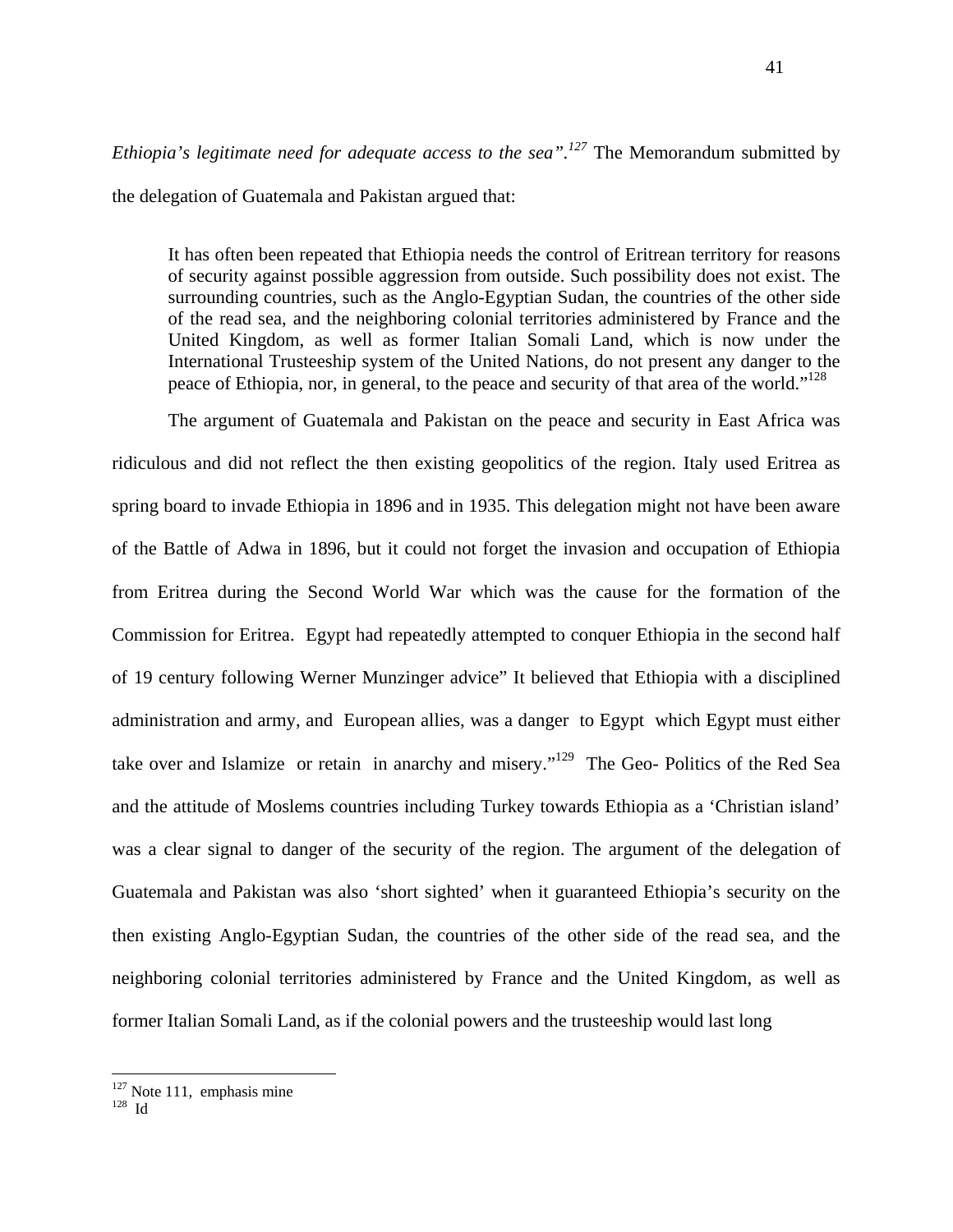# The Main Objective and Purpose of the "Treaty of Four Powers and Ethiopia" Regarding the Federation of Eritrea to Ethiopia was the Security and Right to Access to the Sea of Ethiopia

The fact that Eritrea has seceded from Ethiopia and has become an independent state brings a new relationship. This relationship, between two sovereign countries created different disputes, including in particular territorial disputes. As discussed in Chapter 3 the treaties of 1900, 1902, and 1908, were declared null and void by Ethiopia on the bases of the material breach by Italy. Beyond that and before Ethiopia declared the treaty null and void, Italy renounced its rights over Eritrea when it signed the peace Treaty as the end of the World War II. The 'successors' of Italy i.e., the Victorious Four Powers created a new 'treaty' with Ethiopia, when they accepted Resolution 390 V of the United Nations General Assembly that federated Eritrea to Ethiopia. Although it may not be the standard treaty but it has all the characteristics of a treaty. In a similar situation Sir Jennings states that, in the ICJ case concerning the status of South West Africa that the provisions of the Mandate for South West Africa- which was in the nature of a treaty between the Council of the League of Nations and South Africa –were not decisively affected by the fact that the League had ceased to exist.<sup>130</sup> The League of Nations conferred the Mandate over South West Africa to the Union of South Africa. The Territory was placed under a "C" mandate which permitted South Africa to administer it as an integral part of the Union.<sup>131</sup> Similarly the General Assembly of the United Nations recommended that Eritrea should constitute an autonomous unit federated with Ethiopia under the sovereignty of the Ethiopian Crown and Eritrea was made part of Ethiopia governed by the "federal Ethiopian

<sup>&</sup>lt;sup>129</sup> See note 16 pp 193-4<br><sup>130</sup> See note 76 pp 1205<br><sup>131</sup> Africa in the United Nations System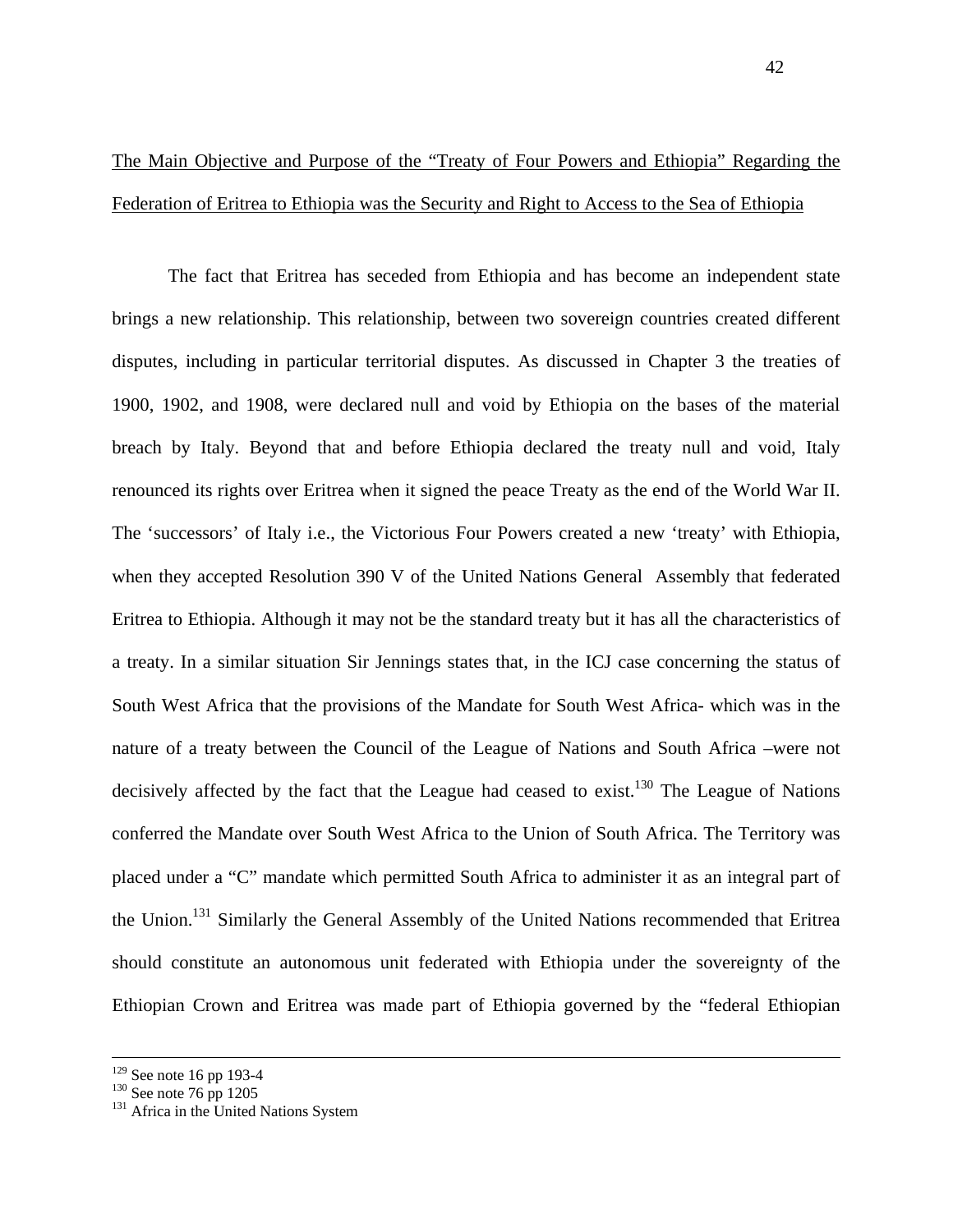laws". The Eritrean Constitution and the "Federal Act" were negotiated between the UN Commissioner of Eritrea and the Ethiopian government and were ratified by the Emperor and approved by the General Assembly of the United Nations in 1952. That is why the recommendation of the General Assembly and the acceptance of that recommendation by Ethiopia have all the characteristics of a treaty. The Victorious Four Power delegated the United Nations General Assembly to recommend a solution for the disposition of Eritrea, and its recommendation on the disposition of Eritrea was in essence a treaty between Ethiopia and the Victorious Four Powers.

The Ethiopia- Eritrea case is not as complex as the Israel- Palestinian case. But the role of the General Assembly of the United Nations is similar in establishing legal relationships based on the delegation of Mandatory Power which serves as a basis for future dispute resolution appear to be similar.

The territory of Palestine was administered by the United Kingdom under a Mandate received in 1922 from the League of Nations.<sup>132</sup> Among the issues that had to be dealt with by the Mandatory Power was the question of a Jewish home in Palestine. Increasing Jewish immigration to Palestine following the Second World War was strongly opposed by the Arab inhabitants, who in the mid-1940s comprised about two thirds of the territory's population of two million. Faced with escalating violence, the United Kingdom decided, in February 1947, to bring the question of Palestine before the United Nations.<sup>133</sup>

<sup>&</sup>lt;sup>132</sup> The Origins and Evolution of the Palestine Pro b l e m, 1 9 1 7 - 1 988, United Nations, 1990,  $\frac{133}{10}$  Id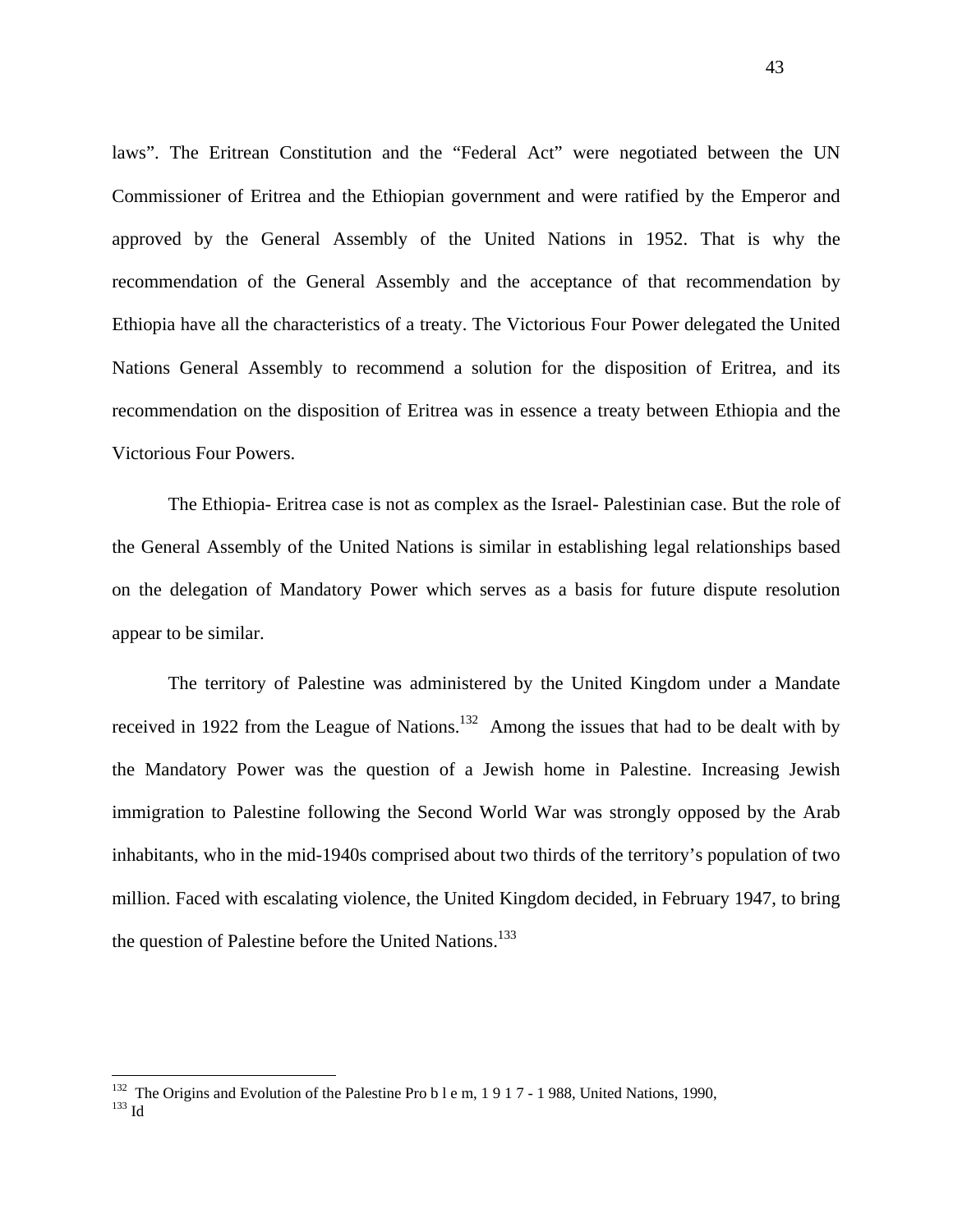At the special session, the Assembly established the United Nations Special Committee on Palestine (UNSCOP), made up of 11 Member States, to investigate all questions relevant to the problem of Palestine and to recommend solutions to be considered by the General Assembly at the regular session in September 1947 UNSCOP completed its work on 31 August 1947, with the members agreeing on the question of terminating the Mandate, the principle of independence and the role of the United Nations.<sup>134</sup>

 There was no consensus, however, on a settlement of the question of Palestine. The majority of the members of the Committee recommended that Palestine be partitioned into an Arab State and a Jewish State, with a special international status for the city of Jerusalem under the administrative authority of the United Nations. At its second regular session, after an intense two-month-long debate, the General Assembly, on 29 November 1947, adopted resolution 181 (II), approving with minor changes the Plan of Partition with Economic Union as proposed by the majority in the Special Committee on Palestine.<sup>135</sup>

Meanwhile, on 11 May 1949, Israel became a Member of the United Nations. In admitting Israel, the General Assembly specifically took note of Israel's declarations and explanations made earlier to the Assembly's Ad Hoc Political Committee regarding the implementation of resolutions 181 (II) and 194 (III). Those declarations and explanations referred, among other things, to the international regime envisaged for Jerusalem, the problem of Arab refugees and boundary questions.<sup>136</sup>

Since Resolution 181(II) there were three major wars of 1948, 1967, and 1973 between Israel and its Arab Neighbors. There have also been continuous non conventional armed conflicts

 $134$  Id

 $\mathrm{^{135}Id}\ \mathrm{^{136}Id}$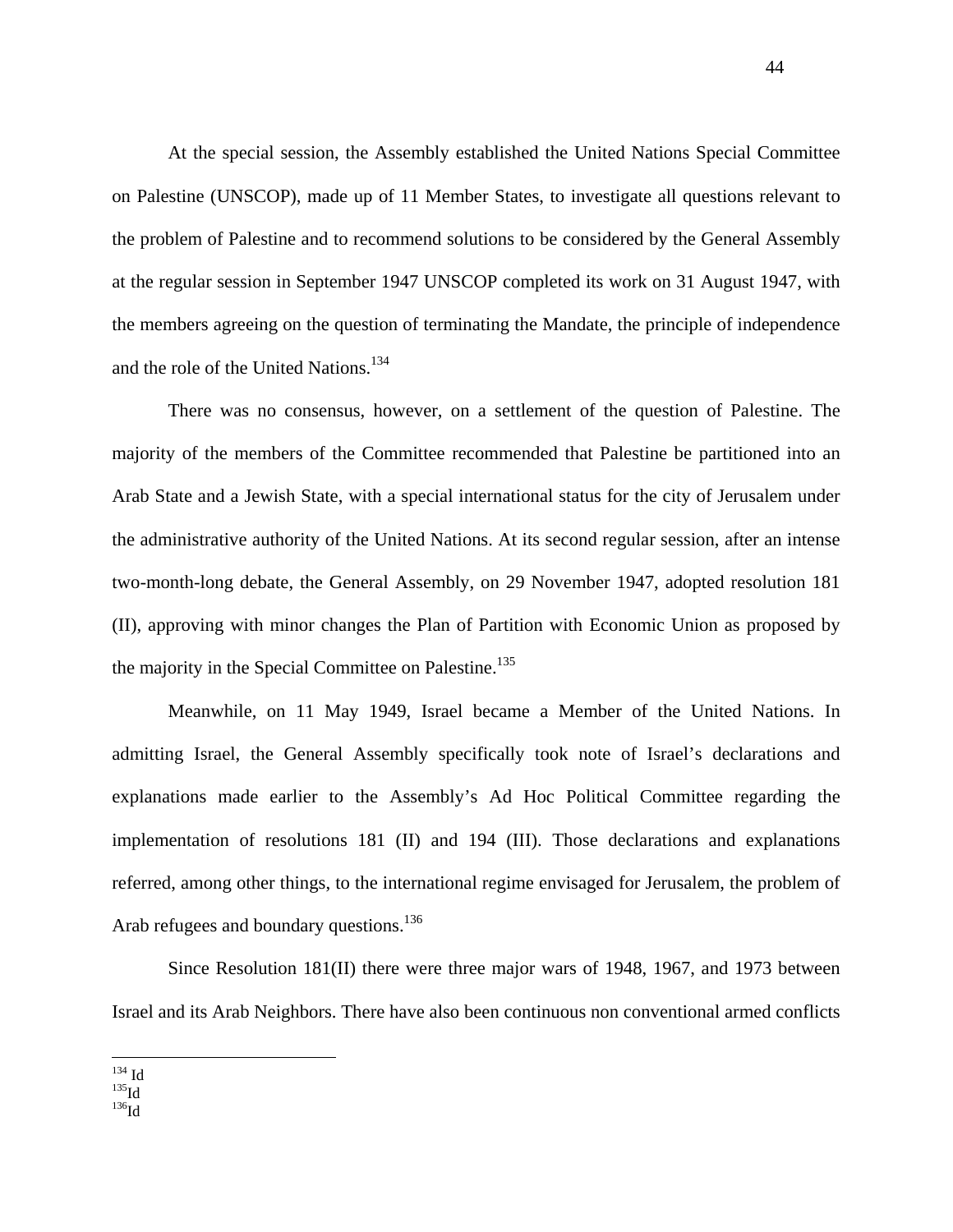in Israel, Palestinian Territories and outside the region between the Palestinians and Israel. There have been numerous resolutions of the General Assembly of the United Nations and the Security Council of the United Nations.<sup>137</sup>

 Israel had made peace with some Arab nations and has recognized a Palestinian State in the future in exchange for recognition by the Palestinian Authority of the right of Israel to exist as a state. Although Resolution 181(II) could be the bases for dispute settlement between Israel and Palestinian Authority, there has been so much dramatic change and development since the resolution that international law has to recognize these developments when peaceful solutions are sought for.

 Resolution 390 V became the governing legal regime to all relationships when Eritrea was federated with Ethiopia. "The agreement of marriage should be the basis for dispute settlement between the parties when the marriage is dissolved by divorce".<sup>138</sup> Eritrea which seceded from Ethiopia is now a recognized member of the United Nations. When Eritrea got its independence in 1993 the issue of territories was not raised and was in suspension when the war started in 1998 and is still not solved. In fact as described on the chapter on background, Ethiopia and Eritrea are in a state of "no peace no war" and no one knows where the situation might lead. The "agreement of marriage"= in this case the law that made Eritrea an autonomous unit federated with Ethiopia under the sovereignty of the Ethiopian Crown= should be the point of reference and the basis to resolve any territorial disputes. The resolution should be interpreted according to international law in general and the Vienna Convention on the Law of Treaties in particular.

 $137$  Id

<sup>&</sup>lt;sup>138</sup> Belai Abbai, referring to the secession of Eritrea from Ethiopia. Interview in June 2007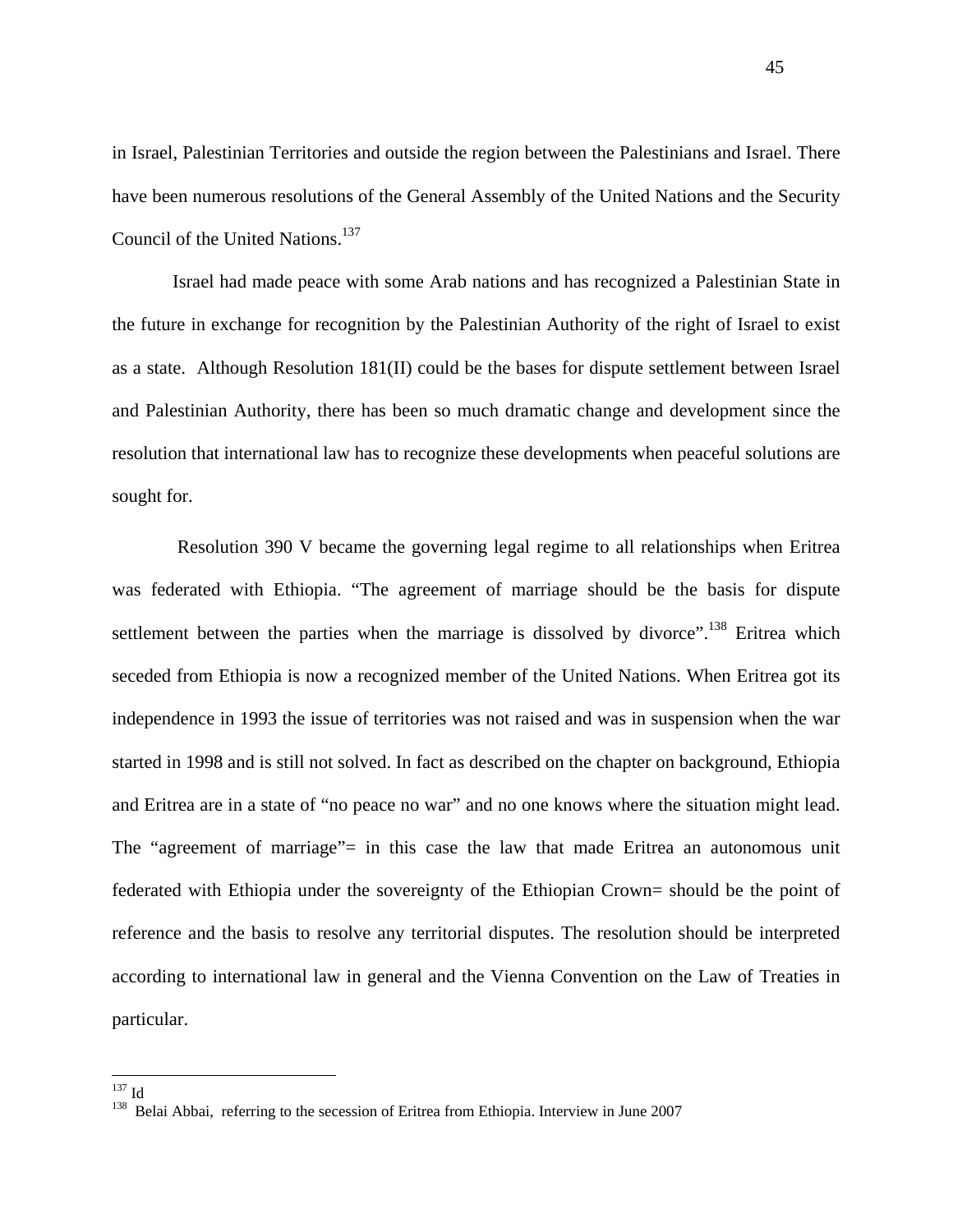Article 31(1) of the Vienna Convention on the Law of Treaties states that: "[a] treaty shall be interpreted in good faith in accordance with the ordinary meaning to be given to the terms of the treaty in their context and in the light of its object and purpose." The basic principles embodied in article 31(1) are the principles of good faith, ordinary meaning, context, and object and purpose. Article 31 and 32 of the convention were adopted virtually with out change by the conference and are generally considered to reflect customary international law.<sup>139</sup> Malcolm Shaw asserts that these principles are interrelated and applied the same:

 There are three basic approaches to treaty interpretation. The first centers on the actual text of the agreement and emphasizes the analysis of the word used. The second looks to the intention of the parties adopting the agreement as the solution to ambiguous provisions and can be termed the subjective approach in contradistinction to the objective approach of the previous schools. The third approach adopts a wider perspective than the other two and emphasizes the object and purpose of the treaty as the most important backcloth against which the meaning of any particular treaty should be measured. Nevertheless, any true interpretation of a treaty in international law will have to take into account all aspects of the agreement, from the words employed to the intention of the parties and the aims of particular documents. It is not possible to exclude completely any one of the components.<sup>140</sup>

Although all aspects of the agreement will have to be taken into account, the process of interpretation must begin with the analysis of the ordinary meaning of specific provisions of the treaty concerning the question in dispute.<sup>141</sup> The contention in this case is whether Eritrea should secede with the territorial boundary that it had before the invasion of Ethiopia by Italy which was made by the 1900, 1902, and 1908 treaties or whether that boundary should be modified according to Resolution 390 V. When Ethiopia incorporated Eritrea in 1952, the international boundary between Italian Eritrea and Ethiopia became "internalized" while the boundaries common to Eritrea on the other hand, and French Somali Land and the Sudan, on the other hand,

<sup>&</sup>lt;sup>139</sup> Sinclair I.M. the Vienna Convention on the law of the Treaties, pp71 (1973), Manchester University Press <sup>140</sup> Malcolm Shaw, International Law, 4<sup>th</sup> ed. (1997)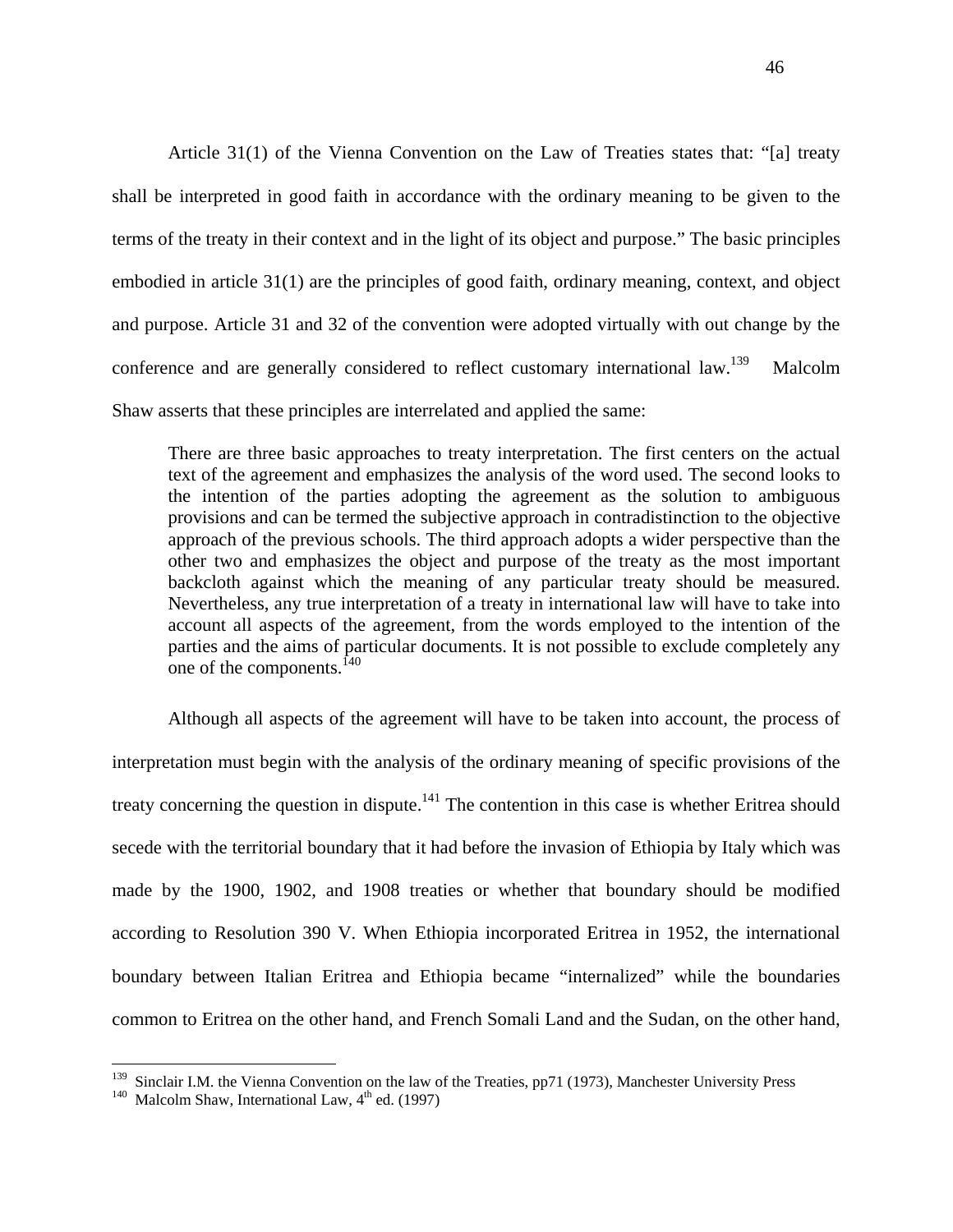remained unaffected.<sup>142</sup> As discussed in Chapter 3, the 1900, 1902, and 1908 treaties between Ethiopia, and Italy had been declared null and void by Ethiopia because, of the breach of the treaties by Italy when it invaded Ethiopia. Moreover, the successors of the colonial rights of Italy, i.e. the Victorious Four Powers had replaced and made irrelevant the 1900s treaties of Ethiopia and Italy, when they accepted the recommendation of the General Assembly of the United Nations to federate Eritrea with Ethiopia.

The operative provisions of Resolution 390 V are, Article A  $(1)$ , Eritrea shall constitute an autonomous unit federated with Ethiopia under the sovereignty of the Ethiopian Crown and Article A (2), which states that the Eritrean government shall posses legislative, executive and judicial powers in the field of domestic affairs. Other provisions are based on the above provisions and are standard clauses of federalism and human rights. Schwarzenberger asserts that judicial institutions have pronounced treaty clauses as 'Clear' as having in their context as a natural' or 'ordinary' meaning and cites the ICJ on the Advisory Opinion on the Competence of the UN Assembly regarding admission to the united nation (1950) that the

 [f] irst duty of a tribunal which is called upon to interpret and apply the provision of the treaty, is to endeavourer to give effect to them in their natural and ordinary meaning in the context in which they occur. If the relevant words in their natural and ordinary meaning make sense in their context that is an end to the matter.<sup>143</sup>

There is no specific language regarding the territorial boundaries of the 'units' in the UN General Assembly Resolution. From these two provisions it is difficult to formulate how the resolution directs in case of secession by Eritrea. The resolution itself didn't envisage secession.

<sup>&</sup>lt;sup>141</sup> See note 67 pp 509<br><sup>142</sup> Ian Brownlie, African Boundaries: A Legal and Diplomatic Encyclopedia, p 9,(1979, University of California Press

<sup>&</sup>lt;sup>143</sup> George Schwarzenberger, A Manual of International Law, pp 486-495 Ed 4thLondon: Stevens; New York; Praeger,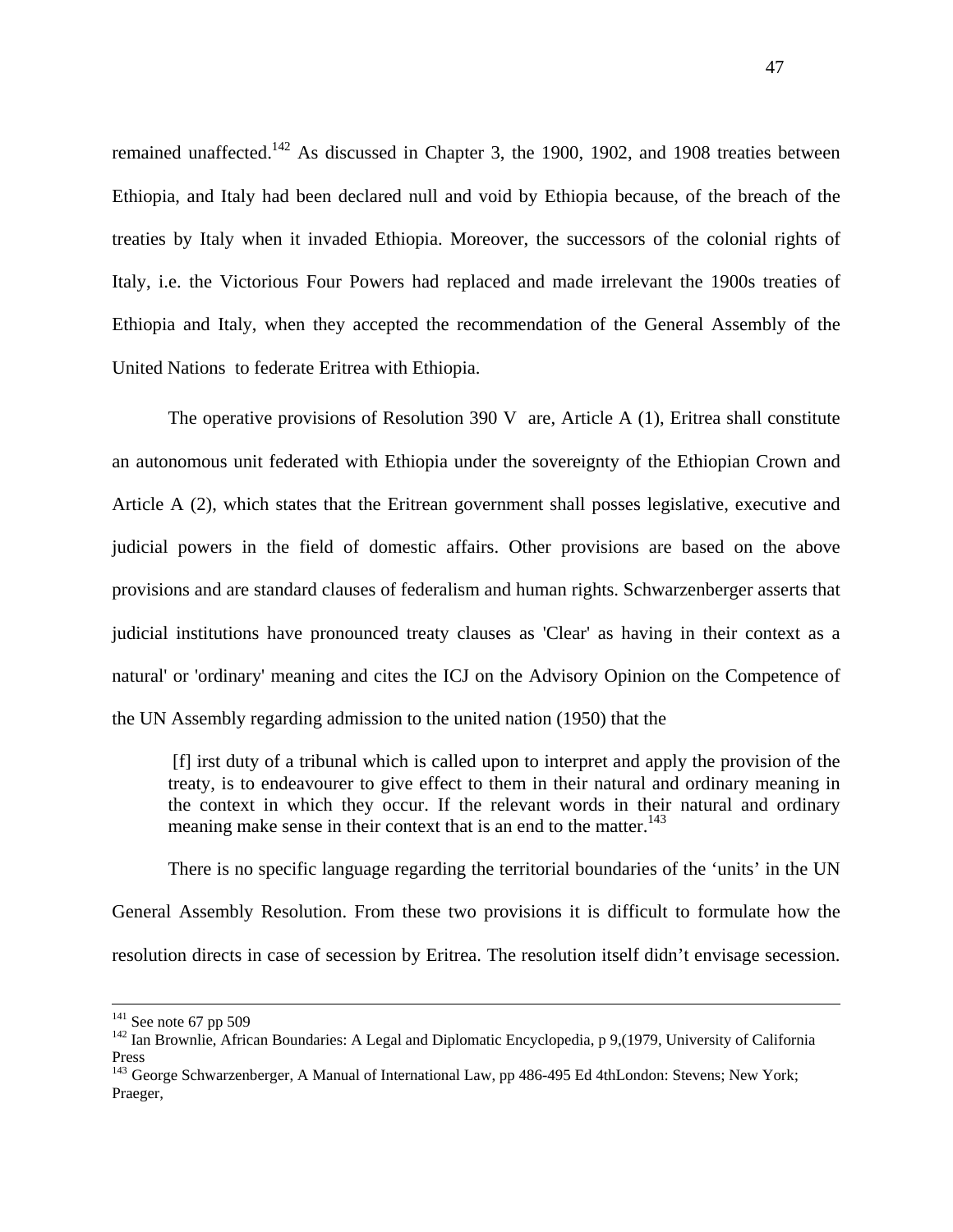In fact it is an instrument of unity which federated a former colony of Italy to Ethiopia. The ordinary meaning doesn't mean the meaning to be given from the context of understanding at the time of interpretation but the meaning of the terms at the time the treaty was concluded. This is termed as the principle of contemporarily by Fitzmaurice and is a particular application of the doctrine of inters- temporal law**. <sup>144</sup>** In the case concerning the arbitral award of 31 July 1989, the tribunal noted that a treaty ' must be interpreted in the light in force at the date of its conclusion.<sup>145</sup> However there are some jurists who claim that ' a treaty... acquires a life of its own. Consequently in interpreting it we must have regard to the exigencies of contemporary life, rather than the intentions of those who framed it.<sup>146</sup> So, how is the Resolution of 1950 to be interpreted in different circumstances in the first decade of the 21 century?

 It would be advisable to look at other principles of interpretation for international jurisprudence illustrates the necessity to go beyond a purely grammatical or linguistic interpretation of a particular work or phrase.<sup>147</sup> Of course principles of international law or customary international law like Uti Possidetis, and equity, may be utilized in the absence of solutions from the principles of treaty interpretation. If the ordinary meanings of the operative provisions do not resolve the dispute, the contextual approach should continue to search for the correct interpretation or conform the ordinary meaning in the operative provisions.

Article 31(2) Defines context as:

The context for the purpose of the interpretation of a treaty shall comprise, in addition to the text including its preamble and annexes. a) Any agreement relating to the treaty, which was made between all the parties in connection with the conclusion of the treaty. b) Any instrument, which was made by one or more

<sup>&</sup>lt;sup>144</sup> G. Fitzmaurice, "General principles and Sources of Law," BYIL, Vol.30, (1951-54), P.212<br><sup>145</sup> Id 204-206<br><sup>146</sup> Id 212<br><sup>147</sup> Sir I. Sinclair, The Vienna convention on the law of treaties, p 112 (ed. 2<sup>nd</sup>, 1984),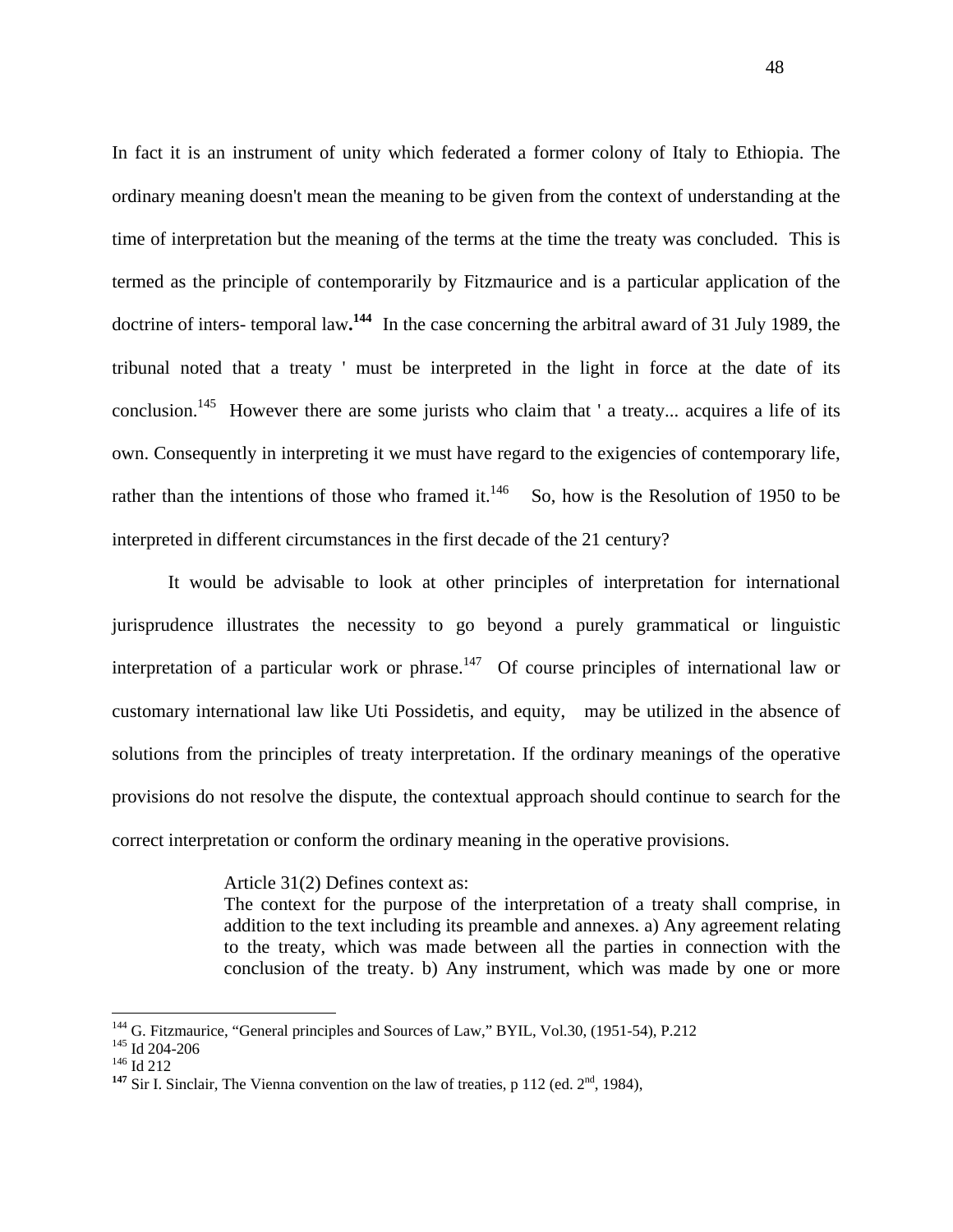parties in connection with the conclusion or the treaty and accepted by the other parties as an instrument related to the treaty*.* 

According to article 31(2), in order to appreciate the context of a treaty the text of the treaty is the most important document. The text should be read as a whole. Simply concentrating on a paragraph an article a section, a chapter or a part will not allow one to comprehend the whole context.

 Resorting to some matters extrinsic to the terms of the treaty, according to O'Connell, one of which is the preamble, where available, is the place where the general statements about the object and purpose of the treaty are stated it is the natural place to expound the principal object to the treaty and Sinclair cites Fitzmaurice in saying that

Although the objects of a treaty may be gathered from its operative clauses taken as a whole the preamble is the normal place in which to embody and to look for, an express or explicit general statement of the treaty is objects and purposes where these are stated in the preamble, the later will, to that extent govern the whole treaty**.** <sup>148</sup>

Although it is very difficult to deduce specific obligation from a statement or purpose from a preamble international tribunals have not hesitated to refer to it in order to discover the object. The agricultural labor and production case, United States nationals in Morocco case, and the Ambatielo case are some of cases where the purpose and object of the treaty were looked for in the preamble.<sup>149</sup>

<sup>148</sup> Id pp 204

<sup>&</sup>lt;sup>149</sup>Case Concerning Rights of nationals of the United States of America in Morocco in its decision declared that: "The purposes and objects of this Convention were stated in its Preamble in the following words" (France v. United States of America) Judgment of August 27th, 1952

In the Agriculture Labor Case: The Council of the League of Nations, requested the Court to give an Advisory Opinion: Does the competence of the International Labor Organization extend to the international regulation of the conditions of labor of persons employed in agriculture?" The Permanent Court of International Justice Court among other elements of the text had to rely on the preamble of the International Labor Conference to reach at the object and purpose of International Labor conference. Permanent Court of International Justice, August 1922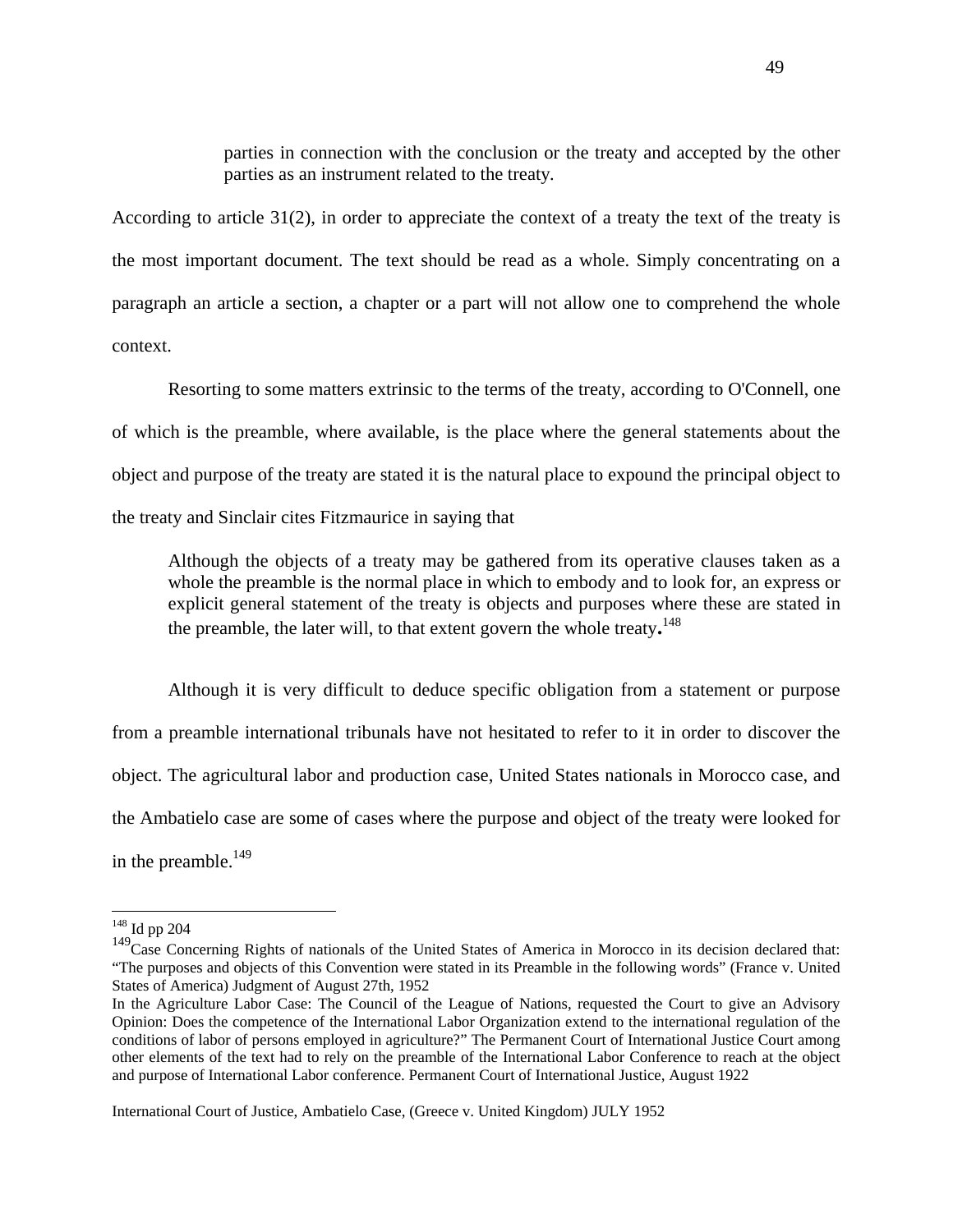The 'preamble' of Resolution 390 V states:

[t]aking into the consideration

(a) The wishes and welfare of the inhabitants of Eritrea including the views of the various racial, religious and political groups of the provinces of the territory and the capacity of the people for self-government

(b) The interests of peace and security in East Africa

(c) The rights and claims of Ethiopia based on geographical, historic, ethnic and economic reasons including in particular Ethiopia's legitimate need for adequate access to the sea

Taking into account the importance of assuring the continuing collaboration of the foreign communities in the economic development of Eritrea

Recognizing that the disposal of Eritrea should be based on its close political and economic association with Ethiopia, and

Desiring that this association assure to the habitants of Eritrea the fullest respect and safe guards for their institutions, traditions, religions and languages, as well as the widest possible measure of self-government, while at the same time respecting the Constitution, institutions, traditions and the international status and identity of the Empire of Ethiopia. $150$ 

Preliminary conclusion must be tested in the light of the object and purpose of the treaty.

As mentioned above the cardinal and the first technique of interpretation is to look for the "Ordinary meaning" to be given to the terms of the treaty in their context. If the ordinary meaning cannot give sense or becomes unrealistic or absurd, and needs to be verified as a solid conclusion, then it had to be verified through / with the conformity of the object and purpose of the treaty.

 There cannot be a treaty without an object and purpose. The assumption that most treaties have one and clear object and purpose is always to be questioned for most treaties might have many different objects and purposes and might have been constructed in a vague manner and

<sup>&</sup>lt;sup>150</sup> Res. 390 (V) 2 December 1950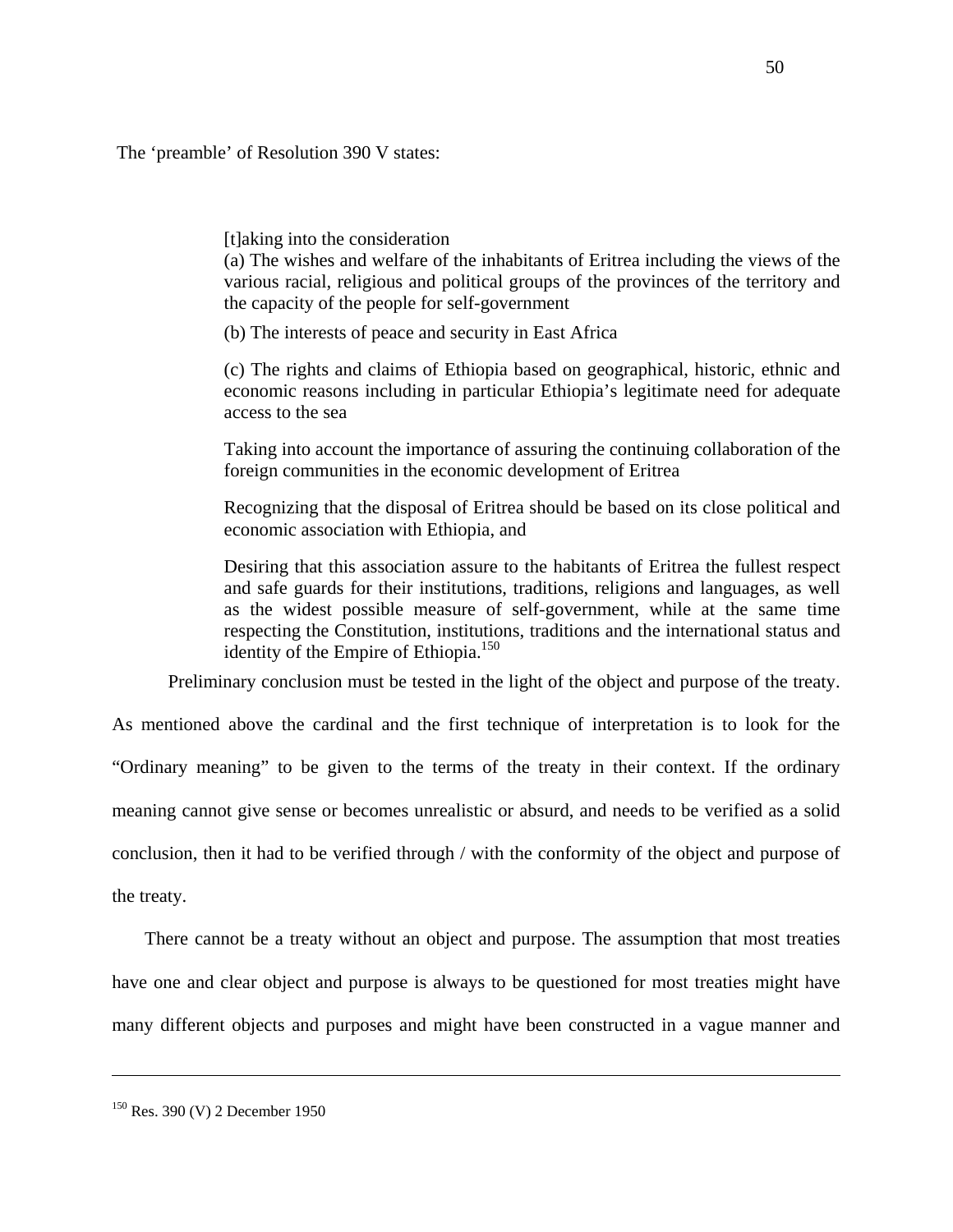some times conflicting objects and purposes. Sinclair in his book of Vienna convention asserts that " [a] number of a authors consider that the search for the object and purpose of a treaty is in reality a search for common intentions of the parties who drew up the treaty".<sup>151</sup> In order to come to a conclusion about the object and purpose of the resolution it is necessary to analyze the provisions of the text in light of the preamble, the preparation process and the practice of states after the Resolution was implemented.

Firstly the wishes and welfare of the inhabitants of Eritrea-- including the views of the various racial, religious and political groups of the provinces of the territory – were unclear. One report concluded that only minority favored independence.<sup>152</sup>The other report found that a majority were for independence.<sup>153</sup> The delegation of Norway in its proposal indicated the growing opposition to the union by declaring that if Eritrea and Ethiopia, after their liberation from Italian domination in 1941 had been united together; such a union would have met with no opposition but as of 1950 there was opposition.<sup>154</sup>If the wishes of the inhabitants of Eritrea was the main reason in the decision of the status of Eritrea, referendum could have been the best litmus rather than relying on conflicting reports. The representative of Iraq had suggested for referendum but attention was not given.<sup>155</sup> Antonio Cassese wrote:

Where the UN action can be faulted is in its failure to organize a referendum in 1950 to establish the wishes of Eritreans. Actually, the manner in which the five-member UN Commission ascertained the will of Eritreans is highly questionable. In short, it seems that political and strategic considerations took the upper hand, and self-determination-as the 'genuine and free expression of will' of the people—was set aside.<sup>156</sup>

<sup>&</sup>lt;sup>151</sup> See note 147 pp 207-208<br>
<sup>152</sup> See note 111 pp 157<br>
<sup>153</sup> Id 205<br>
<sup>154</sup> Id 174<br>
<sup>155</sup> Ambassador Zewdie Reta, The Question of Eritrea (1941-1963) I Amharic. Michela Wrong states that"It was, as the man chosen for the Commissioner's post himself acknowledged, 'essentially a middle-of-the-road formula…the best possible compromise' See note 1 pp169

<sup>&</sup>lt;sup>156</sup> Antonio Cassese, Self-determination of peoples: A legal reappraisal, p222,(1995),Cambridge University Press.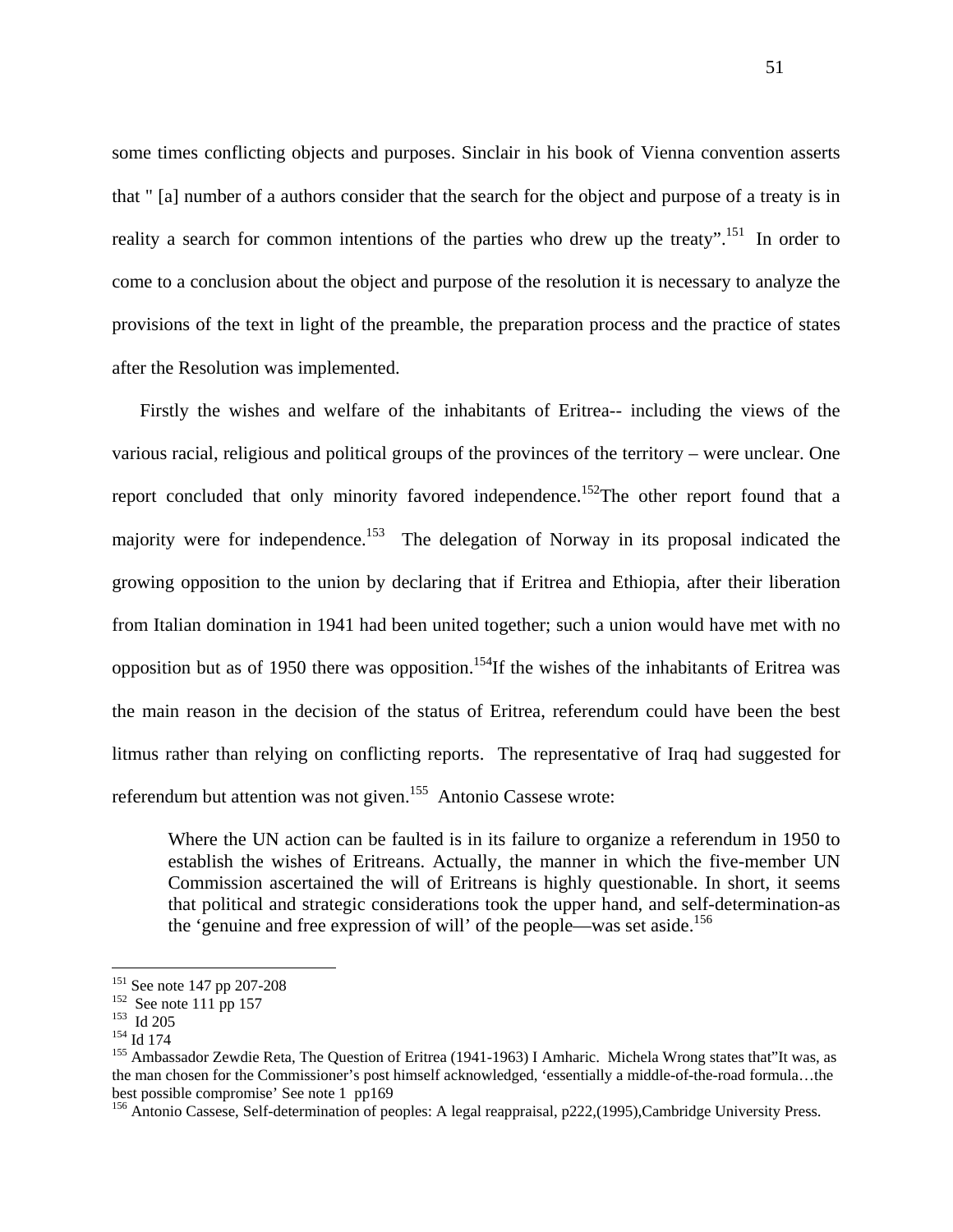The inhabitants of Eritrea were not asked about their wishes by way of referendum. Eritrea's political parties had campaigned passionately for union or independence, not one had ever called for federation."<sup>157</sup> Nevertheless, after months of intense behind-the-scenes negotiations between the foreign ministers and ambassadors of interested parties<sup>158</sup> the United Nations General Assembly ruled that Eritrea should become 'an autonomous unit federated with Ethiopia under the sovereignty of the Ethiopian Crown.'

It may be difficult to assert that the wishes of the inhabitants of Eritrea were fully set aside, but from the fact that the United States, France and the United Kingdom from the Victorious Four Powers and Italy the former colonial power supported giving Ethiopia an outlet to the sea with out consulting the inhabitants of the colony of Eritrea, that political and strategic consideration took the upper hand in the disposition of Eritrea, that no Eritrean Party during that time ever called for federation, and that compromise was done within the General Assembly of the United Nations not the inhabitants of Eritrea, one can safely conclude that the right of Ethiopia to access to the sea was not tied up or dependent on the wishes of the then inhabitants of Eritrea.

Secondly, federation was not intended to work.

The proposals of the UN commission were submitted to the Interim Committee of the General Assembly as required and the federation formula as spelled out in the Burmese proposals served as basis for those behind-the-scenes discussions.<sup>159</sup> These talks developed into indirect negotiations with Italy with the president of the Interim Committee assisted by

<sup>&</sup>lt;sup>157</sup> See note 1 pp 169<br><sup>158</sup> See note 108 pp 232-239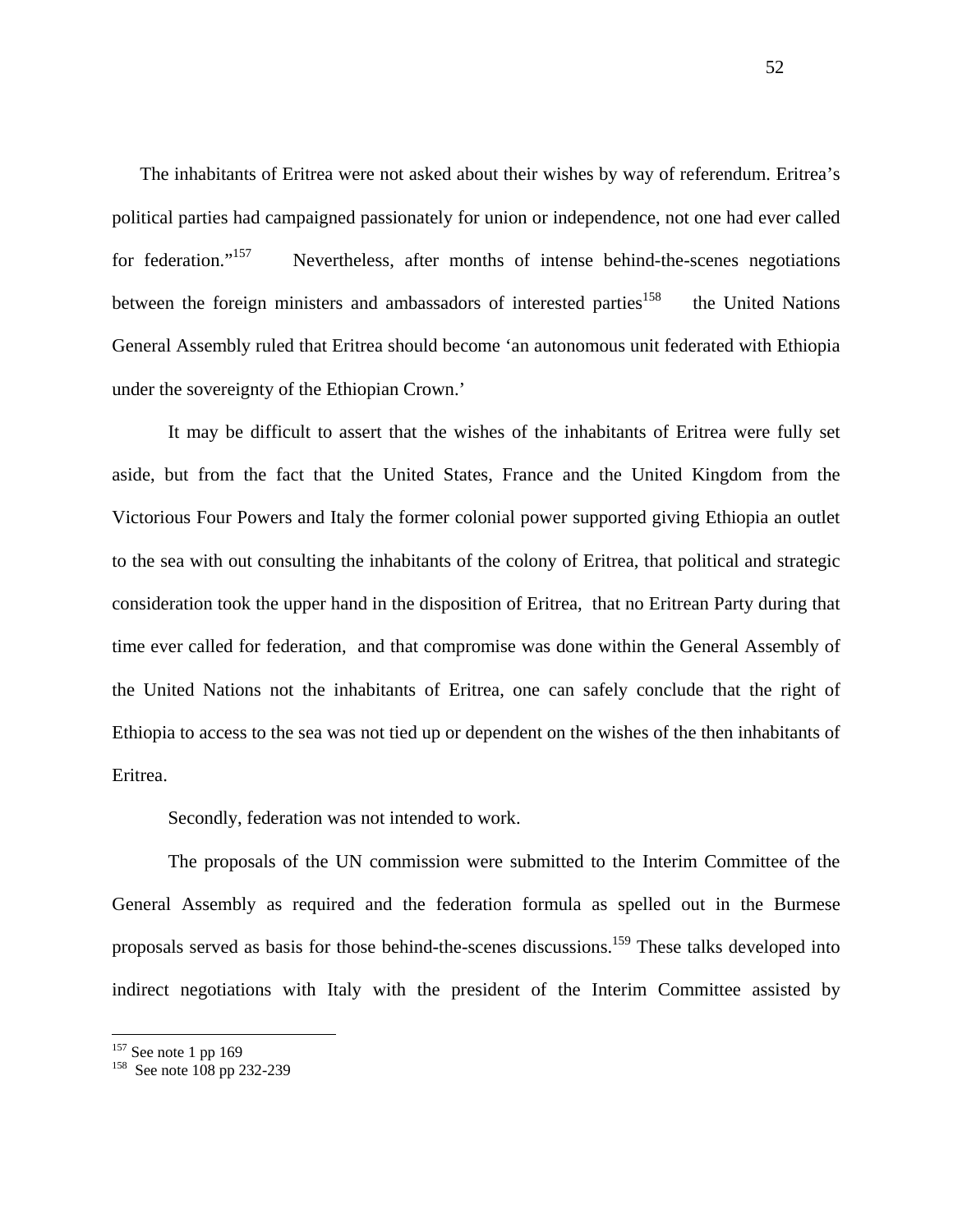Ambassador Padilla Nervo of Mexico, and British and American delegates.<sup>160</sup>Aklilu the head of the Ethiopian delegation rejected the Burmese proposal and stated that:

Ethiopia, a sovereign and independent state for hundred of years was not about to surrender her sovereignty and disappear from the world scene in order to join in a federation with a territory and population one- twentieth her size which has never known independence. Unless Ethiopia could retain her historic and international existence there would be no federation and no solution whatever to the problem of Eritrea. If the attempt were made to activate the discredited Italian formula of independence, Ethiopia would consider that her national security was at stake; with Italy already back in Somaliland even before any trusteeship agreement was in existence, Ethiopia would stop at nothing to protect herself against a fresh Italian threat from Eritrea.<sup>161</sup>

 The resolution actually ignored the suggestions of the delegation of Burma in agreement with delegation of the Union of South Africa that the governmental structure of the two states of Ethiopia and Eritrea should be federal and should consist of a federal government as well as separate governments of Ethiopia and Eritrea, with the Emperor of Ethiopia as constitutional head.<sup>162</sup> It also ignored the legal participation of Eritrea as a unit in law making and the executive in the federal government<sup>163</sup>. The recommendation didn't oblige Ethiopia to amend its Constitution and rearrange its institutions to fully accommodate the federation except for the creation of an Imperial Federal Council composed of equal numbers of Ethiopian and Eritrean representatives who were to meet at least once a year to advice upon the common affairs of the federation referred to in paragraph  $3^{164}$ 

A democratic system in Eritrea and an autocratic Sovereign was impossible to run. The

<sup>&</sup>lt;sup>159</sup> John H. Spencer, Ethiopia at Bay: A Personal Account of the Haile Selassie Years,pp232-233, Reference

Publication, Inc.(1984). Spencer, an American by nationality was the legal adviser of the then Foreign Minister and the Emperor .<br> $^{160}$  Id

<sup>&</sup>lt;sup>161</sup> Id<br><sup>162</sup> See note 111 (171,1)<br><sup>163</sup> Id<br><sup>164</sup> Res. 390 V (5)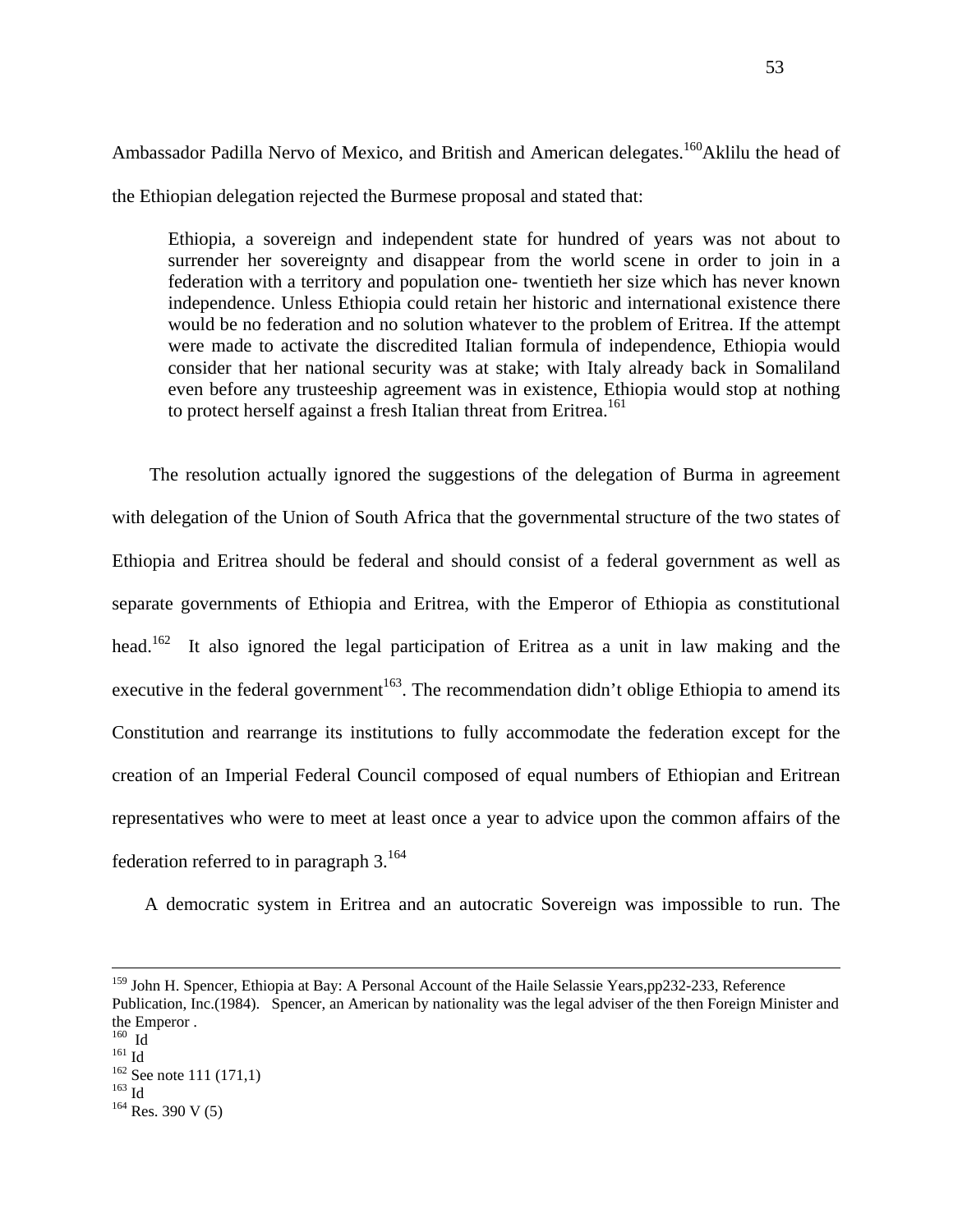Federation's very foundations were built on shifting sands.<sup>165</sup> The notion of federating the Western-style democracy Britain had introduced in Eritrea, in which the rights to an independent press, trade union membership and freedom of association and freedom of religion were guaranteed, with an ancient empire in which all real power lay in one man's hands was innately problematic.<sup>166</sup>

Spencer, the legal adviser of the Ethiopian delegation notes that during consultation with the Interim Committee in New York the Ethiopian delegation was privately assured that the arrangement 'divested the United Nations of all further jurisdictions in the federation and if at some time in the future, the Eritrean Assembly and Ethiopia should agree to terminate that agreement, the federation itself would be automatically dissolved without any possible recourse or objection by the United Nations.  $167$ 

Thirdly, the United Nations kept silent when the federation was disbanded.

 Article 31(3,b) of the Vienna Convention on the law of Treaties states that "there shall be taken into account, together with the context, any subsequent practice in the application of the treaty which establishes the agreement of the parties regarding its interpretation".

 The process of dissolution of the federation is the main practice that can show what the intentions of United Nations General Assembly recommendation regarding the disposition of Eritrea. According to Ambassador Zewdie Reta representatives of the major powers in Eritrea reported to their respective governments that the imperial government of Ethiopia was determined to dissolve the federation in its second year.<sup>168</sup> The then Foreign Minister, who represented Ethiopia during the negotiations to federate Eritrea, opposed dissolution of the

<sup>&</sup>lt;sup>165</sup> See note 1 pp 171<br><sup>166</sup> Id <sup>167</sup> See note 108 pp 236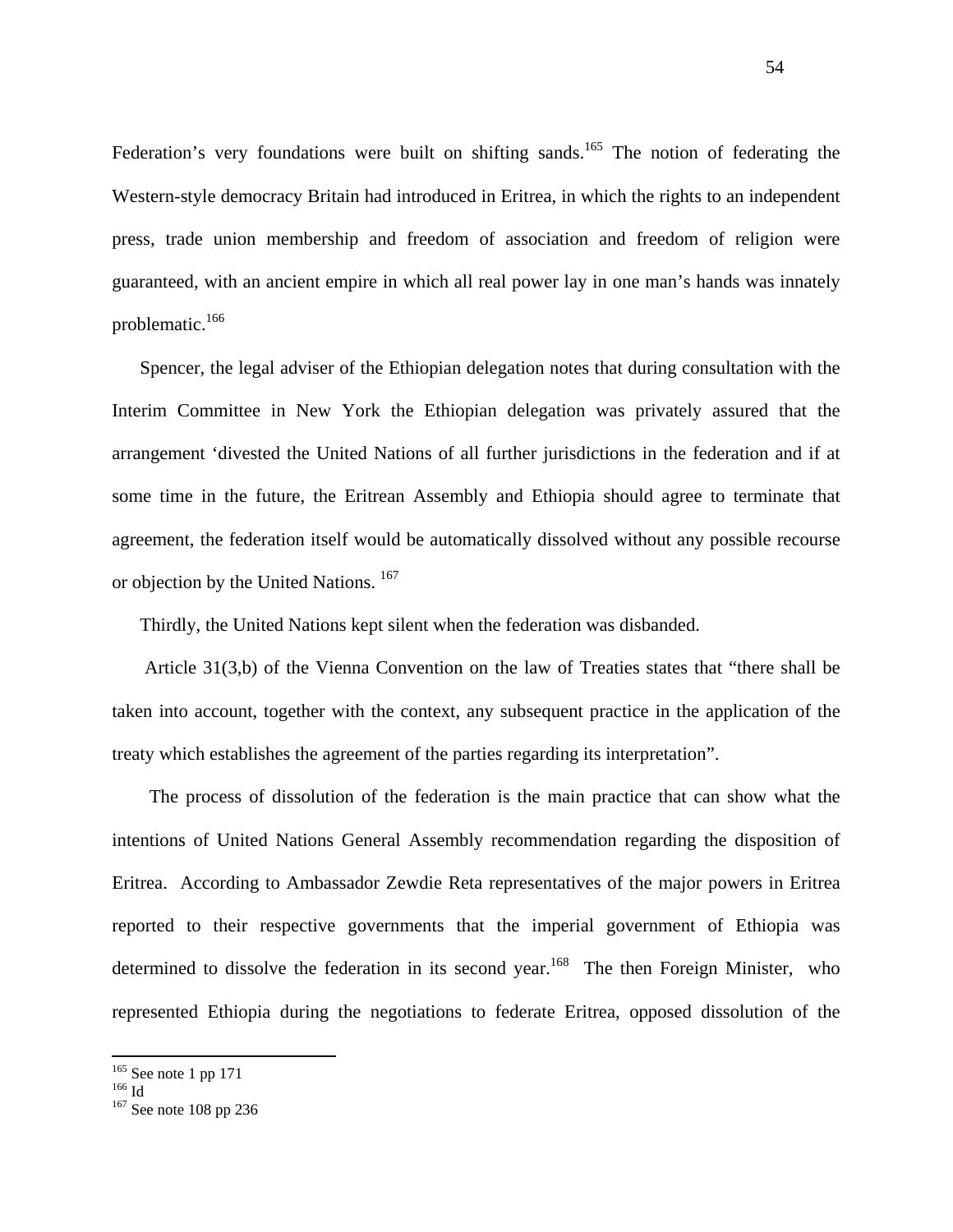federation that was being hatched in Addis Abeba and in fact he suggested that if the federation is to be dissolved it should be through the referendum of the people of Eritrea but the Emperor did not accept it. $169$ 

Michela Wrong writes that:

 "Albert Reid, as head of the UN's only remaining body in Asmara, reported on the growing rivalry between Federal and Eritrean law courts and that eventually the Eritrean question will again have to come before the General Assembly. Andrew Cordier, assistant to the UN Secretary General replied "you should scrupulously avoid creating any impression whatsoever that the United Nations has any interest in the political situation within the Federation" he warned. "There now exist no basis on which the United Nations can show any interest in the political problems of Eritrea and the Union. Although the United Nations played the decisive role in the drafting of the Eritrean Constitution…that job has been completed to the satisfaction of the General Assembly, and that item has been removed from the agenda".<sup>170</sup>

In 1955 Political parties were banned, trade unions were banned in 1958, in 1959 the name Eritrean Government was changed to "Eritrean Administration" and Ethiopian law was imposed. The federation was already dead when, on November 14, 1962, the Ethiopian parliament and Eritrean Assembly voted 'unanimously' for the abolition of Eritrea's federal status, making Eritrea a simple province of the Ethiopian empire.<sup>171</sup>

Had the system of federation been adopted with the primary objective of reflecting the wishes of the inhabitants, the United Nations would have objected to the breach of its decision by Ethiopia and might have tried to determine whether Ethiopia's dissolution of the federation was done according to the wishes of the inhabitants of Eritrea. One can deduce from the terms of reference given to Commission of Eritrea and the factors that it considered in making during

 $^{169}\mbox{Id}$ 

<sup>&</sup>lt;sup>168</sup> Ambassador Zewdie Reta, The Question of Eritrea, (1941-1963) pp416 in Amharic,

 $^{170}$  See note 1 pp 190<br> $^{171}$  Id pp 180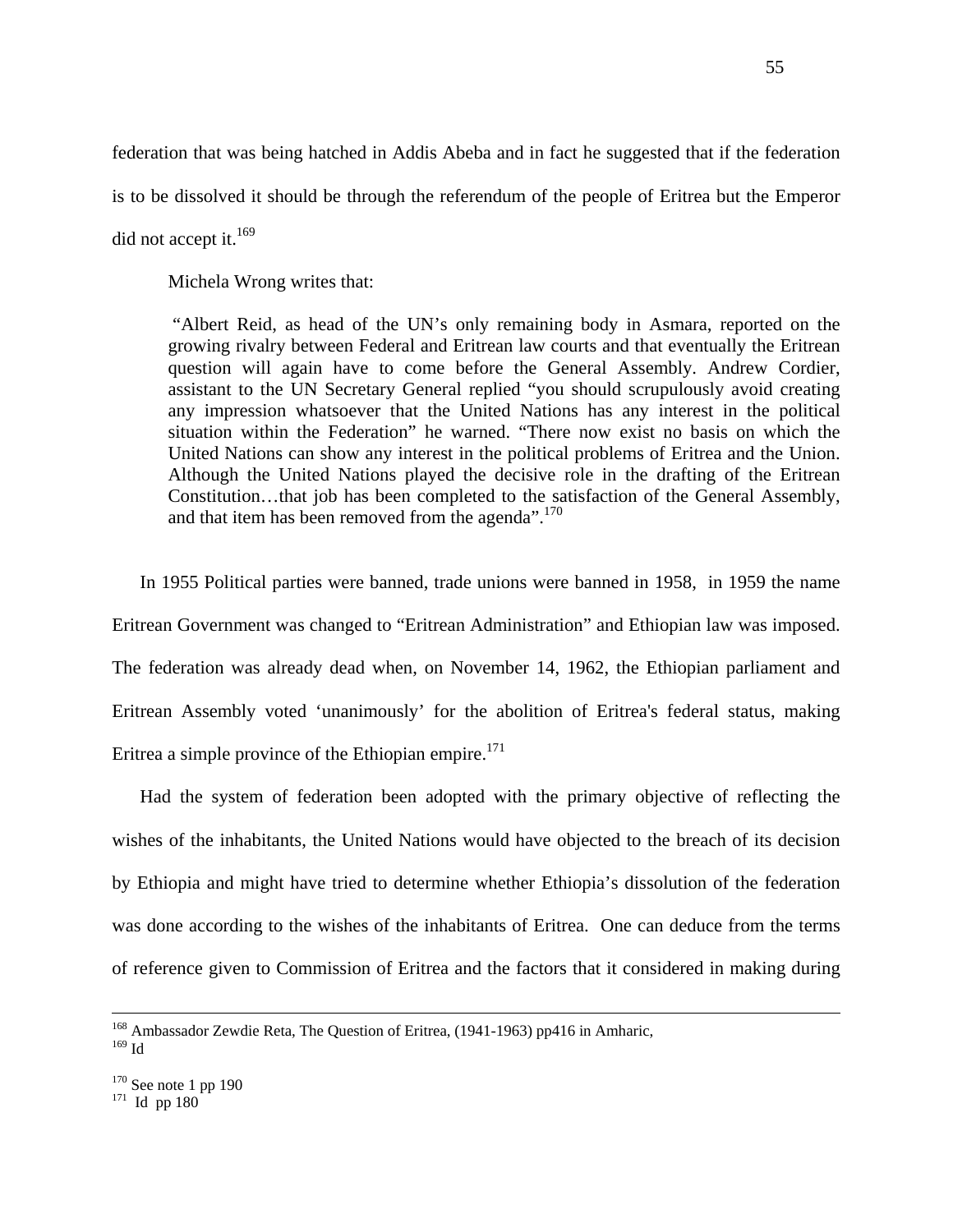its recommendation, and the silence of the United Nations and the Four Powers when the federation was disbanded, that main object and purpose of the Resolution was not to implement the wishes of the inhabitants of Eritrea instead the decision was intended to make Eritrea part of Ethiopia but to do so in a manner that would have the support of two- thirds majority of the UN General Assembly.<sup>172</sup>

 Also, the consideration of the security of East Africa was in essence the security of Ethiopia. What the security of East Africa meant was not addressed in detail and countries had to decipher it. British Sudan and French Somali land (Djibouti) which border Eritrea in East Africa had their own sea outlets. Djibouti has a small strip of land that joins it with Eritrea. A major security threat to these countries cannot emanate through Eritrea. They were under the protection of powerful nations and the primary threat they faced concerned their relatively extended Coastlines. The delegations of Guatemala and Pakistan which were in minority fully understood what the consideration of security of East Africa meant and tried to address it head on. In their memorandum they stated that:

 It has often been reported that Ethiopia needs the control of Eritrean territory for reasons of security against possible aggression from outside. Such a possibility does not exist….. <sup>173</sup> An independent Eritrea- which can never become a military stronghold- could never constitute a threat to Ethiopia.<sup>174</sup>The delegations stressed that a hypothetical future aggression would be guaranteed by the United Nations and if the United Nations cannot assure it, the control of the territory of Eritrea by Ethiopia may not safeguard it.<sup>175</sup>

<sup>&</sup>lt;sup>172</sup> See note 1 pp170, "In December, 1950, wrong cited the Ethiopian Emperor in his address to his nation " The formula as adopted by the General Assembly does not entirely satisfy the wishes of the vast majority of the Eritreans who seek union with out condition, nor does it satisfy all the legitimate claims of Ethiopia. But it have become obvious that the formula was the only one that could obtain a two-thirds majority at the UN- better this, than an even longer wait for justice."

 $173$  See note 111 pp 214<br> $174$  Id 216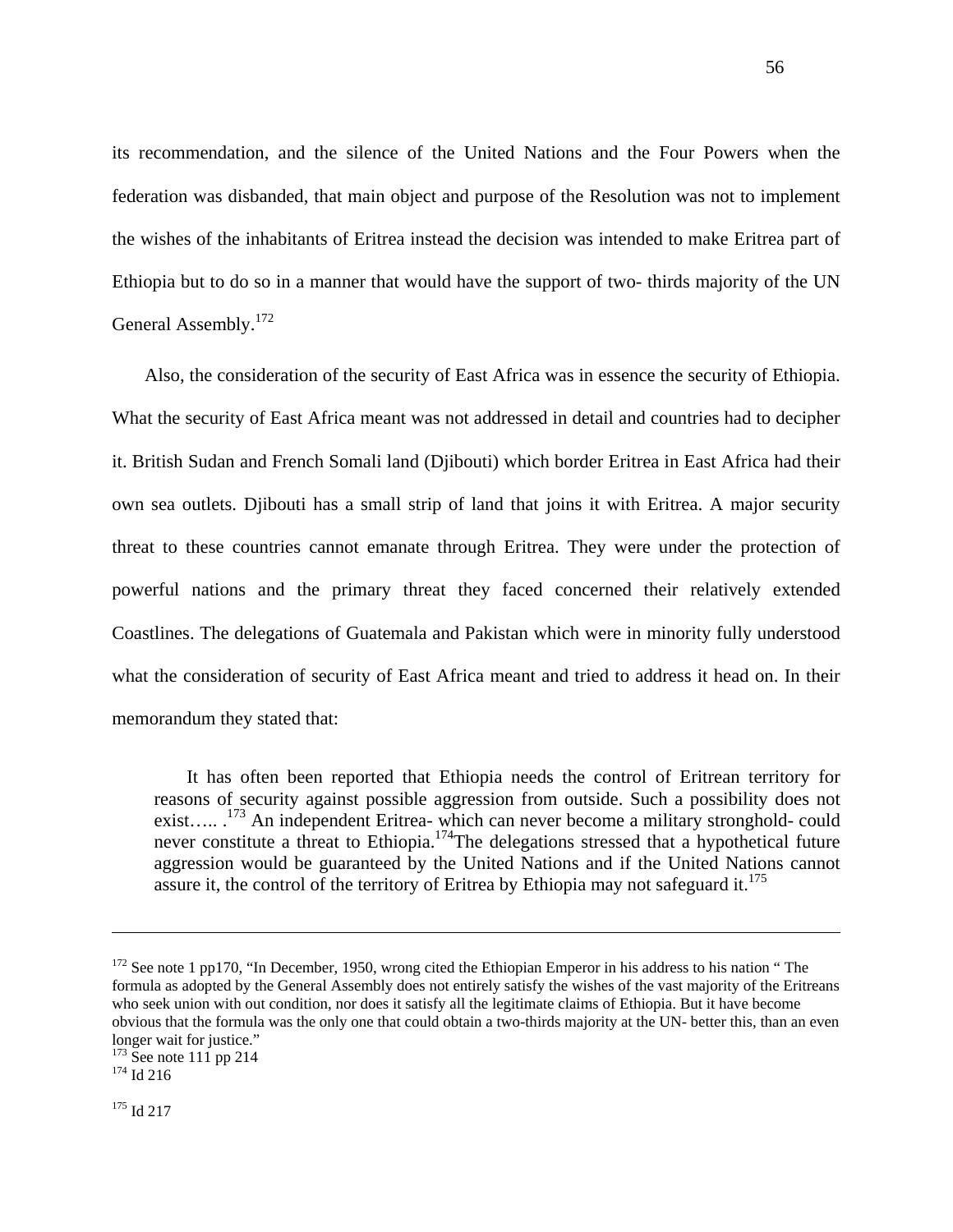There were no major aggressions that affected the Sudan and Djibouti through Eritrea. But through out its history, Ethiopia faced most of the major aggression through Eritrea. Italy and Egypt made several attempts to invade Ethiopia from what is now called Eritrea. The Turks and Arabs by controlling the ports of the Red Sea have been instrumental to the downfall of the early Ethiopian civilizations. But even without a major aggression the security of a land locked country is always at risk. As discussed above the geopolitics of the region may drastically affect economic development because of obstacles in international trade. Poverty is an internal security threat in countries like Ethiopia and most of the times it is the main danger to their existence.

The security of Ethiopia drastically affects the Sudan, Kenya, Somalia, Eritrea and Djibouti. That is why in the context of the United Nations Resolution the Consideration of the security of East Africa is in essence the security of Ethiopia.

The recommendation of the United Nations Resolution recognized Ethiopia's legitimate need for adequate access to the sea. As discussed above these rights were not dependent on the wishes of the then inhabitants of Eritrea and do not depend on the attitudes of the new state of Eritrea. Ethiopia has recognized the right of self-determination of Eritreans however; controversial this right may be, for the sake of peace and stability of this region. Conversely Eritrea has to recognize Ethiopia's right of access to the sea and be ready to solve the dispute by peaceful means.

From the beginning of the process of disposition of the colony of Eritrea up to Resolution 390 V, i.e. navigating through the *travaux preparatoires,* the negotiations of the Four Power Council of Ministers and their deputies discussed above, the fact finding commission of the Four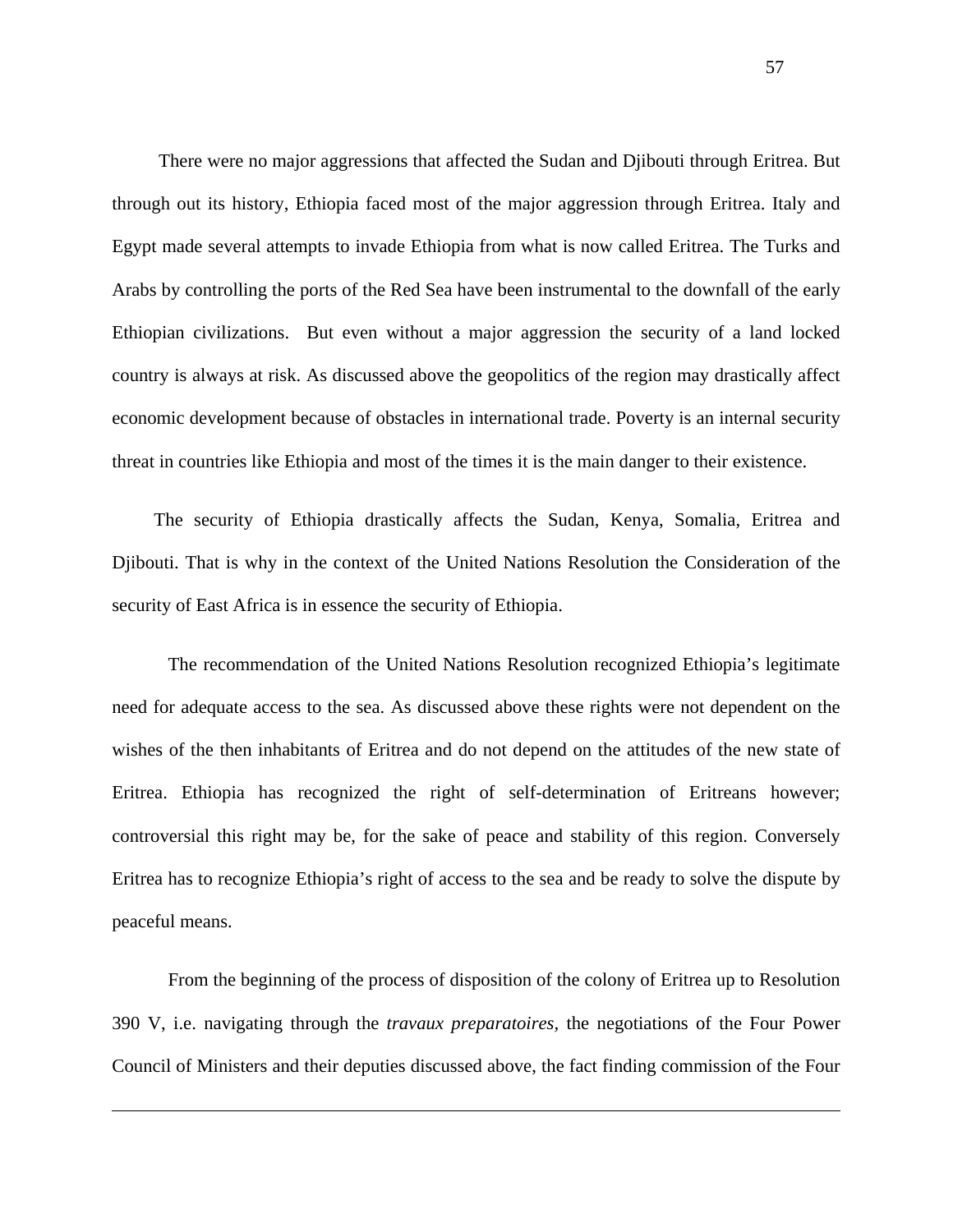Powers and finally the report of the United Nations Commission for Eritrea one can observe that the right of Ethiopia to have an outlet to the sea was at the center of the discussions. From the operative provisions, the preamble and the *travaux preparatoires* one can only conclude that the main object and purpose of Resolution 390 V was granting Ethiopia the right access to the sea and a process of minimizing security threat.

According to Spencer, "The crux of the matter for Ethiopia in arguing her claim to Eritrea was access to the sea; but the argument presented to the delegations at the Peace Conference was that of historic, ethnic, cultural, religious and linguistic ties and the economic interdependency of Eritrea and Ethiopia" <sup>176</sup> As early as November 1947, before the council of the deputies of foreign ministers, the Soviet delegate asked the Ethiopian delegation "Is Ethiopia prepared to surrender the Ogaden in order to obtain Eritrea?" which shows the center of the discussion was Ethiopia's claim to access to the sea but it had to exchange some of its rights in the south east of Ethiopia. The General Assembly, at its 143rd meeting on 24 September 1948, referred the question to the first committee. At the first meeting of the committee:

Opinions advanced at the  $238<sup>th</sup>$  to  $272<sup>nd</sup>$  meeting of the first committee, from 6 April to 13 May 1949, were predominately in favor of incorporating part of Eritrea in Ethiopia, but there was wide disagreement as to the exact regions involved. (a) The eastern part of Eritrea to be incorporated in Ethiopia, and a separate solution to be found for the west part (United Kingdom, United States). The speedy transfer of all Eritrea to Ethiopia (Liberia, Ethiopia). (c) United Nations Trusteeship with an Administration appointed by the Trusteeship Council and to be assisted by an Advisory Committee. Territorial concessions to Ethiopia to provide access to the sea through the port of Assab (USSR, Yugoslavia, Czechoslovakia, Poland, Byelorussian SSR, Ukrainian SSR) (d) The northen part to be placed under United Trusteeship, with Italy as Administrating Authority. The southern part of the region to be annexed to Ethiopia (Argentina, Turkey). (f) Part of Eritrea to be annexed to Ethiopia on the basis of ethnic and religious

<sup>&</sup>lt;sup>176</sup> See note 108 pp 181, Spencer, the Ethiopian adviser, explains that argument: "At the Paris Peace Conference, France was Ethiopia's principal opponent on Eritrea. It was important to avoid French opposition to the vital articles 33-38 of the peace treaty. It was therefore thought best in our argument for Ethiopian ports to avoid references to Franc's decision to cut off Djibouti during the Italy-Ethiopia War, hoping that some delegates might remember one of the chief reasons Ethiopia had fallen before Fascist aggression." 181, Spencer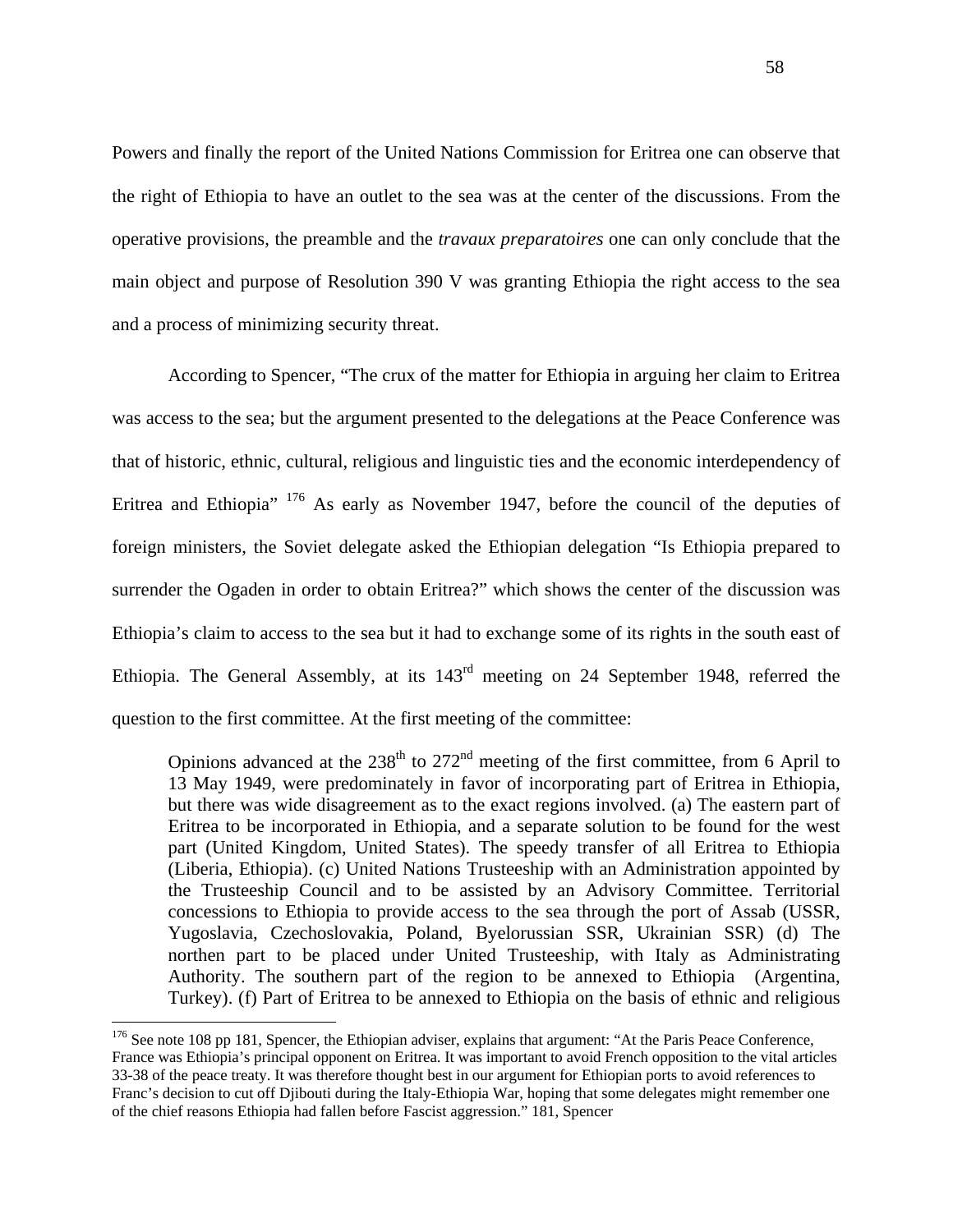factors with provision for an outlet to the sea. The remainder of the country to be placed under United Nations Trusteeship, with Italy as the Administrating Authority (Belgium, Chile, Colombia, Costa Rica, Dominican Republic, Ecuador, El Salvador, Guatemala, Honduras, Panama, Paraguay, Peru, Union of South Africa, Venezuela) …..(I) Eritrea, subject to the just claims of Ethiopia, to be granted independence after an interim period of advice and assistance under the International Trusteeship System (eighteen Latin-American States)....<sup>177</sup>

With the exception of China, India, and South Arabia, all other counties recognized the

Ethiopian claim access to the sea. An Iraqi resolution (A/C.1/457) suggested that the General Assembly appoint a five-member Commission for the purpose of ascertaining the real wishes and desires of the inhabitants as to their future political status. It was rejected by 12 votes in favor to 35 against, with 12 abstentions<sup>178</sup> India had also demanded a plebiscite to be conducted.<sup>179</sup> As discussed above, during the second half of the third session of the General Assembly in April 1949, the Bevin-Sforza formula which incorporated Eritrea into Ethiopia except for the Western Province was supported by all including the Latin American and Soviet blocs. 180

At its Fourth regular session the General Assembly of the United Nations adopted Resolution 289 A (IV) on November 21, 1949, established a commission made up of Burma, Guatemala, Norway, Pakistan and the Union of South Africa due to the fact that the available information was considered insufficient by several delegates.<sup>181</sup> And despite the report of the minority of the Commission<sup>182</sup> and no Eritrean Party demanded federation and despite the

<sup>177</sup> Year Book of the United Nations, (1950) PP 259 -260

 $178$ Id

 $^{179}$  Id

 $180$ See note 108 pp 209

<sup>&</sup>lt;sup>181</sup> Report of the United Nations Commission for Eritrea, official records: Fifth Session, 1950<br><sup>182</sup> Id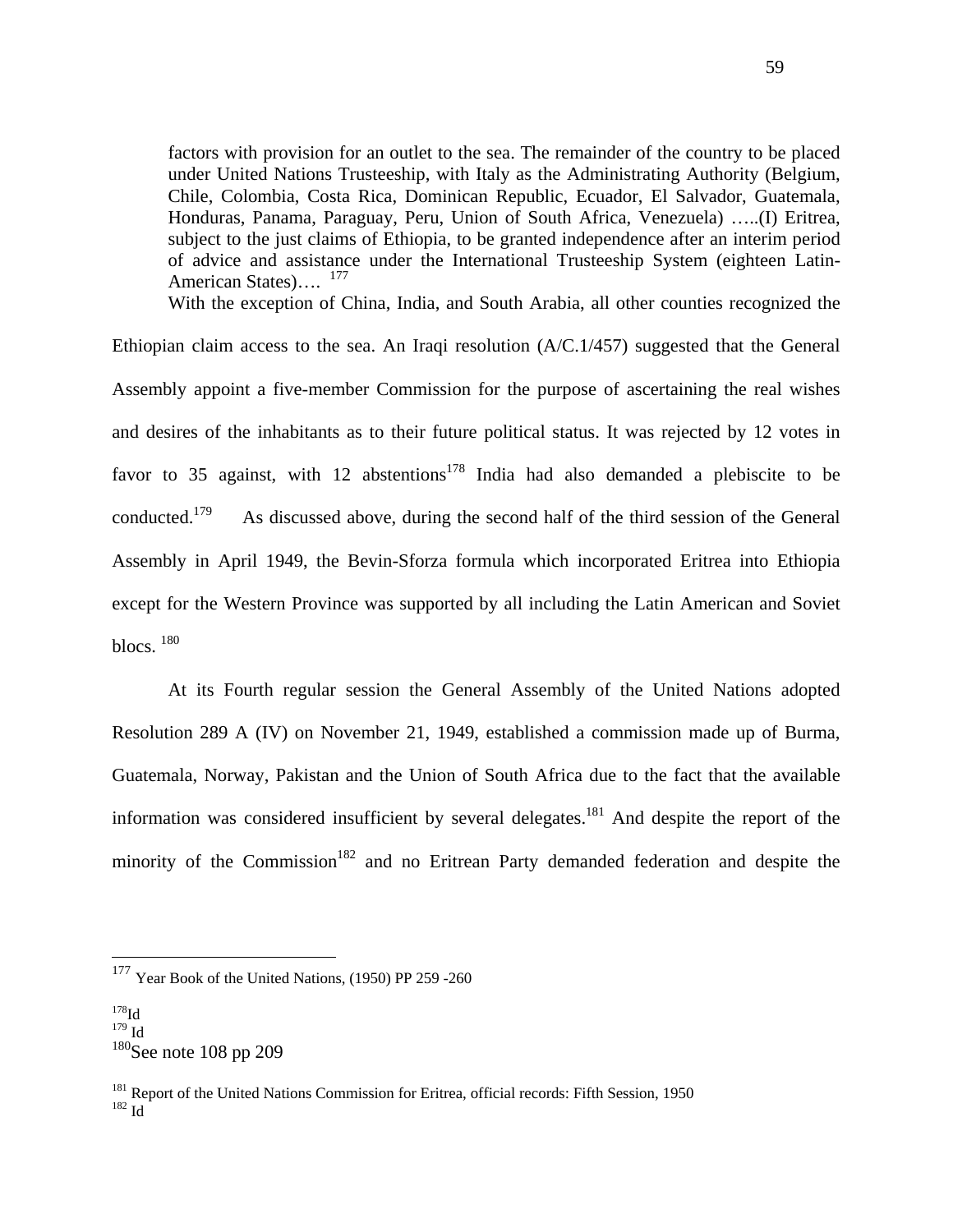recommendation of Burma and Union of South Africa on the type of federation<sup>183</sup> Eritrea was federated to Ethiopia. 'Ethiopia was not to be federated with Eritrea but the converse, that Eritrea was to be federated to Ethiopia under the sovereignty of the Ethiopian Crown<sup>184</sup>The arrangement was made so that Ethiopia's access to the sea was ensured. Massawa and Asseb the two 'Eritrean' main ports were made to fall under exclusive federal (Ethiopian) jurisdiction.<sup>185</sup>

As discussed above, following a vote to that effect by the Eritrean Assembly, the federation was declared terminated and Eritrea formally emerged with Ethiopia. The vote by the Assembly had certainly been engineered.<sup>186</sup> But the United Nations General Assembly nor the Victorious Four Powers did attempt to verify that it was the wishes of the Eritrean inhabitants nor tried to control it. And according to Shaw, Subsequent practice may act as an instrument of interpretation<sup>187</sup> In conjunction with the process of the making of the federation, the fact that the United States, France and the United Kingdom from the Victorious Four Powers and Italy the former colonial power supported giving Ethiopia an outlet to the sea with out consulting the inhabitants of the colony of Eritrea and before the issue of disposition of the whole Eritrea, and that almost all countries, even those who were supporting the independence of Eritrea, supported the claim of outlet by Ethiopia indicates that the right of access to sea was the main object and purpose of the 'treaty' between Ethiopia and the Four Victorious Powers.

The right of the Eritrean people to self- determination and independence does not basically contradict Ethiopia's right to access to the sea because these rights co-existed during the development of Eritrea as a state and demand only territorial adjustments and compromises.

 $^{183}\mbox{Id}$ 

<sup>&</sup>lt;sup>184</sup> See note 108 pp 235<br><sup>185</sup> Id 236<br><sup>186</sup> Id 319<br><sup>187</sup> Malcolm Shaw, International Law, Fifth Edition, pp 848, Cambridge University Press (2003).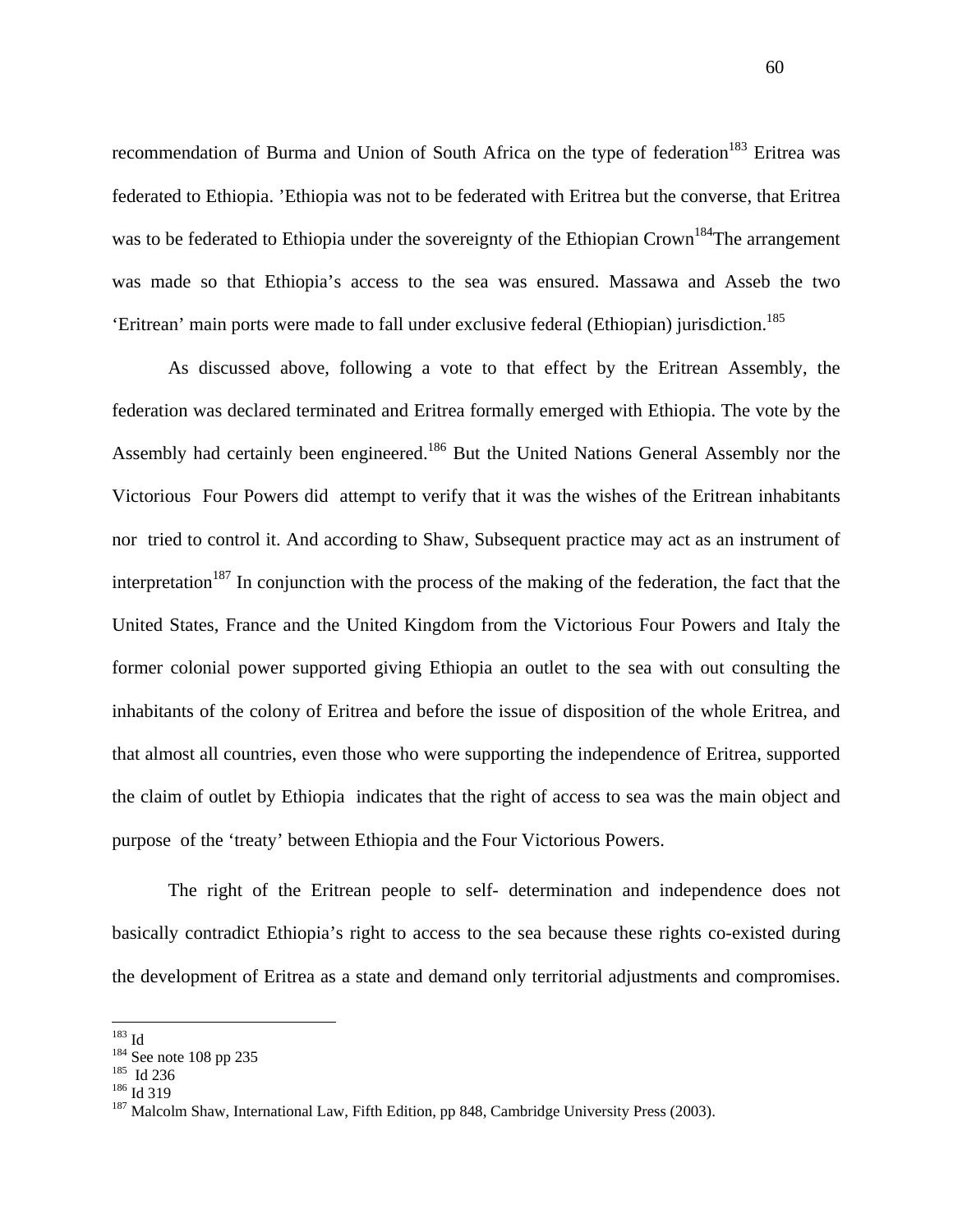The two rights are not mutually exclusive because Eritrea can exist as an independent state even if Ethiopia gets back its coast of the Red Sea Afar (Asseb). As discussed above there have been territorial settlements after wars or even by negotiations and compromises and modern states continued to survive and in fact most of them flourished as states. Germany lost many adjacent areas that it claimed were German to Czechoslovakia and Poland after the Second World War. But it is one of the strongest economies even if it was forced to start from the ruins. Italy conceded some territory to the former Yugoslavia and France after the Second World War but its integrity is in tact. By the same token Eritrea's recognition of Ethiopia's right of access to the sea cannot affect its integrity or its independence. The maintenance of peace in the region supported by viable policies can create a condition by which the wishes of the peoples of Ethiopia and Eritrea could be fulfilled.

 Resolution 390 V eliminated the international boundary between the colony of Eritrea and Ethiopia by making Eritrea part of Ethiopia. This resolution is too broad to make clear the boundary lines that should now exist between the independent states of Eritrea and Ethiopia. Although in some places, the territorial lines have to be redrawn again at least in some places, since there are no concrete delimitation agreements or maps to show the exact boundaries. Most of the boundary lines are clear, and correspond to the boundaries of the province of Eritrea when it was part of Ethiopia. But some redrawing of the boundary will be necessary in order to effectuate Ethiopia's right access to the sea and will require negotiations and compromises as described by Jennings:

If a treat's terms are such as to impose on a party obligations which are very wide and expressed in very general terms, those terms nevertheless be applied as they stand and if necessary the parties will be called upon to negotiate a solution for the matters left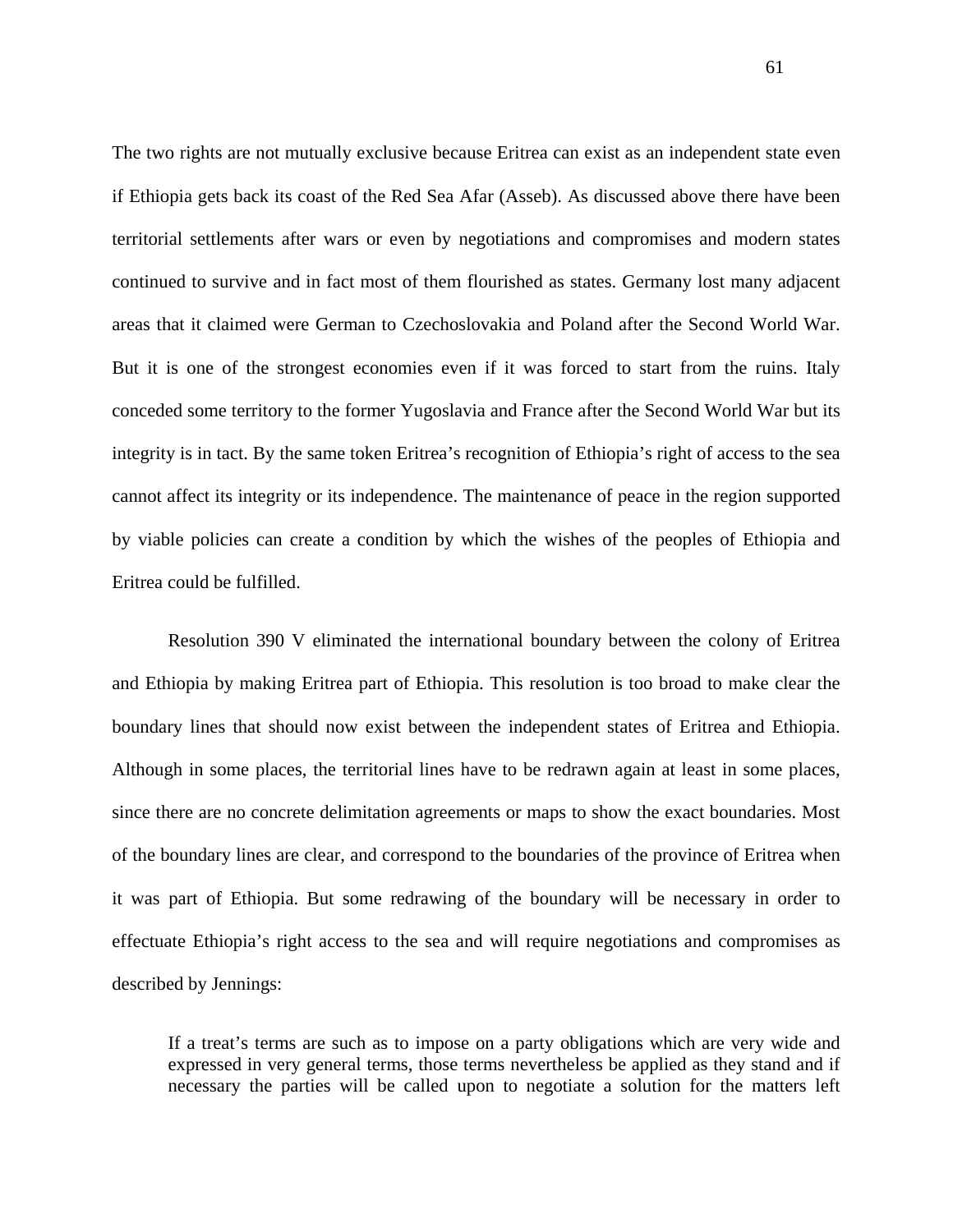undecided by the broad commitment undertaken in the treaty: Islamic Republic of Iran V. United States of America.<sup>188</sup>

Redrawing could mean a large chunk of coastal land that is being controlled by Eritrea to return to Ethiopia. During the discussions of the Victorious Four Powers before they submitted the case of Eritrea to the General Assembly, there were different suggestions when they wanted to implement Ethiopia's right access to sea. Some of the suggestions could affect the integrity of Eritrea as a state, while others may still create resentments on the part of Eritrea. France suggested that "[t]he territories situated between the Gulf of Zula and French Somaliland should be assigned to Ethiopia in full sovereignty."<sup>189</sup> The United States recommended the cession to Ethiopia of the southern section of Eritrea (including the Danakil Coast, and the districts of Akkele Guzai and Serai, the new frontier to start at the Gulf of Zula, following the northern borders Akkele Guzai and Serai Districts to the Ethiopian frontier. The United Kingdom's later opinion was not much different than that of the United States. If the proposals of United Kingdom and the United States are implemented they may destroy the integrity of the Eritrean State for the territories would go deep into Eritrea. The obligations of Eritrea are very wide and the implementation of the spirit of the Resolution in guarantying Ethiopia's right access to the sea is so general that it is only through negotiation and compromises that a lasting peace can be achieved.

<sup>&</sup>lt;sup>188</sup> See note 73 pp 1279

 $189$  see the Map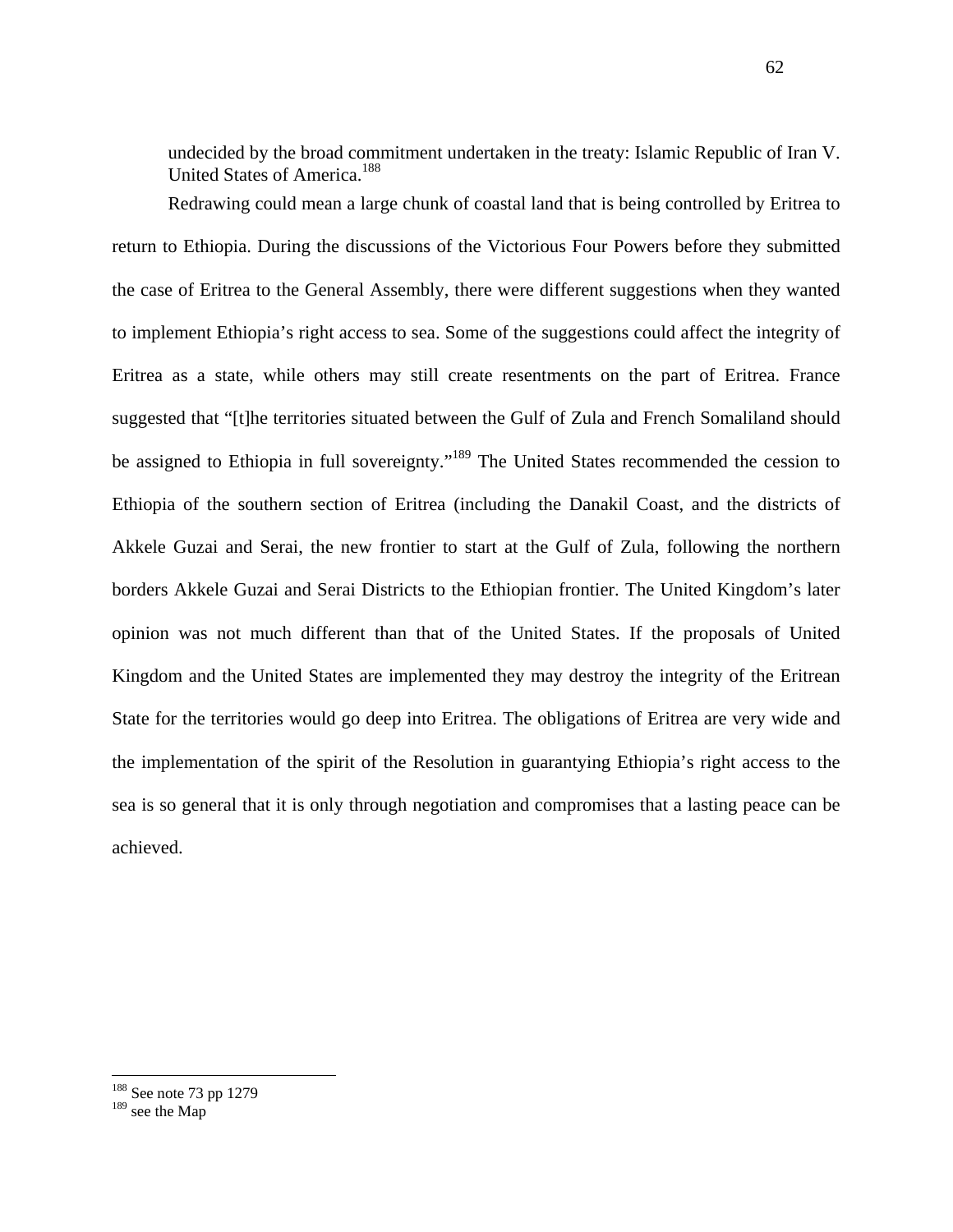#### CHAPTER 5

# ETHIOPIA SHOULD BE READY TO DEFEND ITS RIGHT OF ACCESS TO THE SEA An Opportunity Missed

 In 1991 as a joint venture between two rebel forces, the Ethiopian People's Revolutionary Democratic Front (EPRDF) in Ethiopia and the Eritrean People's Liberation Front (EPLF) in Eritrea the Military Dictatorship in Ethiopia was overthrown. Initially, the two governments had relations which were admired by many as exemplary, although many Ethiopian had resentments about the relationship alleging that it was to the advantage of Eritrea. The honey moon didn't last long, however. In 1996 and early 1997 Ethiopia tried to tighten the uncontrolled economic relationships between the states. Eritrea was frustrated and relations deteriorated

In May 1998 Eritrean forces invaded Ethiopia using mechanized units and occupied Badme town in the north west of Ethiopia. Ethiopia demanded the withdrawal of Eritrean forces from occupied places and restoration of the '*status qua ante'*. Eritrea rejected this demand. Many foreigners, who do not know the EPLF, led Eritrean elite, think that a minor boundary skirmishes went out of control and developed into a full fledged war. Sally Healy and Martin Plaut share this opinion and wrote "[i]t was against this background, in May 1998 that a small border incident was mishandled and erupted out of control– neither side had planned it."<sup>190</sup> Ethiopia was unprepared for this war and Eritrea might not have planned for a full fledged war, for the Eritreans might have thought that the Ethiopian government would kneel dawn to their pressure and reverse its economic policies that tried to protect abuse by the Eritrean government.

<sup>190</sup> <sup>190</sup> Sally Healy and Martin Plaut, Ethiopia and Eritrea: Allergic to Persuasion, January 2007, <http://www.chathamhouse.org.uk/pdf/research/africa/BPethiopiaeritrea.pdf>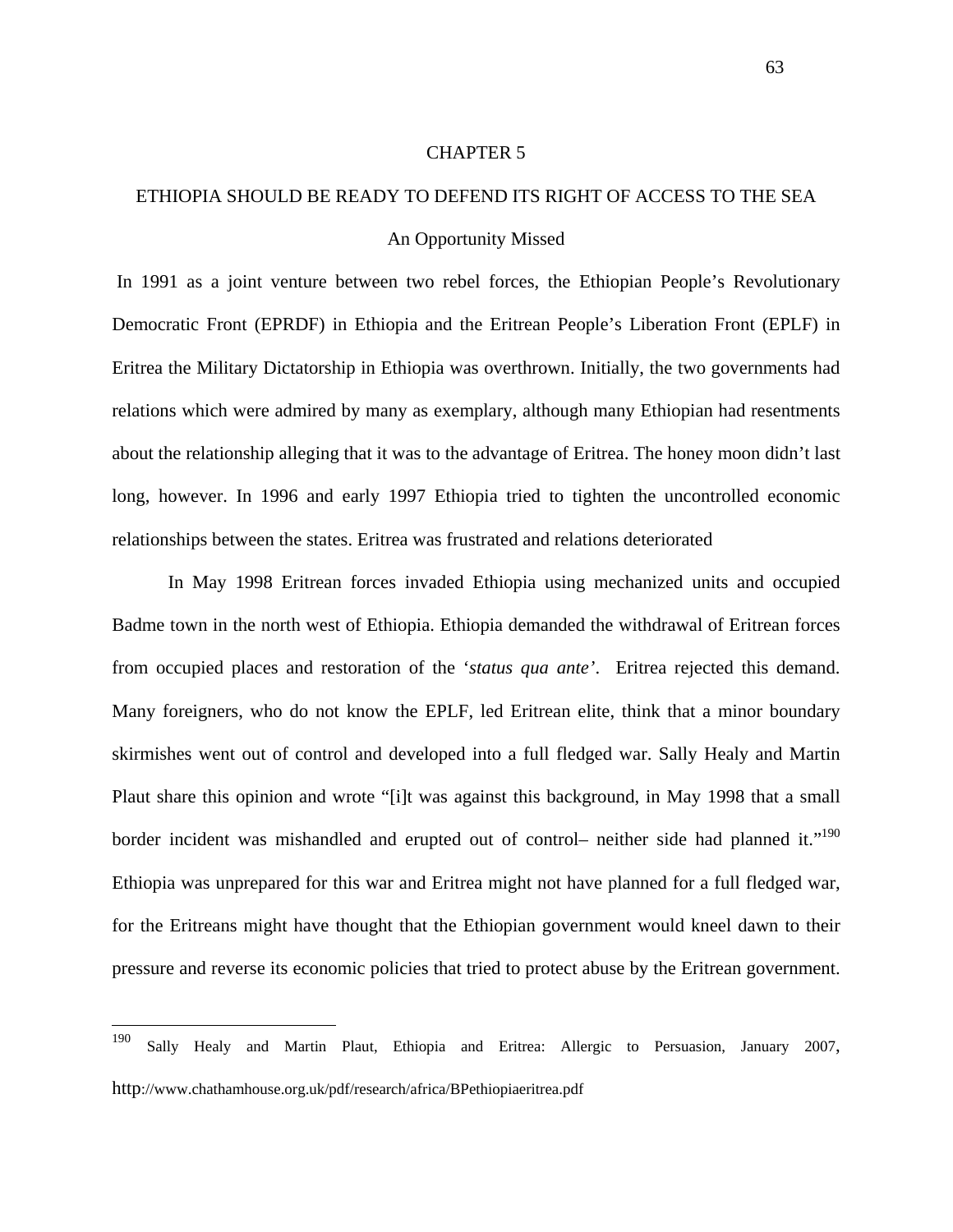But, the Eritrean government was adamant and ignored different mediations and refused to restore the '*status qua ante'*. Ethiopia needed two years to prepare. The fighting ended in June 2000 after Ethiopian forces dislodged Eritrean forces from border positions and the Eritrean Forces were practically annihilated.

 For the second time in its history Ethiopia won the war but lost territories by a peace treaty. Christopher Clapham has drawn attention to the striking flaw at heart of the Boundary Commission ruling, namely that it flew in the face of the result of the fighting –literally requiring Ethiopia to snatch defeat from the jaws of victory".191 It has lost (even if temporarily) its sovereign right of access to the sea and some inland territories.

 Ethiopia was the victim of aggression and given the political, economic, historical, and security considerations discussed above its claim for an out let to the sea as a condition of peace treaty cannot be seen as unlawful. Most wars, until the middle of the twentieth century, concerned the acquisition of territory, and most of these wars led to exchange of territories. 80 percent of territorial wars led to re-distribution of territory for all periods prior to 1945 and 30 percent after  $1945$ <sup>192</sup> After the upheaval of a major world war there follows a period of "settlements," or at least a period of "taking account" of what has happen. Territorial settlements are one aspect of such a period.<sup>193</sup> An historic procedure used to precipitate a territorial change has been military seizure of territory, followed by a bipartite treaty of cession. Examples of variations of this procedure were, military seizure of the entire territory of a state, followed by a

<sup>191</sup> <sup>191</sup> Christopher Clapham, 'Notes on the Ethio-Eritrean Boundary Demarcation', 16 October 2003, East Africa Forum. *<http://www.cfeefces.org/code/claph.htm>*.

<sup>&</sup>lt;sup>192</sup> Mark w. Zacher, The territorial integrity norm: International boundaries and the use of force, International Organization 55,2, Spring 2001 pp 217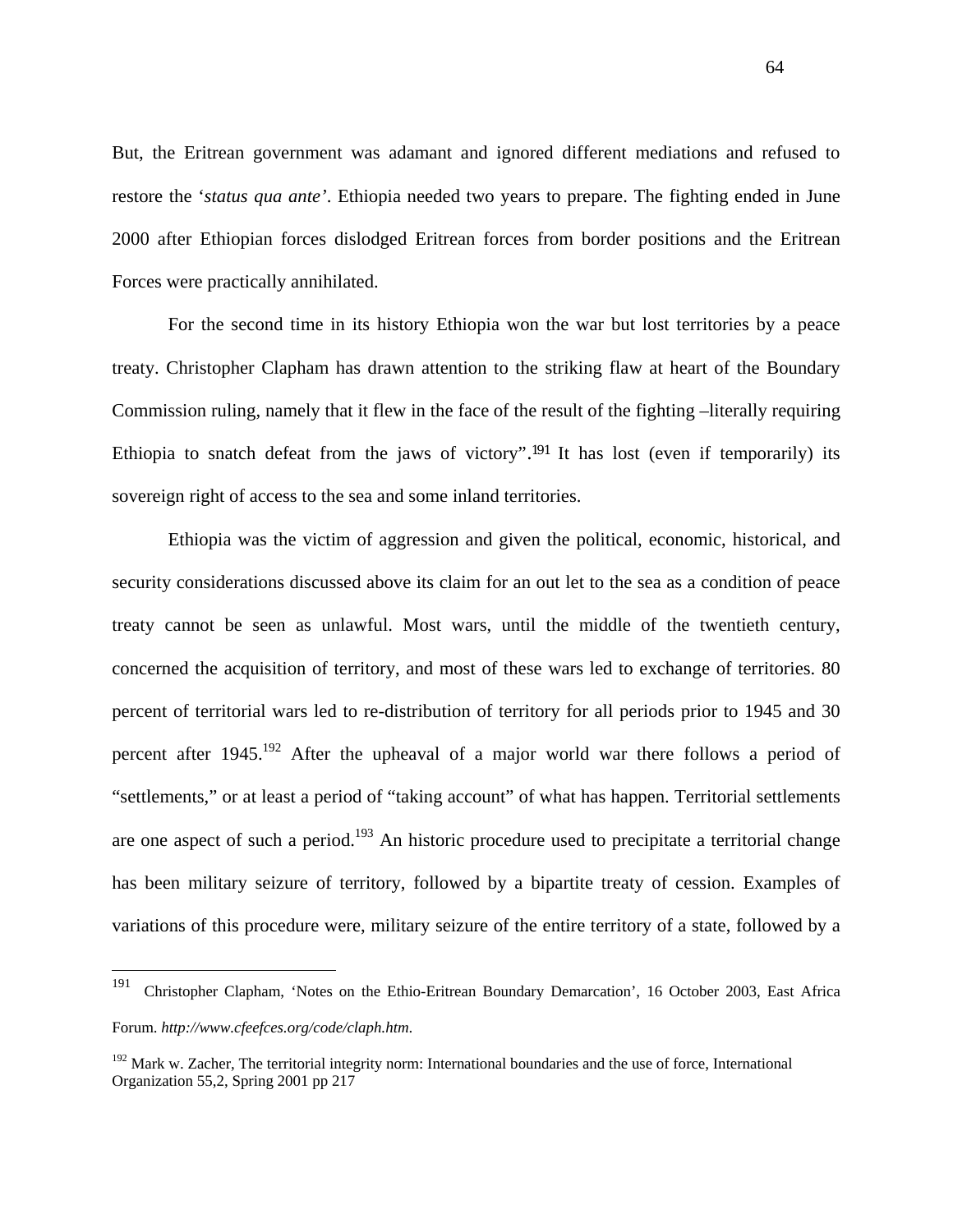"request" for its incorporation, expression of sentiment for annexation by some of the inhabitants of a part of a state, followed by a bipartite treaty of cession,or military seizure of territory, followed by confirmation by a multipartite peace treaty of the fruits of that seizure.<sup>194</sup>

Germany, Japan, Italy, and the other Axis collaborators were punished for leading and participation of the war. For these countries to reassume their responsibilities as sovereign states in international affairs and to qualify for membership in the United Nations they were made to sign treaties that made them to renounce their rights as sovereign states and pay reparations. The settlement elaborated in the peace treaties included issues of payment of war reparations, territorial adjustments, War criminals, Naval, Military and Air Clause, claims arising out of the war and settlement of disputes.<sup>195</sup>

 After the Armistice, the Italian armed forces, both of the Government and of the Resistance Movement, took an active part in the war against Germany, and Italy declared war on Germany as from October 13, 1943, and thereby become a co-belligerent against Germany,<sup>196</sup> Despite all this, Italy lost territories to France, Yugoslavia,…….and its 'sovereign rights' over its African colonies. It was made to pay reparations, and renounce agreements that were to its advantage.<sup>197</sup>

Germany was forced to unconditionally surrender. On February 22, 1944 British Prime Minister Churchill stated in the House of Commons that:

<sup>196</sup> Preamble of the Paris Peace Treaty, p, 613

<sup>&</sup>lt;sup>193</sup> WHITEMAN, DIGEST OF INTERNATIONAL LAW, VOLUME 3, DEPRTMENT OF STATE WASHINGTON (1964).

<sup>&</sup>lt;sup>194</sup>WHITEMAN, DIGEST OF INTERNATIONAL LAW, VOLUME 3, DEPRTMENT OF STATE WASHINGTON (1964

<sup>&</sup>lt;sup>195</sup> Paris peace conference, 1946, Selected Documents, Department of State, Publication2868, Conference series 103. U.S Government printing Office, Washington, D.C Treaty with Italy.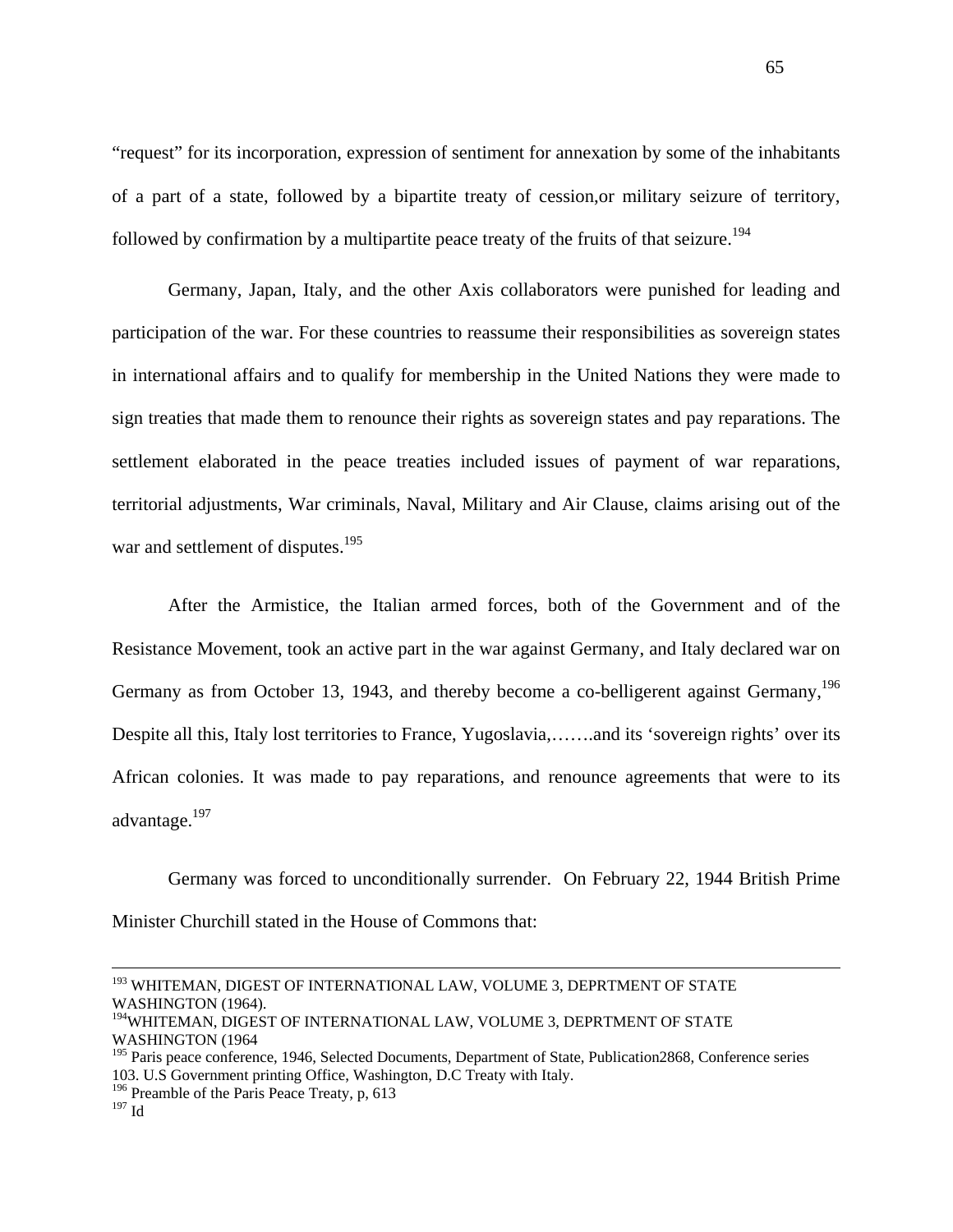Here I may point out that the term 'unconditional surrender' does not mean that the German people will be enslaved or destroyed. It means, however, that the allies will not be bound to them at the moment of surrender by any pact or obligation. There will be, for instance, no question of the Atlantic Charter applying to Germany as a matter of right and barring territorial transfers or adjustments in enemy countries. No such arguments will be admitted by us as were used by Germany after the last war, saying that they surrendered in consequence of President Wilson's 14 points. Unconditional surrender means that the victors have a free hand. It does not mean they are entitled to behave in a barbarous manner nor that they wish to blot out Germany among the nations of Europe. If we are bound, we are bound to by our consciences to civilization. We are not to be bound to the Germans as a result of a bargain struck. That is the meaning of 'unconditional surrender.<sup>198</sup>

 Prior to its war with Eritrea, Ethiopia's right to access to the sea was clear as was recognized by the United Nations General Assembly recommendation and the guarantee that was given by the Four Powers to implement it. Even if the right was vague, it is the practice of victors to impose conditions of surrender so that they are compensated for what they have lost and aggression is not repeated. Eritrean government should have been "punished' and the right of Ethiopia access to the sea restored ones and for all. For tens of thousands of beloved sons and daughters of Ethiopians that lost their lives in defending their nation, for the hundreds of thousand of its people displaced, for the diversion and dragging of its economic and social development, and for the loss of private and public properties Eritrea should have been made to pay. The agreement should have been made to assert Ethiopia's legitimate right of access to the sea and reparation for at least instigating the war.

The Algiers Agreement gave the aggressor and the victim on equal standing as far as responsibility for the war and for the mistakes done by the armed forces. It put the victor and the defeated on equal footing. Violation of international humanitarian law, if any, by Ethiopian Armed Forces should be accounted for but, only after the Eritrean Government which instigated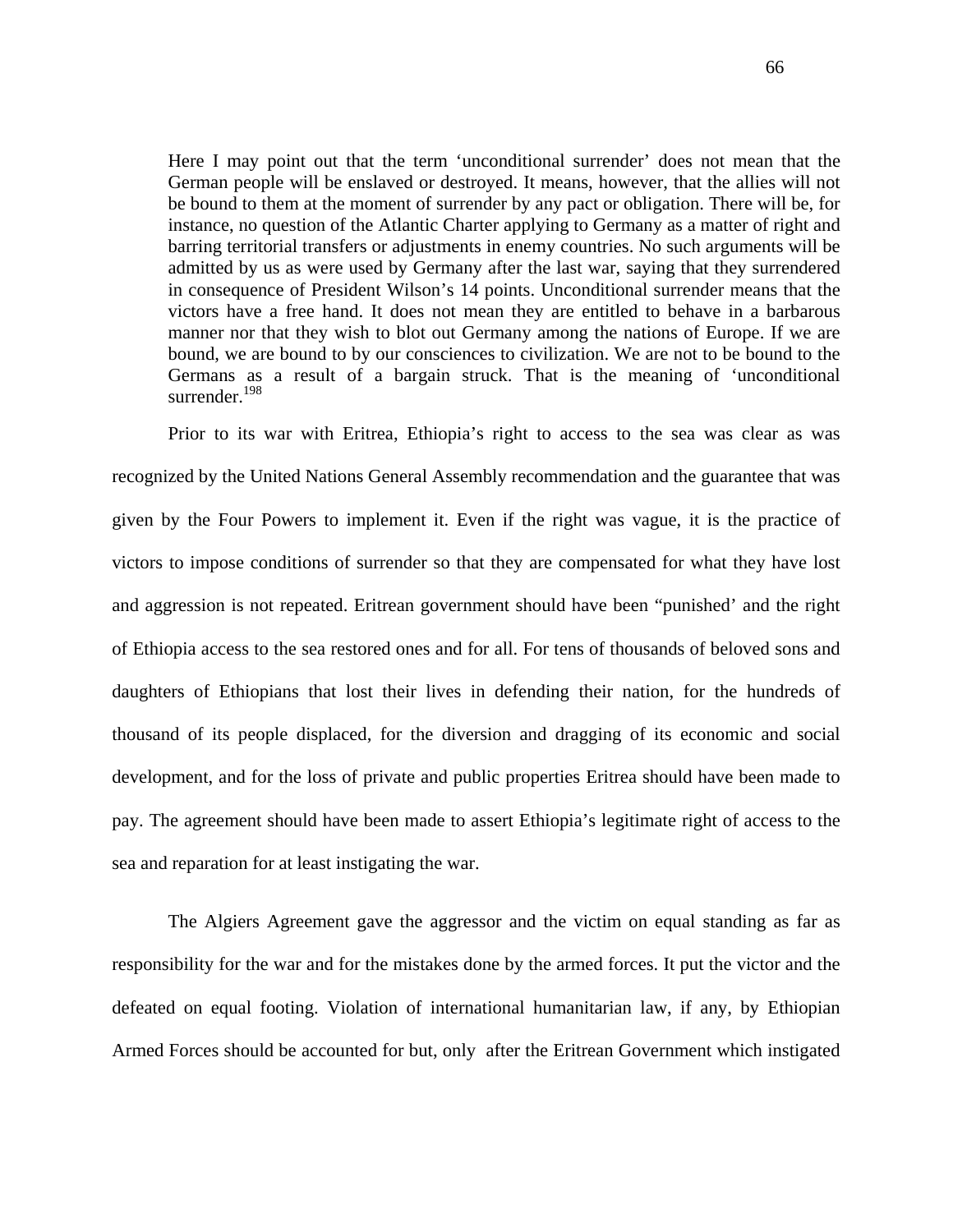the war and refused to solve the dispute peacefully after the war started has been made responsible. The "Nuremberg Trail' was established to prosecute the German Criminals but that doesn't mean that there were no atrocities by the victors.<sup>199</sup>

 The lame and futile exercise of the Algiers Agreement had two articles regarding responsibility for the instigation of the war and for reparation:

Article 3

 In order to determine the origins of the conflict, an investigation will be carried out on the incidents of 6 May 1998 and on any other incident prior to that date which could have contributed to a misunderstanding between the parties regarding their common border, including the incidents of July and August 1997.

1 The investigation will be carried out by an independent, impartial body appointed by the Secretary General of the OAU, in consultation with the Secretary General of the United Nations and the two parties.

2. The independent body will endeavor to submit its report to the Secretary General of the OAU in a timely fashion.

3. The parties shall cooperate fully with the independent body.

 4. The Secretary General of the OAU will communicate a copy of the report to each of the two parties, which shall consider it in accordance with the letter and spirit of the Framework Agreement and the Modalities.

Article 5

1. Consistent with the Framework Agreement, in which the parties commit themselves to addressing the negative socio-economic impact of the crisis on the civilian population, including the impact on those persons who have been deported, a neutral Claims Commission shall be established. The mandate of the Commission is to decide through binding arbitration all claims for loss, damage or injury by one Government against the other, and by nationals (including both natural and juridical persons) of one party against the Government of the other party or entities owned or controlled by the other party that are (a) related to the conflict that was the subject of the Framework Agreement, the Modalities for its Implementation and the Cessation of Hostilities Agreement, and (b)

<sup>&</sup>lt;sup>198</sup> 397 H.C Deb. (5<sup>th</sup> ser.) cols. 697 699(Feb.22, 1944) as written in Whiteman, Digest of International Law Vol. 3 pp. 234\*\*

<sup>&</sup>lt;sup>199</sup>Nuremberg Trail'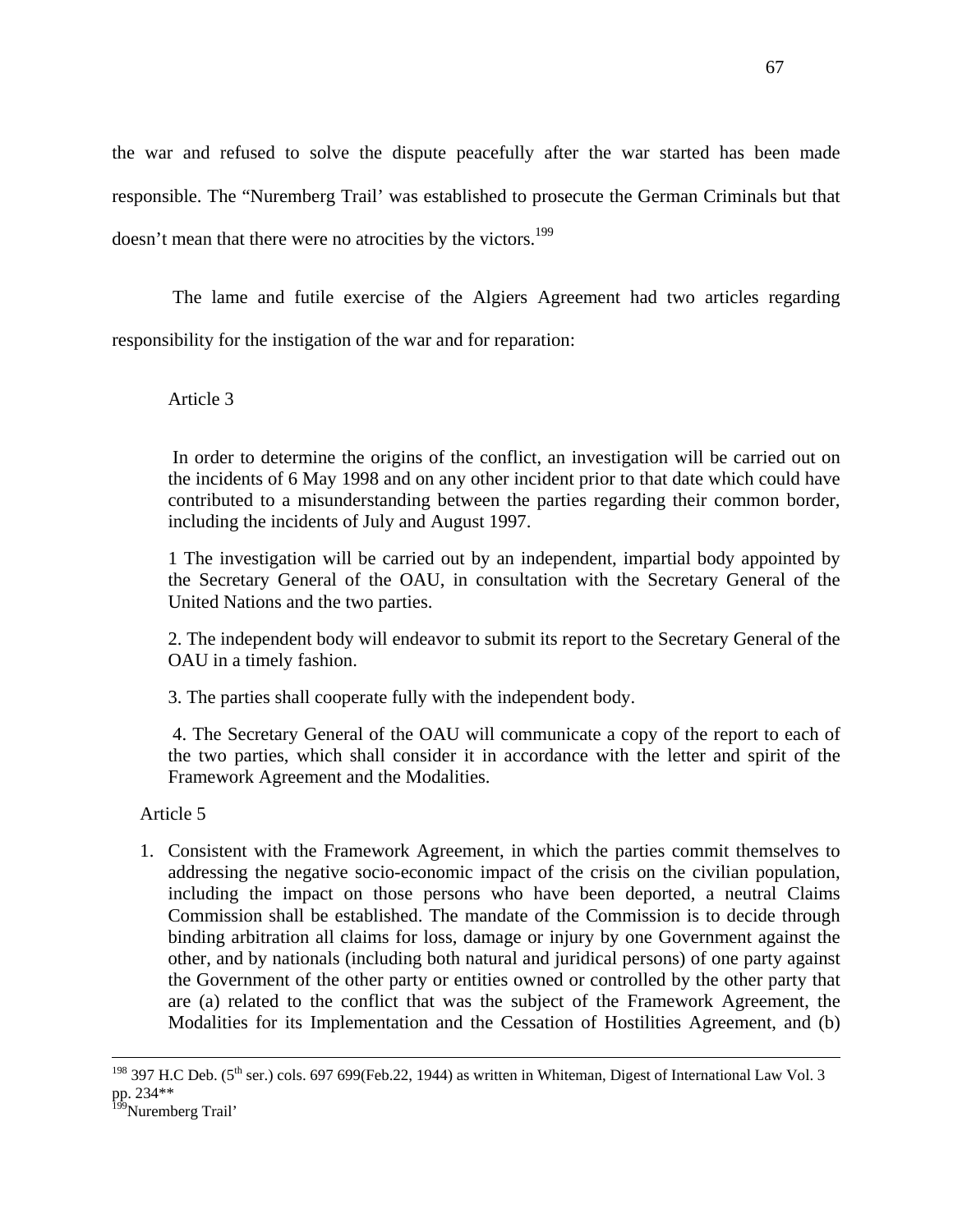result from violations of international humanitarian law, including the 1949 Geneva Conventions, or other violations of international law. The Commission shall not hear claims arising from the cost of military operations, preparing for military operations, or the use of force, except to the extent those claims involve violations of international humanitarian law.200

The invader was not made responsible for the war. No body can tell Ethiopia that Eritrea was not the igniter of the war and responsible for what happen during the war by invading its territories and refusing to resolve the dispute by peaceful means. The African Committee of Diplomats<sup>201</sup> did prove that Eritrea was the aggressor before the major offensive started. The Eritrea-Ethiopia Claims Commission was forced to determine the origin of the conflict even though the task was supposed to be given to another body to be established according to Article 3. Eritrea argued that the Commission did not have jurisdiction to consider the origins of the conflict, but the Commission, controversially assumed jurisdiction and decided that Eritrea was responsible for instigating the war. The Commission has ruled that Eritrea triggered the 1998 - 2000 war against Ethiopia. "[g]iven the absence of an armed attack against Eritrea, the attack that began on May 12 cannot be justified as lawful self-defense under the UN Charter,". In finding Eritrea responsible for the outbreak of hostilities between the two countries in 1998, the Commission stated that Eritrea had violated international law.202An important implication of this finding is that Eritrea will have to pay all the costs arising from the attack and the initial phase of the war, although it will not have to pay the full costs. So far, the Claims Commission has held Eritrea and Ethiopia responsible for different accounts and has given partial awards

 $\overline{a}$ 

<sup>&</sup>lt;sup>200</sup> Algiers Peace Agreement<br><sup>201</sup> African Committee of Diplomats<br><sup>202</sup> Eritrea Ethiopia Claims Commission, Partial Award, *Jus Ad Bellum*, December, 19, 2005, *[http://www.pcacpa.org/ENGLISH/RPC/.](http://www.pcacpa.org/ENGLISH/RPC/)*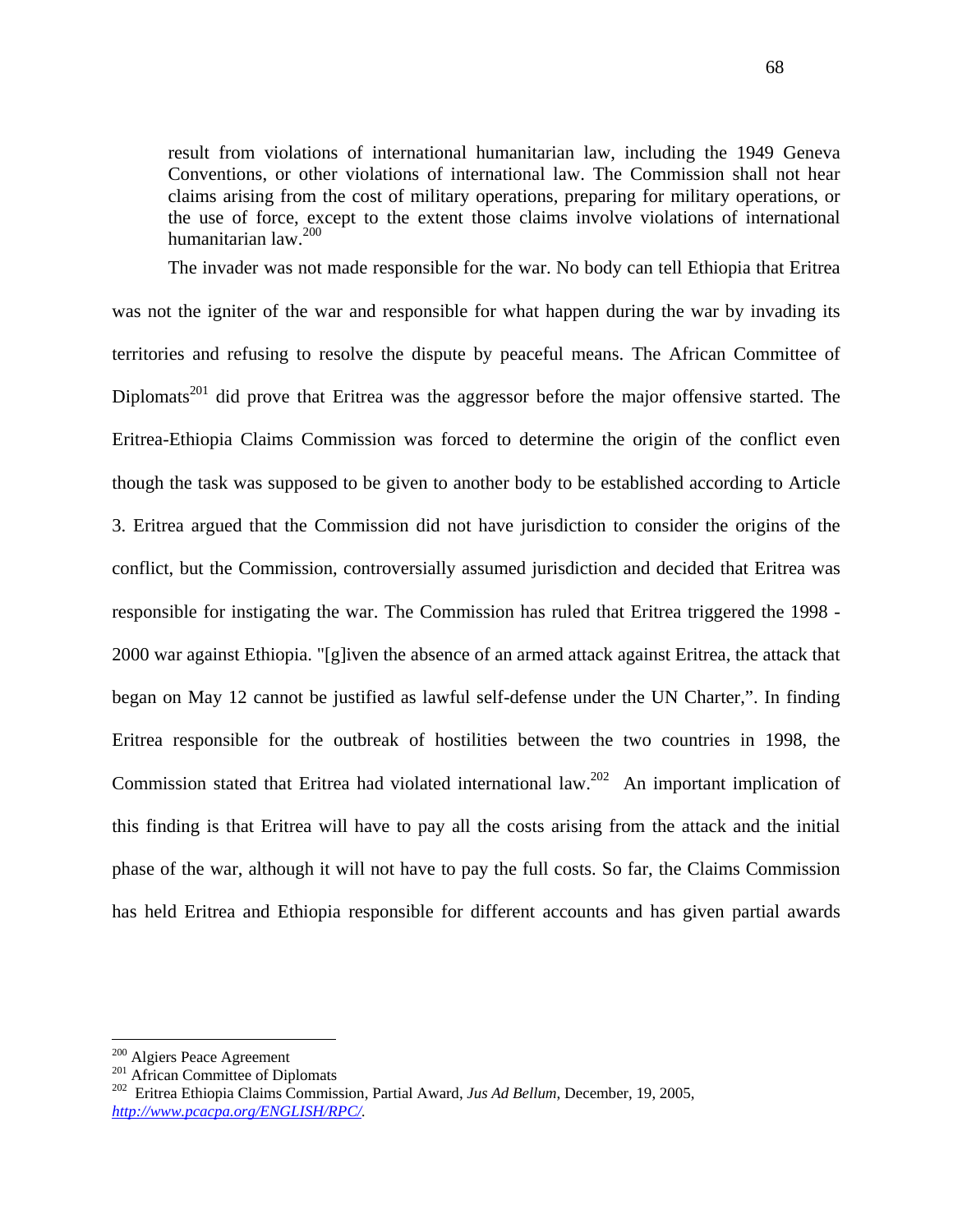regarding claims arising from the treatment of prisoners of war, damages, and injuries caused to the other state as a result of the conduct of war.203

 The violations of Eritrea may be greater than Ethiopia but Ethiopia cannot be compensated by this process. The endeavor is a very expensive process and the end result may only be an account for history. Ethiopia is too poor to pay. If individuals and communities are to be fully compensated, Eritrea's economy may be drained..

 Eritrea should have admitted that it had instigated the war and should have taken full responsibility regarding the consequences of the war in the Algiers Agreement. The Claim Commission was necessary but its primary mandate should have been to decide on the compensation to be awarded to Ethiopia as a result of Eritrea's acceptance of responsibility. The commission might also have had the mandate to investigate whether Ethiopia's response to the Eritrean invasion was disproportionate and whether there were violations of international humanitarian law.

# Ethiopia Should be Ready to Defend Its Right of Access to the Sea

Despite the Algiers Agreement of December 2000, Ethiopia and Eritrea are neither at peace nor at war. In fact they are wedging a proxy war in Somalia. Ethiopia has a legitimate concern in Somalia. Eritrea and Somalia do not have any border relations. Many people believe that Eritrea is involved in Somalia to attack Ethiopia with the collaboration of other states who want to destabilize Ethiopia. Eritrea within its 15 years of its existence have fought two major wars with its neighbors Yemen and Ethiopia, and is in constant friction with the other remaining bordering countries, Sudan and Djibouti . The final report of the United Nations Monitoring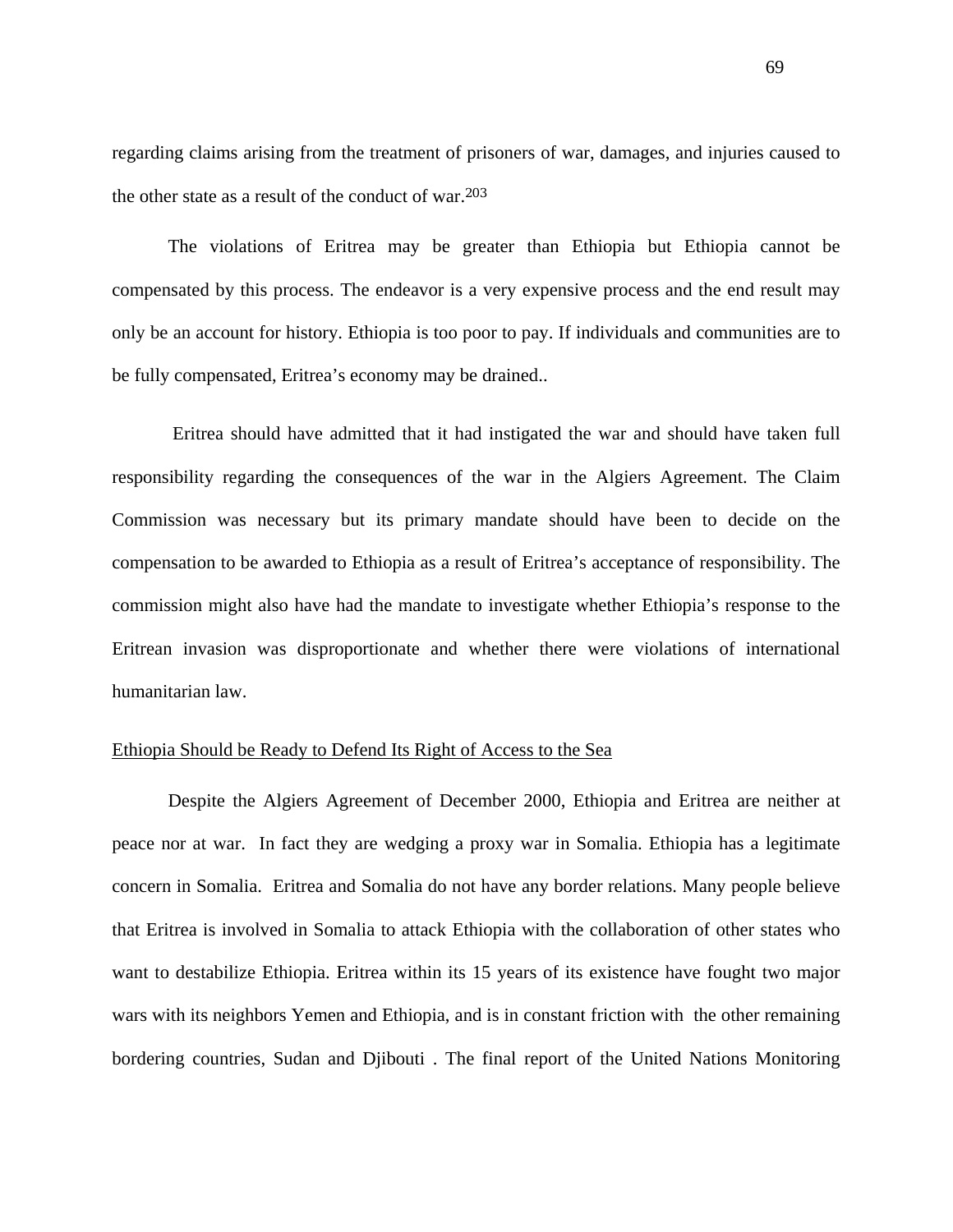Group on Somalia pursuant to Security Council resolution 1676 (2006) stated among other things that:

 Djibouti, Egypt, Eritrea Libya and certain Middle East Countries are arming the Islamic Courts Union with anti tank and, anti aircraft and other weapons and supporting them logistical materials and advisors. Eritrea is being used as a conduit and a platform for, as well as a coordinator of, support for the Somalia ICU. The support is also for Ethiopian opposition Oromo Liberation Front and Ogaden National Liberation Front which are also operating from Territories controlled by ICU. 2000 troops from Eritrea are inside Somalia supporting the Islamic Courts.204

 Jendayi Frazer, the US assistant secretary of state for African affairs, reported that: "Eritrea is fuelling the insurgency in Somalia in order to wage a proxy war against its arch-foe Ethiopia. Eritrea was the largest foreign backer of guerrillas who are fiercely resisting attempts by Ethiopia and the Somali government to pacify Mogadishu.<sup>205</sup>

 Eritrea is arming, training and supporting armed Ethiopian opposition groups and 'liberation fronts' and it is almost official. The Ethiopian government alleges that Eritrea masterminded the attempted bombings in Addis Abeba during the last African Union Summit. Many people wonder what the Ethiopian government is doing in handling the case of Eritrea. The Prime Minister said that, Ethiopia is following a 'strategy of containment' meaning that Ethiopia is ready to destroy agents of Eritrea sent to attach Ethiopia and to make Eritrea understand that it is impossible to destabilize Ethiopia<sup>206</sup>

The recognition of Eritrean independence was a courageous and principled one, but the handling of the succession and especially the territorial disputes, was a disaster and lacked

<sup>206</sup> Prime Minister Meles Zenawi's Speech to the Parliament January 2 , 2006, [http://www.mfa.gov.et/Press\\_Section/publication.php?Main\\_Page\\_Number=3311](http://www.mfa.gov.et/Press_Section/publication.php?Main_Page_Number=3311)

<sup>&</sup>lt;sup>203</sup> Eritrea Ethiopia Claim Commission *<http://www.pcacpa.org/ENGLISH/RPC/>* (S/RES/1724 (2006),S/2006/913 Security Council <sup>205</sup> April 9, 2007, The Guardian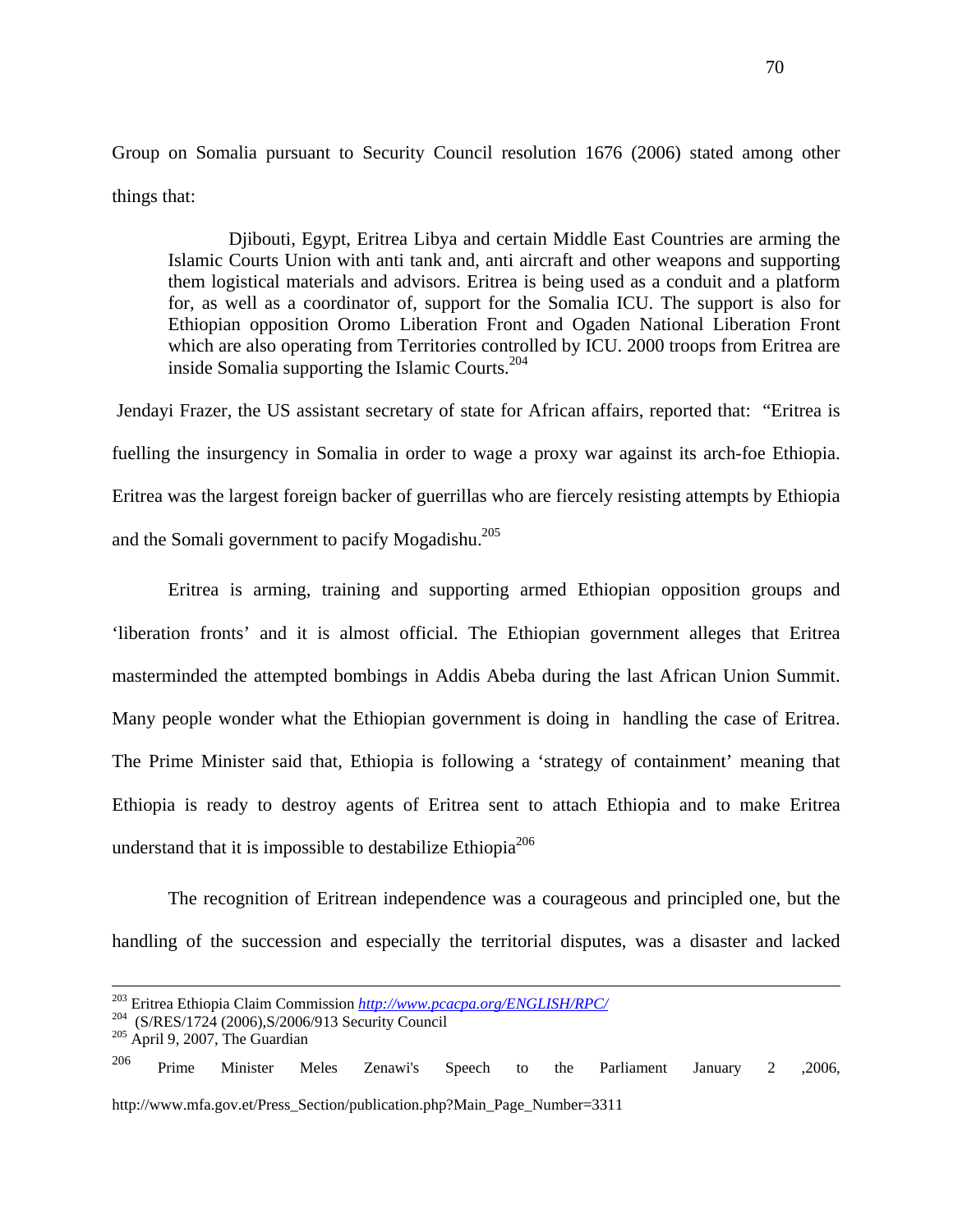statesmanship-. I wrote in my LLB thesis: "[t]he author is unaware of Ethiopia's preparation to solve the imminent border issue to be raised by Eritrea. As the result shows institutions like the Foreign Ministry and Ethiopian Mapping Agency were ill prepared for the border dispute."<sup>207</sup>

 Many people thought that Ethiopia would demand the restoration of its right access to the sea but the Algiers Agreement on the contrary revived the defunct colonial treaties and made Ethiopia a land lock country. The Algiers Agreement neither brought peace nor guaranteed the legitimate rights of Ethiopia. Also it is important to note that the Ethiopian peoples were told that the self-determination and independence of Eritrea means perpetual peace for Ethiopia.

The operative provision directly related to territorial disputes is article 4, which states:

## Article 4

1 Consistent with the provisions of the Framework Agreement and the Agreement on Cessation of Hostilities, the parties reaffirm the principle of respect for the borders existing at independence as stated in resolution AHG/Res. 16(1) adopted by the OAU Summit in Cairo in 1964, and, in this regard, that they shall be determined on the basis of pertinent colonial treaties and applicable international law.

2. The parties agree that a neutral Boundary Commission composed of five members shall be established with a mandate to delimit and demarcate the colonial treaty border based on pertinent colonial treaties (1900, 1902 and 1908) and applicable international law. The Commission shall not have the power to make decisions *ex aequo et bono.208*

Eritrea was a province of Ethiopia during the Cairo Declaration. As far as Ethiopia is

concerned pertinent colonial treaties could only mean international treaties between Ethiopia and

the colonial powers surrounding it and most probably treaties between Italy and other colonizers

<u>.</u>

<sup>&</sup>lt;sup>207</sup> The Validity of the Decision of the Ethiopia – Eritrea Boundary Commission regarding the Western Sector. By Abebe Teklehaimanot Kahsay (Major General) Submitted in Partial Fulfillment For the Requirement of LLB\*\*

<sup>&</sup>lt;sup>208</sup> Algiers Peace Agreement 2000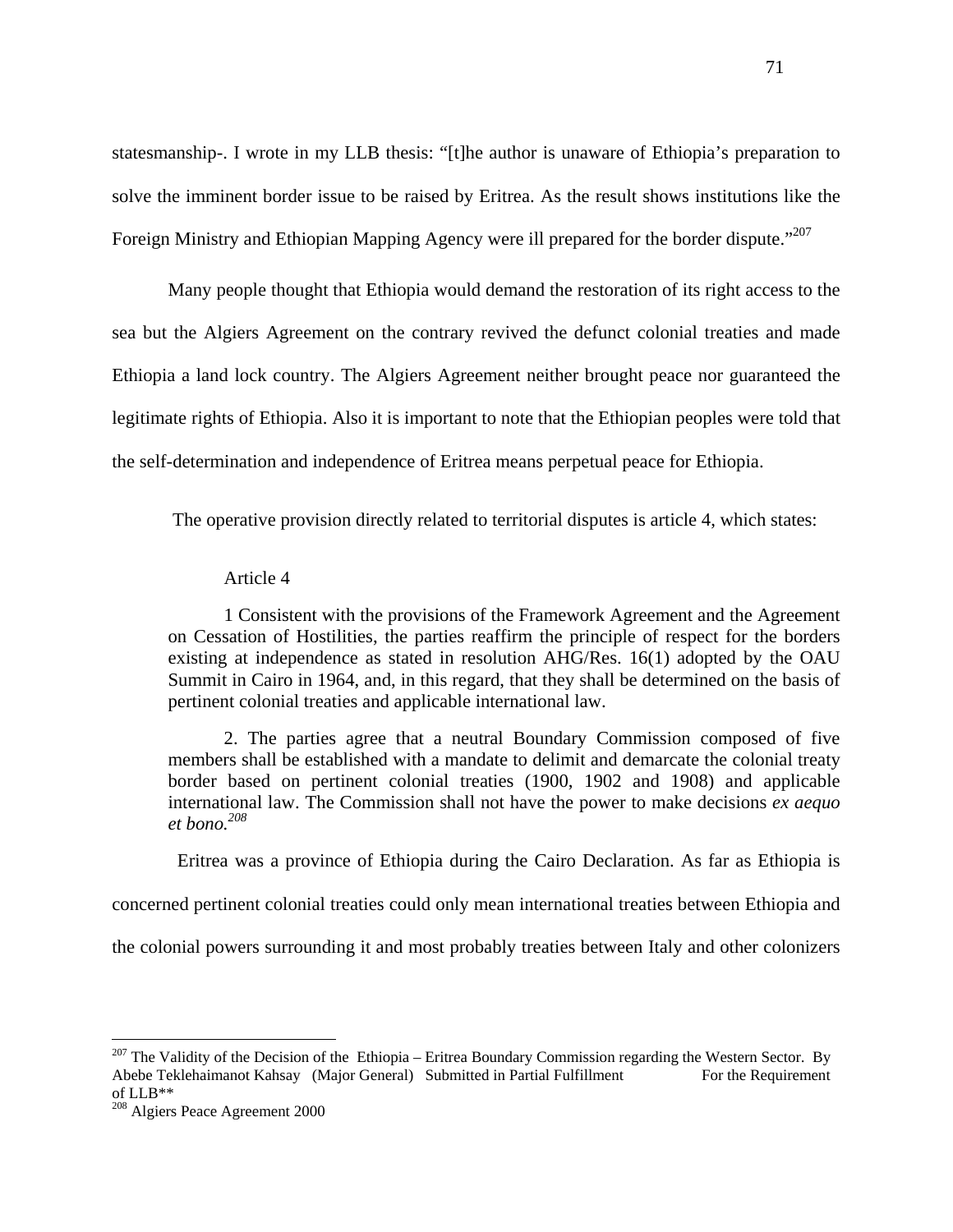that are related to Eritrea. Sub-article 2 is meant to revive the obsolete treaties.<sup>209</sup> The Algiers Agreement did not bring peace and stability. The very governments that signed it are the ones who have refused to implement it more or less from the beginning. The Eritrean government has violated the Algiers Agreement almost from the start. The agreement was for cessation of hostilities, but Eritrea instead started organizing and arming Ethiopian armed groups. It had violated the "Transitional Security Zone" a buffer Zone inside Eritrea which was agreed upon. It has created obstacles and restricted the movements of the United Nations Mission for Ethiopia and Eritrea (UNMEE). The Ethiopian government initially wavered about whether to accept the decision of the Boundary Commission but because of public pressure it is not implementing it. The Agreement is flawed and unless it is rectified the crisis will persist in one way or another.

The policy objective of any territorial agreement should be to render "stability and finality". This can be achieved if the treaty is based not only the acceptance of incumbent governments but also the agreement of the concerned populations with less resentment. Yet, the resentment is increasing among the population of Ethiopia including the cadres of the ruling party. An agreement that is devoid of its inherent character of conflict management cannot bring stability and finality. Stability can be achieved only if there is a condition to implement it. Implementation pre-supposes actors who possess both the capability and the willingness to ensure that the proposed arrangement can actually be put into effect. The balance of power at both the regional and international levels matters a lot. Ethiopia Won on the battle field but lost at the negotiation table. Ethiopia should have asserted its legitimate rights, especially the right to

<u>.</u>

<sup>&</sup>lt;sup>209</sup> At around the end of the war, the Chief of Staff of the Ethiopian Defense Forces, Lieutenant General Tsadkan had raised the issue of access to the sea during the meeting of the Central Command ( the highest war command chaired by the Prime Minister) and a general consensus for a 'fait accompli' was developing, but it was too little too late to change the situations.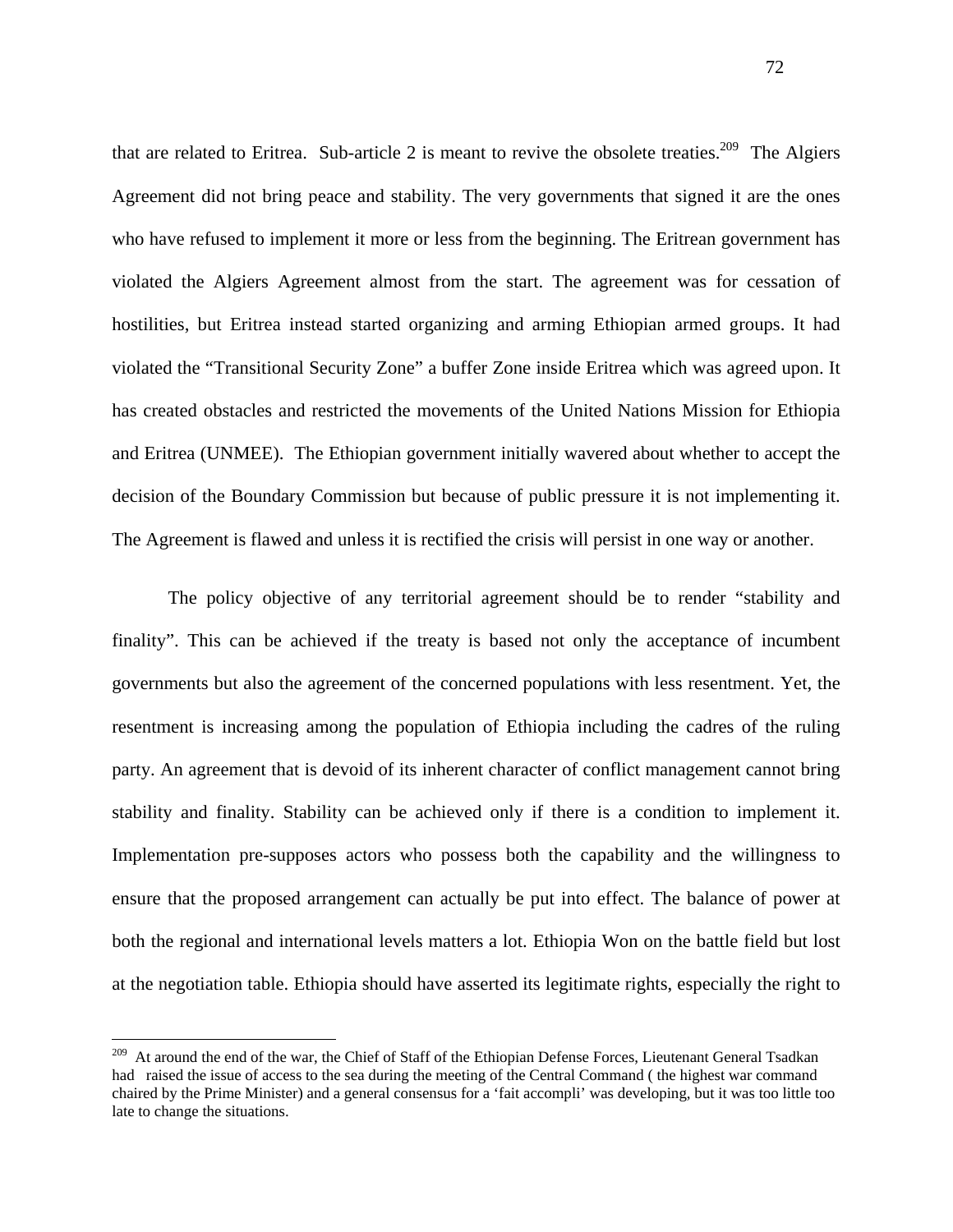access to the sea. It is now paying for what it failed to do in December 2000. The government is sandwiched between the stamp pressed in Algiers and the popular will. The winner is necessarily in a stronger position than the loser. If Ethiopia, the stronger refuses to implement the unjust agreement then stability cannot be achieved. Eritrea cannot implement the agreement unilaterally because it doesn't have the resources both human and material and is not capable of carrying this burden. The international community and the Security Council are not willing to press Eritrea or Ethiopia to implement it for reasons that they themselves know.

Ethiopia has to initiate a territorial dispute settlement process by which the rights and claims of both Ethiopia and Eritrea are addressed so that peace stability and finality are achieved. There are no ready made answers for the complex legal relationship of Ethiopia and Eritrea. Integrated principles of law should be employed in order to achieve a balanced, fair solution. An integrated use of the interpretation of the UN Resolution, the doctrine of Uti Possidetis Juris and the principle of self-determination with a willingness to make fair compromises may bring lasting peace

#### A) The UN Resolution

A new *compromis* based on the recognition of the UN General Assembly Resolution should be agreed upon which recognizes, the just rights of Eritrea, Peace and security of East Africa and the Sovereignty right of Ethiopia to access to the sea. Mechanisms of compromise to address the legitimate interests of both countries should be in place. The territories of the two states should be delimited anew in the South East tip of Eritrea: Principles of equity as a means of interpretation of the UN resolution used should be used. The Frontier Dispute/Burkina Faso Mali case provides an illustration of the approach that should be used. In that case, the International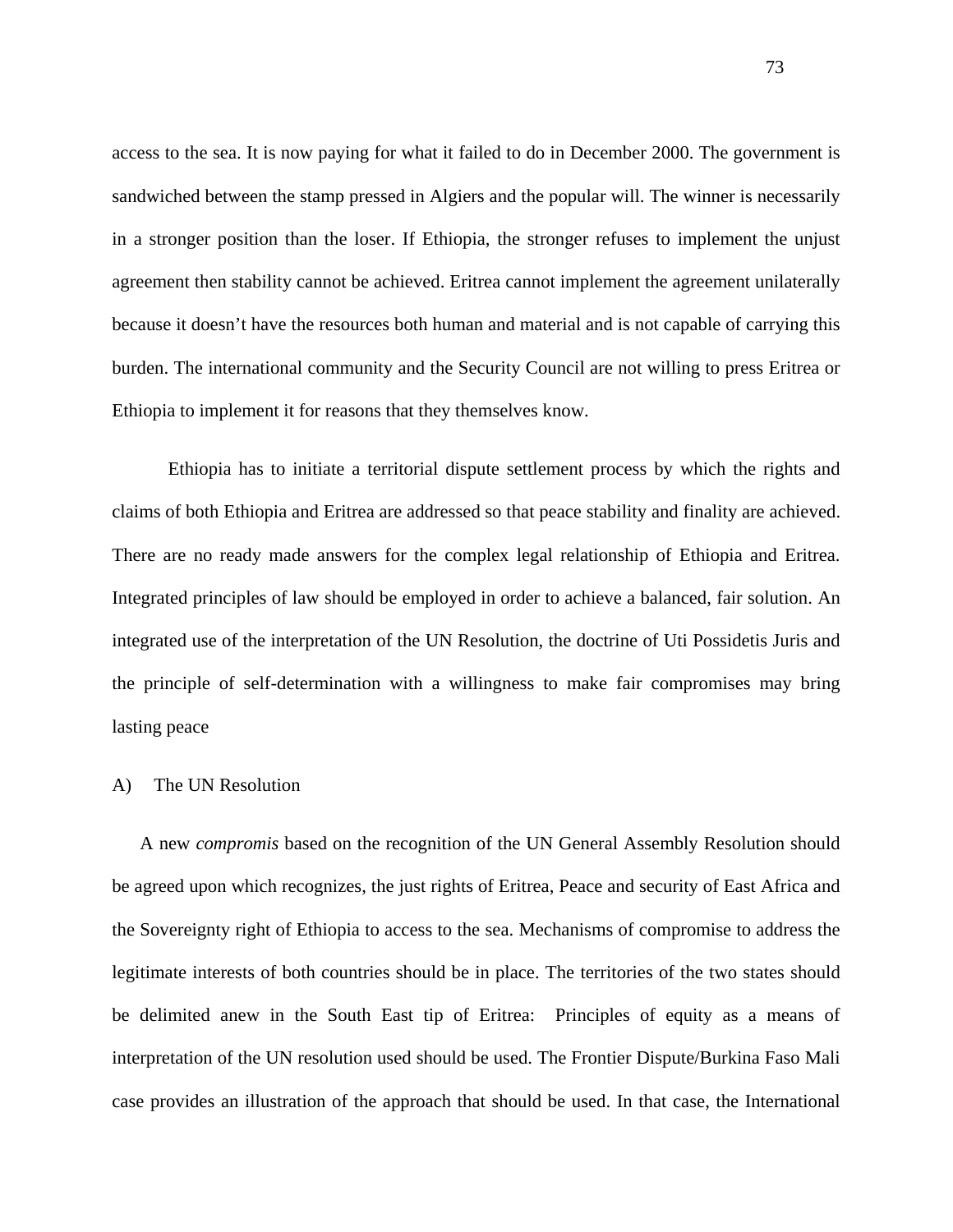Court of Justice essentially divided the dispute territory in half when there were inconsistencies and gaps in the record. Although the court was barred from deciding the case *ex aequo et bono* because the parties had not consented to this, it employed *equity infra legem*—equity used as a "method of interpreting...the law in force. $^{210}$ 

## B) Uti Possidetis Juris

As an alternative and in conjunction with the treaty right the legal principle of Uti Possidetis Juris which is regarded as customary international law should be invoked as a means of asserting the right of access to the sea. The Cairo declaration of the Organization of African Unity has also endorsed this principle. Uti Possidetis Juris is a doctrine under which newly independent states inherit the pre independence administrative boundaries set by the former colonial power. Eritrea as a province of Ethiopia had definite administrative boundary before secession. These internal administrative boundaries could be the basis for the international boundary between Ethiopia and Eritrea. These boundaries are definite and at the same time address the outlet right of Ethiopia. This would be **an** alternative means of solving the territorial dispute, and would be similar to the approach used for the newly formed former Yugoslavia States.

## C) Self determination of the Red Sea Afar

The Afar peoples of Ethiopia were denied the self preservation of their ethnic group when they were struggling to retain their people in the Asseb Administration Area and to keep it from being incorporated into Eritrea because of the obsolete colonial treaties. They had the right to remain in Ethiopia as a matter of both international law and the constitution of Ethiopia. Sharma states that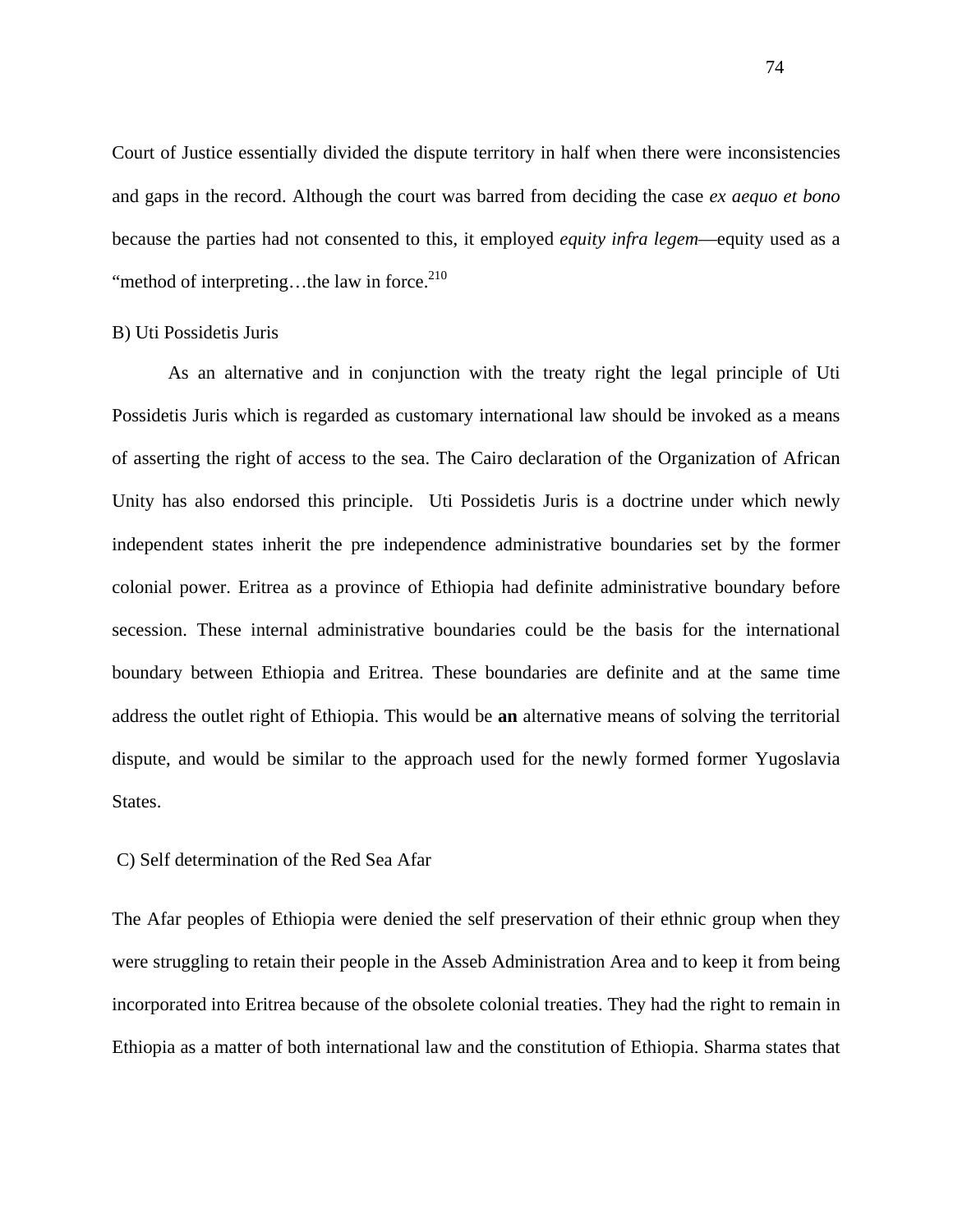there can be situation where a sub group of a parent group might demand territorial separation and invoke a wide variety of justification including linguistic, ethnic, and religious and so on.<sup>211</sup> He gives such examples as, the British on the Falkland Islands and Gibraltar. By the same notion Spain argues that the true and indigenous population of the disputed enclaves was of Spaniard origin .<sup>212</sup> Sharma is of the opinion that the legitimization of secession solely based on religious, linguistic, ethnic, historical, and cultural considerations is impermissible under international law as long as the government of the country is fully representative. Cassese has also supported that notion by asserting that Self- Determination has also been used in the sense of rearranging the territorial order of sovereign states with a meeting the demands of particular groups and communities (for instance ethnic)<sup>213</sup>

In the case at hand, Eritrea is most probably the only country with out a constitution, no formal check and balance and one of the most repressive regimes and the Afar in Asseb area are second class citizens.<sup>214</sup> In addition to the right to access to the Ethiopia can invoke the right of the Afar people around Asseb to self determination and to join the majority of the Afar in Ethiopia.

<sup>&</sup>lt;sup>210</sup> John B. Allock, et and al Border and Territorial Disputes,  $3<sup>rd</sup>$  Edition 1992 and Sharma, 125 see also Masahiro Miyoshi, Consideration of Equity in the Settlement of Territorial and Boundary disputes)

<sup>&</sup>lt;sup>211</sup> Sharma, Territorial Acquisition, Disputes and International Law, pp 213 (1997)<sup>212</sup> Id 310- 313<br><sup>212</sup> Antonio Cassese, international law in a divide world, 135 (1986).

<sup>&</sup>lt;sup>213</sup> Antonio Cassese, international law in a divide world, 135 (1986).<br><sup>214</sup> See note 1 pp 382 Wrong states that, "Those who once marveled at plucky little Eritrea's iconoclasm now shrug it off as a 'Pariah state'."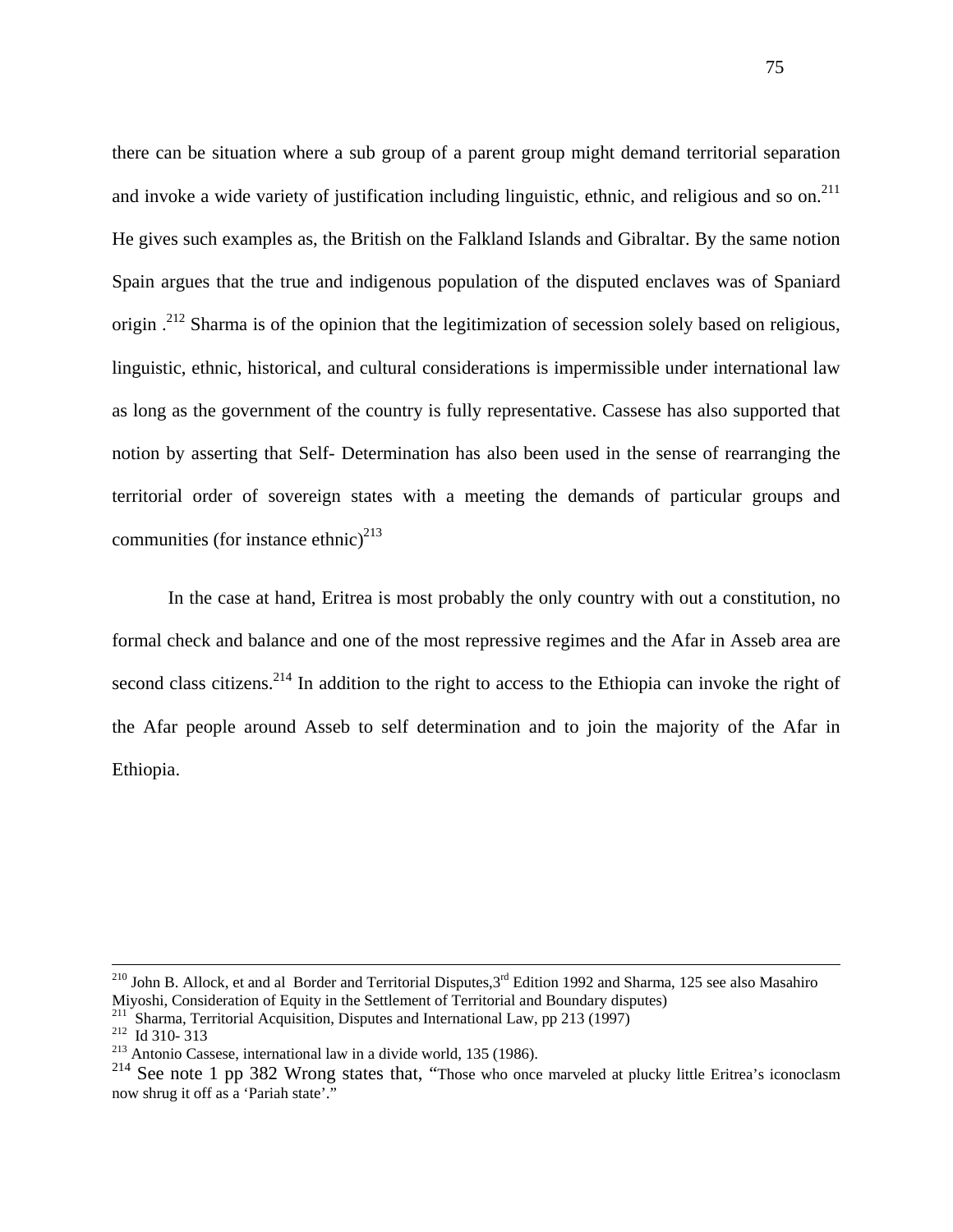

The Afars cover the area highlighted in Ethiopia, Djibouti and Eritrea. The big majority are in Ethiopia. France suggested the highlighted area south east of Eritrea starting from the Gulf of Zula up to Djibouti which is goes 60 kilometers parallel to the coastline.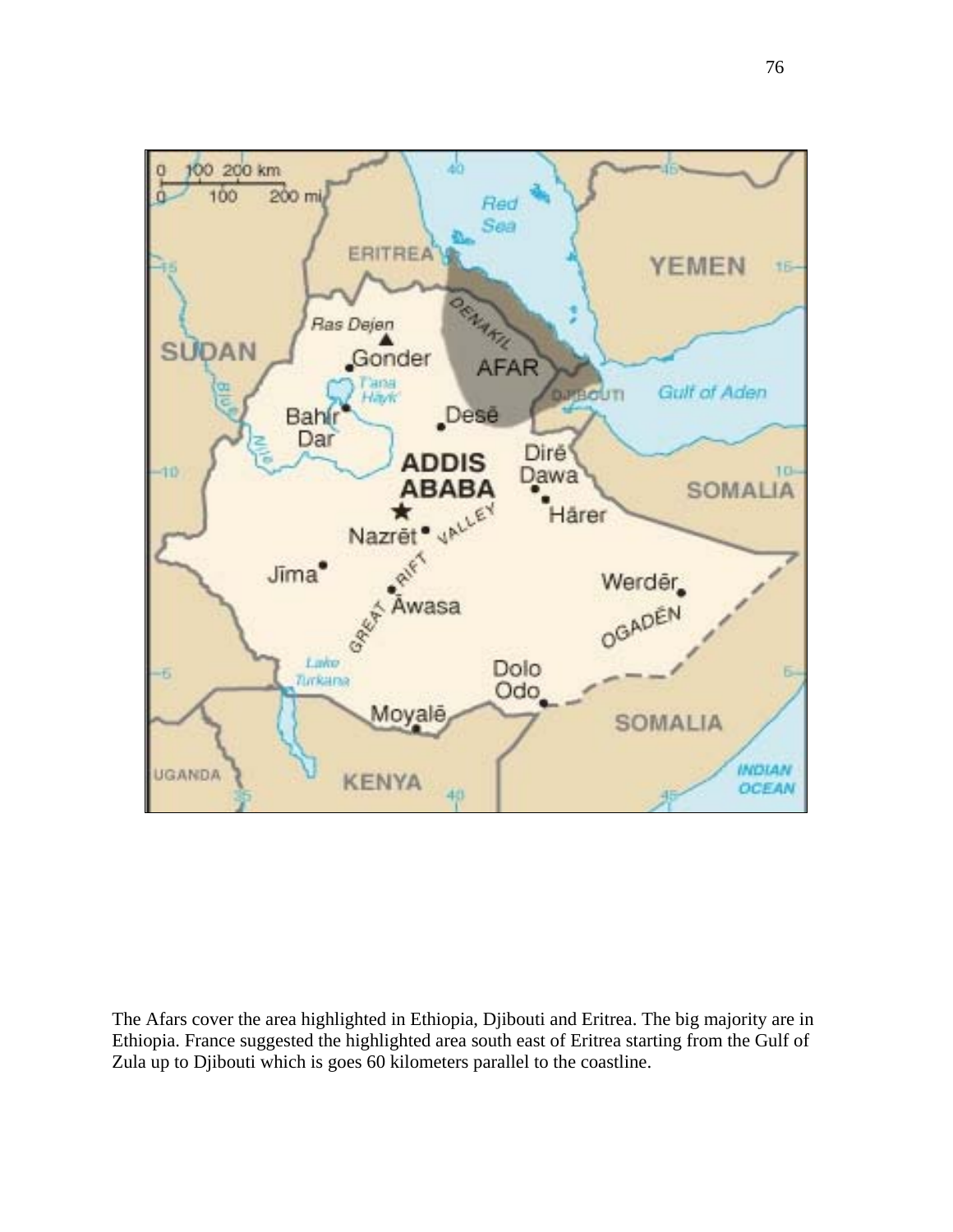In 2005, the International Crises Group stated that:

The Temporary Security Zone does not practically exist and the activities of the United Nations Mission to Ethiopia and Eritrea have been restricted by Eritrea. Ethiopia is not ready to implement the decision of Ethiopia- Eritrea Boundary Commission as it is. The fragile peace maintained by Ethiopia and Eritrea since they signed a comprehensive agreement at Algiers in December 2000 is fraying dangerously. With a costly two-year war now followed by nearly five years of stalemate, patience on both sides of the border has worn thin, and there are worrying signs that the countdown to renewed conflict may have begun. Neither side appears eager for war, but to dismiss the tensions as mere sabrerattling could mean missing the last chance to preserve peace in the Horn of Africa.<sup>215</sup>

The situation has not improved and on June 27, 2007, the Prime Minister of Ethiopia reported to

the Parliament that:

 With regard to Ethio-Eritrea case, the Ethiopian gov't is always ready to solve the dispute through dialogue. It is also mandatory to carry out activities such as building the capacity of the defense force to reverse the aggression which may be attempted by the government of Eritrea. The Eritrean government and its allies are attempting to impede the upcoming millennium celebration and thus further called upon the public to expose those forces. The strategy pursued by the Eritrean government presently is a strategy of wrecking havoc by organizing and training various anti-peace forces.<sup>216</sup>

Ethiopia's sovereign right of access to the sea is still alive and the possibility of reversing the

missed opportunity may exist!!

 $\overline{a}$  $215$  The International Crisis Group December, 2005

<http://www.crisisgroup.org/home/index.cfm?l=1&id=3850> 216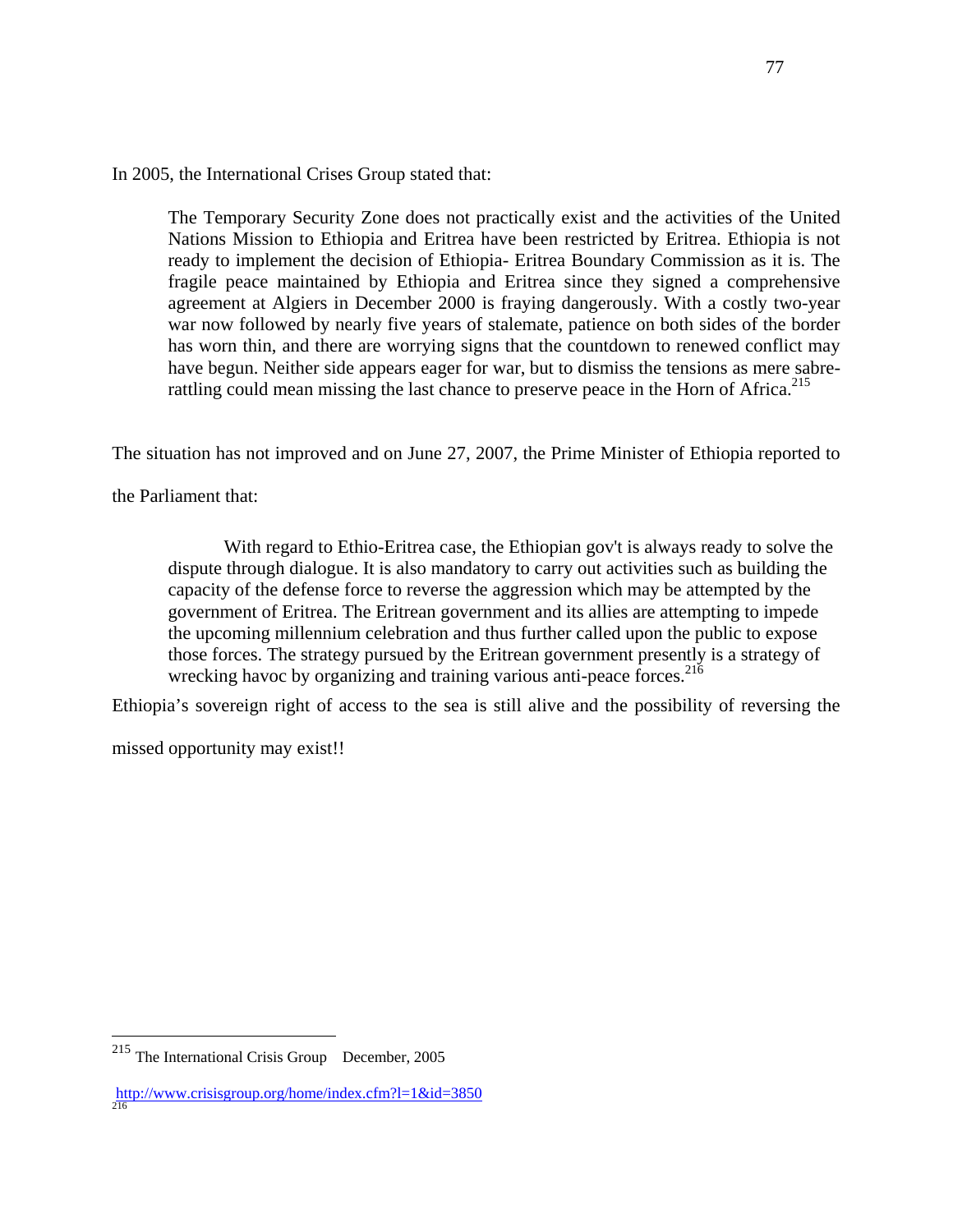#### BIBLIOGRAPHY

- 1 Jennings, Oppenheim's International Law, Longmans Group UK( 1992)
- 2 Shaw, Malcolm, Title to Territory in Africa, Oxford University Press (1986)
- 3 Malcolm Shaw, International Law, 4th Ed, Fifth Ed. Cambridge University Press, 1997 (2003)
- 4 Surya P. Sharma: Territorial Acquisition, Disputes and international Law. Martinus Nijohff Publishers (1997)
- 5 Esuke Suzuki: self determination and world public order; Community response to Territorial separation
- 6 Antonia Cassese, international law in a divided world, Clarendon Press (1986)
- 7 J.R.V Prescott: Boundaries and Frontiers (1978)
- 8 Sir Roberts Jennings: The Acquisition of Territory in International Law
- 9 George Schwarzenberger: Title Territory Response to a challenge 51 Am. J International Law 308 (1957)
- 10 Uprety Kishor: Right of access to the sea of land locked states: Retrospective and Prospect for development: Journal of legal studies, Vol. 1 No. 1 (1995)
- 11 League of Nations: Dispute between Ethiopia and Italy, DT 387.8 A2, 1936
- 12 Masahiro Miyoshi: Consideration of Equity in the settlement of Territorial and Disputes, Martinus Nijohff Publishers, 1993
- 13 Ian Brownlie: Principles of Public International Law, Sixth Edition, Oxford Press, (2003)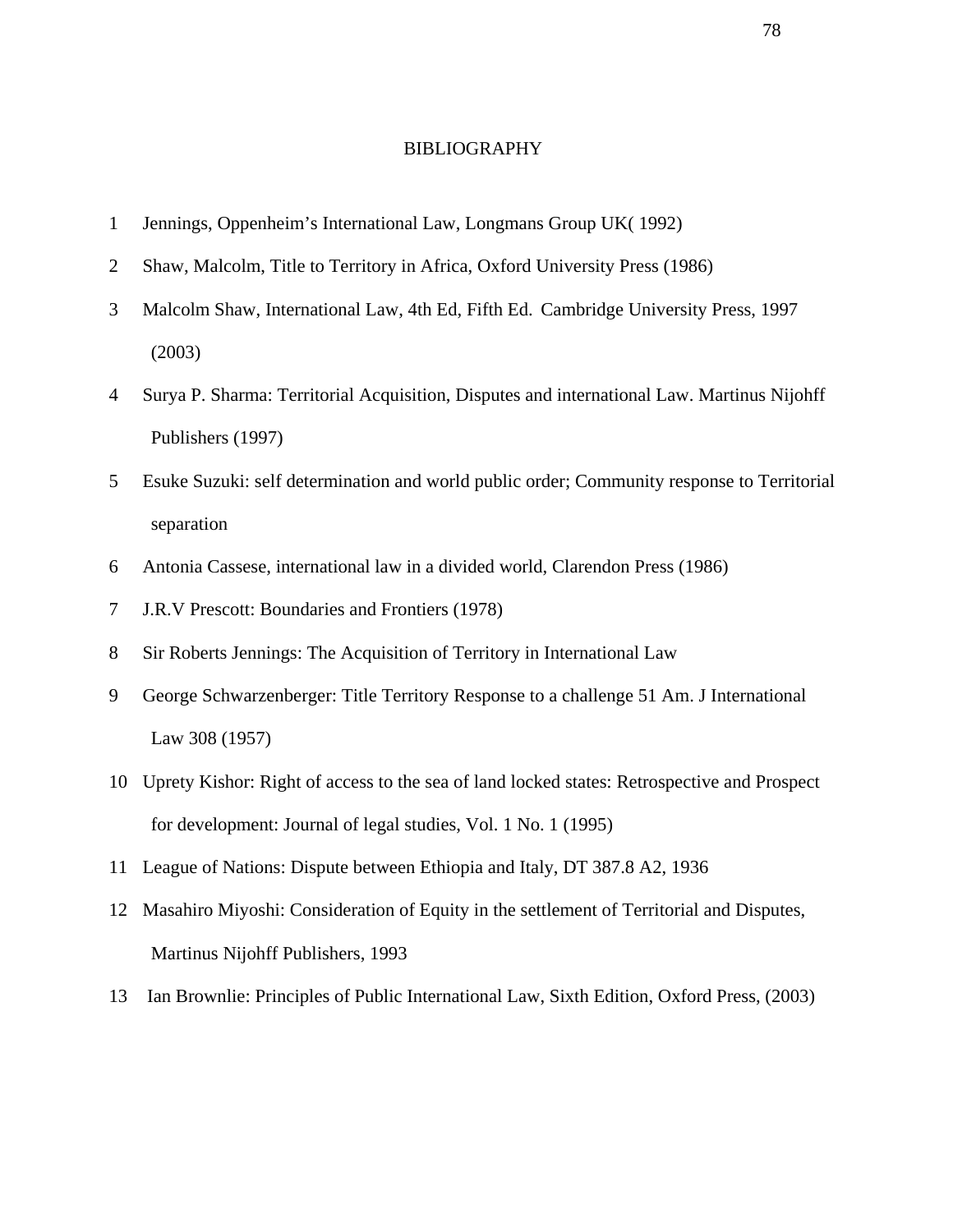- 14 A. Mpazi Sinjela: Land-locked States and the UNCLOS Regime, Oceana Publications, Inc. (1983)
- 15 Martin Ira Glassner: Bibliography on Land- Locked States, Economic Development and International Law, Fifth Edition, M.E. Sharpe Inc. 2001
- 16 United Nations: Report of the United Nations Commission for Eritrea Official Records: Fifth Session, Supplement No.8 (A/1285), 1950
- 17 Martin Ira Glassner: Access to the Sea for Developing Land- Locked States Martinus Nijohff/The Hague/ 1970
- 18 Zewdie Reta: The Question of Eritrea (1941-1963) (Amharic)
- 19 Zewde Gebre-Sellassie (Dr.): Eritrea, Ethiopia in the context of the Red Sea and Africa (1976)
- 20 Pankhurst, Sylvia: Ethiopia and Eritrea, 1941-1952-Woodford Green, England: Lalibela House. (1953)
- 21 John B. Allock: Border and Territorial Disputes, Third Edition, Longman Current Affaires, (1992)
- 22 United Nations: The Law of the Sea, Rights of access of land-locked States to and, the sea and freedom of Transit, United Nations Publications
- 23 Ian Brownlie: Boundary problems and the Formation of new states in Contemporary Issues in International Law, Edited David Freestone, Kluwer Law International (2002)
- 24 Sinclair I.M. the Vienna Convention on the law of the Treaties, Manchester University Press (1973)
- 25 Shabtai Roseanne: Breach of Treaty, Cambridge, Grotius Publications Limited, (1985)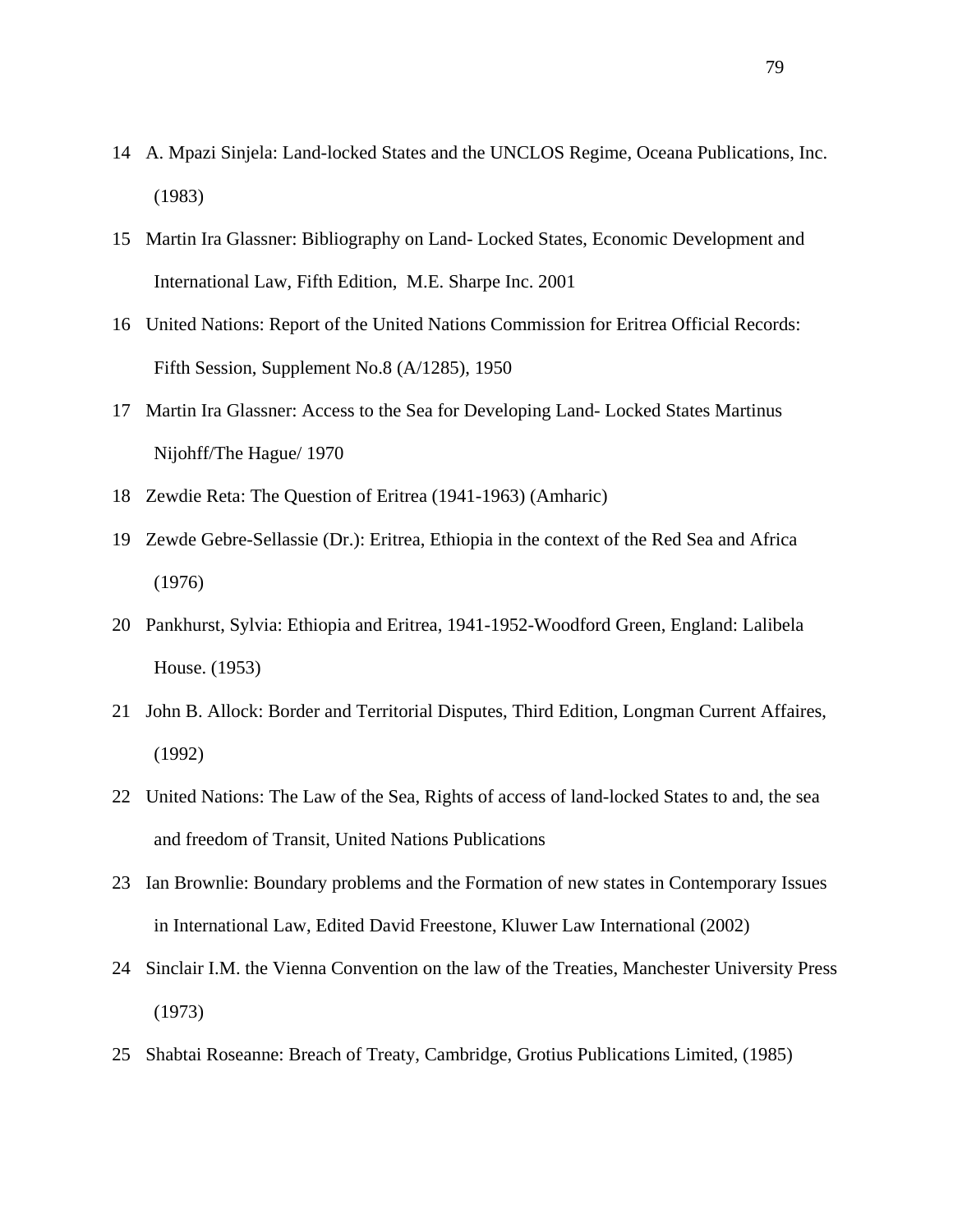- 26 Patrick Gilkes and Martin Plaut, War in the Horn: The conflict between Eritrea and Ethiopia, p. 17, the royal institute of international affairs (1999)
- 27 Nations United Year Book. Malcolm Shaw, International Law, Fifth Edition, p. 848, Cambridge University Press (2003). 1947-1952
- 28 Tom J. Farer, War Clouds on the Horn of Africa, 1 Carnegie Endowment for International peace, (1976)
- 29 David H. Shinn and Thomas P. Ofcansky, Historical Dictionary of Ethiopia, the Scarecrow Press, Inc. (2004)
- 30 Tom Killion, Historical Dictionary of Eritrea, the Scarecrow Press Inc. (1998)
- 31 Tadesse Berhe and Yonas Adaye, Conflict in the Afar and its Impact on Sub-Regional Stability, unpublished, (2006)
- 32 Haggai Erlich, The Cross and the River: Ethiopia, Egypt, and the Nile, Lynne Rienner Publishing, Inc. (2002)
- 33 Prendergast & Thomas-Jensen, Blowing the Horn, Foreign Affairs, March-April 2007
- 34 Bahiru Zewde, History of modern Ethiopia 1855-1991,  $2^{nd}$  ed. Addis Abeba University Press
- 35 Transitional Charter of Ethiopia No. 1 Negarit Gazeta, 1991-07-22, Vol. 50
- 36 Belai Abbai, The Ethiopian Regime Cedes National Territories to Eritrea, unpublished, (1999)
- 37 Secretary General of the United Nations Bani Ki-moon, January 25, 2007
- 38 Kishor Uprety, Right of Access to the sea of Land-locked States: Retrospect and Prospect for Development, 1 J. Int'l Legal Stud. 21(1995)
- 39 Belai Abbai and Zeru Kihishen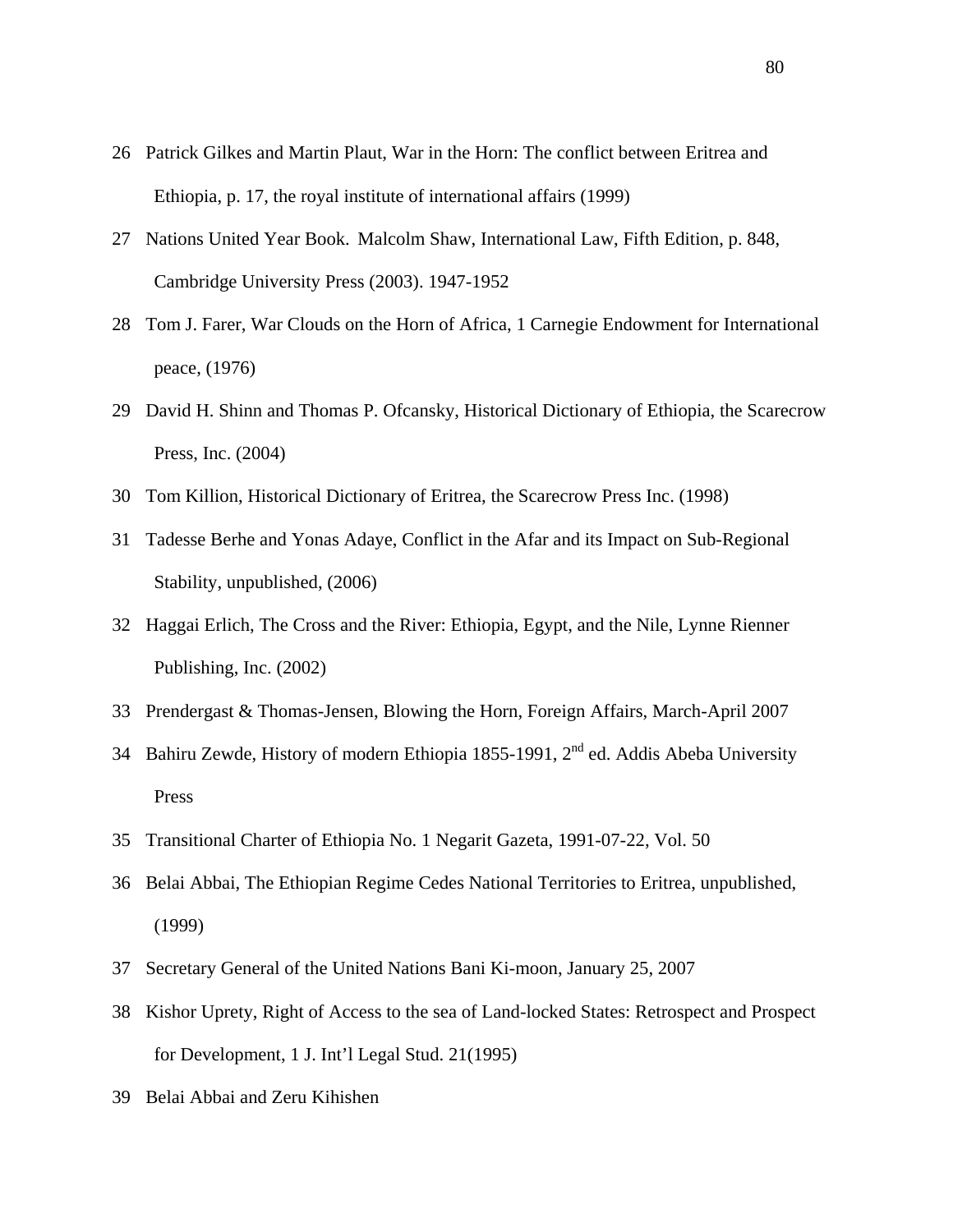- 40 Commentator
- 41 Samuel Pyeatt Menefee, "THE OAR OF ODYSSEUS": Land Locked and "Geographically disadvantaged" states in historical perspective, 1992, 23 Cal. W. Int'l L.J. 1
- 42 Portal, Gerald, My Mission to Abyssinia (London: 1892)
- 43 Donald N. Levine, The Peter B. Ritaman Professor of Sociology at the University of Chicago
- 44 Hertslet, Map of Africa by treaty, vol. II, p. 1225
- 45 Lori F Damrosch et al, International Law: Cases and Materials, Fourth Edition, (2001)
- 46 Vienna Convention on the Law of Treaties, 1155 UNTS
- 47 British Military Administration of Occupied Territories in Africa, (1941-1947) Her Majesty's Stationary Office
- 48 ICJ Advisory Opinion on the Legal Consequences for States of the continued presence of South Africa in Namibia, ICI Rep (1971),
- 49 Arie E David, The Strategy of Treaty Termination, Lawful Breaches and Retaliations, Yale University Press (1975)
- 50 Black's Law Dictionary Eighth Edition, Bryan A. Garner (2004)
- 51 Order No. 6 of 1952 (Official Gazette) 11 September 1952
- 52, Michela Wrong, I DIDN'T DO IT FOR YOU, How the World Betrayed a Small African Nation, Harper Perennial, (2005)
- 53 VII Hudson, International Legislation,(1938-1941)
- 54, Louise W. Holborn, War and Peace Aims of the United Nations, World Peace Foundation (1943)
- 55 II Holborn, War and Peace Aims of the United Nations (1948) 763-765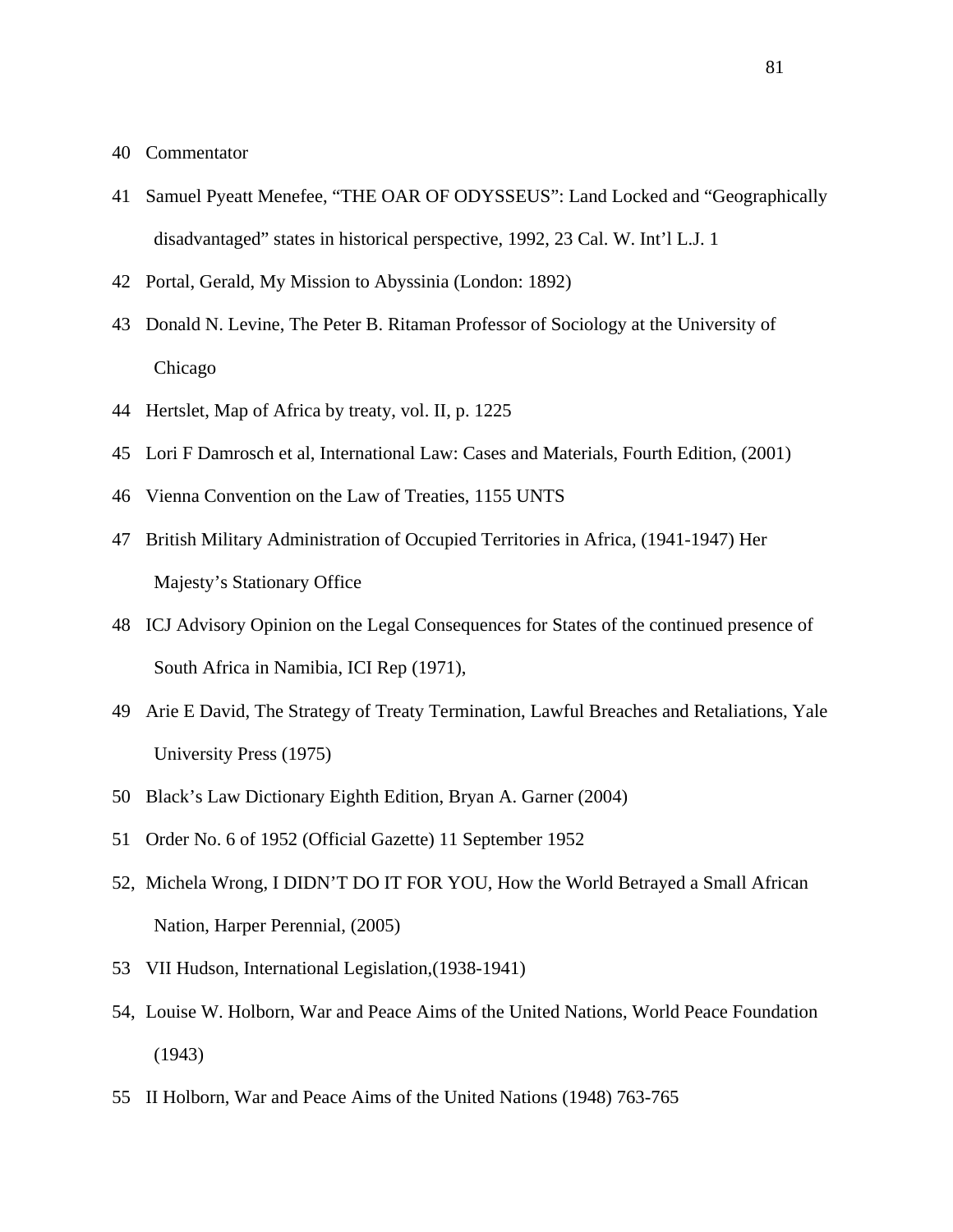- 56 XII Bulletin, Department of State, No. 311, June 10,1945, pp. 1051,1052;U.S. TAIS 1520; 60 Stat. 1649, 1650-1651; 68 UNTS 189, 190-192
- 57 Piotr S. Wandycz, Soviet-Polish Relations 1917-1921, Harvard University Press (1969)
- 58 Documents on American Foreign Relations 1941-1942(1942) as written in Whiteman, Digest of International Law Vol. 3 pp 195
- 59 Steven R, Ratner, AJIL
- 60 Harold G. Marcus, Ethiopia, Great Britain, and the United States, 1941-1974, University of California Press, (1983)
- 61 Marjorie M. Whiteman, Post War Territorial Settlements, Digest of International Law, Volume 3, , U.S. Government printing Office, October 1964
- 62 Treaty of Peace with Italy, Feb. 10,1947, U.S. TIAS 1648; 61 Stat. 1245, 1382, 1457-1458; 49 UNTS 1, 139,214-215
- 63 Report of the United Nations Commission for Eritrea, official records: Fifth Session, 1950
- 64 GA. Res. 390 A, U.N. GOAR 5<sup>th</sup> Sess., Supp. No. 20, at 20, U.N. Doc. A/1775(1950)
- 65 Report on the United Nations Commissioner on Eritrea, U.N. GOAR,  $7<sup>th</sup>$  Sess., Supp. NO.15, 118, U.N. Doc. A/2188(1952)
- 66 Daniel Kindie, the five dimensions of the Eritrean conflict 1941-2004, Signature Book Printing, Inc. (2005)
- 68 The Origins and Evolution of the Palestine Problem, 1917 1988, United Nations, 1990
- 69 Ian Brownlie, African Boundaries: A Legal and Diplomatic Encyclopedia, (1979, University of California Press
- 70 George Schwarzenberger, A Manual of International Law, Ed 5<sup>th,</sup> Frederick A. Praeger, (1967)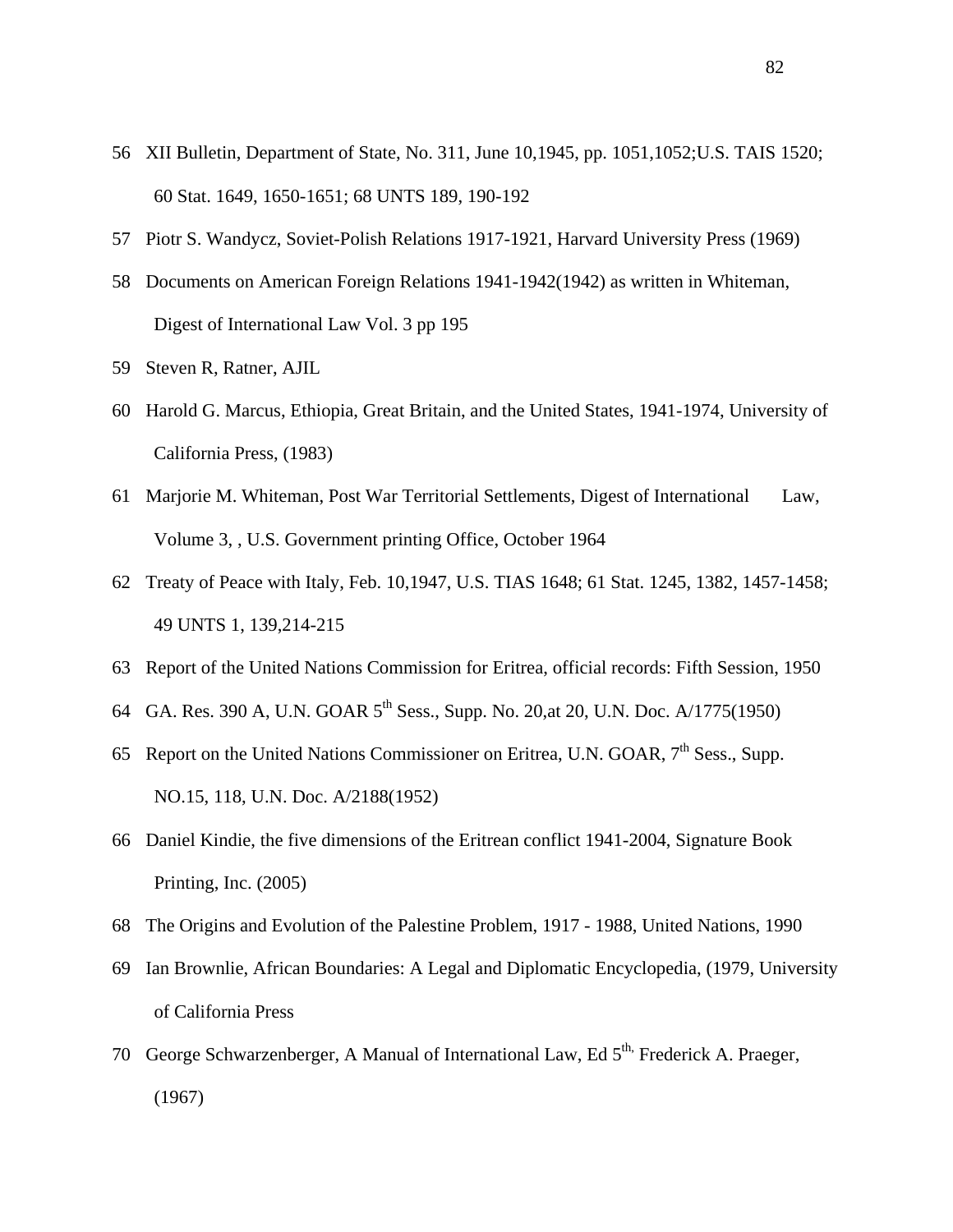- 71 G. Fitzmaurice, "General principles and Sources of Law," BYIL, Vol.30, (1951-54),
- 72 Antonio Cassese, Self-determination of peoples: A legal reappraisal, Cambridge University Press, (1995)
- 73 Mark w. Zacher, The territorial integrity norm: International boundaries and the use of force, International Organization 55,2, Spring (2001)
- 74 Stephen H. Longrigg, A Short History of Eritrea, Oxford At The Clarendon Press, (1945)
- 75 Paris Peace Conference, 1946, Selected Documents, Department of State, Publication2868, Conference series 103. U.S Government printing Office, Washington, D.C Treaty with Italy
- 76 Nuremberg Trial
- 77 African Committee of Diplomats
- 78 (S/RES/1724 (2006), S/2006/913 Security Council)
- 79 April 9, 2007, The Guardian
- 80 Ethiopia Eritrea Boundary Commission, <http://www.un.org/NewLinks/eebcarbitration/EEBC-Decision.pdf>
- 81 The Validity of the Decision of the Ethiopia Eritrea Boundary Commission regarding the Western Sector. By Abebe Teklehaimanot Kahsay (Major General) Submitted in Partial Fulfillment or the Requirement of LLB
- 82 Masahiro Miyoshi, Consideration of Equity in the Settlement of Territorial and Boundary disputes, Martinus Nijhoff Publishers, (1193)
- 83 The International Crisis Group,<http://www.crisisgroup.org/home/index.cfm?l=1&id=3850>
- 84 The Manifesto of the Coalition for Unity and Democracy (CUD <http://www.kinijit.org/static/KINIJIT-MANIFESTO-English-ver-1.0.pdf>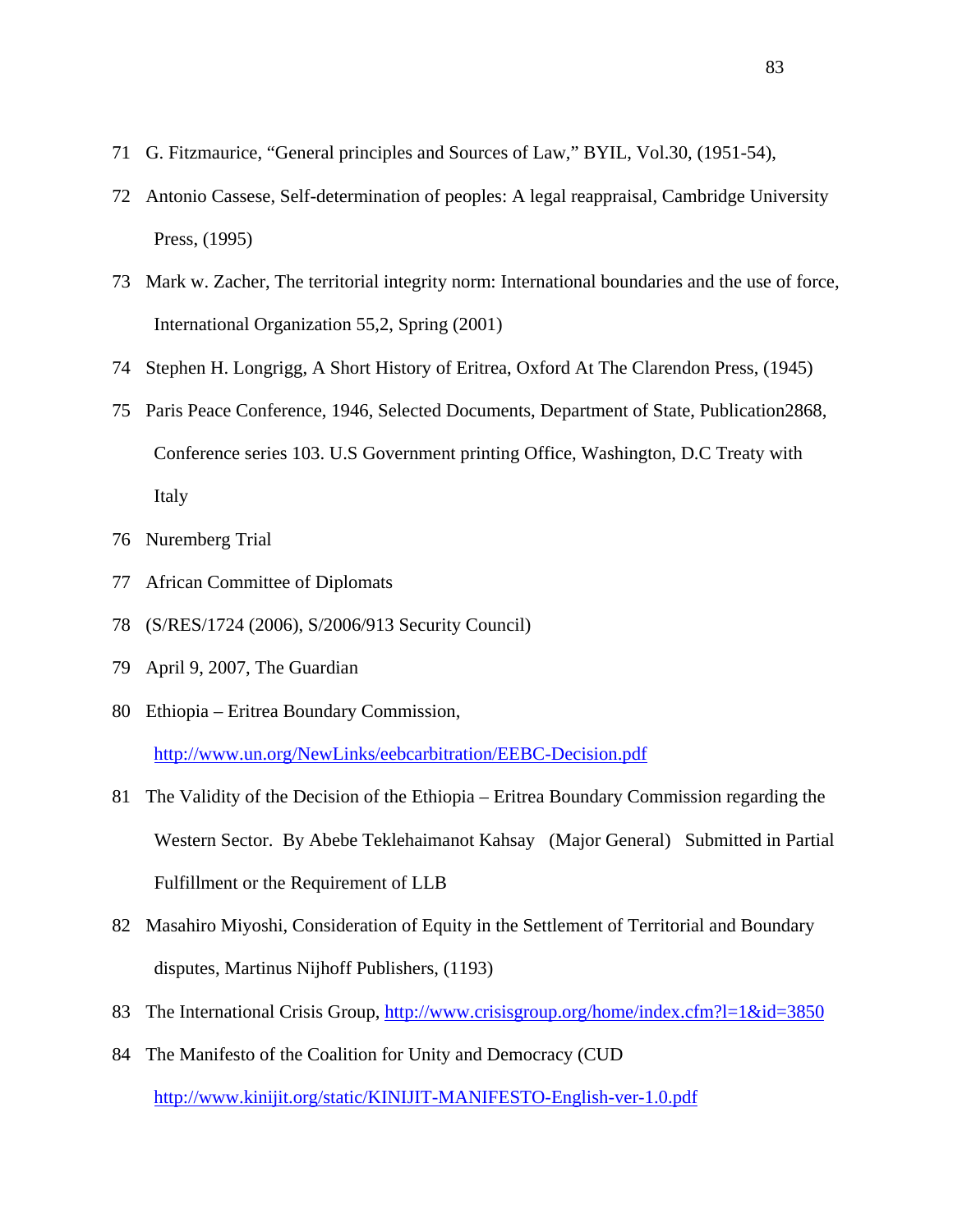85 Ethiopian National United Front (ENUF)

<http://www.enufforethiopia.net/pdf/ENUFAmharicPoliticalProgram.pdf>

- 89 Prime Minister Meles Zenawi's Speech to the Parliament January 2 ,2006, [http://www.mfa.gov.et/Press\\_Section/publication.php?Main\\_Page\\_Number](http://www.mfa.gov.et/Press_Section/publication.php?Main_Page_Number)
- 90 Eritrea Ethiopia Claims Commission, Partial Award, *Jus Ad Bellum*, December, 19, 2005, *<http://www.pcacpa.org/ENGLISH/RPC/>*
- 91 Sally Healy and Martin Plaut, Ethiopia and Eritrea: Allergic to Persuasion, January 2007 <http://www.chathamhouse.org.uk/pdf/research/africa/BPethiopiaeritrea.pdf>
- 92 Christopher Clapham, 'Notes on the Ethio-Eritrean Boundary Demarcation', 16 October 2003, East Africa Forum. *<http://www.cfeefces.org/code/claph.htm>*
- 93 The Federal Democratic Republic of Ethiopia Foreign Affairs and National Security Policy and Strategy,

[http://www.mfa.gov.et/Foreign\\_Policy\\_And\\_Relation/Foreign\\_Policy\\_And\\_Relation.php](http://www.mfa.gov.et/Foreign_Policy_And_Relation/Foreign_Policy_And_Relation.php)

- 93 [CIA: The World Fact Book, https://www.cia.gov/library/publications/the-world](https://www.cia.gov/library/publications/the-world-factbook/)factbook/geos/so.html
- 94 Encyclopedia Britannica, <http://www.britannica.com/eb/article-9108302>
- 95 The Algiers Peace Agreement (December Agreement) between Ethiopia and Eritrea, 2000

[http://www.unmeeonline.org/index.php?option=com\\_content&task=view&id=15&Itemid=50](http://www.unmeeonline.org/index.php?option=com_content&task=view&id=15&Itemid=50)

- 96 Professor Negusie Ayele March 31, 2007, [http://www.ethiomedia.com/articles/meles\\_zenawi\\_and\\_eritrea.html](http://www.ethiomedia.com/articles/meles_zenawi_and_eritrea.html) ,
- 97 Professor Techola Hagos, <http://www.tecolahagos.com/part4.htm>
- 98 Belai Abbai and Zeru Kihishen, Meles**´** Assab Policy Threatens Ethiopia's National Security [http://www.ethiopians.com/belai\\_and\\_zeru.htm](http://www.ethiopians.com/belai_and_zeru.htm) July 15, 2000]